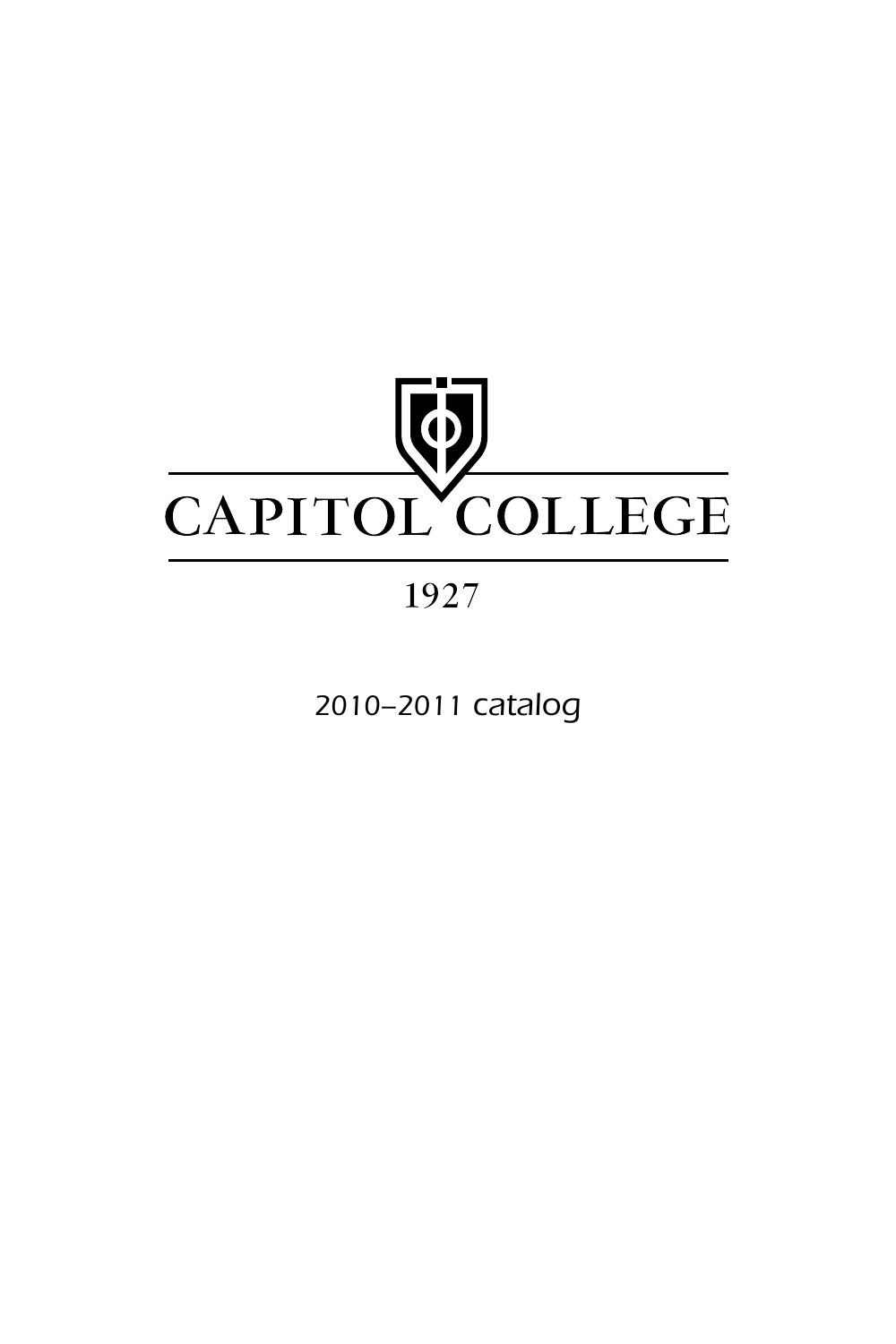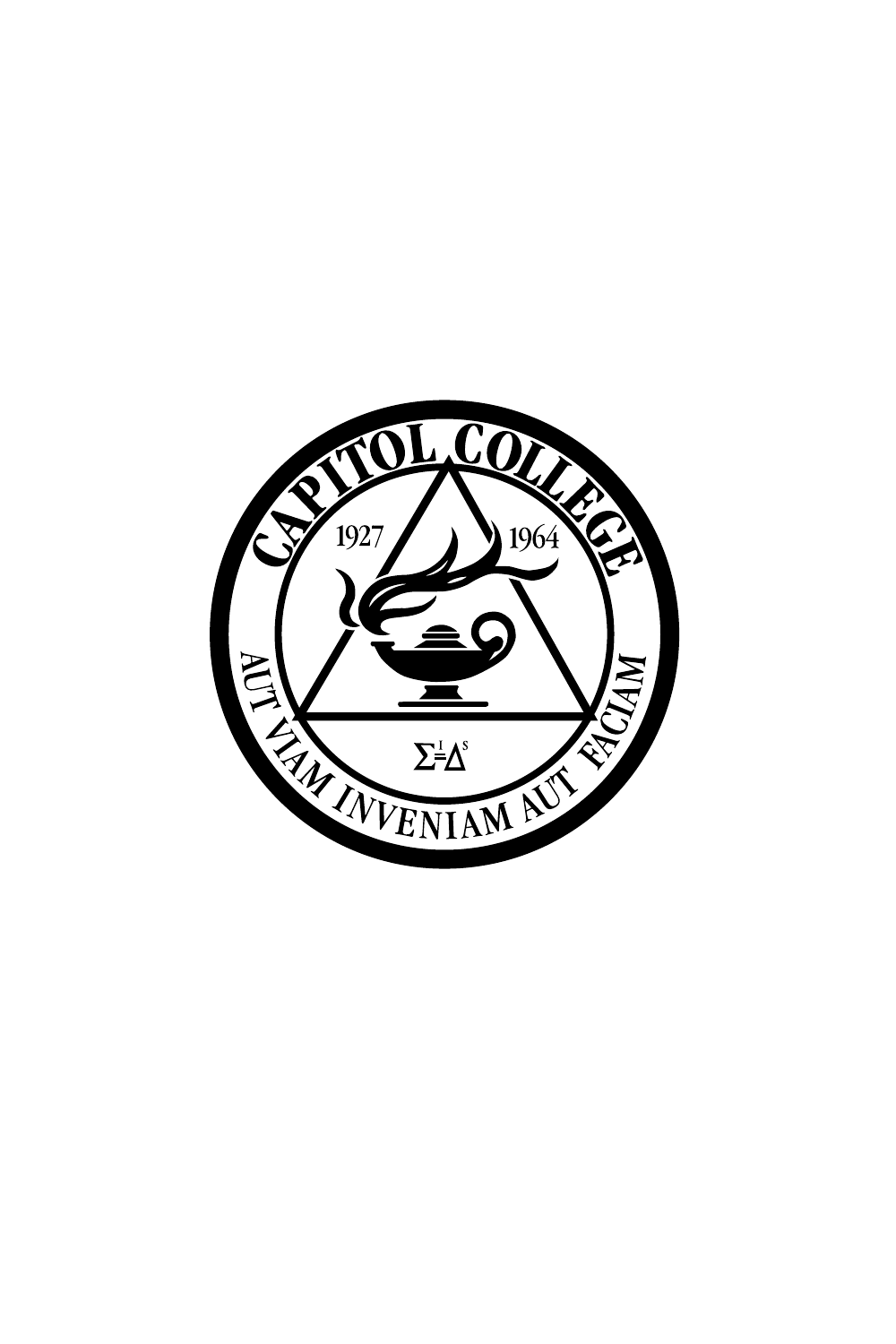# **CAPITOL COLLEGE**

## **2010-2011 Catalog**

## **General Information**

## **Academic Policies**

## **Tuition/Financial Aid**

## **Undergraduate Studies**

| Telecommunications Engineering Technology 48 |
|----------------------------------------------|
|                                              |
|                                              |

## **Graduate Studies**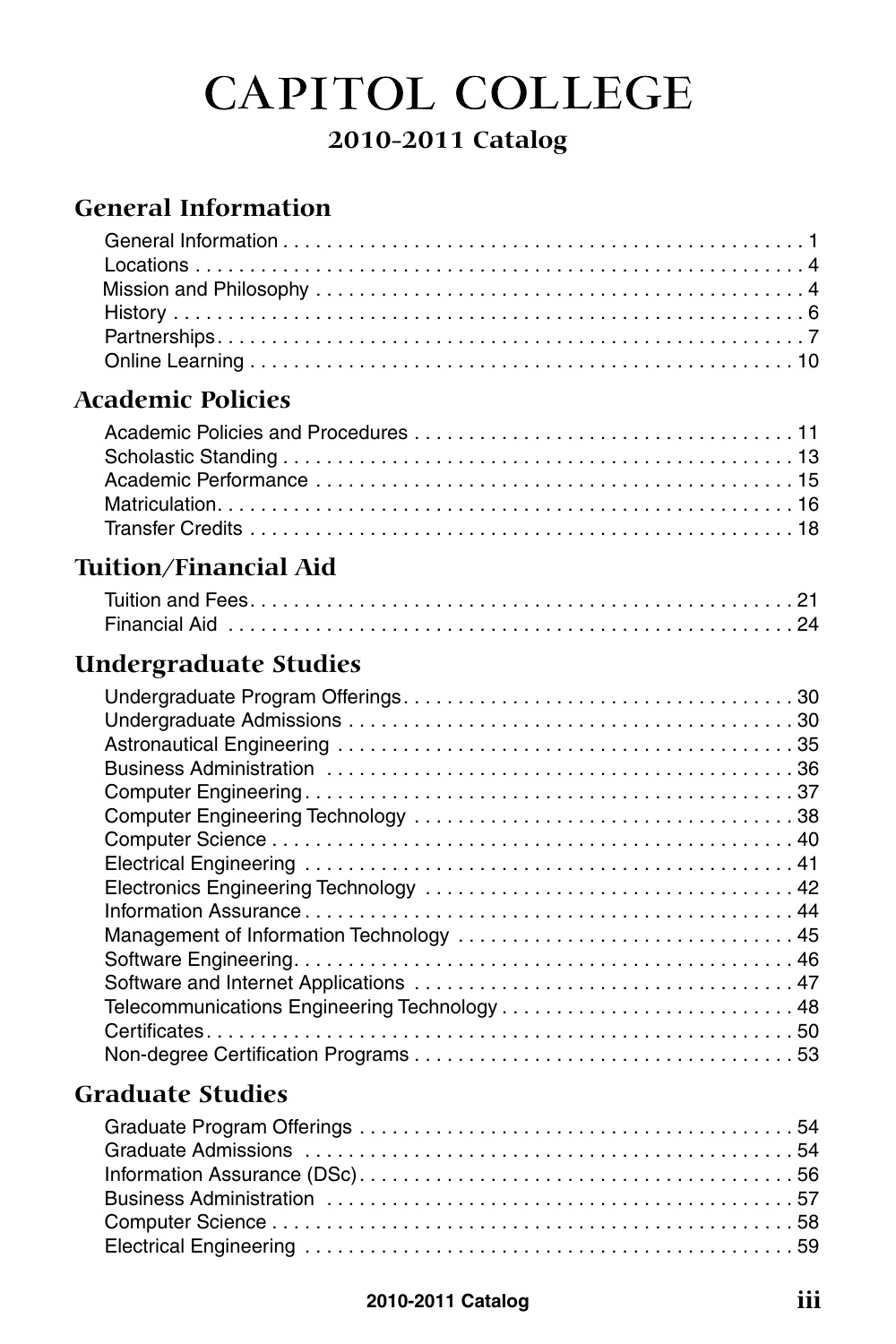| Information and Telecommunications Systems Management  61 |  |
|-----------------------------------------------------------|--|
| Courses                                                   |  |
|                                                           |  |
| <b>Resources</b>                                          |  |
|                                                           |  |
|                                                           |  |
|                                                           |  |
|                                                           |  |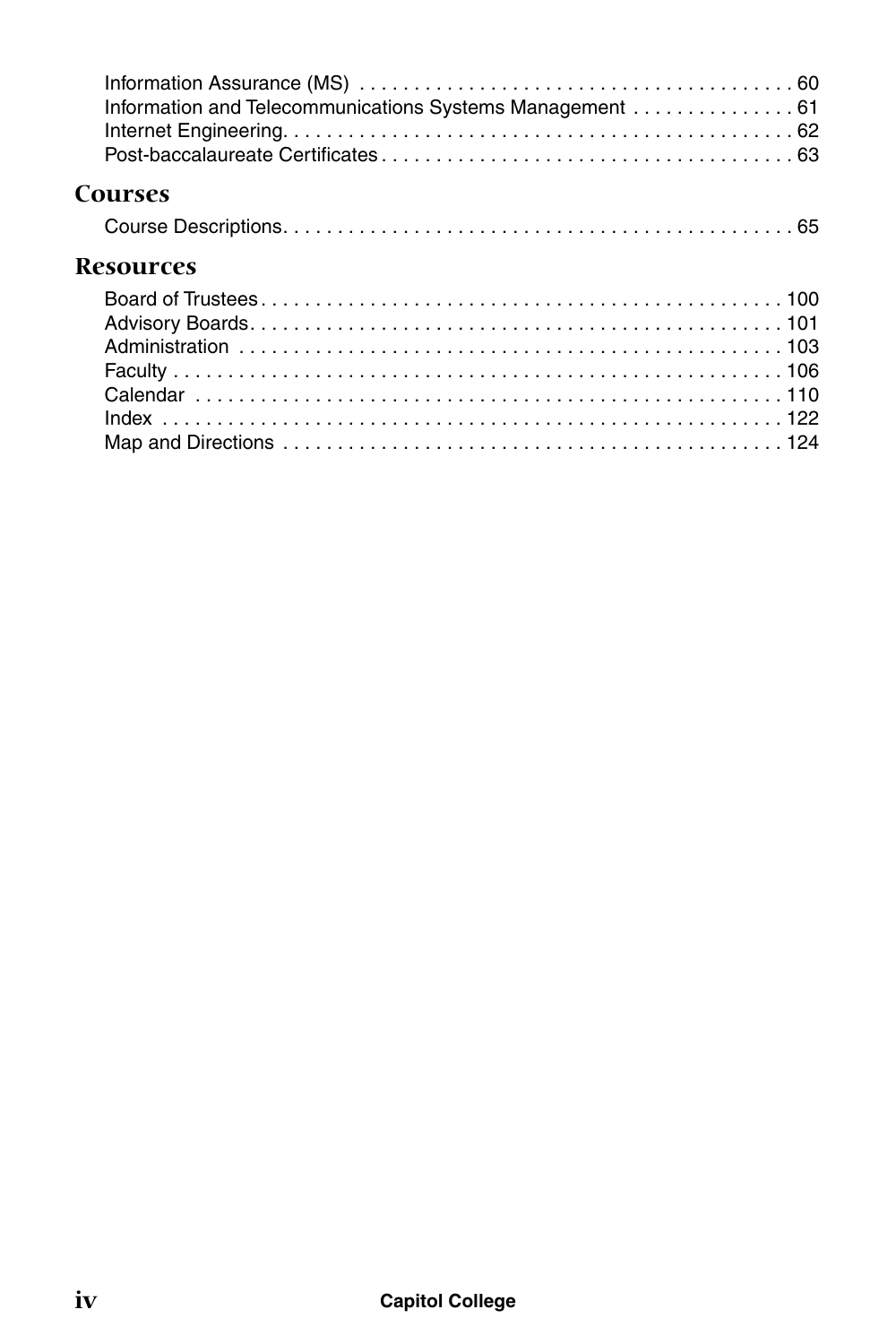## **General Information**

## **Directory**

#### **Capitol College**

11301 Springfield Road Laurel, MD 20708-9758

#### **Main Telephone Numbers**

301-369-2800 888-522-7486

#### **Admissions**

| Washington, DC                                                    | 301-953-3200 |  |
|-------------------------------------------------------------------|--------------|--|
| In-State                                                          | 800-950-1992 |  |
| Out-of-State                                                      | 888-522-7486 |  |
| Fax                                                               | 301-953-1442 |  |
| Undergraduate Admissions Email<br>admissions@capitol-college.edu  |              |  |
| <b>Graduate Admissions Email</b><br>gradadmit@capitol-college.edu |              |  |
|                                                                   |              |  |

#### **Website**

www.capitol-college.edu

#### **Office Hours**

The following offices are open Monday through Friday, 8:30 a.m.- 5 p.m. (EST).

#### President

Vice President for Academic Affairs Vice President for Finance and **Administration** Vice President for Planning and Assessment Administration and Human Resources Advancement and Alumni Services Career Services\* Office of the Deans Marketing and Communications

\*Evening appointments are available.

The following offices are open as indicated (EST).

| Admissions<br>M. F<br>T-Th<br>Saturday appointments are available. | 9 a.m.- 5 p.m.<br>9 a.m.- 7 p.m. |
|--------------------------------------------------------------------|----------------------------------|
| <b>Business Office</b><br>M. F<br>T-Th                             | 9 a.m.- 5 p.m.<br>9 a.m.- 7 p.m. |
| Financial Aid<br>M. F<br>T-Th                                      | 9 a.m.-5 p.m.<br>9 a.m.- 7 p.m.  |
| <b>Registration and Records</b><br>M. F<br>T-Th                    | 9 a.m.- 5 p.m.<br>9 a.m.- 7 p.m. |
| Student Life<br>M-W<br>Th, F                                       | 9 a.m.-7 p.m.<br>9 a.m.- 5 p.m.  |
| Emergency Closing                                                  |                                  |

## **Emergency Closing**

In the event of severe weather or other emergencies, any possible cancellations or late openings will be announced to area radio and television broadcasts and posted on the college website.

The college maintains a recorded message at 301-369-2800, 888-522-7486, 800-950-1992 and 301-953-3200 and posts a weather advisory on the website when possible. Due to power outages and other circumstances that occur during adverse weather, it is not always possible to update this information. It is the responsibility of students to tune in to the radio or television for announcements.

The television channels and radio stations notified by the college are listed in the student handbook and on the college website.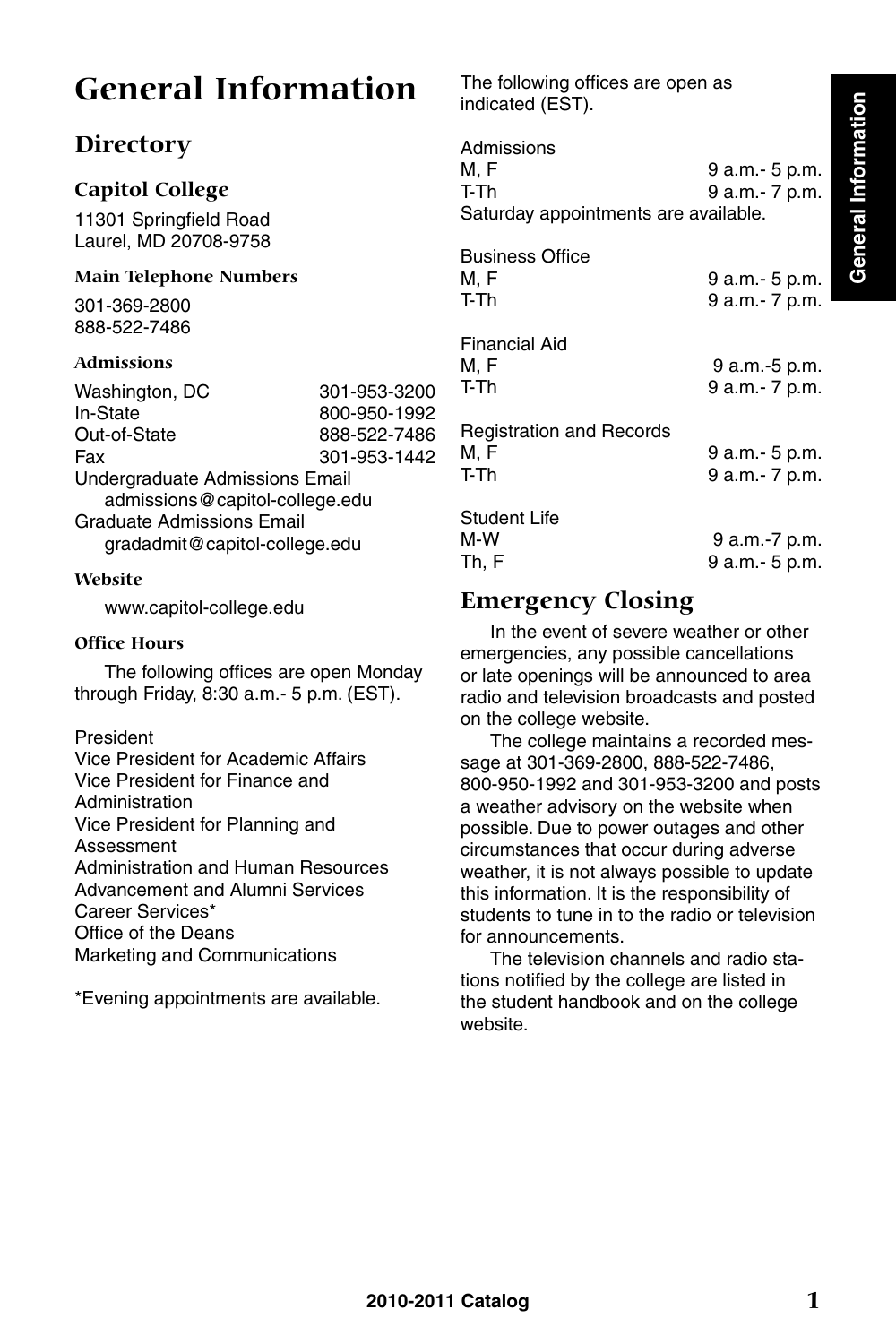### **Accreditation**

Capitol College is authorized by the state of Maryland (Maryland Higher Education Commission, 839 Bestgate Road, Suite 400, Annapolis, MD 21401, 410-260- 4500) to confer bachelor of science (BS) degrees in astronautical engineering, business administration, computer engineering, computer science, electrical engineering, information assurance, management of information technology, software engineering and software and Internet applications. The college is authorized to confer BS and associate in applied science (AAS) degrees in computer engineering technology, electronics engineering technology, and telecommunications engineering technology. The BS programs in business administration and management of information technology are fully accredited by the International Assembly for Collegiate Business Education (IACBE, PO Box 25217, Overland Park, KS 66225).

The college is authorized by the state of Maryland to confer master of science (MS) degrees in computer science, electrical engineering, information assurance, information and telecommunications systems management, and Internet engineering. The college is authorized by the state of Maryland to confer a master of business administration (MBA) degree. The MBAand information and telecommunications systems management programs are fully accredited by the International Assembly for Collegiate Business Education (IACBE, PO Box 25217, Overland Park, KS 66225).

The college is authorized by the state of Maryland to confer a doctor of science (DSc) in information assurance.

The college is accredited by the Commission on Higher Education of the Middle States Association of Colleges and Schools (Commission on Higher Education, Middle States Association of Colleges and Schools, 3624 Market Street, Philadelphia, PA 19104, 215-662-5606). The BS degree program in electrical engineering is also

accredited by the Engineering Accreditation Commission of Accreditation Board for Engineering and Technology. The baccalaureate degree programs in computer engineering technology, electronics engineering technology and telecommunications engineering technology are also accredited by the Technology Accreditation Commission of the Accreditation Board for Engineering and Technology (111 Market Place, Suite 1050, Baltimore, MD 21202, 410- 347-7700). Capitol College is approved for veterans' education by the Maryland Higher Education Commission.

## **Equal Opportunities**

Capitol College actively subscribes to a policy of equal educational and employment opportunity and, in accordance with Title IX of the education amendments of 1972, does not discriminate on the basis of race, color, sex, handicap, religion, national or ethnic origin in admission, treatment of students or employment.

### **Changes in Catalog Information**

Capitol College reserves the right to make changes in policies, procedures, degree requirements, schedules, course offerings and other college standards or announcements to meet circumstances that may arise after publication.

The provisions of this publication are not to be regarded as an irrevocable contract between the student and Capitol College. The college reserves the right to change any provision or requirement in any college publication without notice at any time during the student's term of attendance.

Capitol College reserves the right to require a student to withdraw, or to refuse to grant a degree or certificate if, in the judgment of the administration of the college, the student fails to meet the college's requirements satisfactorily. The college reserves the right to change tuition and fees at any time at the discretion of the Board of Trustees.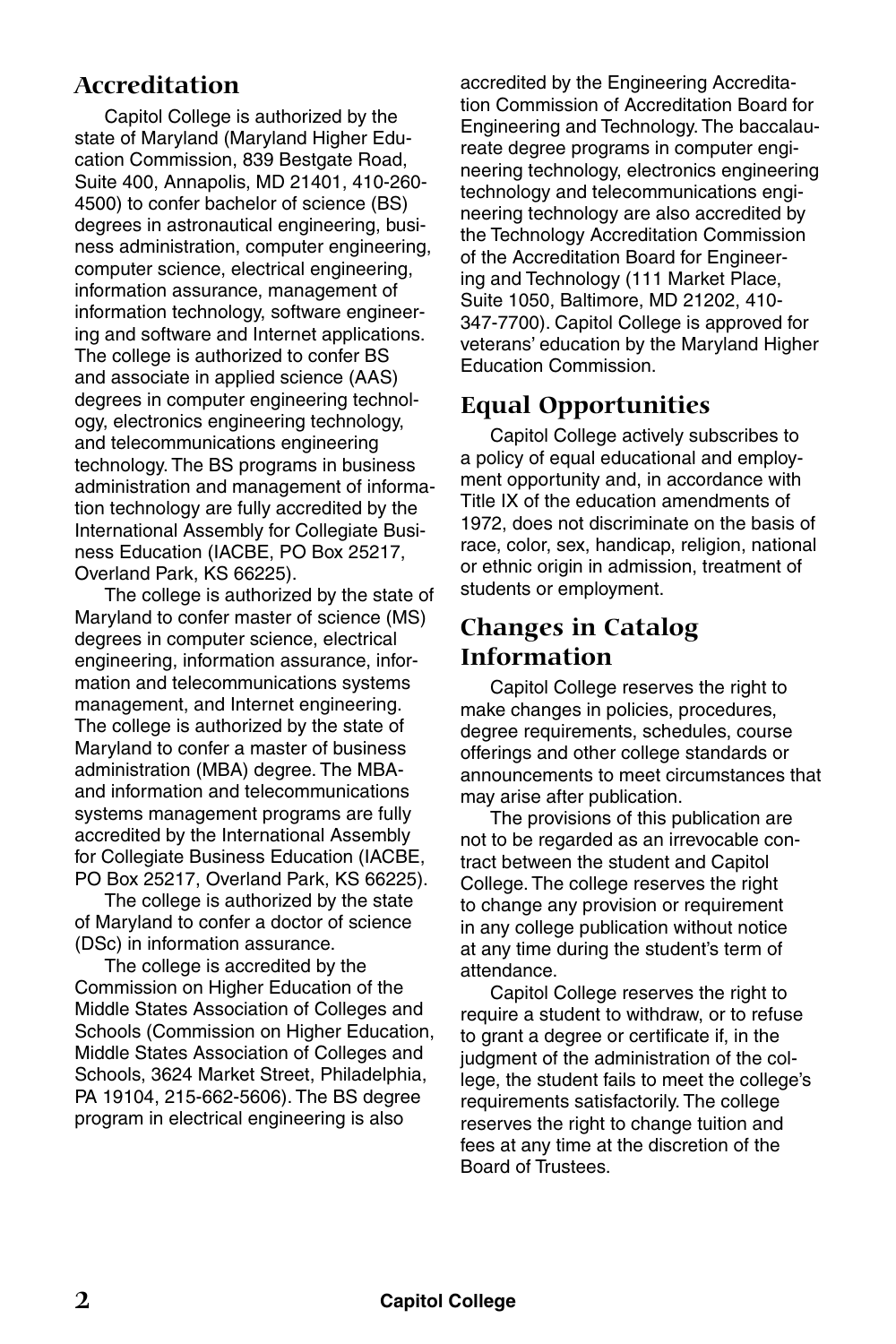## **Student Records**

The procedures and guidelines adopted by Capitol College regarding student records comply fully with the Family Educational Rights and Privacy Act of 1974. This federal law establishes the rights of students to inspect and review their records, to have the privacy of their educational records maintained and to provide guidelines for the correction of inaccurate or misleading data.

Educational records are defined as records, files, documents, and other materials containing information related to a student that are maintained by Capitol College. Included in this category are records maintained by faculty advisors, Office of Admissions, Office of Financial Aid, Business Office, Office of Career Services, Office of the Student Life and Office of Registration and Records.

Students who wish to gain access to a particular record should contact the office responsible for maintaining that record. Under college policy, records will be produced within a maximum period of three weeks, although in most instances the student will be shown the record upon request.

Certain documents, including financial records of parents and records being withheld for unpaid financial obligations, are not available to students. Students may waive access to their academic, employment and financial aid records.

Students discovering an error in their records should bring it to the attention of the official in charge of the record. Disagreements will be resolved by the appropriate Executive Council member.

Access to individual academic and financial records is denied to parents of students over the age of 18, unless the student signs a consent form. College personnel with a need to know may have access to student records.

The college may disclose directory information (name, address, date and place of birth, telephone number, attendance dates, previous institutions attended, class, major field of study, awards, honors and degrees) without the student's consent.

Students may restrict the release of directory information, except to school officials with legitimate educational interests. To do so, a student must make the request in writing to the Office of Registration and Records. Once filed, this request becomes a permanent part of the student's record until the student instructs the college, in writing, to have the request removed.

Students have the right to receive copies of their Capitol College academic and financial records. Reproduction of academic transcripts costs \$5 per copy. There is no charge for copies of financial aid transcripts.

Alleged failure by the college to comply with the Family Educational Rights and Privacy Act may be directed, in writing, to the Family Educational Rights and Privacy Act office by the student. Questions about this act may be referred to the appropriate Executive Council member.

## **The Capitol College Commitment**

Capitol College guarantees its qualified bachelor's degree graduates placement in the field of engineering, engineering technology, computer sciences, information technology or business with a competitive salary within 90 days of graduation, or Capitol College will provide up to 36 additional undergraduate credits tuition free while students continue their job search.

The Capitol College Commitment is a written job guarantee between the student and Capitol College. The commitment is open to all full-time undergraduate students (U.S. citizens or permanent residents).

Contact the Office of Career Services for more information.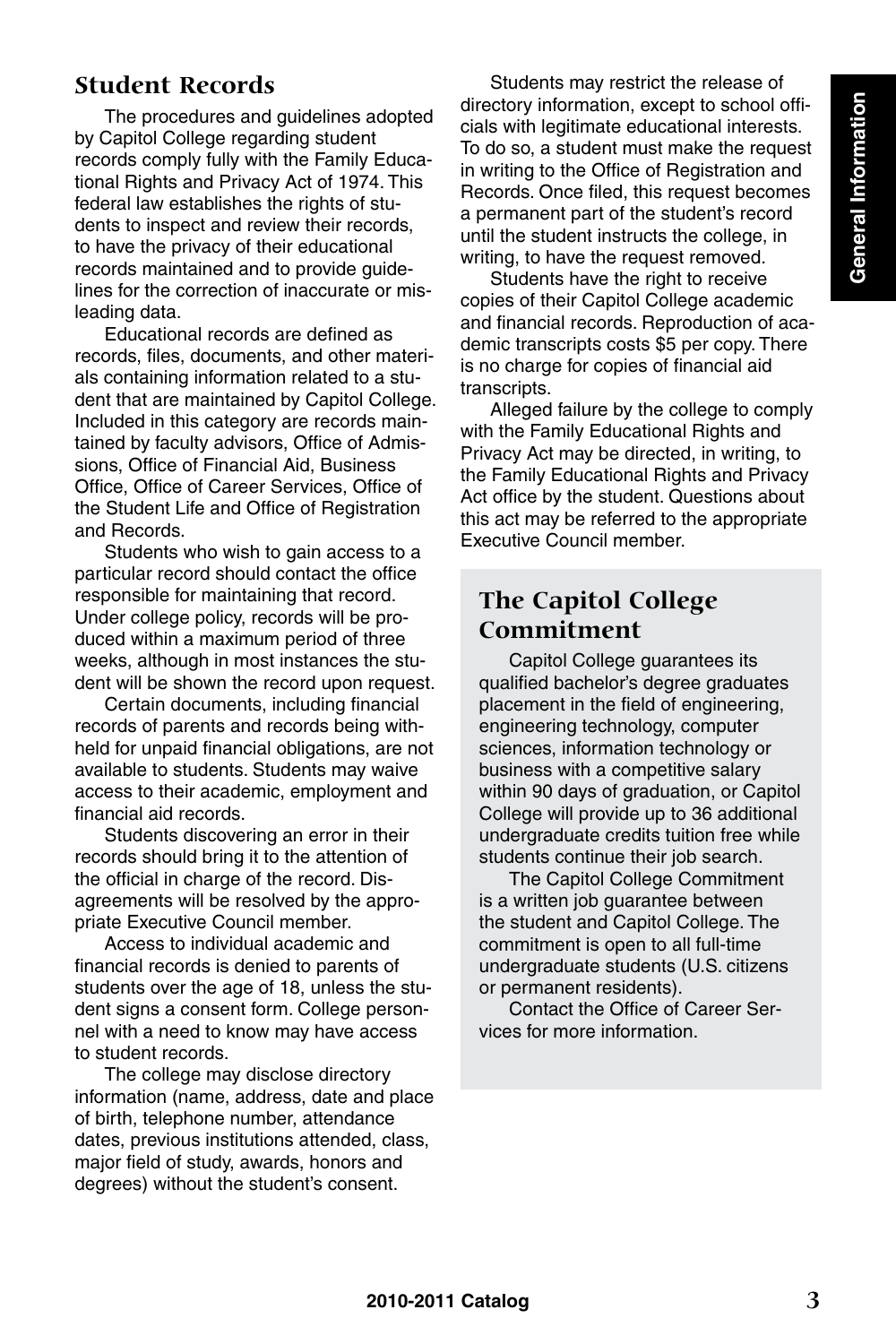## **Locations**

## **Laurel Campus**

Capitol College occupies the grounds of the former Beltsville Speedway. Located just off the Baltimore-Washington Parkway, the campus is minutes away from NASA Goddard Space Flight Center, the Beltsville Agricultural Research Center, the laboratory headquarters of the U.S. Food and Drug Administration, and the Patuxent Wildlife Research Center.

The tree-ringed suburban campus features gentle slopes and a small pond. The sleek white forms of M/A-COM Hall, MCI Hall and Telecommunications Hall are connected by glass-enclosed pedestrian walkways. The new William G. McGowan Academic Center houses state-of-the-art classrooms, laboratories and the Space Operations Institute. The buildings have high ceilings, skylights and exterior reflective glass walls overlooking the woods. Apartment-style student housing is available for 90 to 120 students.

## **Southern Maryland**

Selected courses leading to degrees in electrical engineering and computer science are offered in classrooms at the Southern Maryland Higher Education Center in California, Maryland, near the Patuxent River Naval Air Station.

## **Mission and Philosophy**

## **Mission**

The mission of Capitol College is to provide a practical education in engineering, computer science, information technology and business that prepares individuals for professional careers and affords them the opportunity to thrive in a changing world.

## **Vision**

Capitol will be esteemed as a premier provider of higher education, career enhancement, and service to our communities and professions, in engineering, information sciences, and business. Academic programs will be grounded in our centers of excellence in: space and related engineering and sciences; information technology development and application; and cyber protection – all through practices of innovation and leadership. Graduates will have perspectives and skills to compete and collaborate in the global environment. A Capitol education will be affordable and offer access by diverse populations to quality learning outcomes for success as workforce professionals and citizens. Through industry and government partnerships, along with outstanding technology, facilities, and student support, Capitol will be a preferred organization in which to learn and work.

## **Values**

The core values are the characteristics we embrace in working together to fulfill the mission and achieve the vision of the institution.

- Quality always striving for continuous improvement
- Growth expanding and changing to meet new needs of society
- Leadership offering creative, supportive and shared leadership
- Balance maintaining a balance between competing needs
- Integrity being honest, ethical and open
- Teamwork exercising collective effort to support students and staff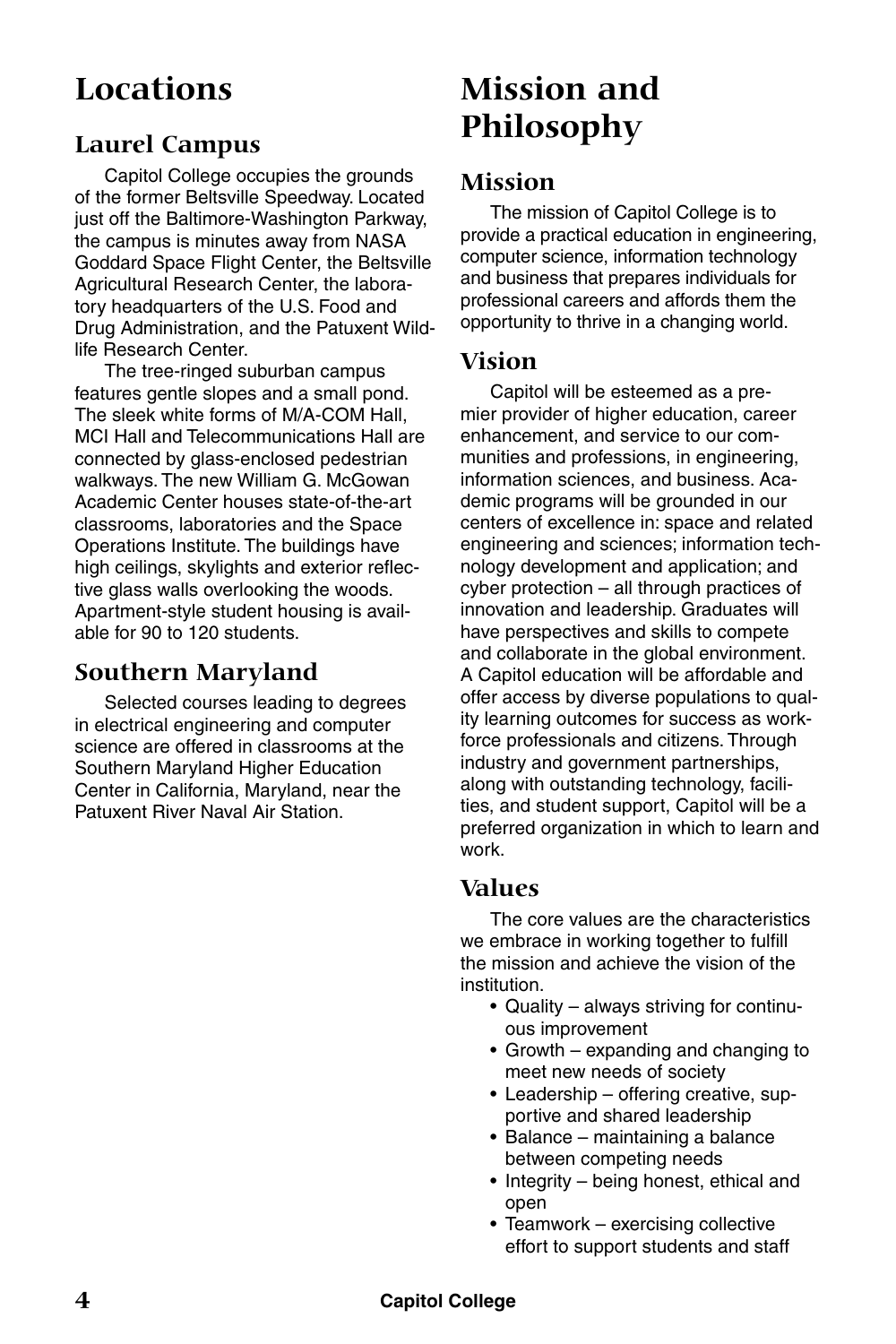- Communications –providing timely and useful information
- Flexibility discovering and seizing opportunities
- Safety maintaining awareness and prevention of accidents and threats

### **Students**

Capitol College's student body mirrors the 21st century diversity of American higher education. Academically prepared and motivated high school graduates come to Capitol College to complete educational experiences that will open career opportunities for them. Working adults, veterans and transfer students come to Capitol College to complete undergraduate programs of study that will open or enhance career opportunities for them. Established professionals come to Capitol College to expand their skills by earning graduate degrees or completing short-term learning experiences. The diversity of students enriches the learning environment of the college.

## **Learning Goals**

Capitol College seeks to prepare graduates who demonstrate four characteristics:

**Employability:** The ability to enter and advance in technical and managerial careers, appropriate to their level and area of study, immediately upon graduation.

**Communications:** Mastery of traditional and technological techniques of communicating ideas effectively & persuasively.

**Preparation of the Mind:** The broad intellectual grounding in technical and general subjects required to embrace future technical and managerial opportunities with success.

**Professionalism:** Commitment to life long learning, ethical practice and participation in professions and communities.

### **The Educational Philosophy of the Academic Programs**

Four principles define the educational philosophy of Capitol College. Academic programs must be:

• Grounded in both theory and practice in order to prepare graduates

for immediate employment and longterm professional careers,

- Fundamentally hands on and practice oriented to provide the technical skills for students to be immediately employable upon graduation,
- Tied to the contemporary needs of industry so that curriculum reform and development are pragmatic, and
- Enriched by courses in the liberal arts to provide every graduate with an enhanced sense of self, society, history and aesthetics.

## **Strategic Goals**

#### **Academic Quality**

The college will support the faculty and students as they pursue academic excellence in practical education by integrating learning with applied learning opportunities and practical research applications.

#### **Student Success**

The college will support faculty, staff and alumni as they develop an environment that encourages student success by engaging students not only in academic learning but also in co-curricular activities that enhance student success.

#### **College Advancement**

The college will support the staff of the college as they work to strengthen resources,

reputation and relationships to advance the college.

#### **Financial Resources**

The college will enhance its financial resources by increasing current revenue sources,

aligning costs with strategic initiatives, and identifying new revenue sources.

#### **Foundation**

The college will support the faculty, staff and students by providing the foundation for their work through technology infrastructure, personnel systems and facilities planning.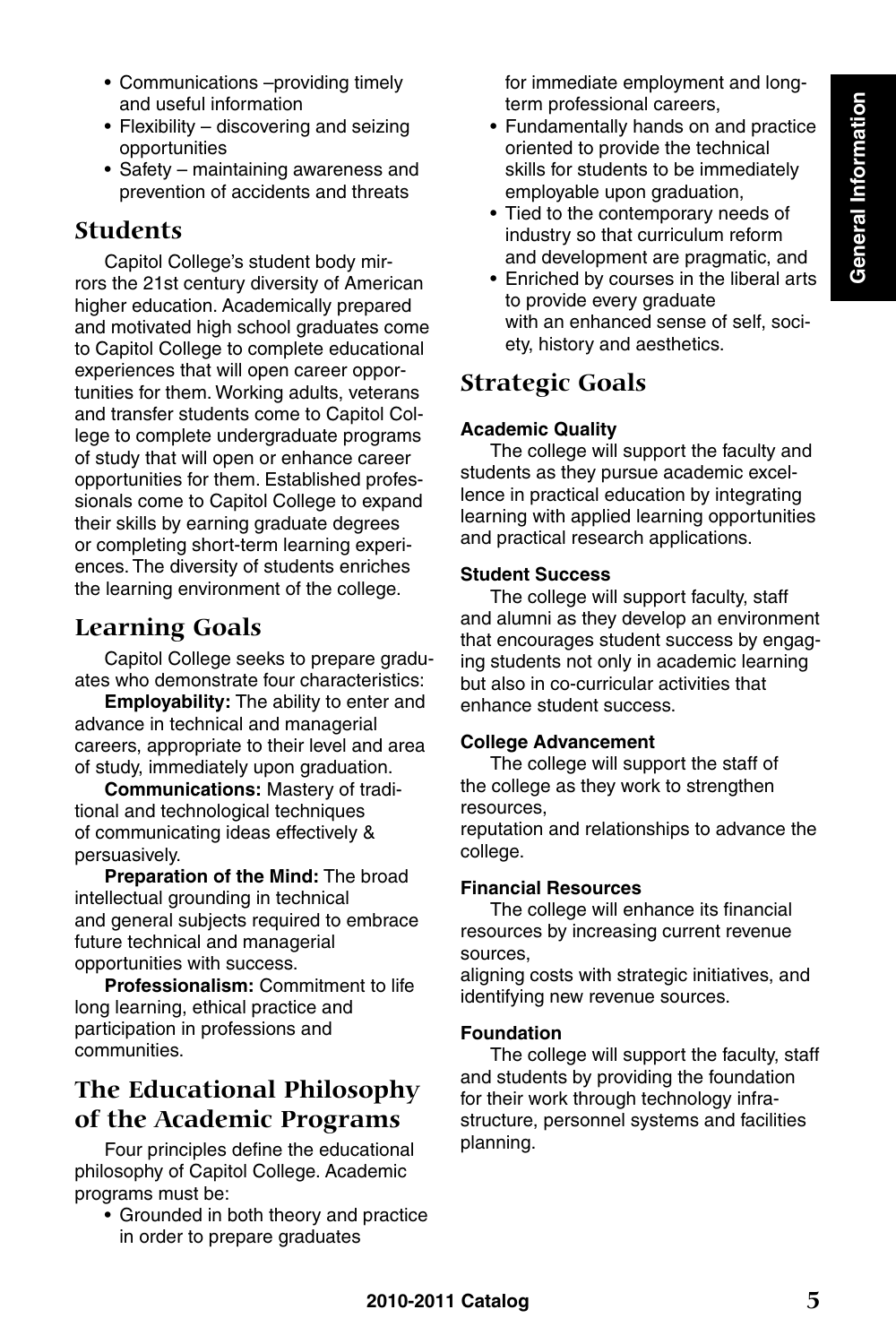## **History**

Since its start more than 80 years ago, Capitol College has remained true to its mission – preparing students for careers in a quickly changing world. With a tradition of academic excellence and practical learning, Capitol College has equipped its alumni with the knowledge and skills to evolve with the advanced sophistication of technology.

Capitol College was founded in Washington, DC, as the Capitol Radio Engineering Institute in 1927 by Eugene H. Rietzke. A Navy veteran and radio operator, Rietzke foresaw the need for an advanced school that could produce talented radio and electronics technicians. CREI began as a correspondence school, but its popularity led to the 1932 opening of a residence division allowing students to work hands on in laboratories. As radio technology improved, new training programs and courses were quickly added. Following World War II, CREI became one of the first three technical institutes accredited by the Engineers' Council for Professional Development.

The institute entered a new era in the mid-1950s when it began awarding threeyear AAS degrees. The school expanded its reach to new programs in applied engineering and electronics. To reflect this evolution, the institute changed its name to Capitol Institute of Technology in 1964. It awarded its first bachelor of science degrees in 1966 to four graduates of its electronics engineering technology program. Anticipating the need for more room, Capitol relocated in 1969 to a leased space in Kensington, Maryland.

During the following decade, enrollment increased and so did the program offerings. In 1976 the Middle States Association of Colleges and Secondary Schools granted accreditation to Capitol, and the National Science Foundation provided funding for new instructional scientific equipment. Quickly outgrowing its space, Capitol's leaders recognized a need for a permanent home and began searching for a new campus.

In 1980 the college found its home in Laurel, Maryland. Within three years, Capitol purchased the 52-acre former site of the Beltsville Speedway, built new academic facilities and opened its doors. Enrollment swelled and the college added two more engineering technology degrees. Within the next decade a capital campaign and funding from the state of Maryland raised millions for buildings, equipment and a scholarship endowment. The campus expanded with Telecommunications Hall and the 340 seat Avrum Gudelsky Memorial Auditorium.

In the late 1980s, Capitol's leadership again recognized the transformation in the institution. The technical-based curriculum had become broader, with an increasing incorporation of humanities and social science courses. With a spacious campus and four-year degrees, the school had shed its skin as a technical institute. Preferring a title and an environment that would better suit its presence, the Board of Trustees changed the school's name to Capitol College. Along with the name change came a plan to offer more degrees in engineering and management, build on-campus housing and convert from a quarterly academic calendar to a semester system.

Master's degrees were introduced in the 1990s. The college began several outreach efforts and business partnerships, such as the NASA PREP summer program for minority students and the Maryland Distance Learning Network. As the 20th century drew to a close, the college expanded the John G. and Beverly A. Puente Library, creating a spacious state-of-the-art facility with a multimedia teaching center. The opening of the William G. McGowan Academic Center in 2005 marked the next era for the college. The academic center hosts an expanded computer science department, the Space Operations Institute, and the BRAC-funded Cyber Battle Lab.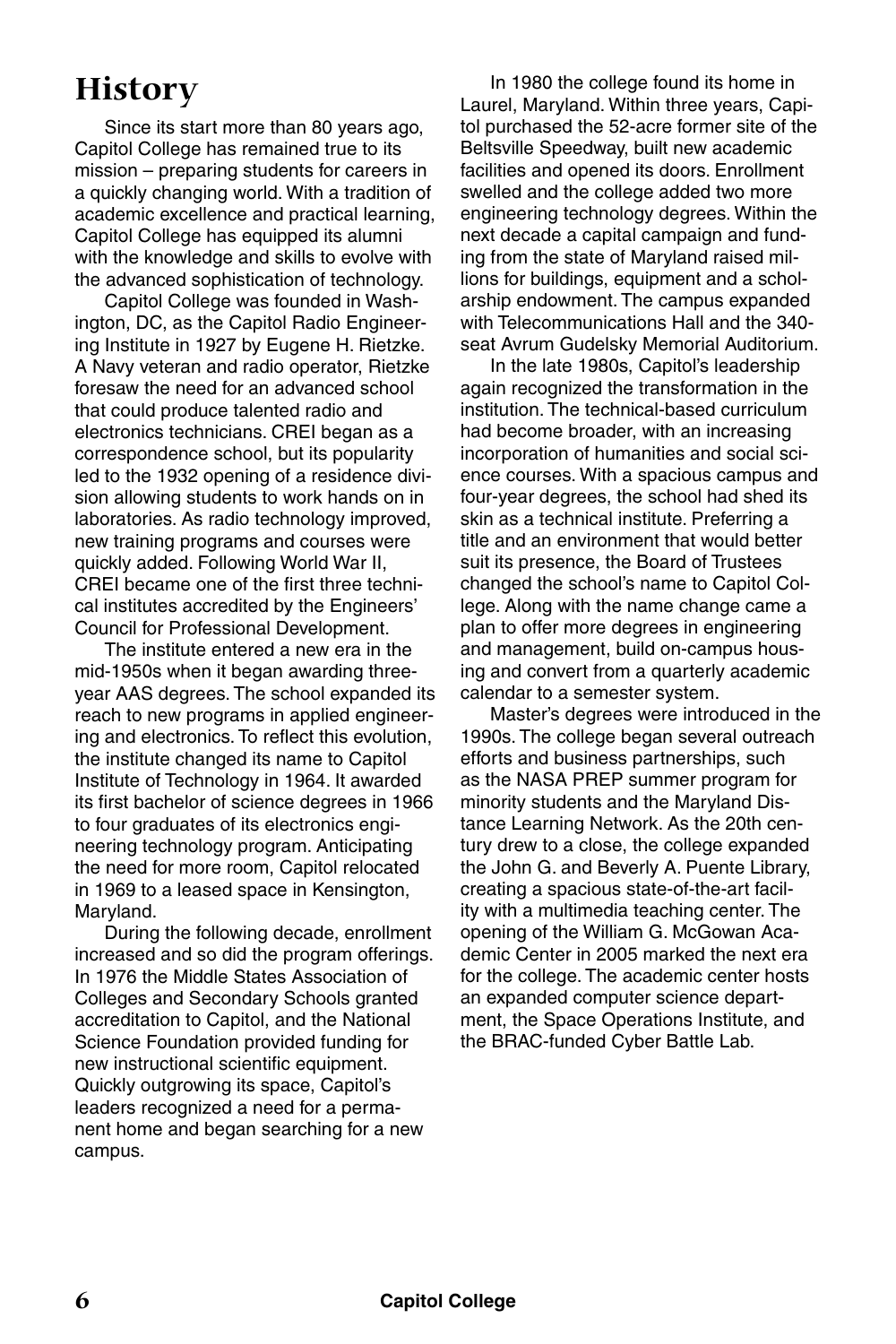Today Capitol is the only independent college in Maryland that specializes in providing a relevant education in engineering, business and related fields. It takes pride in its proven record of placing graduates in competitive careers with salaries that are higher than the industry average. As a respected regional leader, Capitol continues attracting the attention of government agencies and corporate partners. Through a partnership with NASA, Capitol offers academic programs in astronautical engineering and practical training at its Space Operations Institute. The National Security Agency and Department of Homeland Security have designated Capitol a National Center of Academic Excellence in Information Assurance Education, and the Institute of Electrical and Electronics Engineers has named the college one of its twelve educational partners. In 2010, Capitol introduced a doctor of science in information assurance to its academic repertoire, allowing students to pursue their education to the highest level in the discipline.

While new innovations spur new developments and industries, the foundations that are taught at Capitol College – thinking critically, actively and creatively – will remain. As it looks to the future, Capitol College remains committed to providing students with a quality education and the relevant experience to excel in a changing world.

## **Partnerships and Affiliations**

The college's academic offerings are strengthened by its partnerships and affiliations with government agencies, professional societies and private industry.

## **Anti-Terrorism Advisory Council**

Capitol College is a member of the Maryland Anti-Terrorism Advisory Council. The Council works to combat terrorism in Maryland through four components: intelligence and information sharing; aggressive investigation and prosecution; emergency preparedness and response; and training. Membership includes federal, State and local agencies working in law enforcement, public health, and emergency planning and response, as well as the military, intelligence, and private sectors.

## **Critical Infrastructures and Cyber Protection Center**

Capitol College established the Critical Infrastructures and Cyber Protection Center to address the technical and managerial needs of the information assurance workforce, particularly working professionals who do not desire or have the resources to participate in formal degree-bearing academic programs. CICPC programs provide the IA professional, or those seeking to enter the IA workforce, technical skills training, focused professional development, certifications in various specialty areas, and examination review opportunities for individuals and organizations seeking industry recognized security certifications. Participants earn continuing professional education units (CPEs) along with a certificate or document of completion reflecting their participation. The CICPC program inventory also includes a suite of offerings that satisfy requirements of Department of Defense Directive 8570.1.

Programs are delivered online in realtime, with class sessions that are recorded for later playback enabling program participants the ability to review the course material as their schedule permits. Customized programs can be arranged and delivered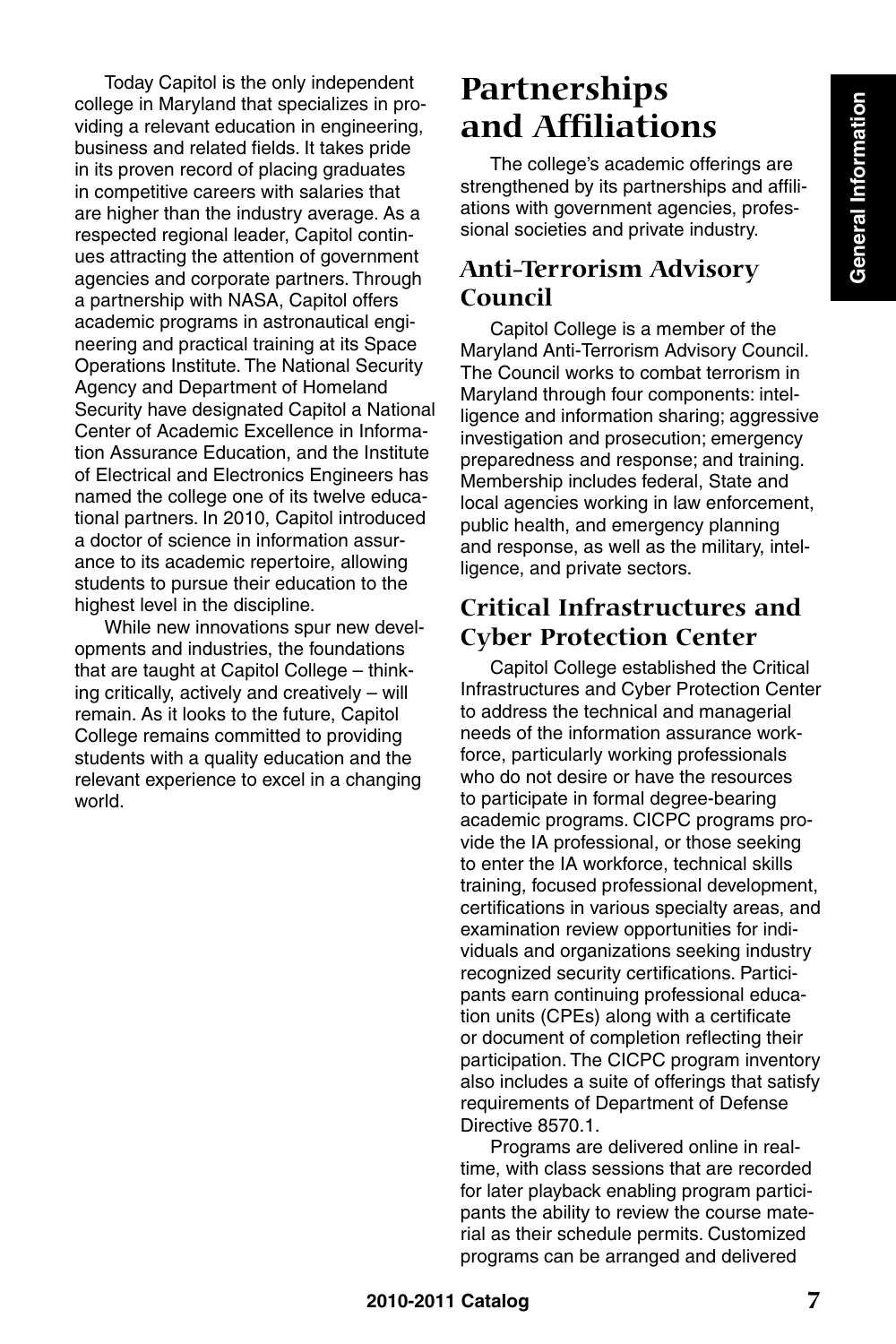on-site or online, including delivery in alternative time zones. All CICPC programs are taught by subject matter experts from government and industry, many of whom also serve as faculty in our MS in information assurance degree program.

## **CyberWATCH**

Capitol College is a member of Cyber-WATCH, a regional center comprised of 19 partner community colleges as well as 6 colleges and universities established with a National Science Foundation grant in 2005. The CyberWATCH Regional Center was established to address cyber security and information assurance education, including faculty development and workforce shortages.

## **Graduate School, USDA**

Capitol College and the Graduate School, USDA jointly offer online, noncredit courses in information assurance and network security designed to meet the training needs of federal employees.

## **InfraGard**

Capitol College is a member of the Maryland InfraGard Chapter, an organization of businesses, academic institutions, state and local law enforcement agencies and other participants dedicated to sharing information and intelligence to prevent hostile acts against the United States.

## **Institute of Electrical and Electronics Engineers**

Capitol College is one of only a dozen institutions that have entered into the university partnership program with the Institute of Electrical and Electronics Engineers. Individuals who hold full membership in IEEE at the time of registration will receive a 10 percent EPP discount on tuition charges upon verification.

## **Innovation and Leadership Institute**

The Innovation and Leadership Institute offers programs designed to build the technical and social skills of young people and working adults who want to succeed in technology entrepreneurship and leadership careers. ILI sponsors the Capitol President's Forums and speaker series, which bring distinguished speakers and panelists together with students and community members to share insights on innovation, entrepreneurship and leadership.

Future ILI endeavors will continue to deliver seminars, conferences and symposia on innovative topics, and non-credit professional development programs in information assurance, technology management and entrepreneurship.

Other II Lactivities include:

- a program of applied innovation and leadership research, resulting in the publication of best practices, organizational trends and successful leadership stories
- providing facilities and college faculty as neutral resources focused on bringing together people with common technology and leadership challenges to solve problems
- programs for minorities and women, two groups that continue to be underrepresented in both technology and business leadership
- outreach programs to high school and community college audiences to increase interest in engineering, technology and business leadership careers

## **National Defense University**

Capitol College has partnered with the National Defense University Information Resource Management College (NDU/ IRMC) to advance the professional skills and knowledge of active-duty military, veterans and select Department of Defense employees. This arrangement provides an opportunity for military and DoD students who have completed selected NDU programs to transfer up to 15 credits in lieu of Capitol College graduate coursework.

## **National Security Agency and Department of Homeland Security**

The National Security Agency and the Department of Homeland Security designated Capitol College as a National Center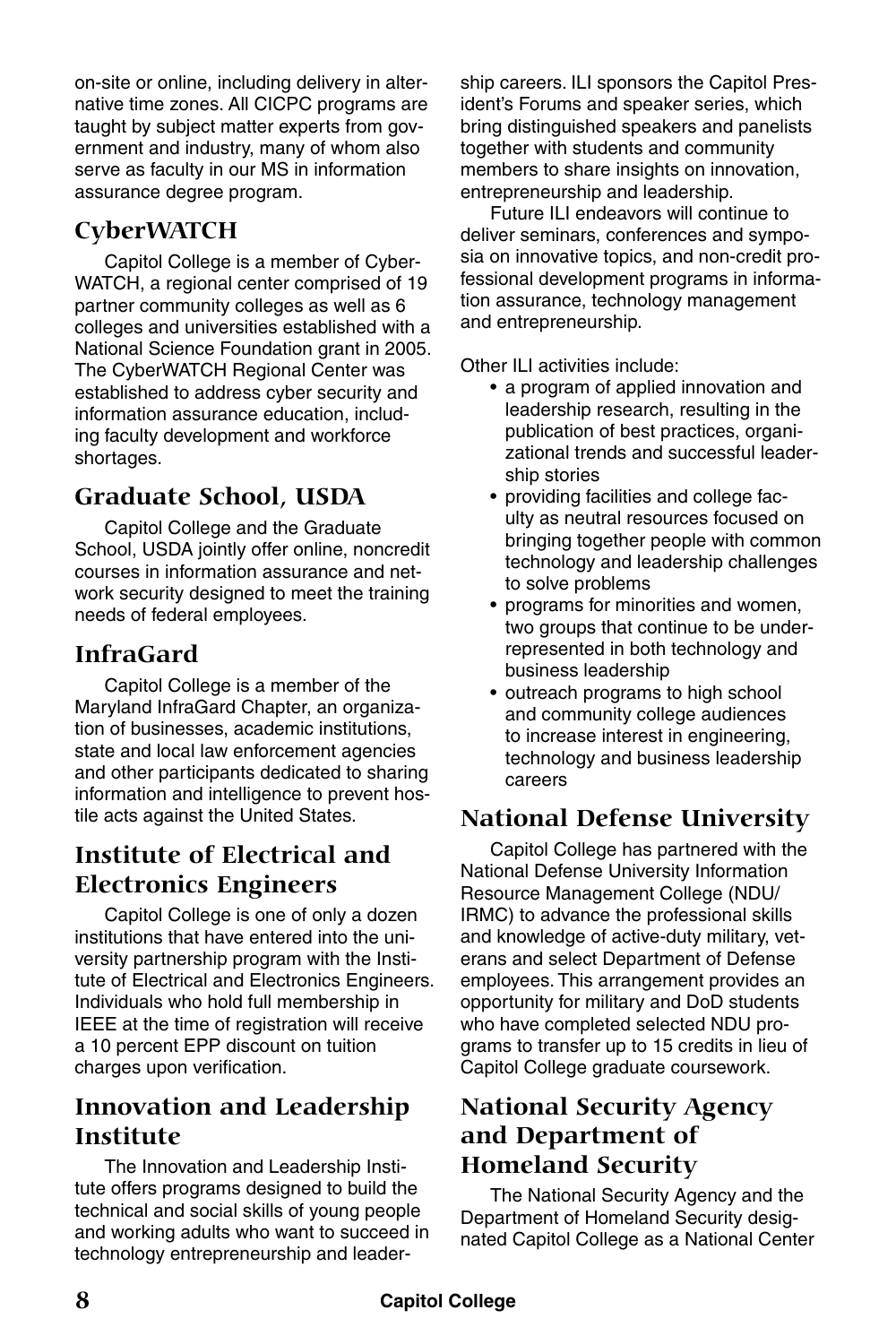for Academic Excellence in Information Assurance Education (CAEIAE).

Capitol was recertified as a CAEIAEafter a thorough review of its online master's degree-level information assurance curriculum (MSIA), which meets all six of the standards for information assurance education established by the Presidentially appointed Committee for National Security Systems. In 2007, Capitol became one of several institutions nationwide to be certified as meeting all six CNSS standards at the most advanced lever (where applicable) and the only institution to offer the MSIA online with this all-inclusive mapping.

Students successfully completing the requirements for the degree are awarded, in addition to the graduate degree, a federally accepted certificate attesting that they studied the requirements of the six domains. In the process of earning the MSIA students have the opportunity to earn two post-baccalaureate certificates; Network Protection and Security Management. For more information on these certificates see the Post-baccalaureate Certificates section of the college catalog.

Capitol first received the Center of Academic Excellence designation in 2003, one of a select group of universities and colleges to receive this recognition. The program is an outreach effort designed by the federal government to reduce vulnerability in the national information infrastructure by promoting higher education in information assurance, and producing professionals with information assurance expertise.

#### **Partner Institutions**

Capitol College has collaborated with nine Maryland colleges to provide transfer/ articulation agreements in certain degree fields. These colleges include Anne Arundel Community College, Baltimore City Community College, College of Southern Maryland, Community College of Baltimore County, Hagerstown Community College, Howard Community College, Montgomery Community College, Prince George's Community College and WorWic Community

College. These agreements allow students to easily transfer from participating colleges to Capitol College .

### **Space Operations Institute**

The Space Operations Institute was established at Capitol College in 2002 with a grant from the National Aeronautics and Space Administration. It is a consortium of NASA, industry, government and education partners.

SOI combines the infrastructure necessary to manage satellite operations with an educational program that prepares students for careers in all aspects of space mission operations. SOI builds upon Capitol's established engineering foundation and works closely with NASA to understand the aerospace industry's changing skills requirements.

Full-time students enrolled in one of Capitol's engineering disciplines may apply for NASA and industry sponsored co-op positions. SOI co-op students work in one of our NASA Satellite control centers or development labs to gain practical experience that supplements their academic learning.

SOI is currently responsible for the Tropical Rainforest Measurement Mission (TRMM) satellite that is operated from the Goddard Space Flight Center. SOI is also responsible for redesigning the TRMM ground control system in Capitol's William G. McGowan Academic Center. SOI management is continually searching for new opportunities with NASA and private industry to expand training and learning opportunities for students including: research and development projects; ground system design, build and test; systems security and security management.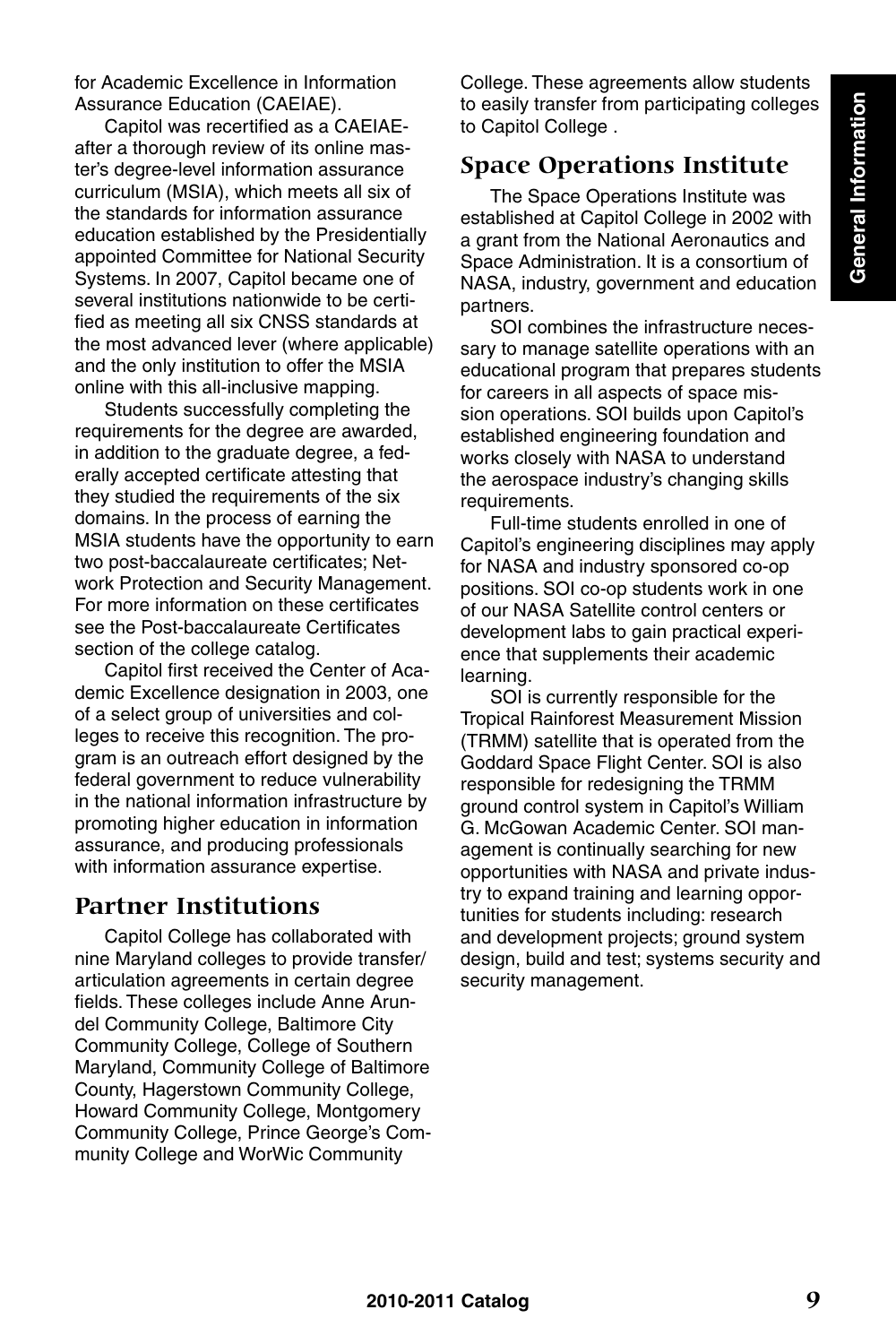## **Online Learning**

Capitol College offers all graduate degrees and certificates entirely online. In addition, 3rd and 4th year courses leading to a BS in Business Administration, Information Assurance, or Management of Information Technology are available online for undergraduate degree completion ata-distance. Students enrolled in Capitol's online programs meet in virtual classrooms, allowing them to complete courses from a distance. The curricula are supported by a web-based application that enables live delivery of interactive classes, and a course management system for the delivery of course materials, homework and discussion threads.

Online students participate in real-time class sessions each term or semester. Live audio lectures are transmitted over the Internet using Voice over Internet Protocol (VoIP). During the live lectures, students view lecture slides while listening to their professor speak in real-time. Student interactivity is encouraged and is made possible through chat and audio discussions. Similar to a traditional classroom, students can raise their hands using interface icons, and ask questions using a PC microphone or headset. Outside of the live classroom, the knowledge exchange continues as students download and view asynchronous course material, transmit homework assignments, post to discussion boards and collaborate with other classmates.

A typical online course consists of 16 class sessions, alternating between synchronous ("live") lectures and asynchronous sessions. The asynchronous sessions supplement topics discussed during the live lecture.

To participate in Capitol's online courses, students must have access to a PC with the following minimum requirements:

- Pentium IV (350 MHz or more) with 128 MB RAM and 40 MB free space
- Microsoft 2000, XP, Vista, Mac OSX, (Windows XP (SP2) recommended)
- Internet Explorer 5.x, 6.x, , Firefox 1.0+ or Netscape 7.x (Internet Explorer 7.x recommended)
- Internet connection with a 56K modem or faster (Broadband connection recommended)
- A full-duplex sound card (Sound-Blaster compatible) with headset or microphone and speakers

For technical assistance visit our support website at support.capitol-college.edu or email ask@capitol-college.edu. Phone support is available 9:30 a.m. to 10 p.m. Monday-Thursday and 9:30 a.m. to 5 p.m. Friday and Saturday at 888-522-7486 ext. 2011.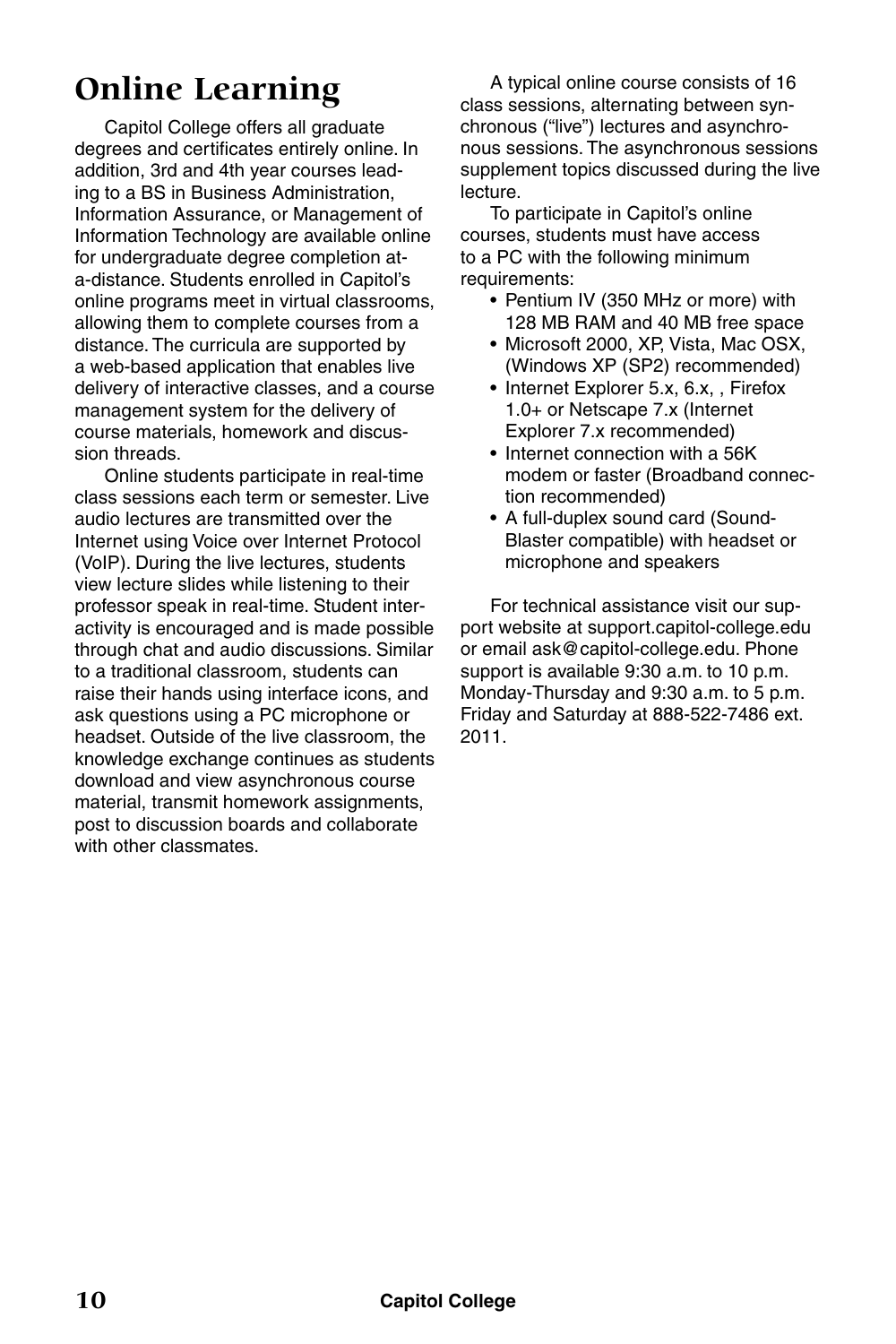## **Academic Policies and Procedures**

#### **Program Advisors**

Degree-seeking students are assigned academic advisors before registration. Students are encouraged to work closely with advisors in developing their programs of study. Academic advisors are available for guidance, but each student must assume final responsibility for conforming to college regulations and curriculum requirements.

#### **Registration Procedures**

Detailed registration information is provided before the beginning of each semester. Registration dates are listed in the college calendar beginning on page 110 and online. Students must be in good financial standing with the college to be eligible for registration services.

Registration forms can be obtained and submitted at the Laurel campus or online.

Late registration occurs during the first two weeks of the semester for all semester-length courses, or between the first and second class meeting for all term-length courses (both undergraduate and graduate). No term-length course registrations will be accepted after the second class meeting. The last day to add or drop a class is listed in the college calendar beginning on page 110 and online.

#### **Audited Courses**

Students who register to audit a course are charged the same tuition as those who register for credit. The grade of X is awarded at the end of the semester and is not used in computing the cumulative grade point average. Half-time, financial aid students that change to audit will have part or all of their aid returned to the federal government. Students receiving VA benefits will not receive payment for audited courses. Any student receiving financial aid contemplating an audit should contact the Office of Financial Aid. Once registered for audit, students are not permitted to change to credit after the first two weeks of the semester. The last day to change from credit to audit is listed in the college calendar beginning on page 110 and online.

### **Independent Study**

Independent study in a course will be granted in only the most extraordinary circumstances. The professor who administers the independent study and the appropriate academic dean must give permission for the course. When permission is given, the professor organizes the course requirements, including exams, homework, lab assignments, research and position papers, to compensate for the absence of classroom participation. Students must be in good academic standing to petition for independent study. Students interested in independent studies should consult with the appropriate academic dean and submit all appropriate documentation to the Office of Registration and Records.

#### **Change of Degree Program**

Students who want to change degree programs must fill out a change of degree program form, which may be obtained in the Office of Registration and Records or online. The academic dean must approve all changes of degree programs. Students who change their degree program are required to meet all requirements of the new programs that are in effect at the time of the change. Transfer credits and courses that have already been completed will be applied toward the new degree program where appropriate. Any student receiving financial aid contemplating a change of degree should see the Office of Financial Aid. Completed documentation must be submitted to the Office of Registration and Records after academic dean approval.

#### **Double Degree Requirements**

Undergraduate students who are currently enrolled and want to pursue two degrees (AAS or BS) must have a cumulative GPA of 2.5 or higher. For a second BS degree, the student must complete a minimum of 150 credits, with a minimum of 18 credits distinction between majors, of which at least 12 must be upper-level credits completed at Capitol College. For a second AAS degree, the student must complete a minimum of 75 credits, with a minimum of nine credits distinction between majors, of which at least six must be 200-level or above. Undergraduate students who are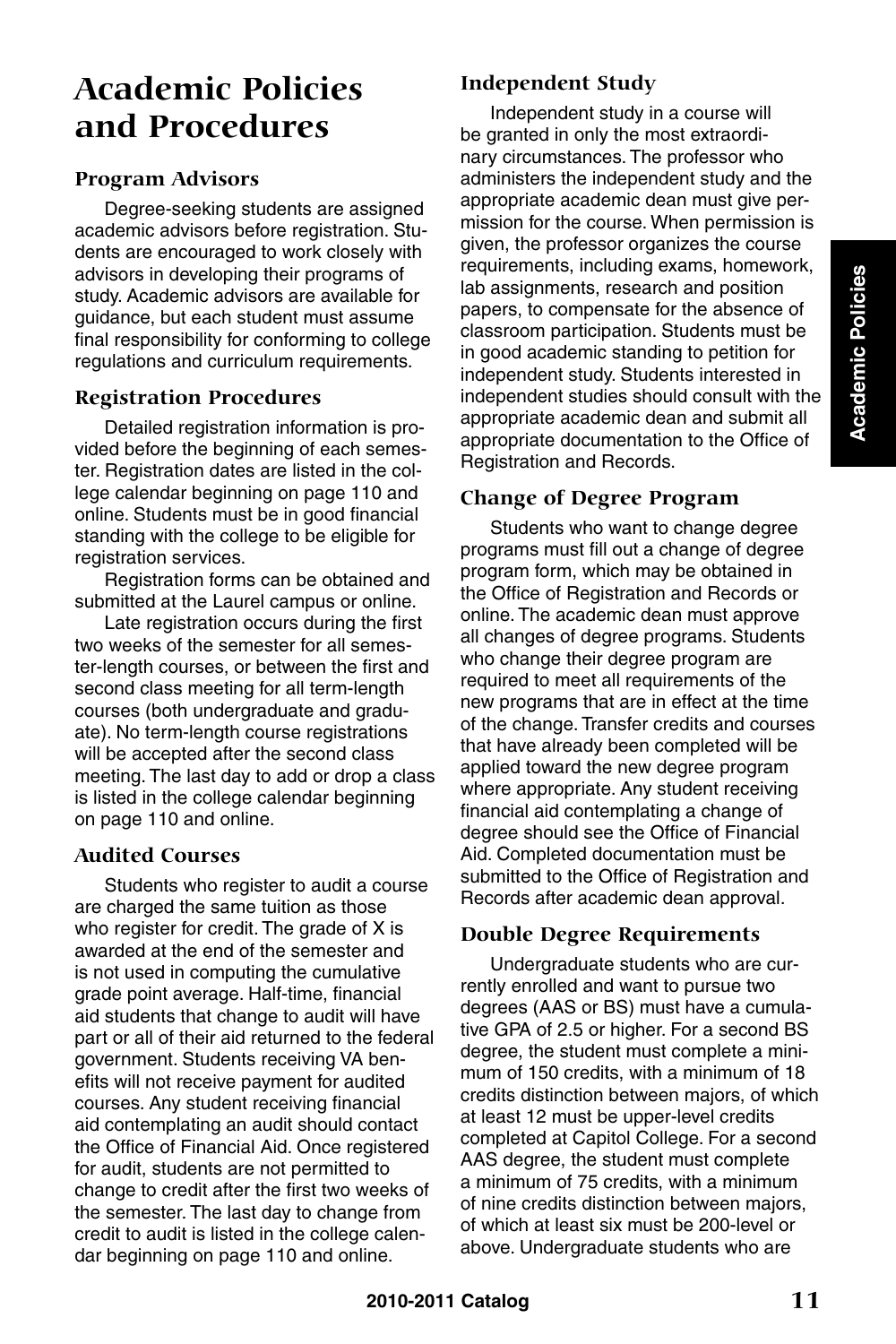currently enrolled in an AAS program and a different BS program must complete nine credits of distinction between the two degrees.

Graduate students who want to obtain two degrees may overlap two to three courses, depending on the degree program, but must otherwise complete all the requirements for both degrees. Should more courses overlap than is approved, the student must take additional courses to make up the credit requirement. Doubledegree-seeking graduate students are encouraged to consult their academic dean for advisement.

All students declaring a second degree must have academic dean approval and complete the change of degree program form. This may be obtained in the Office of Registration and Records or online.

#### **Course Drop**

There are two course drop periods. The first course drop period occurs during the registration period and ends on the last day for a 75% refund. The second course drop period occurs following the period for 75% refund and continues until the date indicated on the academic calendar.

For a course drop that takes place during the first period students are entitled to a percentage refund as outlined in the refund schedule. The course is removed from the student's transcript and no grade is assigned.

A course drop that takes place during the second period results in a mark of W on the student's transcript. A grade of W does not affect students' cumulative GPA. Failure to attend class does not constitute withdrawal from the course and does not eliminate a student's academic or financial responsibilities.

If a student drops all classes for the semester (zero credits), he/she is considered withdrawing from the college and should follow the procedure for withdrawal (as listed in the next section). Deadline dates for dropping a course with or without a W from a course are listed in the college calendar on page 110 and online.

#### **Withdrawal from the College**

Students who want to withdraw from the college or are dropping from all classes in a term or semester must complete a withdrawal form from the Office of Student Life or online. Students who interrupt their attendance for less than one academic year and are in good standing with Capitol College at the time of the withdrawal do not need to reapply to the college. Also see "Readmission."

 Failure to attend classes does not constitute withdrawal and does not eliminate students' academic or financial responsibilities. Students cannot withdraw during the week of final exams.

Withdrawal from the college may affect financial aid awards. Anyone receiving financial aid or VA benefits must see a financial aid administrator before withdrawing. Consult the college calendar on page 110 for specific withdrawal dates.

#### **Readmission**

Students who withdraw from the college are eligible for readmission at any time, unless they have been in violation of the college's academic regulations, or have been dismissed for disciplinary reasons. Students who have been admitted to the college and interrupt their attendance for more than one academic year (three consecutive semesters) must resubmit an application for admission. In this case, a readmitted student must meet the degree requirements in place at the time of readmission in order to qualify for graduation. Applications are available online. Arrangements for payment of outstanding tuition balances must be made with the Business Office before readmission is approved.

#### **Leave of Absence**

Doctoral students may apply in writing for a leave of absence from the doctoral program keeping in mind all coursework must be completed within a five-year time period. Note: there is an additional two years to finish the dissertation.

#### **Course Cancellation**

The college can cancel a course for which an insufficient number of students are enrolled. Students will be notified of a cancellation by the first class session, and any payments made will be refunded in full or credited to your next term.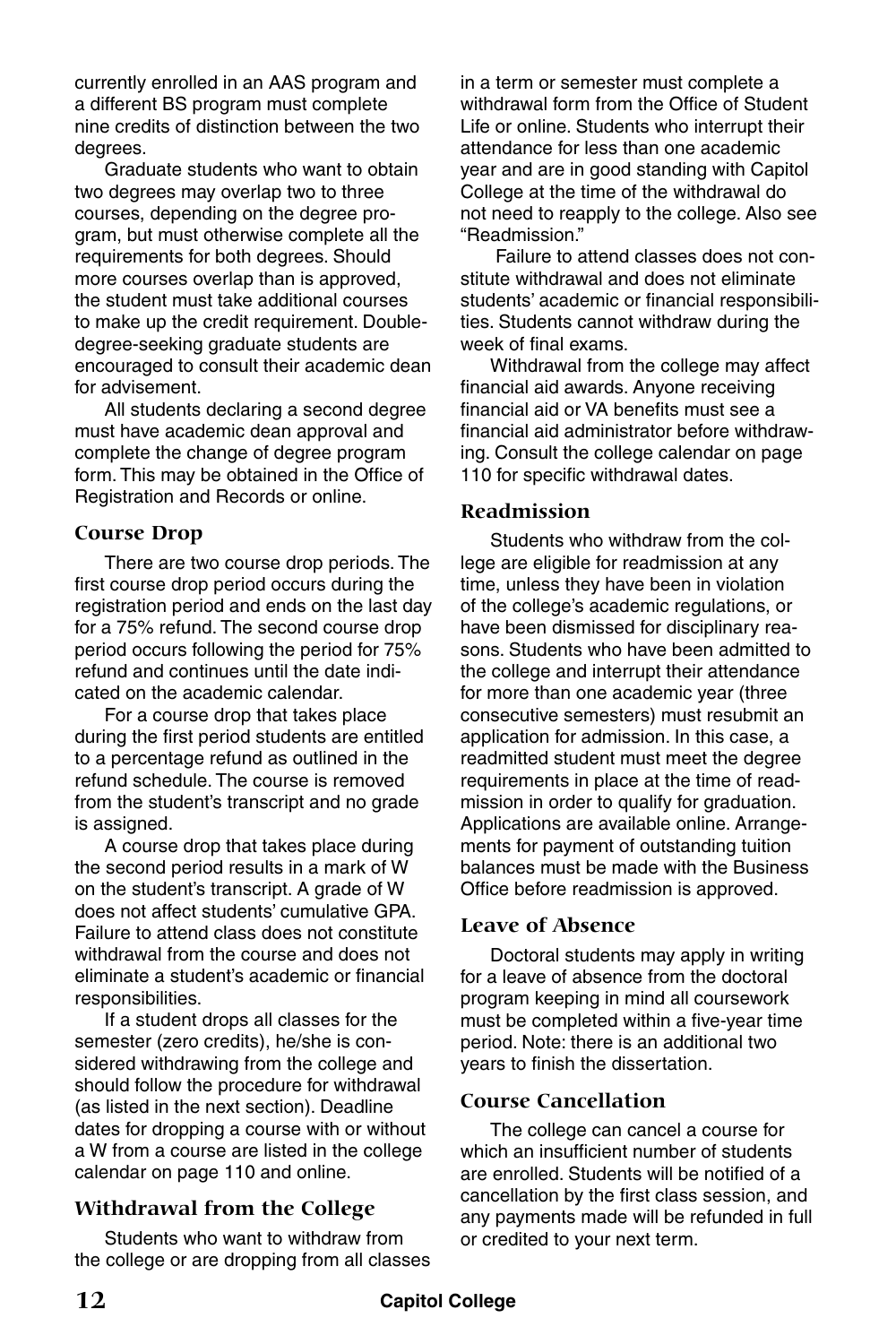#### **Course Prerequisites**

When planning schedules for upcoming semesters, students should pay special attention to the course prerequisites. Students must obtain a grade of C or better in prerequisites for degree required courses. Those students not meeting the course criteria will not be allowed to register without approval from the appropriate academic dean.

#### **Completion of English Courses**

Students seeking bachelor's degrees at Capitol College must complete EN-101 and EN-102 before being permitted to register for junior-level classes. Transfer students must have equivalent transfer credits for EN-101 and EN-102 before being permitted to register for junior-level classes. Transfer students of junior status who do not have equivalent transfer credits for EN-101 and EN-102 must meet with the dean of business and information management before registering.

#### **Class Attendance**

Each professor establishes regulations regarding class attendance at Capitol College. Regular class and laboratory attendance is necessary to achieve maximum success in college work. Students receiving financial aid who do not attend classes will lose their aid.

#### **Transcripts**

Student academic records are maintained exclusively by the Office of Registration and Records. These records are considered privileged documents between the student and the college and will be released only upon a signed, written request from the student, except as may be required by law.

Transcripts will be issued when the student submits a signed request form and the student's financial account is current. A \$10 transcript fee is assessed for each issuance. Transcript request forms are available in the Office of Registration and Records and on the Capitol College website.

Capitol College will neither issue a transcript that reflects only part of a student's record nor make copies of transcripts on file from other colleges or universities. Federal guidelines prohibit the faxing or emailing of grades and transcripts.

Unofficial transcripts are available at any time with proper photo identification if the student's financial account is current.

#### **Summer Session**

The undergraduate summer semester is composed of 8- and 11-week sessions with a week for final examinations. All summer sessions will contain the same amount of material normally covered during a semester. Class schedules will be modified to accommodate the shortened period. Please refer to the college calendar beginning on page 110 for the summer session schedule.

Graduate online courses offered in the summer session maintain the 8-week accelerated term and 16-week semester.

#### **Identification Cards**

All enrolled undergraduate students will receive a Capitol College identification card. ID cards are required to check out laboratory equipment or library materials.

The student activity fee covers the cost of the original ID card. At the beginning of each semester, information about obtaining an ID card is posted on campus and online.

Graduate students may request an ID card from the Office of Student Life.

## **Scholastic Standing**

#### **Grading System**

The quality of a student's academic performance is evaluated by letter grades that are assigned quality points as follows:

| Grade | Standard                 | Quality<br><b>Points</b> |
|-------|--------------------------|--------------------------|
| А     | Excellent                | 4                        |
| в     | Good                     | 3                        |
| C     | Average*                 | 2                        |
| D     | Below average**          | 1                        |
| F     | Failing                  | 0                        |
|       | Incomplete               | 0                        |
| ΝG    | No grade                 | 0                        |
| P     | Pass                     | 0                        |
| R     | Repeat                   | 0                        |
| S     | Satisfactory             | 0                        |
| U     | Unsatisfactory           | Ω                        |
|       | <b>Validation credit</b> |                          |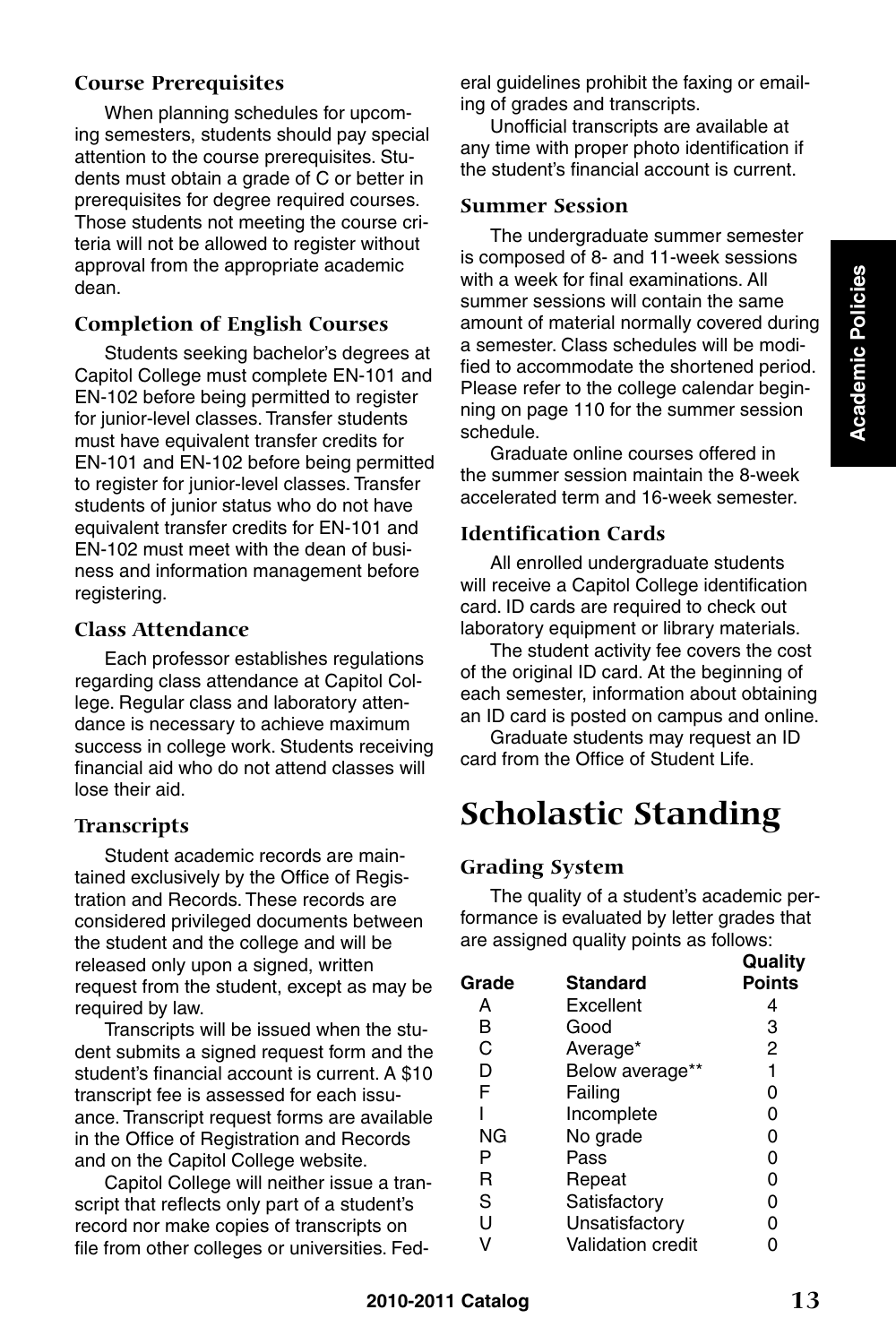| w      | Withdrawn (officially) | 0 |
|--------|------------------------|---|
| X      | Audit                  | 0 |
| $\top$ | Transfer credit        | O |

\*A grade of C shows minimum expectations have been met at the graduate level.

\*\*Grades of D will not apply toward graduate program requirements.

#### **Grade Point Average**

At the end of each semester, averages are computed for each student's record to indicate the general level of his or her academic standing. The first is the scholarship level for the semester. The second is the cumulative grade point average, indicating the scholarship level for all work taken at the college to date.

In cases where a student retakes a course, only the highest grade is used in computing the CGPA. The previous grade remains on record as information only. To graduate, undergraduate students must have a minimum 2.0 CGPA and a 2.0 GPA in their degree program. Graduate students must have a minimum 3.0 CGPA and a 3.0 GPA in their current degree program.

#### **Incomplete Grades**

An incomplete (I) grade will not be given except in the case of a true emergency that can be documented by medical records, death certificates, etc. Even if a true emergency exists, a student will not be allowed an extension (an I grade) unless that student has been attending classes and has kept up with the work before the emergency.

When an I grade is submitted, the professor will complete an incomplete grade form in the Office of Registration and Records explaining the reasons for the I grade and listing the student's grades in the course. The student must then complete the work by the end of the fourth week of the next term, or the I will be converted to an F (unless the professor has specified that the I be converted to a C or D). After six months, the Academic Affairs Council must approve changes in grades.

#### **No Grade Mark**

When it is not appropriate to award a grade, a mark of NG will be given. NG grades are not calculated in the student's term or CGPA

#### **Grade Reports**

Grade reports are available at http:// mycapitol.capitol-college.edu within three weeks after the last day of final exams. Students who want to have grades sent to sponsors must complete the proper request form available in the Office of Registration and Records or online. Federal regulations prohibit the use of phone, email or fax for official grade distribution.

#### **Grade Appeal**

Students who believe their posted grade is incorrect should speak directly to the professor. If the student and professor cannot resolve the issue in a satisfactory manner, the student may write a letter clearly explaining the situation to the appropriate academic dean. If the academic dean and student are unable to resolve the issue in a satisfactory manner, the student may appeal in writing to the vice president for academic affairs. The vice president will review the situation and may seek the advice of the Academic Affairs Council. The decision of the vice president is final and no further review will be granted. All appeals must be filed by the fourth week of the next term.

#### **Grade Changes**

Occasionally, a grade must be changed as errors do occur. However, grade changes will not be accepted later than six months after a term has ended; therefore, if a student truly feels that a mistake has been made, he or she must investigate as soon as possible after the grade is issued. (see Grade Appeal above)

#### **Dean's List for Full-time Students**

Full-time undergraduate students who have GPAs of 3.5 or higher, and no failing grades for the semester, qualify for the dean's list. Dean's list designation is included on the student's permanent record.

#### **Dean's List for Part-time Students**

Part-time undergraduate students taking at least six semester credits, who have GPAs of 3.5 or higher and no failing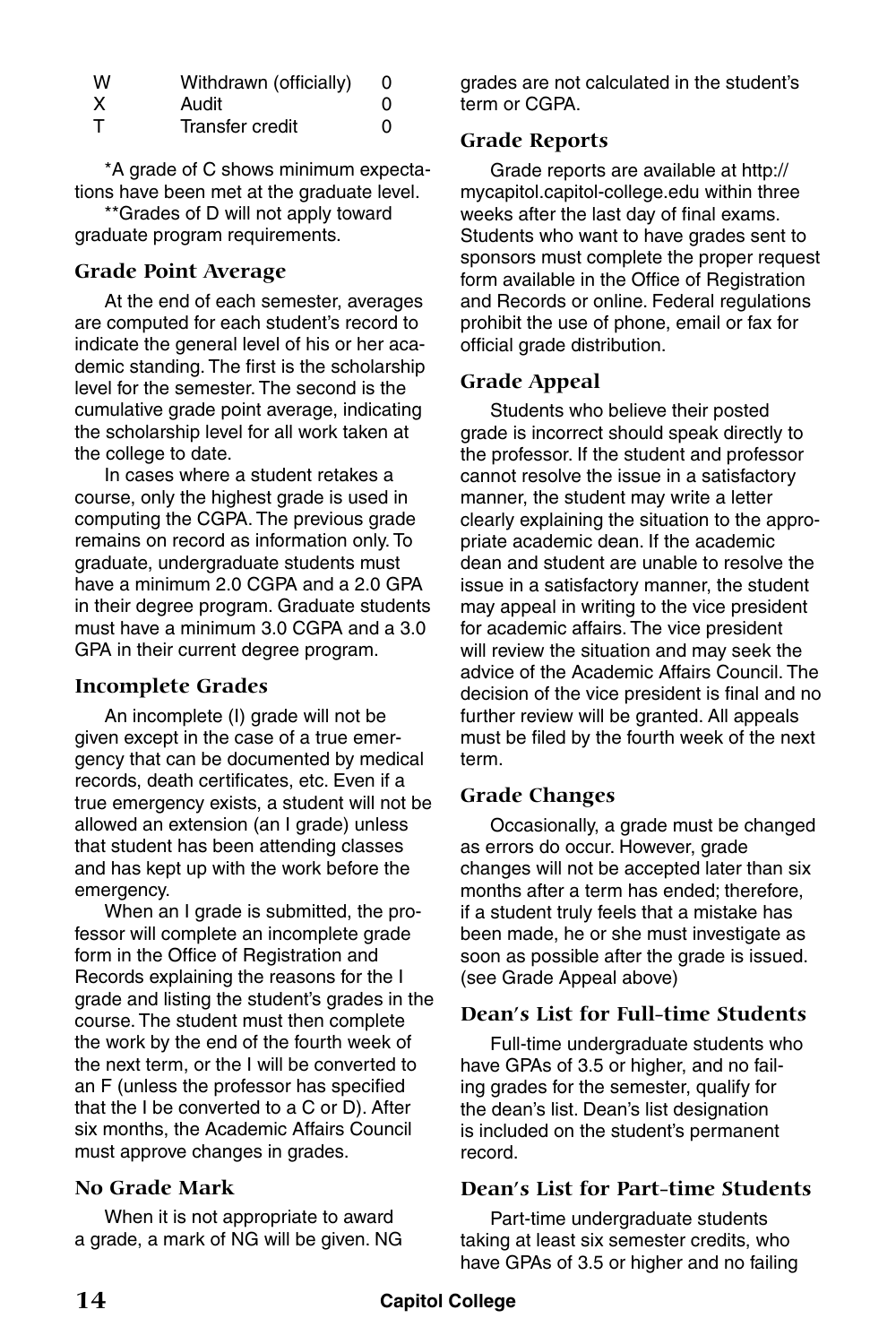grades for the semester, qualify for the dean's list for part-time students. Dean's list designation is included on the student's permanent record.

## **Academic Performance**

#### **Academic Standing**

Students seeking a bachelor's or associate degree are in good academic standing if they have a cumulative grade point average of at least 2.0 in their degree program and are not on academic suspension. Students seeking a master's degree are in good academic standing if they have a CGPA of at least 3.0 and are not on academic suspension.

#### **Repeating a Class**

A specific course may be repeated twice in order to improve a grade or replace a W or X. Therefore, a student may take a specific course only three times. Threetime enrollment is limited to a maximum of five different courses during a student's academic career. The higher grade is used and the lower grade is omitted in computing the CGPA. All grades are recorded on the student's transcript.

Any student who has taken a course required for their degree three times and has not achieved a satisfactory grade will be dismissed from that academic program. The dismissed student is permitted to apply for any other program that does not require that specific course. An academically dismissed student with extenuating circumstances can appeal in writing to the departmental dean for recommendation to the vice president of academic affairs.

#### **Satisfactory Academic Progress for Students Receiving Financial Aid**

Undergraduate and graduate students receiving federal aid must meet satisfactory academic progress (SAP) standards or risk the cancellation of financial awards and repayment of funds already received. See page 25 for the policy.

### **Academic Probation**

Academic probation alerts students that they are in academic trouble and will be suspended from the college if their GPA and CGPA are not brought up to good academic standing (see above).

Undergraduate students are placed on academic probation under the following conditions:

- If a student registers for MA-005 or EN-001 and does not complete the course with a P
- If the CGPA of an undergraduate student with fewer than 30 attempted credits falls below 1.7
- If the CGPA of an undergraduate student with more than 30 attempted credits falls below 2.0.

Undergraduate students on academic probation must have a mandatory meeting with their advisor before registration and may not register for more than 12 semester credits, or no more than four courses.

Master's degree students whose cumulative GPA falls below 3.0 are placed on last warning. Students on academic probation will be given three semesters (registered for coursework) to raise their CGPA to 3.0 and must consult with their advisor on the best course options.

Doctoral students must maintain a 3.0 GPA. A grade of C or below is not acceptable and if obtained, the class must be repeated the next semester as an independent study or the student must move to a different cohort group. If a B or higher is not obtained on the third attempt, the student will be academically dismissed.

#### **Academic Suspension**

Undergraduate students who have not completed the prerequisites for MA-110 or MA-114 and EN-101 through placement testing, or successful completion of MA-005 and EN-001 after attempting 24 credit hours, will be suspended from the college until it is demonstrated to the faculty that they can achieve and maintain good academic standing at the college level.

Undergraduate students whose cumulative GPA has been below 2.0 for three consecutive semesters will be suspended from the college for one academic semester after which they may return to the college.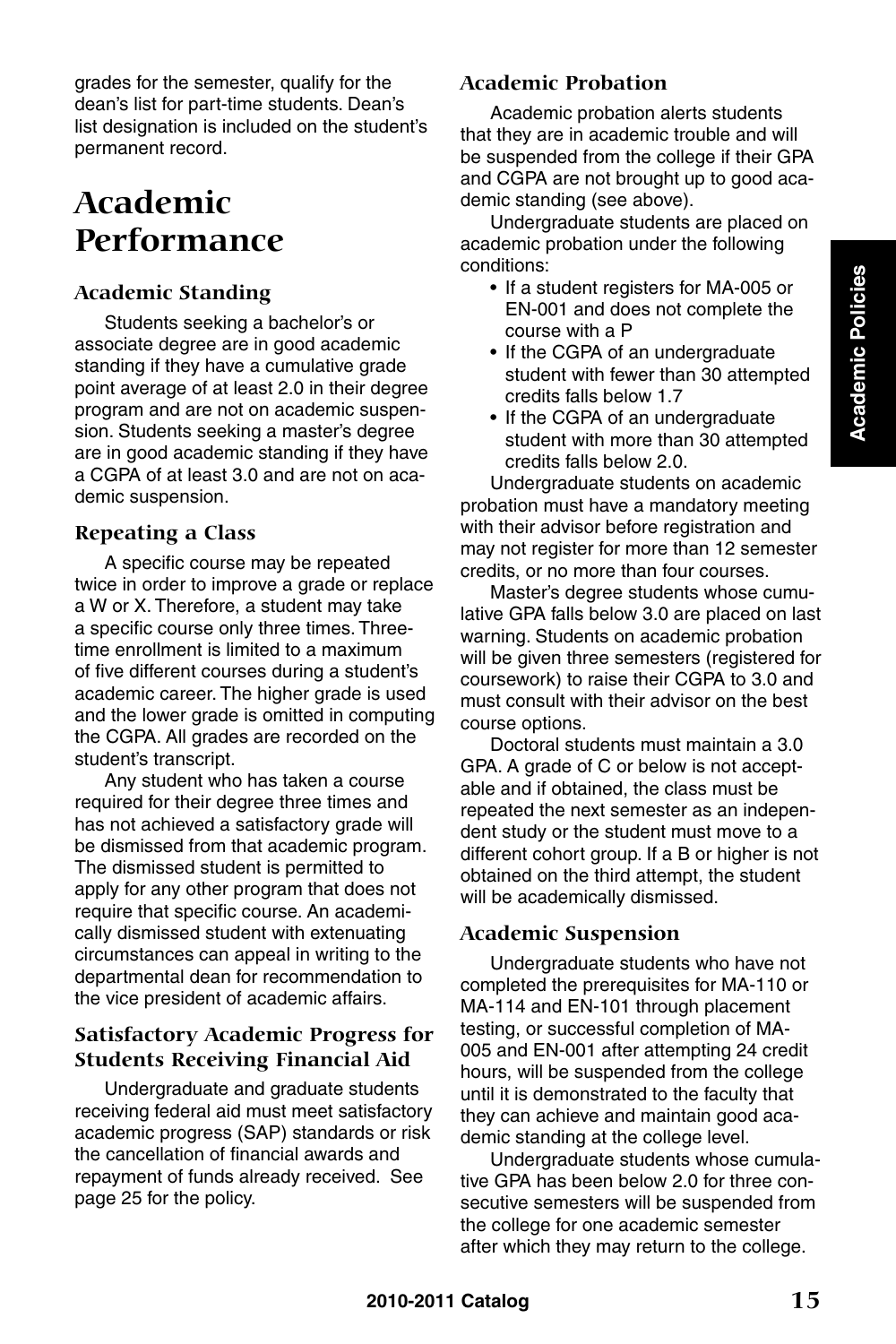Students suspended from the college are not relieved of their financial obligations.

Upon return, students will remain on probation and must achieve and maintain good academic standing or be suspended from the college until it is demonstrated to the faculty that they can achieve and maintain good academic standing at the college level. To demonstrate to the faculty that a student can achieve and maintain good academic standing at the college level, he or she must complete at least six academic courses (a minimum of 18 credits) with grades of a C or better at another accredited college or university. Before a student is readmitted to Capitol College, the director of admissions will review his or her file.

#### **Academic Dismissal**

After a second suspension, undergraduate students who have been readmitted to Capitol College after completing 18 credits at another institution must earn a 2.0 GPA each semester. If their GPA falls below 2.0 at any time, they will be dismissed and not permitted to return to Capitol College. Graduate students who fail to reach the 3.0 requirement in the allowed period will be automatically dismissed and may not be readmitted to the college for at least one year after the effective date of dismissal.

Students dismissed from the college are not relieved of their financial obligations.

The U.S. Department of Veterans Affairs regional office will be notified if students receiving VA educational benefits are suspended or terminated. The academic dean will consider re-entry requests on an individual basis from students who have been dismissed for unsatisfactory progress.

The Office of Registration and Records will maintain a record of each VA student's grades in accordance with VA regulations. A student can request official transcripts from the Office of Registration and Records as long as his or her financial accounts are current.

#### **Disciplinary Dismissal**

The continued enrollment of any student is dependent upon proper conduct. Failure to comply with the college's regulations, or conduct deemed by the faculty as inconsistent with general good order, is regarded as sufficient cause for irreversible dismissal. The college reserves the right to terminate a student's enrollment at any time for cause. Students dismissed from the college are not relieved of their financial obligations.

## **Matriculation**

#### **Classification of Undergraduate Students**

| 29 semester credits or |
|------------------------|
| fewer                  |
| 30-65 semester credits |
| 66-95 semester credits |
| 96 semester credits or |
| more                   |
|                        |

#### **Residency Requirements**

A minimum of 30 semester credits, including 15 semester credits in the student's degree program, must be completed at Capitol College in order to receive an associate degree. A minimum of 40 semester credits, including 20 semester credits in the student's degree program, must be completed at Capitol College in order to receive a bachelor's degree.

For all BS degrees, at least 39 credits must be 300-level or above to qualify for graduation.

Students who want to take College Level Examination Program (CLEP) examinations must do so during the first two semesters of study at Capitol College. Students who want to take courses at another institution for possible transfer after enrolling at Capitol College must receive prior written permission from the appropriate academic dean. Transfer credit approval forms are available at the Office of Registration and Records and online.

Graduate degrees must be completed in their entirety at Capitol College, with the exception of students transferring courses in accordance with the transfer credit policy on page 18 of this catalog.

Students pursuing a Capitol College certificate must complete all required coursework through Capitol College.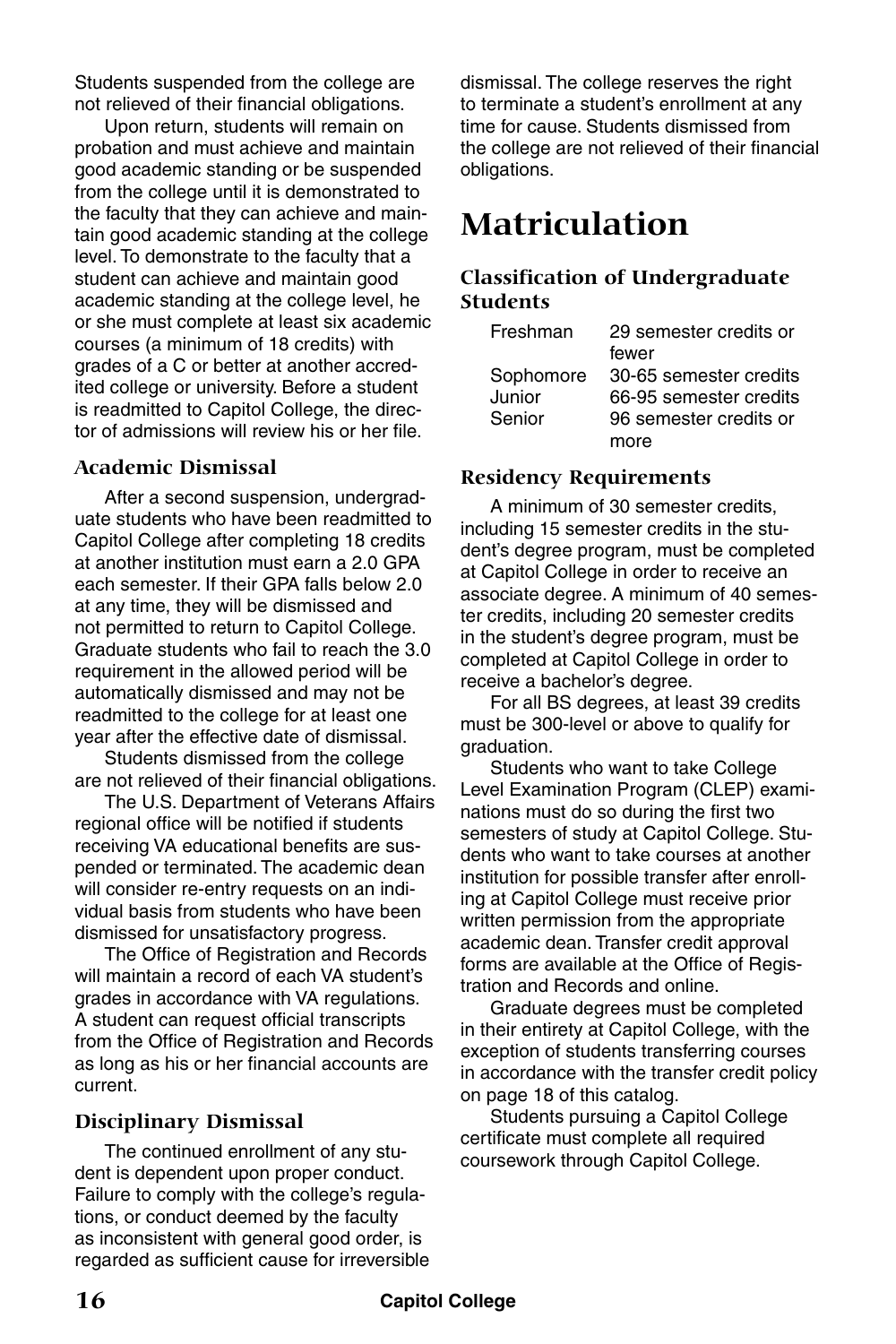#### **Enrollment Status**

#### **Undergraduate**

- 1-11 credits is considered part time
- 12-18 credits is considered full time

#### **Graduate**

- 1-8 credits is considered part time
- 9 or more credits is considered full time

For federal and Veterans' benefits enrollment requirements, see page 25.

#### **Graduation Requirements**

Capitol College conducts the annual commencement ceremony at the Laurel campus in May. Transcripts always reflect the exact semester the degree program is completed. The "date degree conferred" information on transcripts and diplomas is the month and year of the next commencement ceremony, except for students completing their degree requirements during the summer in August.

#### **Undergraduate Requirements**

To be recommended by the faculty for award of degrees, undergraduate students must have satisfactorily completed the curriculum requirements for their degree program with a CGPA and degree program CGPA of at least 2.0 and must have satisfied the Capitol College residency requirements as listed.

Undergraduate students who complete all degree requirements by the end of the summer session are permitted to take part in the commencement ceremonies as degree candidates. This includes undergraduate students who have up to the maximum of six credits remaining and are enrolled for the summer session. If a student is not enrolled for the summer by April 15, permission to participate as a degree candidate will not be granted.

Undergraduate students must file an application for graduation with the Office of Registration and Records no later than six months before the semester of completion. The student's file is reviewed and forwarded to the appropriate academic dean for final approval. Students are subsequently notified of approval and status. Applications for graduation are available in the Office of Registration and Records and online. The

graduation fee, due by April 15, cannot be waived.

Undergraduate students are considered degree candidates only when the above procedures have been completed. Students who change their plans for graduation must notify the Office of Registration and Records in writing.

#### **Graduate Requirements**

Graduate students must have a minimum 3.0 CGPA. Grades of D will not apply towards graduate program requirements. Graduate students must submit an application for graduation no later than the end of January to be considered and included in the May commencement ceremony. The graduation fee, due by April 15, cannot be waived. The form, available online and in the Office of Records and Registration, is required so that orders for diplomas and commencement regalia can be placed before commencement. Diplomas will be released only after graduation fees are paid.

Graduate students who complete all degree requirements by the end of the summer (term I, term II or in summer semester classes) are permitted to take part in commencement ceremonies as degree candidates. This includes graduate students who have up to the maximum of nine credits remaining and are enrolled for the summer session. If a student is not enrolled for the summer by April 15, permission to participate as a degree candidate will not be granted.

#### **Time Limit for Degree Completion**

Graduate students are required to maintain satisfactory progress toward the completion of degree requirements, which must be accomplished within seven years. The seven-year period begins when the oldest course applied to the degree was completed. This includes any transfer credits from other institutions.

#### **Graduation Clearance**

In the final weeks of their last semester of study, students should check with the Business Office, the Office of Financial Aid, the Office of Residence Life and the Puente Library to be certain that they have no outstanding obligations. Diplomas and transcripts will not be issued for students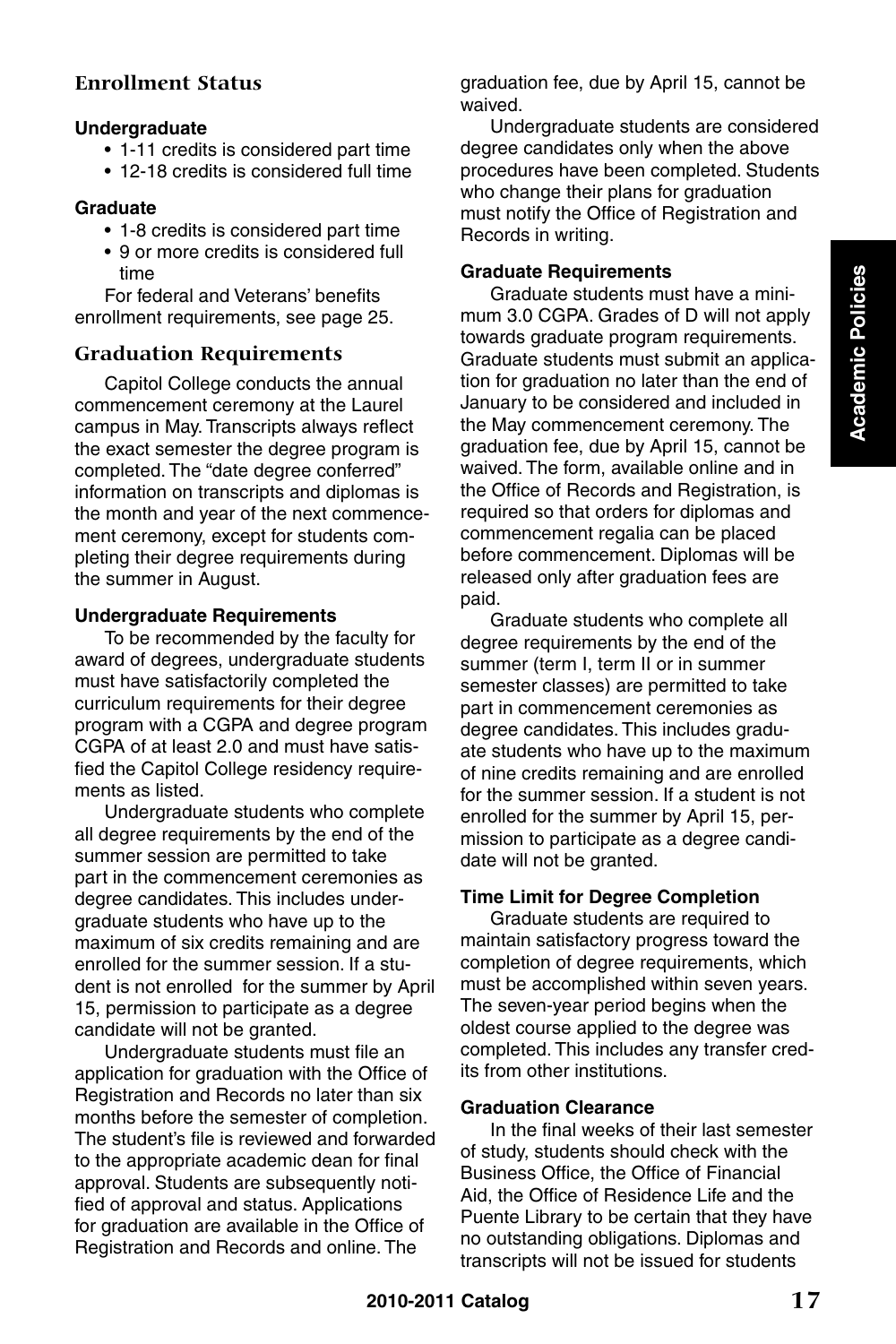who have outstanding library books or fines, outstanding balances in the Business Office, or for financial aid recipients who have not had exit interviews with the Office of Financial Aid.

#### **Academic Honors**

Honors are awarded and noted on the transcript of students who graduate with the following cumulative GPAs:

#### **Undergraduate**

| $3.9 - 4.0$   | summa cum laude |
|---------------|-----------------|
| $3.75 - 3.89$ | magna cum laude |
| $3.5 - 3.749$ | cum laude       |

#### **Graduate and Doctoral**

4.0 with honors

If an undergraduate student is completing more than one degree, the overall CGPA is used to calculate honors for the multiple degree programs.

If an graduate student is completing more than one degree, the CGPA within their degree program is used to determine honors.

## **Honor Societies**

#### **Alpha Chi National Honor Society**

The Maryland Beta Chapter represents the Alpha Chi National Honor Society at Capitol College. Membership is based on demonstrated service to the college community, good reputation and character, as well as high academic standing. Juniors and seniors enrolled in one of the bachelor's degree programs at Capitol College for at least one year and who rank among the top 10 percent of their class are eligible for election to the chapter by the faculty.

Alpha Chi offers opportunities for public performance at conventions; publication in the Alpha Chi Recorder; leadership through National Council membership; financial assistance through National Benedict Fellowships, Nolle Scholarships and several regional scholarships; and participation in local chapter projects and activities.

#### **Tau Alpha Pi National Honor Society**

The Kappa Alpha Chapter represents the Tau Alpha Pi National Honor Society at Capitol College. Membership requirements include successful completion of at least

55 semester credit hours and at least 24 semester credit hours at Capitol College, enrollment in one of the degree programs, a CGPA of at least 3.5 for two consecutive semesters and a willingness to lead and serve in capacities beneficial to the college community. Members are elected for life. The chapter holds dinner meetings to recognize new members and encourages alumni participation.

#### **Eta Kappa Nu National Honor Society**

The Kappa Mu Chapter of Eta Kappa Nu at Capitol College is a national honor society for electrical engineers. HKN was founded in 1904 and enjoys a membership of over 175,000, representing 198 chapters. This prestigious organization is the only honor society solely devoted to electrical engineering. A successful candidate possesses proven character, perseverance and the ability to excel. This organization extends membership to the top juniors and seniors in the fall and spring semesters. Officers are elected in the fall.

#### **Sigma Delta Beta**

The purposes of Sigma Beta Delta are to encourage and recognize scholarship and achievement among students of business, management and administration, and to encourage and promote personal and professional improvement and a life distinguished by honorable service to humankind. Membership in Sigma Beta Delta is the highest national recognition a business student can receive at a college or university with a Sigma Beta Delta chapter. To be eligible for membership, a business student must rank in the upper 20 percent of the junior, senior or master's class and be invited to membership by the faculty officers.

## **Transfer Credits**

## **Undergraduate Transfer Policies**

Unofficial transfer credit evaluations are completed during the admissions process in consultation with the academic departments. Once the transfer student is enrolled at Capitol College, an official evaluation is conducted by the assistant director of regis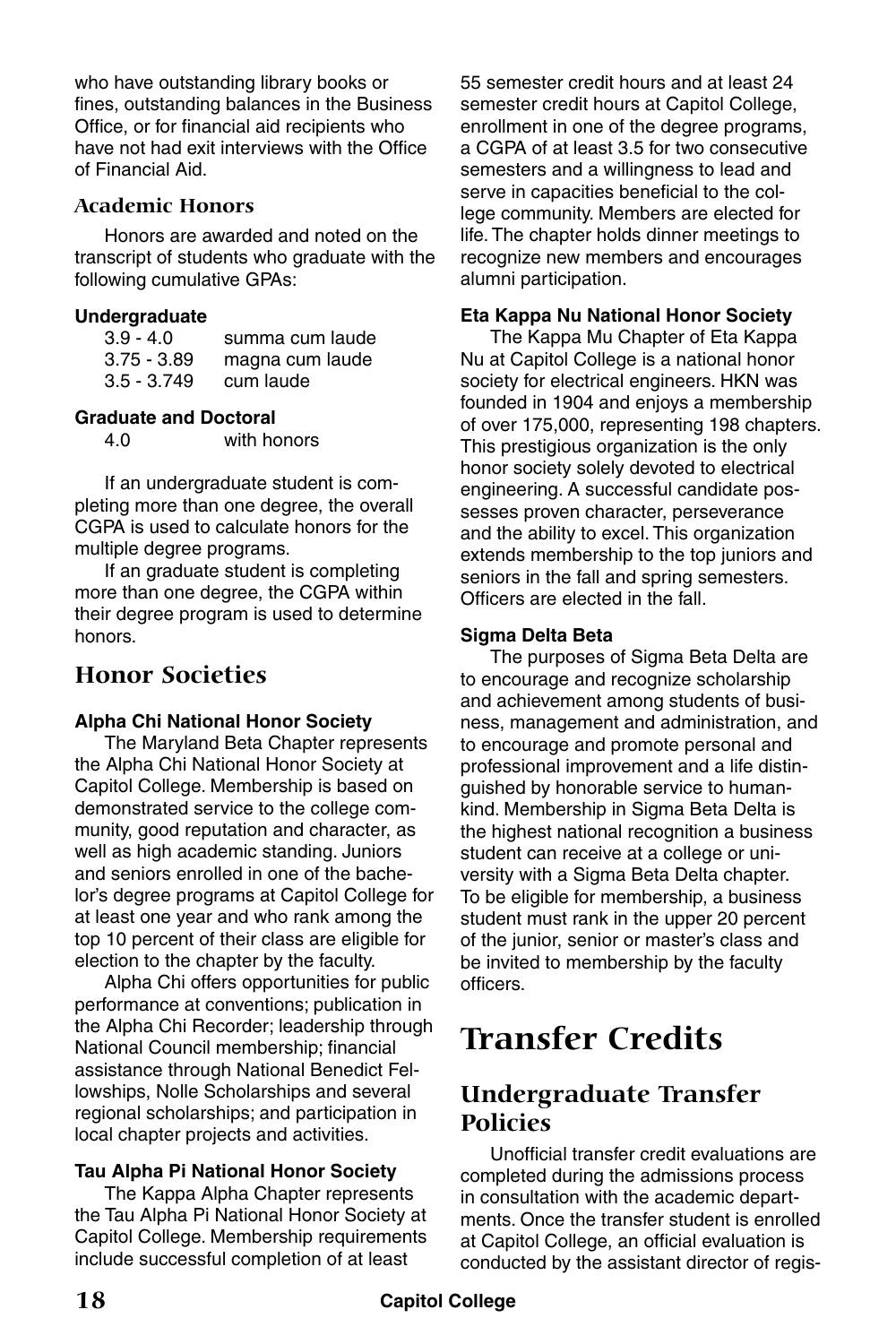tration and records in consultation with the academic departments and approved by the director of registration and records. The approved transfer credits are then added to the student's permanent academic record and the student will receive written notification of the official transfer evaluation from the Office of Registration and Records. Once students matriculate at Capitol College, they must meet the academic standards for their degree program.

Capitol College will consider credit for transfer from coursework completed at a regionally accredited institution, ABETaccredited program, or, in special cases, other qualified institutions acceptable to the standards of Capitol College. Capitol College will consider transfer credit for courses taken at an unaccredited institution on a probationary status, in which the student must complete a minimum of 24 credits at Capitol College with a CGPA of 2.0 before the credits will transfer.

Coursework must also meet the following requirements:

- Courses must be relevant to the Capitol College curriculum.
- Only a passing grade of C or higher will be considered for transfer (courses are evaluated and transferred individually).
- Grades do not transfer, therefore transfer credits are not used in computing the CGPA.
- Capitol College credit requirements are based on the semester-credit system. Transfer credits from other institutions operating on other academic calendar systems will be converted to semester credits.
- The grade of D will not be accepted for credit even when it is part of a degree.
- Comply with Residency Requirements as stated on page 16.

Capitol College will transfer a maximum of 70 semester-credit hours from any combination of the following:

- community or junior colleges
- proprietary or technical schools
- the military
- College Level Examination Program (CLEP)
- Advanced Placement (AP)
- International Baccalaureate (IB)

There is no maximum amount of credits that can be transferred from a four-year accredited institution as long as residency requirements are met.

#### **Military Credits**

Capitol College will award credit for military courses based on the American Council on Education's Guide to the Evaluation for Educational Experiences in the Armed Forces and program relevancy. Applicants must present a certificate of completion and/or an official DD214 or DD295 to the Capitol College Office of Registration and Records.

#### **Two-year Programs**

No junior- or senior-level courses in technical areas, such as computers, electronics or telecommunications, will transfer from two-year programs. Capitol College may grant a waiver for upper-level courses, but these must be replaced with other upper-level courses in the same subject area. Contact the assistant director of registration and records in the Office of Registration and Records for specific course transfer information from community colleges.

#### **Industrial Courses**

Capitol College will not accept credits for courses taken at an industrial site unless the American Council on Education has approved the course. Students who have taken industrial courses may elect to take validation exams (see below).

#### **Continuing Education Units and Certification Exams**

Capitol College will not accept continuing education units (CEU) for transfer. Students may obtain credit by taking validation exams. Results from a certification exam, including Microsoft and Cisco, may not be used for transfer.

#### **CLEP Tests**

Students who want to take CLEP exams must do so during their first two semesters of study at the college. The official results of all CLEP exams must be submitted to the Office of Registration and Records no later than two semesters before completion.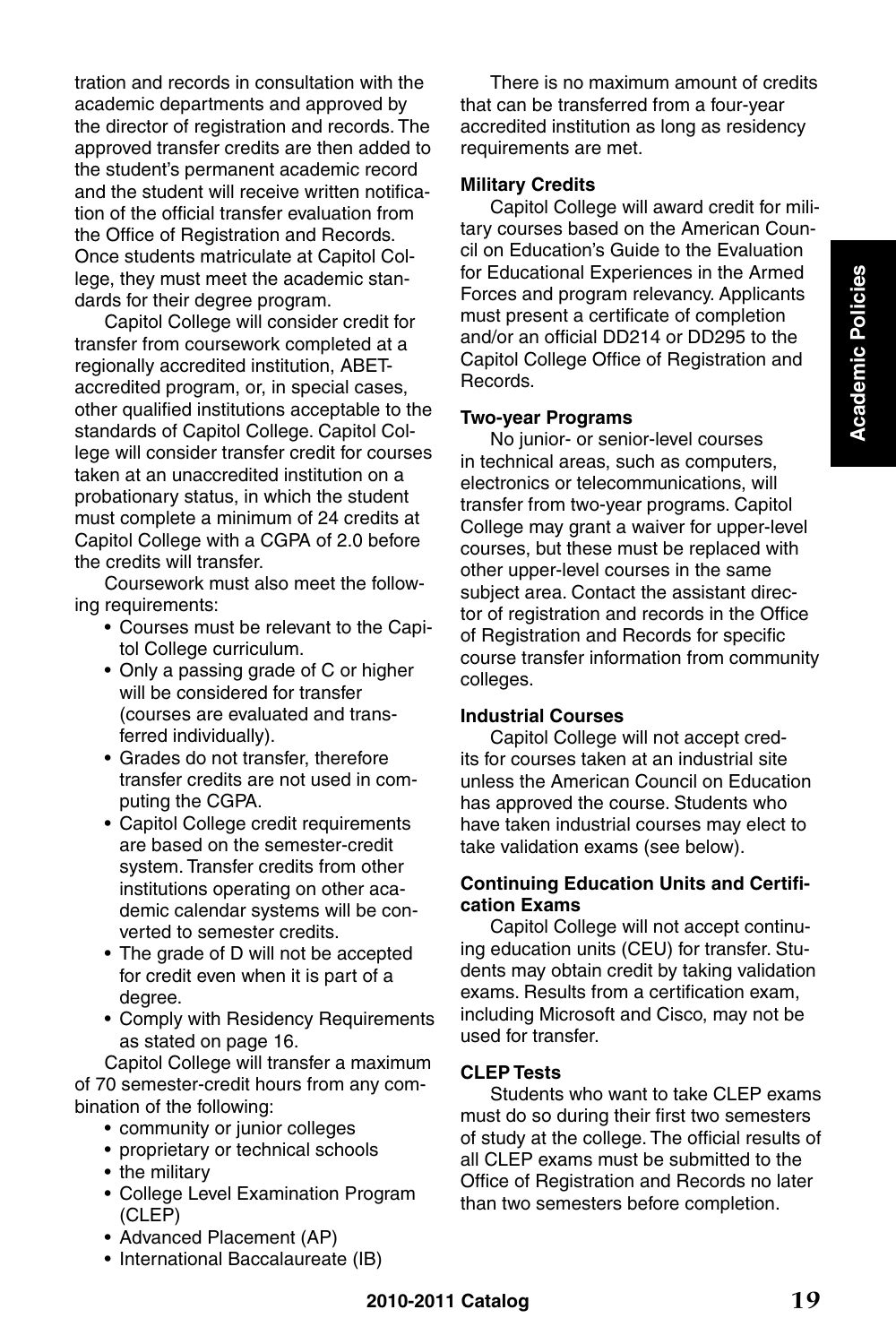#### **Work/Life Experience and Validation Credit**

Students who can demonstrate competence in a subject without having completed the specific coursework, due to relevant work or life experience, may take a specially arranged validation examination. Not every course, however, lends itself to the validation process, and the appropriate academic dean must grant permission for the examination to be given. Validation examinations are thorough and cannot be taken a second time.

 After paying the proper fee in the Business Office, interested students may register for a validation exam in the Office of Registration and Records, where forms and procedures are available. Students who pass the validation examination receive a V on their transcript and the appropriate number of semester credits. No quality points are awarded with validation credit.

#### **Waived/Substituted Courses**

In some circumstances, transfer credits may count toward a waived or substituted course. If a Capitol College course is waived, the student must complete the equivalent number of credits in a related subject area to fulfill the requirements of the degree. If a course is substituted, the credit is transferred and the requirement is therefore considered complete. Waivers and substitutions are conducted by the assistant director of registration and records and approved in writing by the appropriate academic dean.

#### **Engineering Programs**

Students transferring credits into the engineering programs must follow additional guidelines.

Credits for military, vocational or technical training may be used to satisfy some electronics- and technology-based freshman and sophomore level EL courses.

Such courses do not fulfill the objectives of engineering, engineering science, or social science courses; they may be used as engineering electives in the engineering programs.

## **Graduate Transfer Policies**

Unofficial transfer credit evaluations are completed during the admissions process

in consultation with the academic departments. Once the student is enrolled at Capitol College, an official evaluation is conducted by the assistant director of registration and records in consultation with the academic departments and approved by the director of registration and records. The approved transfer credits are then added to the student's permanent academic record and the student will receive written notification of the official transfer evaluation from the Office of Registration and Records.

Depending on the program, a maximum of six to nine semester credits of comparable accredited coursework taken elsewhere may be applied toward a graduate degree. Only courses with a B or better will be accepted for transfer. Capitol College will not accept continuing education units (CEUs) for transfer. Results from a certification exam may not be used for transfer. Validation exams for credit are not available at the graduate level. In some cases, military training and ACE-accredited government courses may be transferred. Official transcripts of such coursework may be submitted for evaluation of transfer credit. These materials should be submitted to the Office of Registration and Records for evaluation. The graduate programs will not award transfer credit for any course identified as correspondence. Credit that is part of a completed graduate degree may be used as transfer credit. Transfer credits are limited to six credits in 30-credit programs and nine credits in programs containing more than 30 credits except in the case of students who participated in selected NDU programs (see page 8 for details). Once the student enrolls at Capitol College, all remaining credits must be completed at Capitol College.

The time limit for degree completion applies to transfer credits. Therefore, any course that was taken more than seven years before the date of graduation will not fulfill graduation requirements and will be removed from the student's transcript. Transfer credits cannot be applied to any capstone or research-related course. Grades do not transfer, therefore transfer credits are not used in computing the CGPA.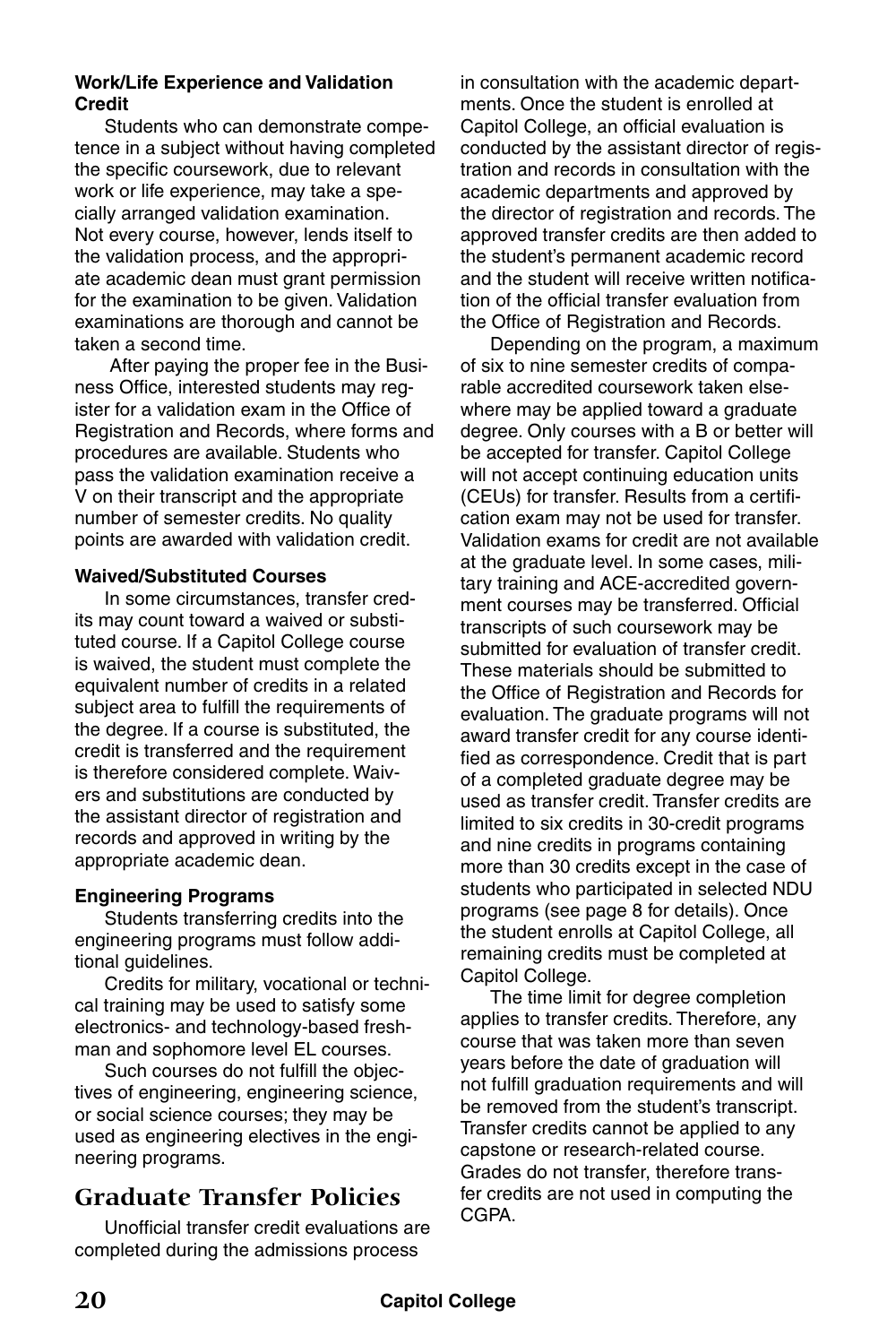## **Tuition and Fees**

The following rates are in effect for the 2010-2011 academic year beginning fall 2010 and continuing through summer 2011. Tuition rates are subject to change without notice.

## **Undergraduate Tuition**

#### **Engineering, Computer and Technology Degree Programs**

| Full-time tuition, per semester         |         |
|-----------------------------------------|---------|
| $(12-18 \text{ credits})$               | \$9.945 |
| Full-time credits above 18 (per credit) | 829     |
| Part-time 1-11 credits (per credit)     | 638     |
| Audited courses (per credit)            | 638     |
| Southern Maryland Higher Education      |         |
| Center (per credit)                     | 521     |

#### **Business and Management Degree Programs**

| On-campus and Online (per credit)  | 342  |
|------------------------------------|------|
| Independent Study (per credit)     | 412  |
| Southern Maryland Higher Education |      |
| Center (per credit)                | 342  |
| 3-credit course, plus fees         | 1026 |

## **Graduate Tuition**

#### **Master's Programs**

| Online (per credit)                | 554   |
|------------------------------------|-------|
| Independent study (per credit)     | 657   |
| Southern Maryland Higher Education |       |
| Center (per credit)                | 554   |
| Online 3-credit course, plus fees  | 1,662 |
| <b>Doctoral Program</b>            |       |
| Per credit                         |       |

| ı cı vicult     | 7 UU  |
|-----------------|-------|
| 3-credit course | 2,100 |

### **Fees**

#### **Admissions**

| Undergraduate application           | 25   |
|-------------------------------------|------|
| Undergraduate online application    | free |
| Master's program application        | 40   |
| Master's program online application | free |
| Processing fee for international    |      |
| students                            | 150  |
| Doctorate application               | 100  |
| <b>Registration</b>                 |      |
| Late registration for continuing    |      |
| students                            |      |

Drop/add (each form) 10

|               | Deferred payment plan<br>Late payment<br>Returned check<br>Check stop payment request           | 30<br>25<br>40<br>40 |
|---------------|-------------------------------------------------------------------------------------------------|----------------------|
|               | <b>Undergraduate On-campus Student</b><br>Services, per semester                                |                      |
|               | <b>Resident students</b><br>Full-time commuter students<br>$(12 + \text{credits})$              | 60<br>36             |
|               | Part-time commuter students<br>$(1-11$ credits)                                                 | 10                   |
|               | <b>Information Technology, per semester</b><br>Undergraduate Full-time                          |                      |
| ļ             | (flat fee, 12+ credits)<br>Undergraduate Part-time                                              | 300                  |
| ļ             | (per credit, 1-11 credits)<br>Southern Maryland Higher Education                                | 15                   |
|               | Center (per credit)<br>Graduate (per credit)                                                    | 15<br>15             |
| $\frac{1}{2}$ | <b>Academic Services</b><br>Transcripts (each)<br>Certificates (each)<br>Replacement of Diploma | 10<br>25<br>75       |
| )<br>)        | <b>Graduation (non-refundable)</b><br>AAS degree programs                                       | 75                   |
|               | BS, MS, MBA degree programs<br>DSc degree program                                               | 150<br>200           |
|               | <b>Validation exam</b>                                                                          | 250                  |
|               | Doctorate entrance exam                                                                         | 100                  |
|               | <b>Residence Halls</b><br>Single room (per semester)                                            | 2,763                |
|               | Double room (per semester)<br>Room reservation deposit,                                         | 2,385                |
| ١             | continuing students<br>Security deposit (refundable)*                                           | 50<br>200            |
|               | *See Guide to Residence Life to determine eligi-<br>bility for refund.                          |                      |

## **Full-time Student Tuition Lock**

Capitol College offers a tuition-lock program for undergraduate students registered full time. Tuition is locked in from the students' first full-time semester and remains unchanged for up to five years. To remain eligible for the tuition-lock rate, students must adhere to the following terms and conditions: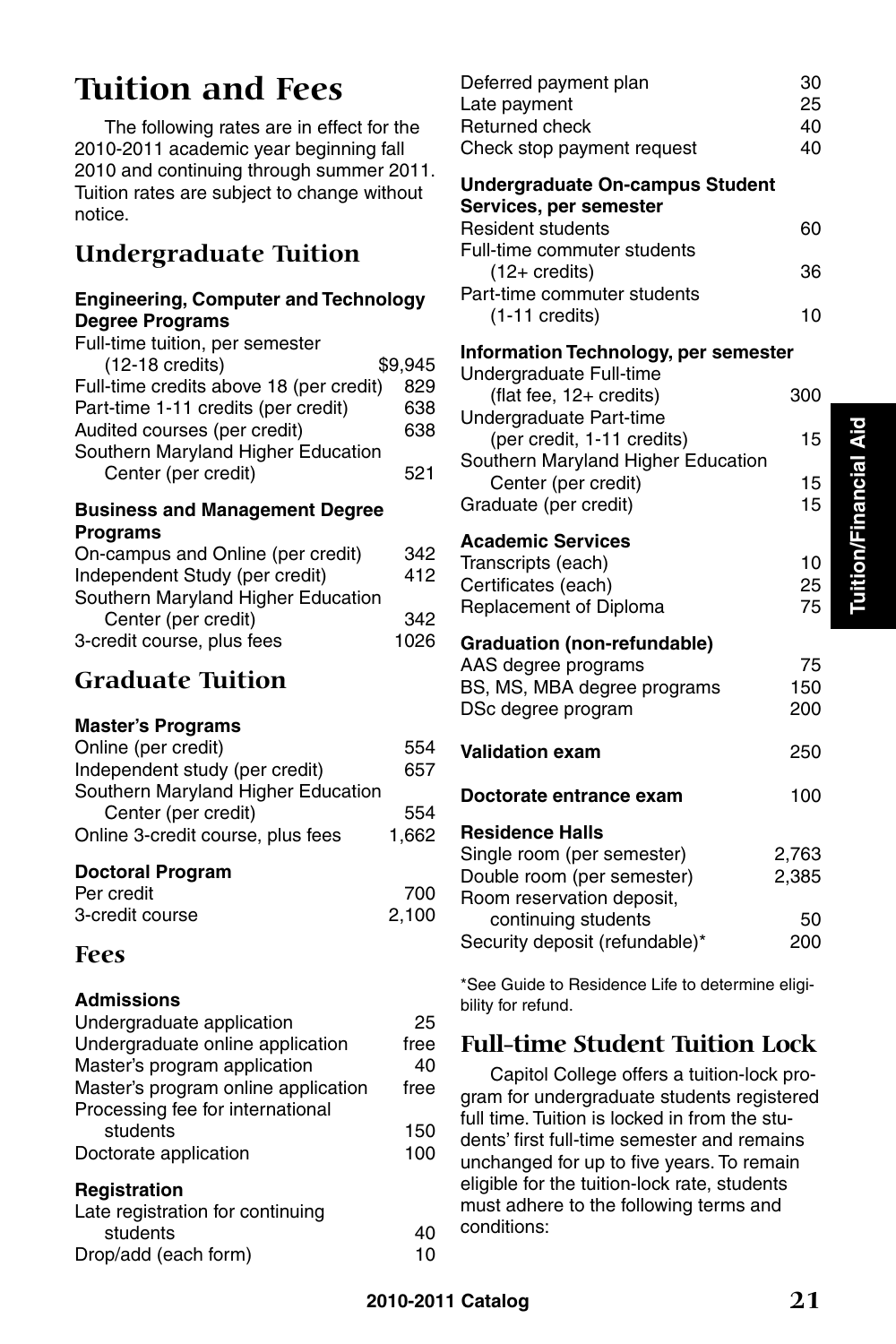- Maintain continuous full-time enrollment during the academic year (minimum 12 credits per semester).
- Keep all financial accounts up to date. (Consult the academic calendar on page 110 for due dates.)
- Remain in good academic standing. (See page 15 for academic performance.)

If these terms are not met, the student will no longer be eligible for the tuition lock and will be subject to the prevailing tuition rate.

## **Payment Options**

- Full payment at time of registration
- Deferred payment plan
- Financial aid (see page 24)
- Employer sponsorship (see page 22)

#### **Deferred Payment Plan**

The college offers a deferred payment plan that allows undergraduate and graduate students to defer a portion of their tuition. The cost of the deferred payment plan is \$30.

Students who abuse the deferred payment plan will not be allowed to defer their tuition in the future. Failure to adhere to the arrangements of the deferred payment plan may result in immediate dismissal from the college. Students on academic last warning are not eligible to use the deferred payment plan and must pay their tuition in full at registration.

#### **Undergraduate**

The deferred payment plan allows semester students to pay their tuition in three installments: one-third at registration, one-third on or before the end of the fourth week of classes and one-third on or before the end of the eighth week. Students taking 8-week classes may also pay their tuition in three installments: one-third at registration, one-third on or before the second week of classes and one-third on or before the sixth week of classes. The cost of the deferred payment plan is \$30, which is due with the first installment. Nonpayment of tuition deposits may result in registration cancellation.

#### **Graduate**

Graduate students are required to pay 50 percent of tuition upon registration. If tuition is not paid in full at the start of classes, students will be automatically enrolled in the deferred payment plan and assessed a \$30 deferment fee. The remaining balance is due four weeks after classes begin. Nonpayment of tuition could result in cancellation of student registration. Sponsored students must submit tuition assistance paperwork in lieu of the deposit. Students receiving financial aid should contact the Business Office to discuss payment options.

In addition to the cost of tuition, graduate students should expect to pay, on average, \$150 per course for books and related lab expenses. In some cases, such as software license agreements, these fees are paid directly to the college.

#### **Financial Aid**

Students who receive financial aid are required to pay the remaining balance in full or follow the appropriate deferred payment plan. If funds have not been received by the college from a particular financial aid source, that amount will not be credited to the student's account and cannot be provided to the student, even if notification of the award has been received.

#### **Book Vouchers**

Students receiving financial aid in excess of tuition, fees and on-campus housing charges may be considered for a book voucher. The Business Office must receive all financial aid proceeds, including federal and private loans, for students to receive a book voucher.

#### **Employer Sponsorship**

If students are sponsored by an employer or other appropriate third parties, they must include authorization forms with their registration and Capitol College will bill the employer directly. If a sponsor is responsible for only a portion of the tuition, students are required to pay at least 50 percent of their portion at time of registration, and the other 50 percent is due four weeks after the class begins.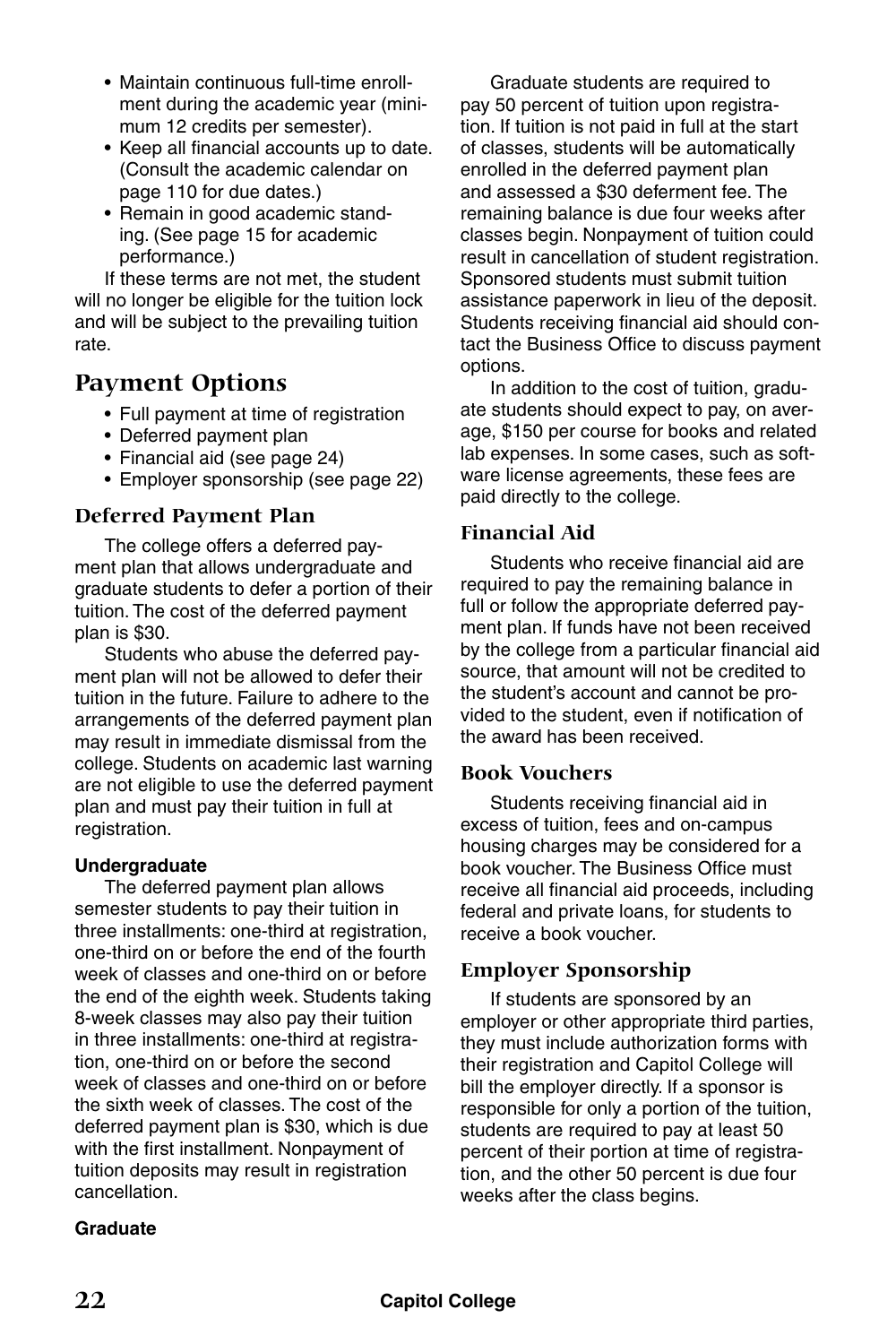If an employer reimburses students, then students must pay in full or follow the deferred payment plan. The cost of the deferred payment plan is \$30.

#### **Obligation for Payment**

Tuition and fees for all students become an obligation in accordance with the provisions of the refund schedule in this section. Failure to pay any debt to the college when due is considered sufficient cause to bar the student from classes or examinations or to withhold diploma, scholastic certificate or transcript of record. Students with outstanding accounts will be sent to collections. Collection or litigation expenses associated with this account are the responsibility of the student. Students whose accounts are past due one semester will be notified that their accounts are in jeopardy of being referred to a collection agency.

### **Refund Policy**

#### **Dropping or Withdrawing from Classes**

It is the students' responsibility to officially drop any class in which they are enrolled. This includes situations in which the student never attended the first class meeting. Never attending or ceasing to attend classes does not constitute an official withdrawal or relieve students of their financial obligation to Capitol College.

Full tuition refunds are available only to students who officially drop a class before the first day of classes. After the first day of classes, any student who drops or withdraws from class will be subject to the tuition refund schedule, outlined below. Refunds are effective on the date the drop or withdrawal is submitted to the Office of Registration and Records.

Refunds are computed according to the following schedule and are a percentage based on the full tuition amount for each course. The percentage listed equates to the student refund in the event the balance was paid in full before the start of class. Students on company contract may be personally responsible for the balance of their tuition, in the event their company only pays for completed courses.

Please refer to the published semester and term calendars beginning on page 110 of this catalog or online for specific dates of refunds.

#### **Tuition Refund Schedules**

#### **8-week Term Courses**

- 100% Student drops before the first day of classes
- 75% Student drops during the first week of classes
- 50% Student drops during the second week of classes
- 25% Student drops during the third week of classes
- 0% Student drops after the third week of classes

#### **16-week Semester Courses**

- 100% Student drops before the first day of classes
- 75% Student drops during the first or second week of classes
- 50% Student drops during the third week of classes
- 25% Student drops during the fourth week of classes
- 0% Student drops after the fourth week of classes

#### **Federal Return of Funds Policy**

The Financial Aid Office is required by federal statute to recalculate federal financial aid eligibility for students who withdraw, drop out, are dismissed or take a leave of absence before completing 60% of a payment period or term. The federal Title IV financial aid programs must be recalculated in these situations.

If a student leaves Capitol College before completing 60% of a payment period or term, the financial aid office recalculates eligibility for Title IV funds. Recalculation is based on the percentage of earned aid using the following Federal Return of Title IV funds formula:

Percentage of payment period or term completed = the number of days completed up to the withdrawal date divided by the total days in the payment period or term. (Any break of five days or more is not counted as part of the days in the term.)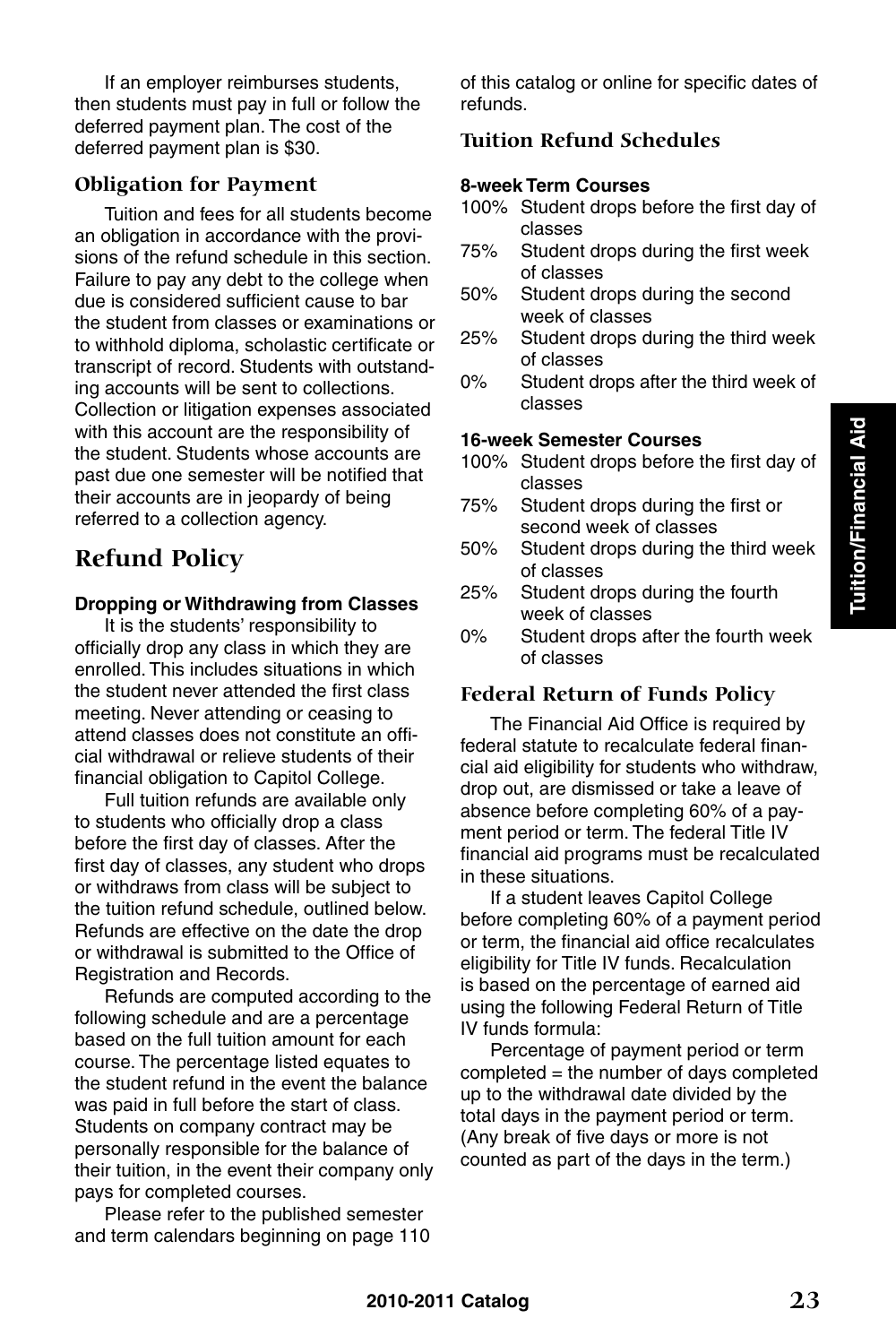This percentage is also the percentage of earned aid.

Funds are returned to the appropriate federal program based on the percentage of unearned aid using the following formula:

Aid to be returned  $=$  (100% of the aid that could be disbursed minus the percentage of earned aid) multiplied by the total amount of aid that could have been disbursed during the payment period or term.

If a student earned less aid than was disbursed, the institution would be required to return a portion of the funds and the student would be required to return a portion of the funds. Keep in mind that when Title IV funds are returned, the student borrower may owe a debit balance to the institution.

If a student earned more aid than was disbursed to him/her, the institution would owe the student a post-withdrawal disbursement that must be paid within 120 days of the student's withdrawal.

Refunds are allocated in the following order:

- Unsubsidized Direct Stafford Loans (other than PLUS loans)
- Subsidized Direct Stafford Loans
- Federal Perkins Loans
- Direct PLUS Loans
- Federal Pell Grants for which a Return of funds is required
- Academic Competitiveness Grant
- National SMART Grant
- Federal Supplemental Opportunity Grants for which a Return of funds is required

According to federal regulation, a financial aid student who receives all Fs during a period of enrollment is considered not to have attended any of his or her classes; therefore, all financial aid received for that period of enrollment must be returned to the Department of Education. Financial aid will not have to be returned to the federal government if at least one of the student's professors verifies that the student has been in class and really earns the failing grade. The return of financial aid does not relieve the student of financial obligations.

## **Financial Aid**

Capitol College understands that paying for college is a major hurdle for parents and students. To help families meet tuition and living expenses, the college offers a variety of financial assistance programs including loans, work-study, scholarships and grants to help cover tuition and living expenses. Regardless of income level, all degreeseeking students are encouraged to apply for assistance.

Financial aid is available to both fulland part-time undergraduate students who are U.S. citizens or eligible non-citizens. Audited courses, some repeated courses, and credit by examination are not counted as meeting enrollment requirements. A student receiving financial aid may only repeat a course twice and must demonstrate satisfactory progress toward degree completion.

The Capitol College student handbook contains additional information about financial aid at Capitol College.

## **Application Procedures**

One of the most important aspects of the financial aid process is to apply for assistance as early as possible. The application due dates are priority deadlines. Students who meet the priority deadlines enjoy the security of having their award authorization ready in time for class registration.

1. You must complete and submit the Free Application for Federal Student Aid (FAFSA) to apply for federal and state financial aid. Complete the application by March 1 or as far in advance of the starting term as possible. Applying online with FAFSA on the web at www.fafsa. ed.gov is faster and easier than using a paper FAFSA. Be sure to list Capitol College on the FAFSA, School Code 001436 so the FAFSA information will be electronically forwarded to the college. A paper FAFSA can be obtained by requesting one from the Department of Education at 1-800-433-3243.

2. After reviewing your processed FAFSA data, the Office of Financial Aid will send an award letter listing the awards for which you are eligible.

3. Sign and return one copy of the award letter to the Office of Financial Aid by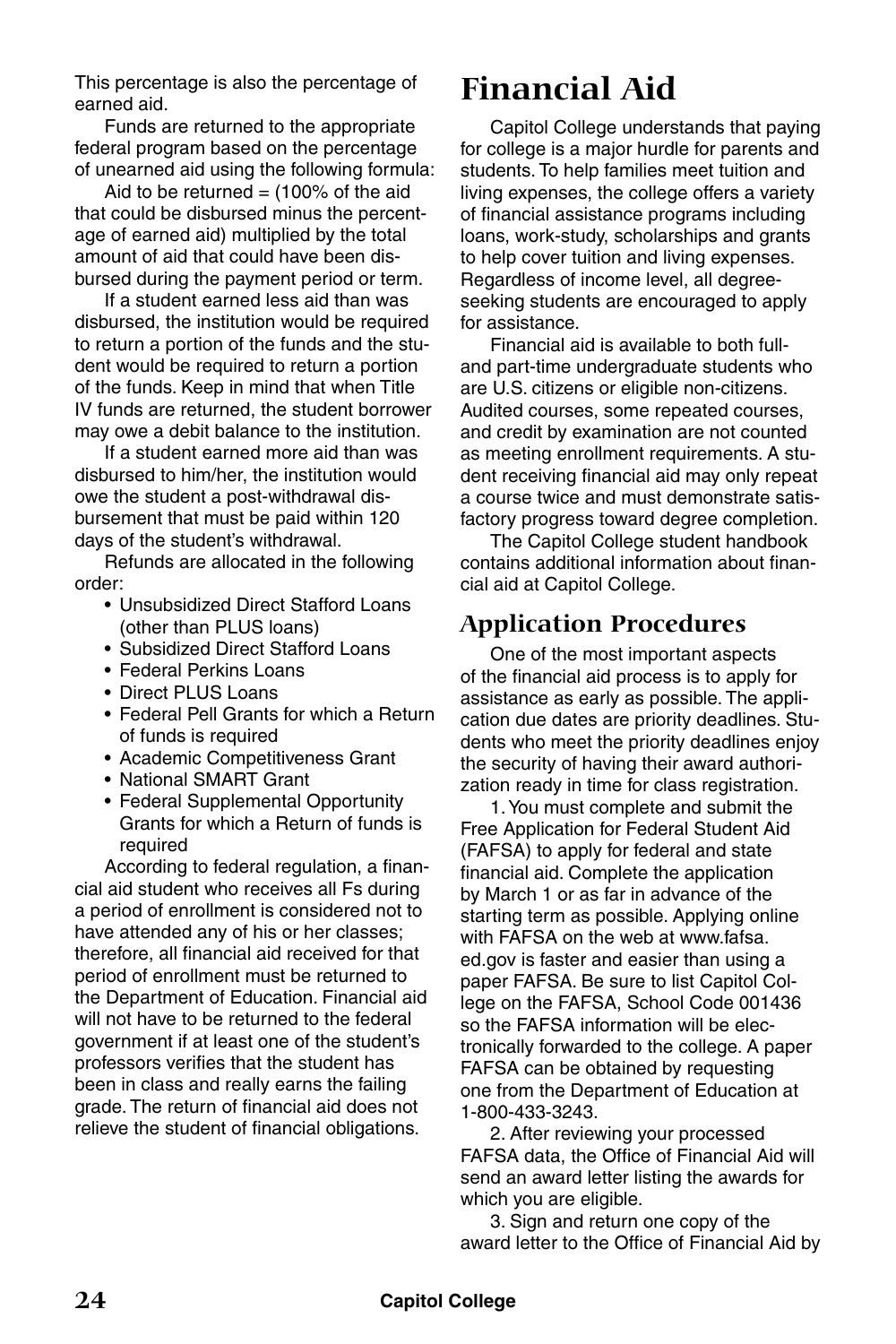the return date. Failure to return a signed copy of the award letter will result in cancellation of the financial aid award.

## **Renewal of Financial Aid**

Financial aid is not automatically renewed, except as may be noted. The entire financial aid application process must be completed every year in order for your request for federal, state and institutional aid to be considered.

#### **Enrollment Status for Financial Aid**

#### **Undergraduate – Federal**

- 6-8 credits is considered half time
- 9-11 credits is considered threequarter time
- 12+ credits is considered full time

#### **Graduate – Veterans**

- 3 or more credits taken during an 8-week term session is considered full time
- 3 to 5 credits taken during an 16-week semester is considered greater than one-quarter but less than half time
- 6 or more credits taken during a 16-week semester is considered full time

#### **Continuing Eligibility**

The Office of Financial Aid reserves the right to review or modify financial aid commitments at any time based on information affecting eligibility. This includes the availability of funds, changes in financial status, satisfactory academic progress, and changes in enrollment status.

#### **Return of Federal Funds**

Students who have received financial aid awards and withdraw from classes (officially or unofficially) may be required to return a portion of the federal funds. See the federal return of funds policy on page 23.

## **Satisfactory Academic Progress**

#### **Undergraduate**

Undergraduate students receiving federal aid must meet the following satisfactory academic progress (SAP) standards to receive federal, state and institutional financial aid.

A minimum cumulative GPA of 1.7 for undergraduate students who have attempted fewer than 30 semester-credit hours; 2.0 for undergraduate students who have attempted 30 semester-credit hours or more or have completed their second academic year, whichever comes first.

#### **Graduate**

Graduate students receiving federal student aid must maintain a 3.0 GPA during each term. Graduate students not meeting this standard will be placed on financial aid probation for the following two periods of enrollment. During this probationary period, students must meet with their academic advisor. Failure to maintain satisfactory progress, as described above, may result in cancellation of financial aid awards, and the student may have to repay any funds already received.

#### **Financial Aid Probation**

Undergraduate students receiving financial aid who do not meet the satisfactory academic progress standards will be placed on financial aid probation for the following two periods of enrollment. During this probationary period, students must meet with their academic advisor to develop a plan to improve their academic performance. Failure to maintain satisfactory progress, as described above, may result in cancellation of financial aid awards, and the student may have to repay any funds already received.

Graduate students receiving federal student aid must maintain a 3.0 GPA during each term. Graduate students not meeting this standard will be placed on financial aid probation for the following two (2) periods of enrollment. During this probationary period, students must meet with their academic advisor. Failure to maintain satisfactory progress, as described above, may result in cancellation of financial aid awards, and the student may have to repay any funds already received.

## **Types of Financial Aid**

The financial aid program at Capitol College consists of grants, scholarships,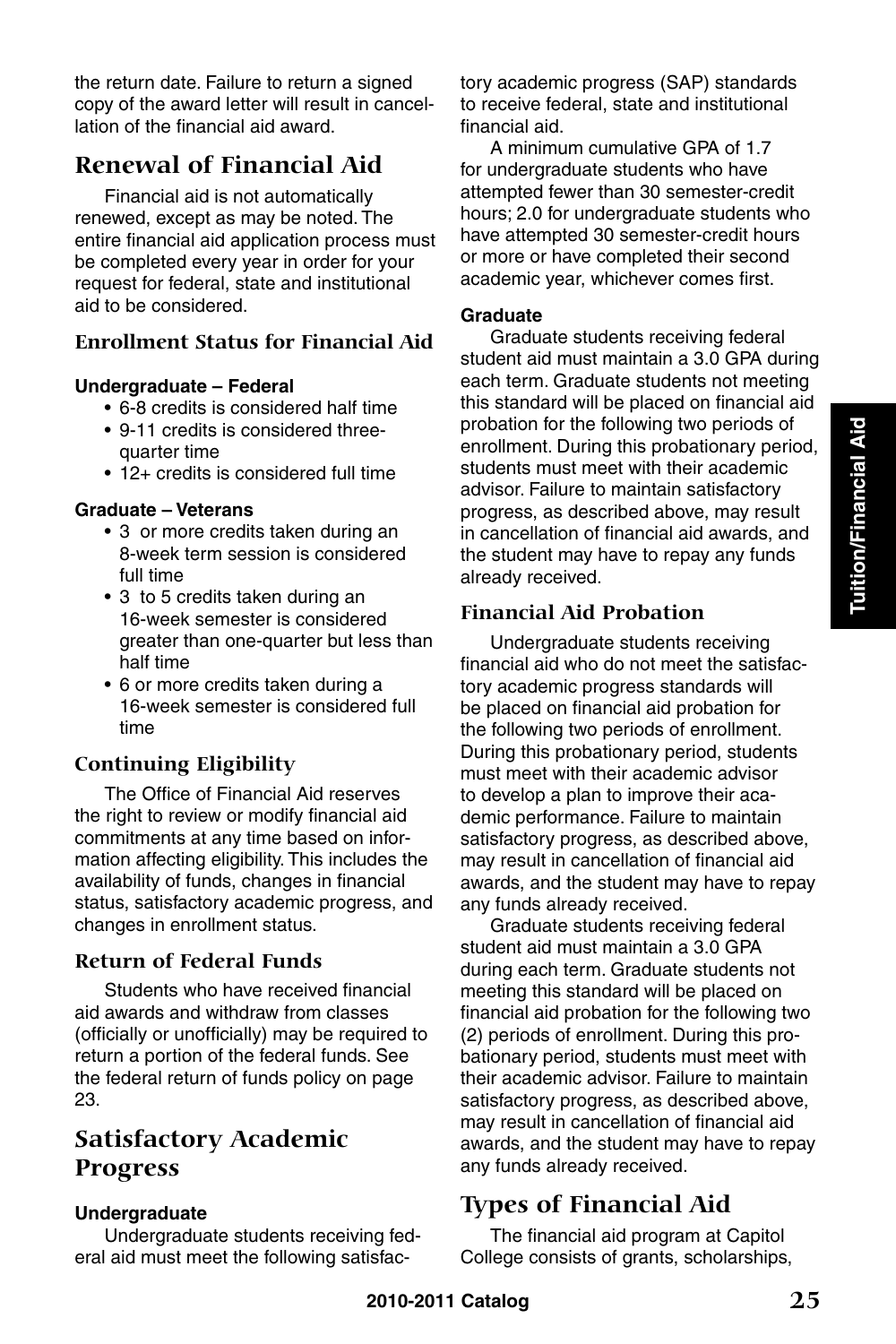loans and work-study employment. Detailed information about each aid program is available from the Office of Financial Aid.

#### **Scholarships**

The scholarship program at Capitol College is designed to reward students for their academic accomplishments, leadership qualities or other special talents. The scholarships come from a variety of sources and donors, and each scholarship has its own set of criteria and annual value, ranging from \$2,000 to full tuition. Scholarships are available to full-time undergraduate students enrolled for 12 credits or more per semester. Scholarships do not have to be repaid.

#### **Institutional Scholarships**

Each full-time undergraduate degree applicant is automatically considered for an institutional scholarship when applying for admission to the college. Initial institutional scholarship notification is sent by the Office of Admissions and is based on prior academic performance and SAT scores. For eligibility requirements, contact the Office of Admissions. All of the scholarships are annually renewable to recipients who maintain at least a 3.0 GPA and complete 24 credits each year.

#### **Richard J. Heiman Scholarship**

Awards range from \$10,000 to \$12,000. Named in memory of a dedicated member of the Capitol College Board of Trustees, this scholarship is the highest offered by the college to new students.

#### **Presidential Scholarship**

Awards range from \$7,000 to \$9,000.

#### **Board of Trustee Scholarship**

Awards range from \$4,000 to \$6,000. The scholarship is named to recognize the service and support of the college Board of Trustees members.

#### **Capitol College Scholarship**

This scholarship is offered to qualifying community college students who are transferring to Capitol College, with awards ranging from \$4,000 to \$10,000.

#### **Corporate and Foundation Scholarships**

A number of corporations and foundations have invested funds with the college to be awarded annually to students meeting criteria specified by the donors, such as academic merit or financial need. Students continuing to meet the awarding criteria will be considered for subsequent scholarship awards. However, corporate and foundation scholarships are not automatically renewed.

Interested students must submit a completed scholarship application with a typed essay on an assigned topic, no later than March 1 before the academic year they want to be considered for a corporate and foundation scholarship. Applications can be obtained in the Office of Financial Aid. For a complete listing of corporate and foundation scholarships and eligibility criteria, please consult the student handbook or visit the financial aid section online.

#### **Maryland State Scholarships**

Maryland students seeking Maryland state scholarships should complete the FAFSA by the March 1 filing deadline.

Students who are residents of other states should check with their state scholarship agencies for available scholarships, proper application procedures and deadline dates.

#### **Grants**

Grants are available to undergraduate students. Grants do not have to be repaid.

#### **Richard A. Wainwright Grant**

This grant provides support for students who have academic ability and demonstrate financial need. The Richard A. Wainwright Grant is the highest level of institutional grant offered to the most qualified students.

#### **Pell Grant and Federal Supplemental Educational Opportunity Grant (SEOG)**

These grants are funded by the federal government and are awarded by the Office of Financial Aid to eligible students based on financial need as determined by the U.S. Department of Education.

#### **Academic Competitiveness Grant**

These federal grants are awarded to Pell Grant eligible U.S. citizens who have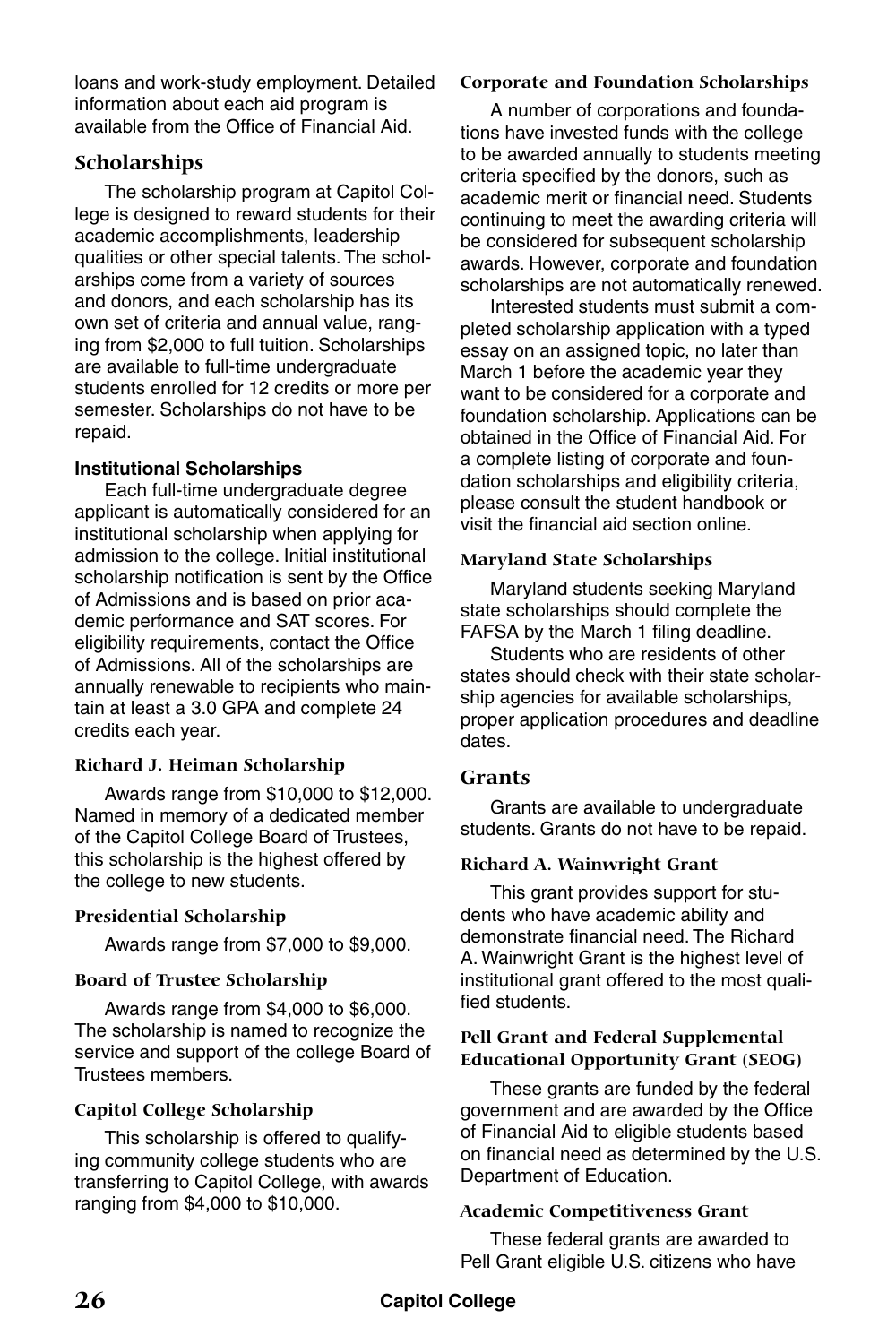completed a rigorous secondary school program of study. A first-year student , must have completed a secondary school after January 1, 2006 and a second-year student must have completed secondary school after January 1, 2005, and have at least a 3.0 grade point average as of the end of the first academic year of undergraduate study.

#### **National Science and Mathematics Access to Retain Talent Grant (National SMART Grant)**

An eligible student must receive a Pell Grant during the same award year; be a U.S. citizen; be a full-time student in his or her third or fourth academic year of undergraduate degree study; be pursuing a major in physical, life, or computer sciences, mathematics, technology, engineering or critical foreign language; and have at least a 3.0 grade point average as of the end of the second award year and continue to maintain a 3.0 grade point average. Eligibility will be reviewed at the beginning of each award period (e.g. semester).

#### **Maryland Part-time Grant**

These grants are funded by the state of Maryland and are awarded to Maryland residents enrolled on a half-time basis. Interested students enrolled on a half-time basis must complete the FAFSA. Funds are limited.

#### **The Howard P. Rawlings Educational Excellence Awards**

These grant program funds (Guaranteed Access Grant, Educational Assistance Grant, Part-time Grant and Professional Scholarship Program) are awarded to fulltime eligible students who filed their FAFSA after the state's March 1 deadline. Funds are limited.

#### **Loans**

Loans are a serious financial obligation that must be repaid. Both undergraduate and graduate students can apply for loans. Students must be enrolled at least half time (six credits each semester) and cannot borrow more than their cost of attendance minus other financial aid received. Loans are obtained from lenders selected by applicants. The Federal Family Education Loan Program (FFELP) includes the Federal Direct Stafford and graduate PLUS loans for students and the Federal Direct PLUS loan for parents. Students can apply for loans online through the college website.

#### **Federal Perkins Loan**

The Federal Carl Perkins Loan program is for undergraduate and graduate students with exceptional financial need. Eligibility is determined by the Department of Education, based on the information provided on the FAFSA. Funds are limited and are not awarded to graduate students.

#### **Alternative Loan Programs**

These loans are available if additional funds are needed over and above what you receive under the federal, state, and institutional financial aid programs.

#### **Work-Study Employment**

On-campus jobs are available to both undergraduate and graduate students under the Federal College Work-Study and Capitol College Work-Study programs. These work programs offer students the opportunity to earn money to meet educational and personal expenses during the year and to get on-the-job work experience.

#### **Federal Work-Study**

Federal Work-Study is funded by the federal government and awarded by the Office of Financial Aid to eligible students who have filed the FAFSA. It is the policy of Capitol College that while class is in session during fall and spring, students cannot work more than 20 hours each week.

#### **Capitol College Work-Study**

Students not awarded Federal Work-Study can consider employment under the Capitol College Work-Study Program. Funding for this program is provided by various campus departments. Admitted students can contact the Office of Financial Aid for more information. The employer decides the maximum hours students may work each week.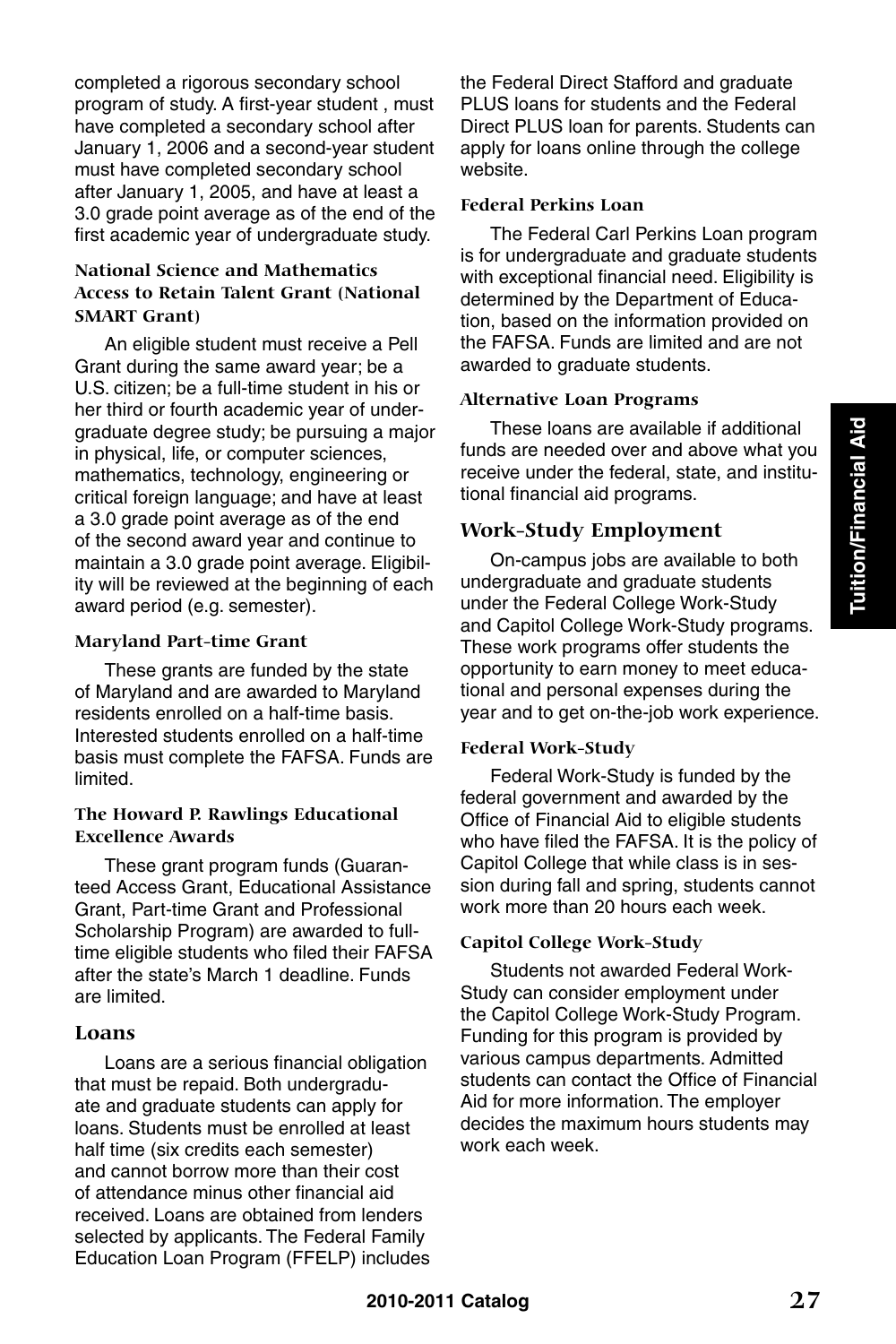#### **Other Aid Programs**

#### **Private Organizations**

In addition to federal, state and institutional financial aid programs, there are private organizations that offer financial aid funds for a college education.

Many local clubs, religious organizations and other groups provide scholarships for deserving students. Students should visit their public library to research these possible sources or contact organizations such as the American Legion, 4-H clubs, Kiwanis, Jaycees, Chamber of Commerce, Girl Scouts and Boy Scouts. Do not overlook organizations connected with family, friends, and field of interest, such as the American Society of Professional Engineers or the Society of Women Engineers.

#### **Veterans' Benefits**

To qualify for financial aid, veterans' benefits or both students must be enrolled in a degree program and submit all necessary transcripts. Non-degree students are not eligible for veterans' benefits or federal financial aid. Certification and certificate courses are not eligible for veterans' benefits or federal financial aid, unless they are taken as part of an approved degree program. A veteran will not receive educational benefits for an audited course. Private loan programs can be used for these programs.

A counselor is available to assist veterans, active duty personnel and spouses, and children of deceased veterans who may be eligible for educational assistance through the VA. The counselor is located in the Office of Financial Aid.

#### **Vocational Rehabilitation**

Assistance is available to individuals with physical and/or mental disabilities. For further information, contact the Vocational Rehabilitation Service nearest you.

#### **Maximum Time Frame to Complete Course of Study**

#### **Undergraduate**

Students must complete their educational program within a period no longer than 150 percent of the published length of the educational program, as measured by credits attempted and including transfer credits. For example, a student must complete the program after attempting a maximum of 198 credits for a 132 credit hour program. Half-time students must earn 5.5 credits per semester; three-quarter-time students must earn 7.5 credits per semester; full-time students must earn 11 credits per semester.

The chart shows the minimum number of semester-credit hours and years of study students must have achieved to remain in good academic standing to receive financial aid.

Students who do not meet the GPA and completion standards will be given two semesters of financial aid probation. Students who fail to meet one or both standards after the probationary period will not be permitted to participate in any financial aid program. Students barred from participation in federal financial aid programs due to unsatisfactory academic progress may regain eligibility if these standards are met at a future time. Students remain on probationary status for two consecutive semesters after regaining financial aid eligibility.

Students may appeal financial aid eligibility termination by submitting a written letter to the Office of Financial Aid. Appeals are reviewed by the College Financial Aid Appeals Committee. Student will be notified in writing of the decision.

#### **Graduate**

Students must adhere to the time limit for degree completion. See page 17.

#### **Additional Information**

Course withdrawals (W) after the drop/ add period are considered a non-completion of attempted credit hours.

An audit grade is not considered attempted coursework.

Incomplete grades are not included in the GPA calculation nor are they counted as attempted coursework. When the course is completed and a permanent grade is assigned the Office of Financial Aid will reevaluate the student's academic progress.

Students will not receive financial aid for audited courses.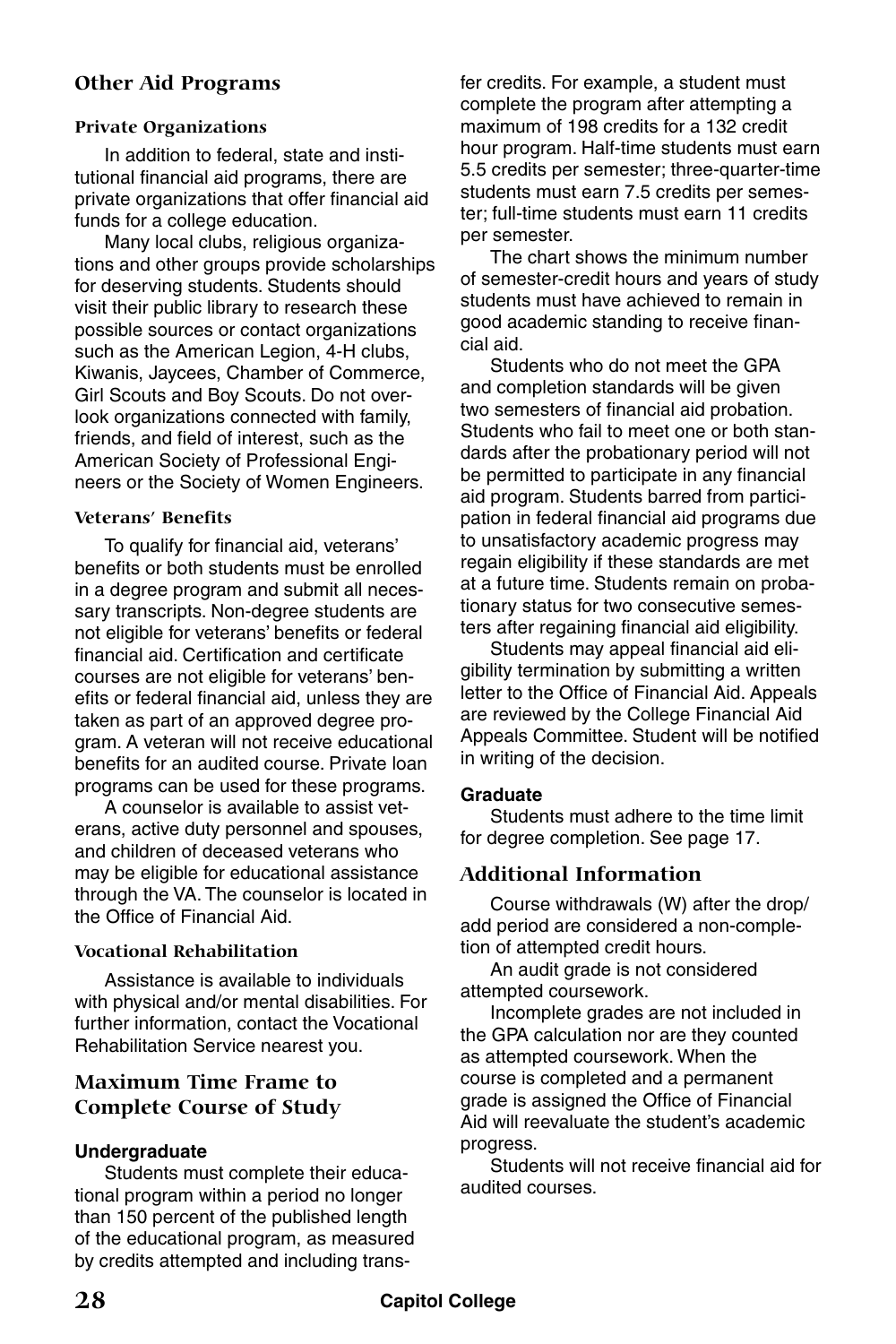## **Undergraduate Credit Hours**

| <b>Half-time Students</b>                |    |              |    |    |     |     |     |     |     |     |     |     |
|------------------------------------------|----|--------------|----|----|-----|-----|-----|-----|-----|-----|-----|-----|
| Year                                     | 1  | $\mathbf{P}$ | 3  | 4  | 5   | 6   | 7   | 8   | 9   | 10  | 11  | 12  |
| Credits (5.5<br>credits per<br>semester) | 11 | 12           | 33 | 44 | 55  | 66  | 77  | 88  | 99  | 110 | 121 | 132 |
| <b>Three-quarter-time Students</b>       |    |              |    |    |     |     |     |     |     |     |     |     |
| Year                                     |    | 2            | 3  | 4  | 5   | 6   | 7   | 8   | 9   | x   | x   | x   |
| Credits (7.5<br>credits per<br>semester) | 15 | 28           | 44 | 59 | 73  | 88  | 103 | 117 | 132 | X   | X   | x   |
| <b>Full-time Students</b>                |    |              |    |    |     |     |     |     |     |     |     |     |
| Year                                     | 1  | $\mathbf{c}$ | 3  | 4  | 5   | 6   | x   | x   | X   | X   | X   | X   |
| Credits (11<br>credits per<br>semester)  | 22 | 44           | 66 | 88 | 110 | 132 | X   | x   | X   | x   | x   | x   |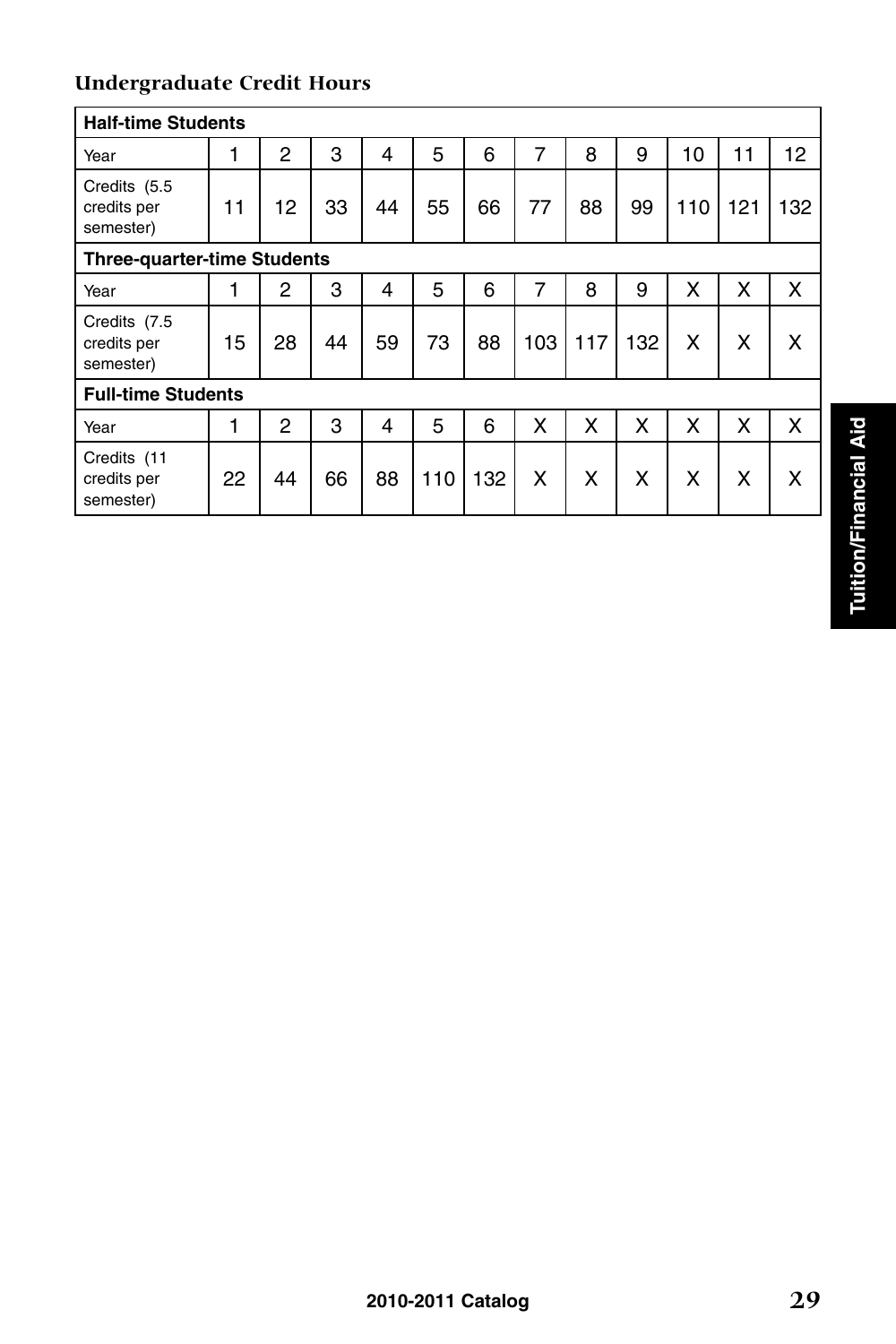## **Undergraduate Program Offerings**

## **Bachelor of Science (BS) Degrees**

- Astronautical Engineering
- Business Administration
- Computer Engineering
- Computer Engineering Technology
- Computer Science
- Electrical Engineering
- Electronics Engineering Technology
- Information Assurance
- Management of Information **Technology**
- Software Engineering
- Software and Internet Applications
- Telecommunications Engineering **Technology**

## **Associate in Applied Science (AAS) Degrees**

- Computer Engineering Technology
- Electronics Engineering Technology
- Telecommunications Engineering **Technology**

### **Programs of Study**

Capitol College's programs of study for associate in applied science and bachelor of science degrees are outlined beginning on page 35.

## **Undergraduate Certificates**

#### **Lower Division**

- Financial Management
- Object-Oriented Programming
- Operations Management
- Programming and Data Management
- Web Programming

#### **Upper Division**

- Computer and Network Security
- Personnel Management
- Software Engineering
- Space Missions and Operations Specialist
- Website Development

Requirements for undergraduate certificates are outlined beginning on page 50.

## **Undergraduate Admissions**

## **Degree-seeking Students**

#### **First-Time, Full-Time Freshman**

A first-time, full-time freshman is defined as any applicant who has graduated from high school within one year of the proposed entrance term and is entering Capitol College on a full-time basis. A fulltime student must carry 12 or more credits per semester.

#### **Application Requirements**

1. File a formal application for admission as far in advance of the proposed entrance date as possible. An application for admission can be obtained from the Office of Admissions or online.

2. Enclose a \$25 nonrefundable admissions processing fee with the application. (Applications remain on file for one academic year.) The application fee is waived for those students submitting electronic applications through the college website.

3. Forward the official high school transcripts to the Office of Admissions.

4. Submit SAT or American College Test (ACT) scores to the Office of Admissions.

#### **Admissions Requirements**

All applicants receive a comprehensive evaluation of their previous school records. Admissions decisions are based on the applicant's course preparation, high school grade point average (GPA), class rank and standardized test scores. Scholarship consideration is given based on GPA test scores, along with the admissions essay, letters of recommendation and a personal interview.

High school course preparation should include a minimum of four units of English, three units of mathematics (including plane geometry and Algebra II), two units of lab science and two units of social sciences.

Students whose GPA, course preparation and/or test scores do not meet the general admissions requirements may be further considered if they submit an admissions essay, letters of recommendation,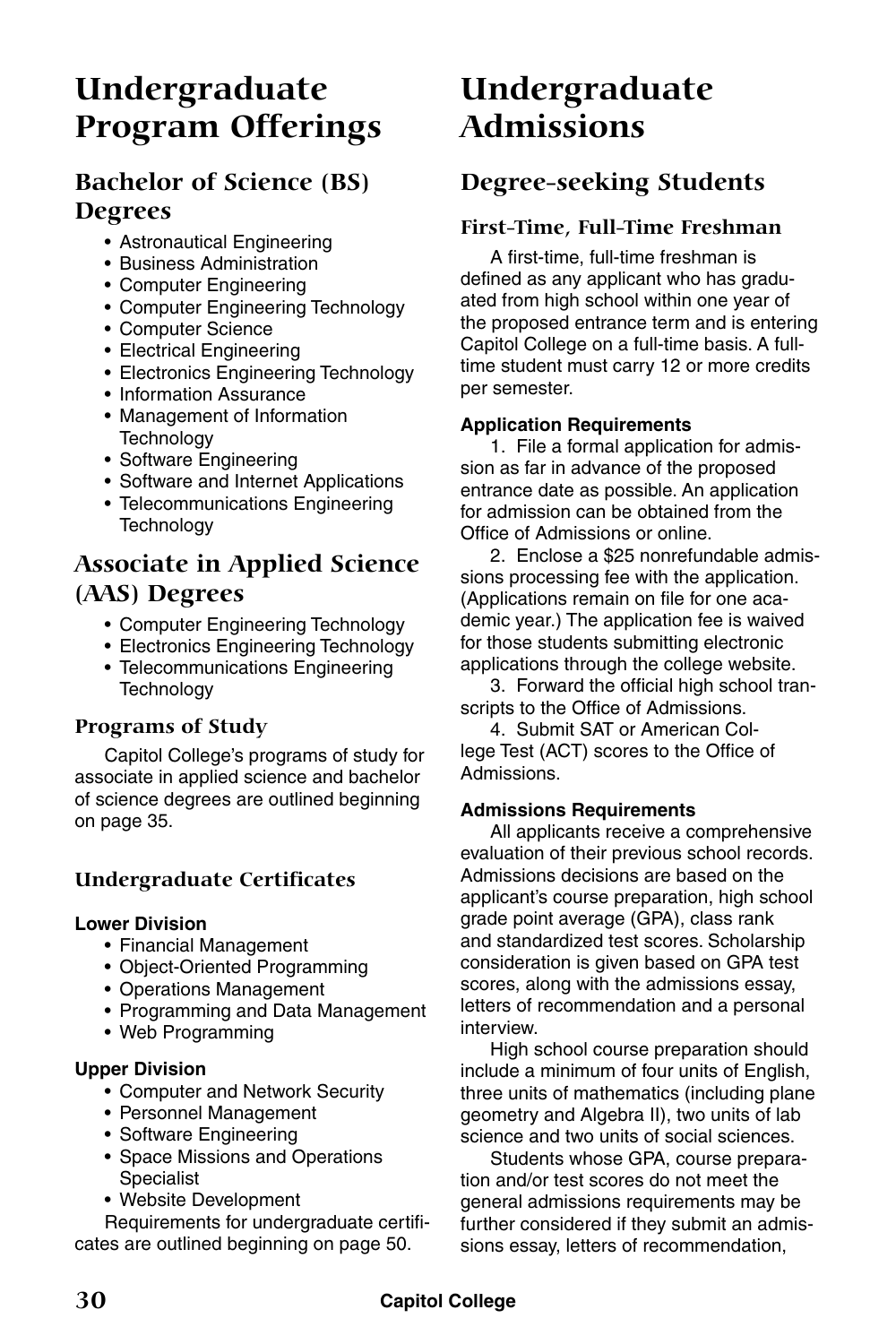placement tests and visit the campus for a personal interview.

The minimum GPA required for admission to Capitol College is 2.2 on a 4.0 scale. The minimum SAT score is 800 composite. The minimum ACT score is 17 composite.

#### **Engineering Applicants**

Applicants to the engineering programs must have an additional unit of mathematics or entry into college calculus, an additional unit of laboratory science (physics or chemistry), an overall high school GPA of at least 2.8, and a minimum SAT score of 900 with at least a 500 on the Math section (or an ACT score of at least 19).

Engineering applicants who do not meet these additional criteria, but meet the general admissions criteria, will be accepted into an engineering technology program for their freshman year. After successful completion of the freshman year, students may transfer into the engineering program with academic dean approval.

#### **Tuition Deposit**

Upon acceptance, all full-time applicants are required to pay a nonrefundable \$200 tuition deposit or \$200 housing deposit to the college. The tuition deposit is credited to the applicant's first-semester tuition. The housing deposit is held until graduation, or permanent move to off-campus housing.

#### **Full-Time Transfer Students**

A full-time transfer student is defined as any applicant who is eligible to transfer 15 or more semester credits from an accredited higher education institution to Capitol College and will attend on a full-time basis. A full-time student must carry 12 or more credits per semester.

#### **Application Requirements**

1. File a formal application for admission as far in advance of the proposed entrance date as possible. An application for admission can be obtained from the Office of Admissions or online.

2. Enclose a \$25 nonrefundable admissions processing fee with the application. (Applications remain on file for one academic year.) The application fee is waived

for those students submitting electronic applications through the college website.

3. Forward all official transcripts to the Office of Admissions. Applicants who are completing, or who have already earned, an associate or bachelor's degree from a regionally accredited college need only forward college transcripts. Applicants who have less than 30 college credits must forward an official high school transcript denoting graduation date or General Equivalency Diploma (GED) record and college transcripts, if applicable.

4. For transfer credit policies, see page 18 of this catalog.

#### **Admissions Requirements**

Full-time transfer applicants who have successfully completed an associate or bachelor's degree are generally accepted into Capitol College once their application file is complete. Admissions requirements for all other students are based on previous academic coursework (including high school, college, proprietary institutions, the military or appropriate work experience), with an emphasis on postsecondary achievement. Students must be in good standing at all previous institutions. Students not in good standing are subject to further review.

If applicants are not eligible to transfer credits for MA-114 or EN-101, completion of a skills assessment test may be required.

#### **Part-time Degree-seeking Students**

A part-time degree-seeking student is defined as any student pursuing an undergraduate degree at Capitol College on a part-time basis. A part-time student may carry 1-11 credits per semester.

#### **Application Requirements**

1. File a formal application for admission as far in advance of the proposed entrance date as possible. An application for admission may be obtained from the Office of Admissions or online.

2. Enclose a \$25 nonrefundable admissions processing fee with the application. (Applications remain on file for one academic year.) The application fee is waived for those students submitting electronic applications through the college website.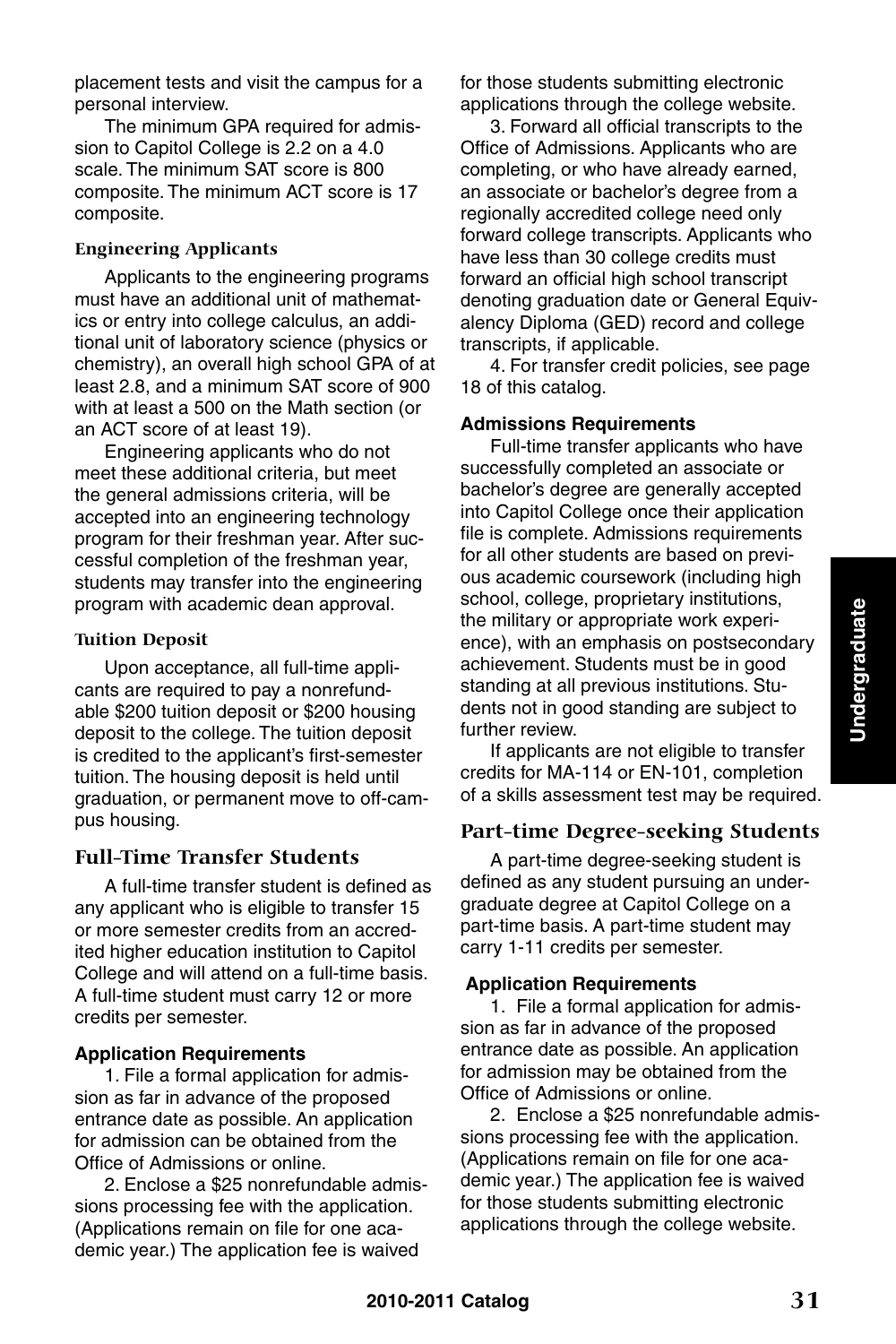3. Forward all official transcripts to the Office of Admissions. Applicants who are completing, or who have already earned, an associate or bachelor's degree from a regionally accredited college need only forward college transcripts. Applicants who have less than a degree or no college credits must forward an official high school transcript denoting graduation date or General Equivalency Diploma (GED) record and college transcripts, if applicable.

4. For transfer credit policies, see page 18 of this catalog.

#### **Admissions Requirements**

Part-time applicants who have successfully completed an associate or bachelor's degree are generally accepted into Capitol College once their application file is complete. Admissions requirements for all other students are based on previous academic course work (including high school, college, proprietary institutions, the military or appropriate work experience). Students must be in good standing at all previous institutions. Students not in good standing are subject to further review.

If applicants are not eligible to transfer credits for MA-114 or EN-101, completion of a skills assessment test may be required.

#### **Concurrent, Readmit and Other Types of Students**

#### **Concurrent Enrollment**

Concurrent students are any qualified high school juniors or seniors who want to enroll in a limited number of courses at Capitol College while completing their high school graduation requirements. Concurrently enrolled students are not eligible for financial aid.

#### **Application Requirements**

1. File a formal application for admission as far in advance of the proposed entrance date as possible. An application for admission may be obtained from the Office of Admissions or online.

2. Enclose a \$25 nonrefundable admissions processing fee with the application. (Applications remain on file for one academic year.) The application fee is waived for those students submitting electronic applications through the college website.

3. Forward an up-to-date official high school transcript to the Office of Admissions.

4. Forward a letter of recommendation from the high school principal or guidance counselor.

5. Meet with an admissions counselor at Capitol College for a personal interview.

#### **Admissions Requirements**

Once the application requirements have been completed, the applicant will be eligible for concurrent enrollment. Concurrent students are required to complete all prerequisites for courses in which they intend to enroll. Concurrent enrollment is considered a non-degree-seeking status, so the student will not be accepted into a specific degree program. If the student wants to apply for degree-seeking status after high school graduation, the student must complete the application requirements for a first-time, full-time freshman, outlined on page 30 of this catalog, and should do so as far in advance of the proposed start term as possible.

Concurrent students who want to enroll in MA-114 or EN-101 may be required to complete a skills assessment test.

#### **Readmission**

A readmit applicant is defined as any applicant who has previously completed any amount of coursework at Capitol College, has not attended Capitol College in at least one full academic year and wants to resume study. Students who were at any time in violation of the college's academic, financial or disciplinary regulations may be denied readmission. Readmitted students may be required to submit or resubmit required documents, such as official transcripts. Readmitted students will enter Capitol College's degree program under the current graduation requirements and will be subject to current policies and procedures. A course audit will be completed to determine what coursework must be fulfilled for graduation. Readmission is contingent upon an application for admission, which may be obtained from the Office of Admissions or online, and review by the admissions staff.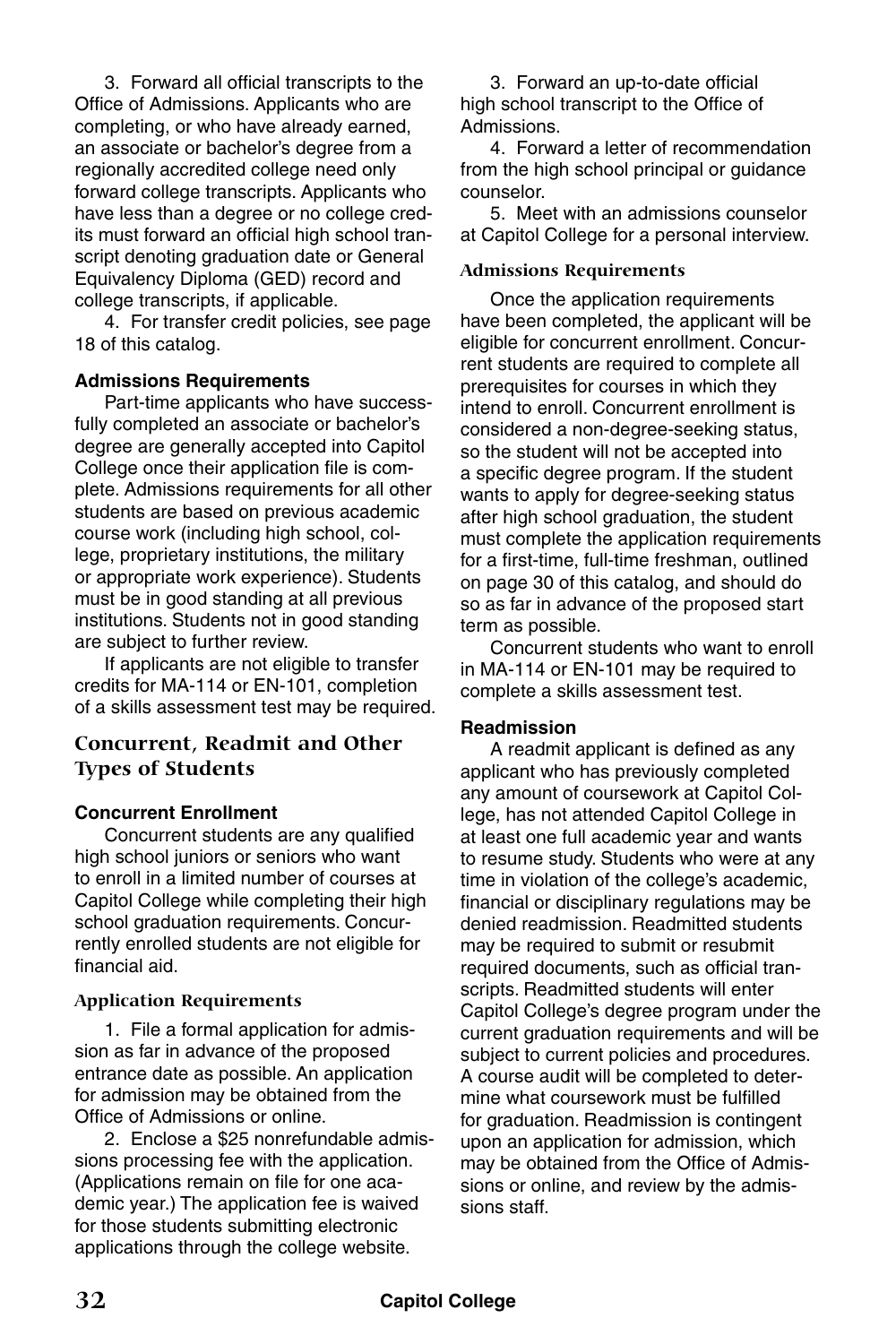### **Other Types of Students**

Applicants who do not match any of the undergraduate types discussed herein should contact the Office of Admissions to determine the application and admissions requirements that apply. To reach the Office of Admissions, call 800-950-1992 or send email to admissions@capitol-college.edu.

#### **Certificate Students**

An undergraduate certificate student is any student pursuing one or more of Capitol College's state-approved undergraduate certificates, maintaining less than 12 credits per semester and not pursuing a degree. Undergraduate certificate students are not eligible for financial aid.

#### **Application Requirements**

1. File a formal application for admission as far in advance of the proposed entrance date as possible. An application for admission can be obtained from the Office of Admissions or online.

2. Enclose a \$25 nonrefundable admissions processing fee with the application. (Applications remain on file for one academic year.) The application fee is waived for those students submitting electronic applications through the college website.

3. Forward all official transcripts to the Office of Admissions. Applicants who are completing, or who have already earned, an associate or bachelor's degree from a regionally accredited college need forward only college transcripts. Applicants who have less than a degree or no college credits must forward an official high school transcript denoting graduation date or General Equivalency Diploma (GED) record and college transcripts, if applicable.

#### **Admissions Requirements**

Undergraduate certificate applicants who have successfully completed an associate or bachelor's degree are generally eligible to register for classes once their application file is complete. Admissions requirements for all other students are based on previous academic coursework (including high school, college, proprietary institutions, the military or appropriate work experience). Students must be in good standing at all previous institutions. Students not in good standing are subject to further review

All certificates require that students have completed MA-110, MA-114 or have equivalent experience. All coursework must be completed through Capitol College. Students must complete the specific courses listed for the certificate; no substitutions are permitted. Once the course requirements are completed, students must apply for the certificate in the Office of Registration and Records. A \$25 processing fee is due with the certificate request. A student must have a minimum cumulative GPA of 2.0 in all certificate coursework to be awarded the certificate.

### **Non-degree-seeking Students**

A non-degree-seeking student is any student pursuing a non-degree certification program or taking individual courses not applying to a degree. Non-degree study is not eligible for financial aid.

#### **Application Requirements**

1. File a formal application for admission as far in advance of the proposed entrance date as possible. An application for admission can be obtained from the Office of Admissions or online.

2. Enclose a \$25 nonrefundable admissions processing fee with the application. (Applications remain on file for one academic year.) The application fee is waived for those students submitting electronic applications through the college website.

#### **Admissions Requirements**

Once the application and processing fee are received, applicants are notified of their acceptance and may register for classes during the appropriate registration period. Information about registration is continually updated online.

After successful completion of 15 semester credits at Capitol College, non-degree students must complete the admissions procedure for degree-seeking status, or receive approval for continued non-degree status from the appropriate academic dean.

#### **International Students**

An international student is defined as any applicant from a country other than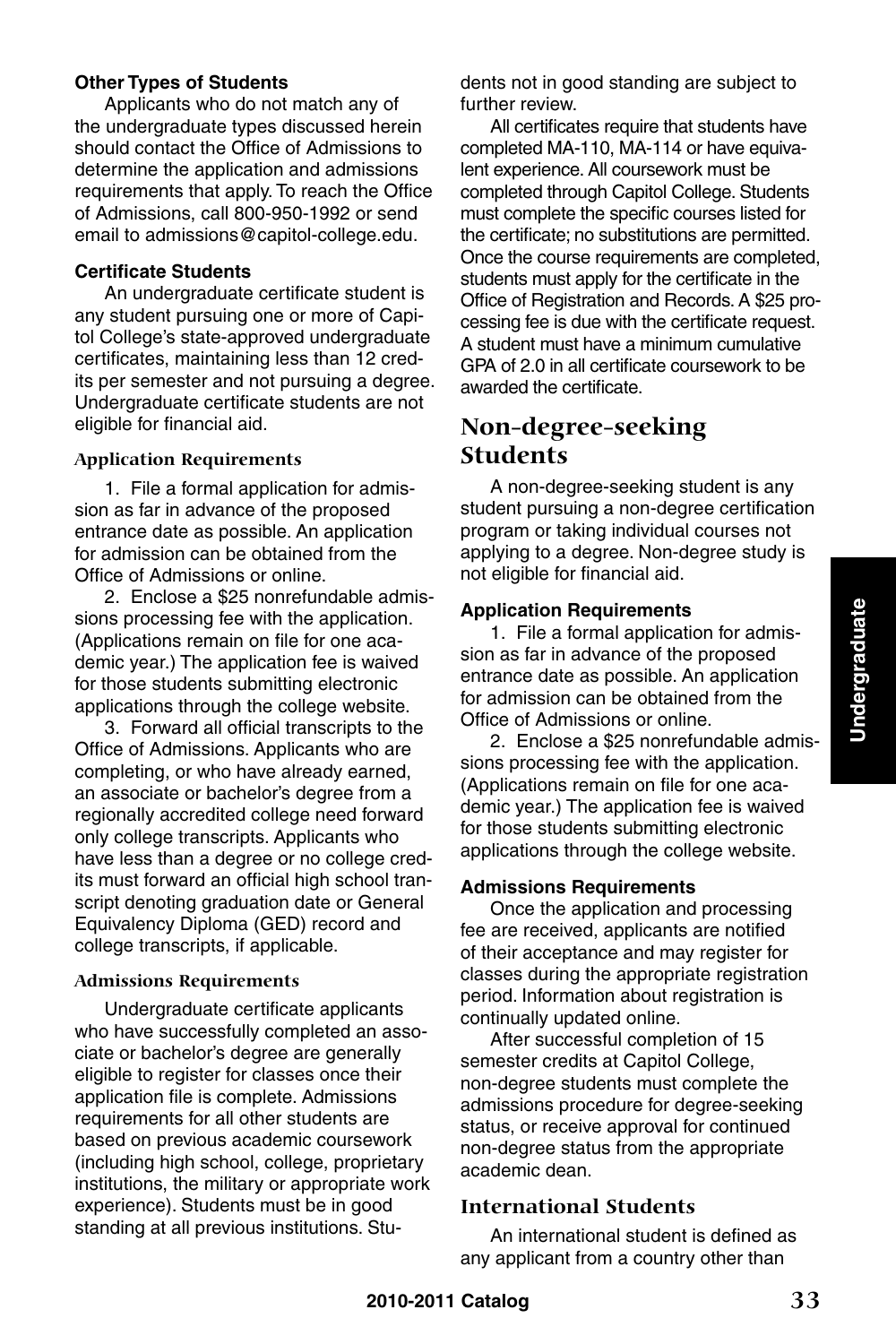the United States who will be pursuing an undergraduate degree program on a student visa. Eligibility requirements, listed below, must be met for acceptance. International students are not eligible for institutional scholarships or federal financial aid.

### **Application Requirements**

1. File a formal application for admission as far in advance of the proposed entrance date as possible. An application for admission can be obtained from the Office of Admissions or online.

2. Enclose a \$150 nonrefundable admissions processing fee with the application. (Applications remain on file for one academic year.)

3. Verify that you meet the academic and financial requirements stated below.

### **Academic Requirements**

Submit certified transcripts (with English translations) of secondary school and/ or college records, or examination results when periodic grades are not used for measurement purposes. The college may require that you have your transcripts evaluated by a recognized credential evaluation service.

Applicants should have two years of college preparatory mathematics, such as algebra, geometry and trigonometry.

English proficiency for direct admission into a degree program:

TOEFL paper-based test score of 500 or computer-based test score of 173, or proof of completing a specified level of proficiency at an English language school, or satisfactory completion of English courses

at an accredited university or college within the United States.

### **Financial Requirements**

International students must submit evidence of sufficient financial resources for living and educational expenses. Support documents must be dated within the last six months. Proof of financial support can be in one of the following forms:

A letter of sponsorship or scholarship from a government agency or corporation. This letter of sponsorship must be an original and outline specific billing procedures.

Complete the declaration and certification of finances form. This form must be accompanied by supporting bank statements or employment verification. Include signatures or original letters of support from each sponsor.

Students who have not provided valid evidence of sponsorship from a government agency or corporation must make a tuition deposit of \$500 prior to formal acceptance and issuance of I-20.

Applicants can expect an answer from the college three to five weeks after receipt of all necessary documents. All international students must join the college health insurance program, unless adequate coverage is proven.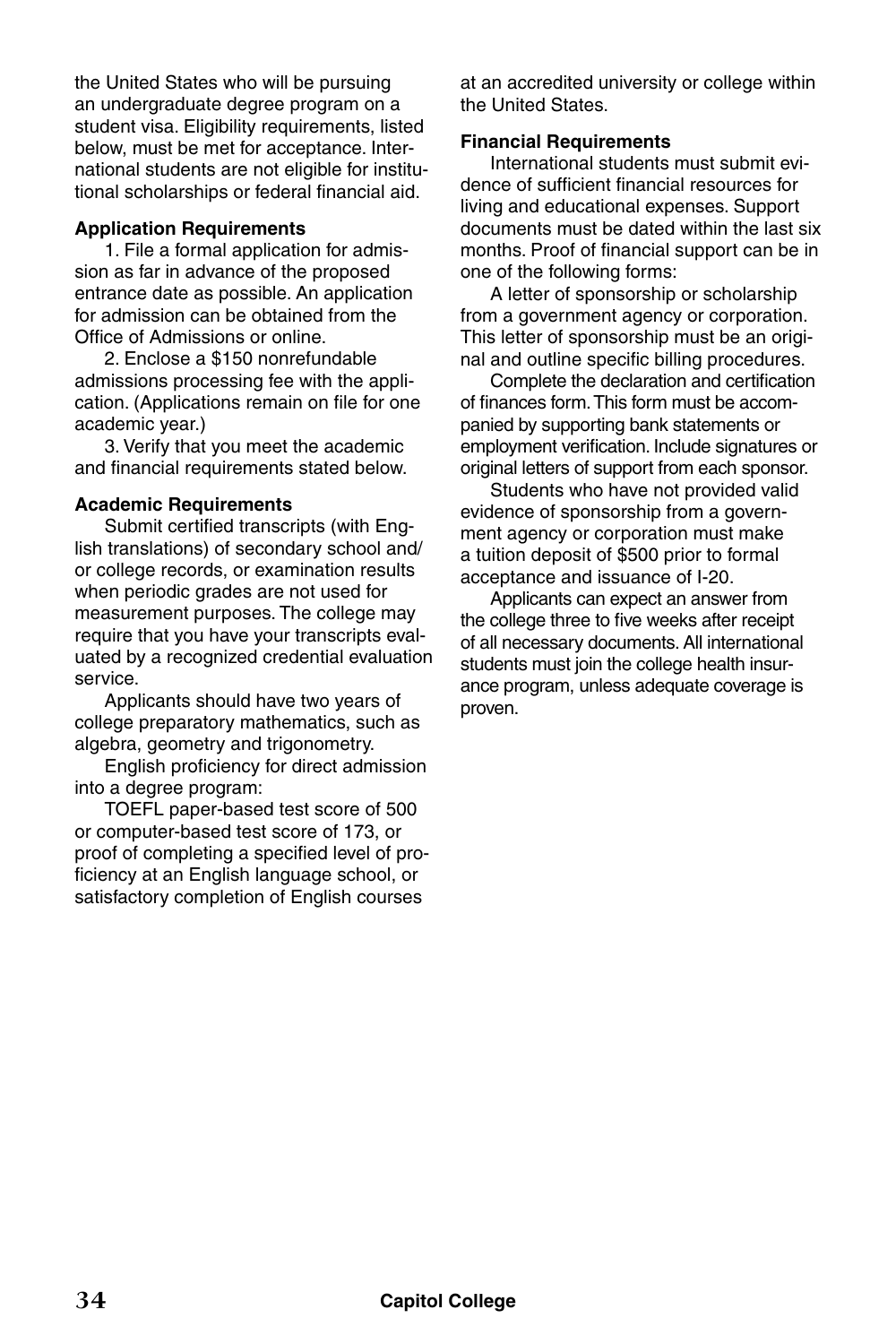## **Astronautical Engineering**

The astronautical engineering (AE) program is structured to prepare students for engineering careers in the space industry, primarily with NASA Goddard Space Flight Center. Students learn to work as mission specialists with an engineering understanding of the spacecraft, terrestrial systems and space-based platforms required to support a mission; create software applications that can be integrated into space operations to support missions; and design electrical and electronic systems for space mission applications. AE majors study the fundamentals of space operations and technology, flight dynamics maneuvering and propulsions systems and spacecraft design, as well as earth science and NASA missions devoted to the study of the planet. All engineering majors must take courses in humanities and social science to broaden their understanding of professional and ethical responsibilities and the impact of their engineering solutions in a global context. All students complete a capstone course in which they propose, design, test and deliver a space operations or hardware project that meets specifications.

### **Course Requirements**

|               | <b>Bachelor of Science</b>                                         | <b>130/131 Credits</b> |   |
|---------------|--------------------------------------------------------------------|------------------------|---|
| <i>Course</i> |                                                                    | Credits                |   |
| CS-130        | <b>Computer Sciences</b><br><b>Computer Science Fundamentals I</b> | 4 Credits              | 4 |
| Engineering   |                                                                    | 45 Credits             |   |
| AE-150        | Introduction to Space                                              |                        | 3 |
| AE-311        | <b>Spacecraft Systems</b>                                          |                        | 3 |
| AE-351        | <b>Orbital Mechanics</b>                                           |                        | 3 |
| AE-361        | Remote Sensing                                                     |                        | 3 |
| AE-401        | <b>Computational Dynamics</b>                                      |                        | 3 |
| AE-411        | Space Systems Engineering                                          |                        | 3 |
| AE-454        | Spacecraft Dynamics and Control                                    |                        | 3 |
| AE-455        | Satellite Communications                                           |                        | 3 |
| AE-458        | Senior Project in Space Science                                    |                        | 3 |
| EE-309        | Circuit Design and Simulation                                      |                        | 3 |
| EE-453        | Control I                                                          |                        | 3 |
| EE-463        | Control II                                                         |                        | 3 |
|               | Astronautical Engineering electives (3)*                           |                        | 9 |

|                          | <b>English Communications</b>          | 9 Credits  |
|--------------------------|----------------------------------------|------------|
| EN-101                   | <b>English Communications I</b>        | 3          |
| EN-102                   | <b>English Communications II</b>       | 3          |
| EN-408                   | Writing Seminar in Technical           |            |
|                          | Research                               | 3          |
|                          |                                        |            |
|                          | Humanities and Social Sciences         | 19 Credits |
|                          | FS-100 Freshman Seminar                | 1          |
|                          | HU-331 or HU-332 Arts and Ideas        | 3          |
| SS-351 Ethics            |                                        | 3          |
|                          | Humanities electives (2)*              | 6          |
|                          | Social Sciences electives (2)*         | 6          |
|                          |                                        |            |
|                          | <b>Mathematics and Sciences</b>        | 36 Credits |
| CH-120                   | Chemistry                              | 3          |
| MA-261                   | Calculus I                             | 4          |
| MA-262                   | Calculus II                            | 4          |
| MA-263                   | Calculus III                           | 4          |
| MA-300                   | <b>Mathematical Methods</b>            | 3          |
| MA-340                   | <b>Ordinary Differential Equations</b> | 3          |
| MA-360                   | Laplace and Fourier Analysis           | 3          |
| PH-261                   | <b>Engineering Physics I</b>           | 4          |
| PH-262                   | <b>Engineering Physics II</b>          | 4          |
| PH-263                   | <b>Engineering Physics III</b>         | 4          |
|                          |                                        |            |
| <b>Technical Courses</b> |                                        | 18 Credits |
| EE-159                   | <b>Circuit Theory</b>                  | 4          |
| EL-200                   | <b>Electronic Devices and Circuits</b> | 4          |
| EL-204                   | <b>Digital Electronics</b>             | 3          |
| EL-250                   | <b>Advanced Analog Circuits</b>        | 4          |
| EL-261                   | Introduction to Communications         |            |
|                          | <b>Circuits and Systems</b>            | 3          |
|                          |                                        |            |

\*See appropriate department for approved list.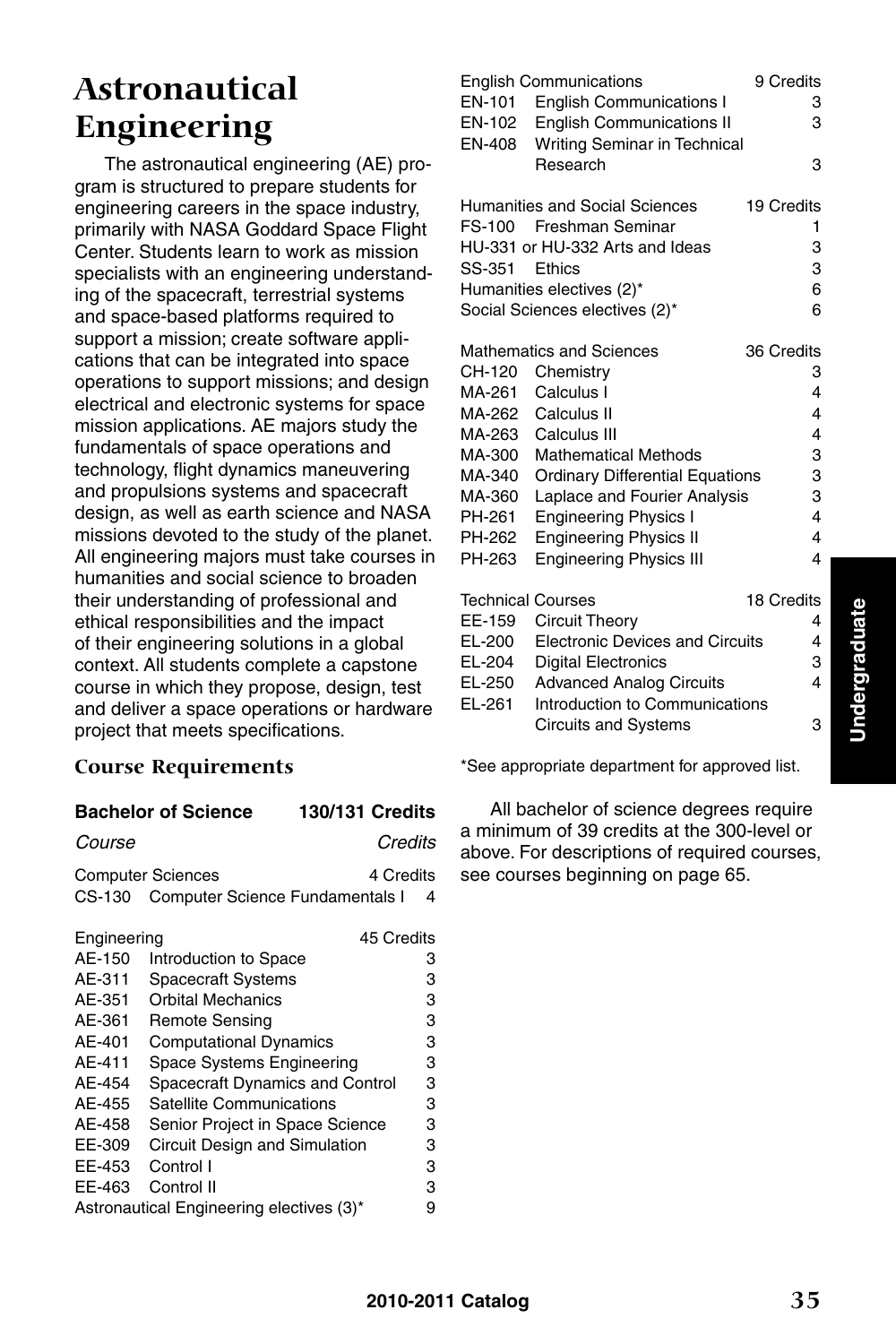## **Business Administration**

The business administration (BA) curriculum provides students with the knowledge necessary to integrate business, analytical and decision-making skills into a culturally, politically, socially and demographically diverse environment. Graduates will bring to the job market the ability to effectively apply the acquired skills and knowledge (theory, tools and models) to everyday work situations of current or future employers. The goals of the program are to give students an understanding of how private and public sector organizations function effectively and efficiently. Students will gain a clear picture of how the functional business areas work together to achieve organizational success in a global environment. Course content builds a solid business and management foundation to include marketing, accounting, finance, information technology and human resource management. The combined required and elective courses provide students with a breadth of skills important in today's technology-driven business climate.

### **Course Requirements**

#### **Bachelor of Science 120/121 Credits**

*Course Credits*

| <b>Business Administration</b>             | 33 Credits |
|--------------------------------------------|------------|
| <b>BUS-200 Business Communications</b>     | 3          |
| <b>BUS-270 Financial Accounting I</b>      | з          |
| <b>BUS-271 Financial Accounting II</b>     | з          |
| BUS-280 Macroeconomics                     | з          |
| BUS-281 Microeconomics                     | з          |
| <b>BUS-376 Marketing Principles</b>        | з          |
| BUS-378 Legal Environment of Business      | з          |
| BUS-384 Production and Operations          |            |
| Management                                 | з          |
| BUS-386 Organizational Theory and Behavior | 3          |
| <b>BUS-410 Strategic Management</b>        | з          |
| <b>BUS-458 Senior Project</b>              |            |
|                                            |            |

|                          | <b>Business Fundamentals</b><br>BUS-174 Introduction to Business | 18 Credits |
|--------------------------|------------------------------------------------------------------|------------|
|                          | and Management                                                   | 3          |
|                          | BUS-279 Introduction to Leadership                               | 3          |
|                          | BUS-283 Managerial Accounting                                    | 3          |
|                          | BUS-372 Financial Management                                     | 3          |
|                          | BUS-375 Human Resource Management                                | 3          |
|                          | <b>BUS-454 International Business</b>                            | 3          |
|                          | <b>English Communications</b>                                    | 9 Credits  |
| EN-101                   | <b>English Communications I</b>                                  | 3          |
| EN-102                   | <b>English Communications II</b>                                 | 3          |
| EN-408                   | <b>Writing Seminar in Technical</b><br>Research                  | 3          |
| <b>General Electives</b> |                                                                  | 15 Credits |
|                          | General electives (5)*                                           | 15         |
|                          |                                                                  |            |
|                          | <b>Humanities and Social Sciences</b>                            | 19 Credits |
|                          | FS-100 Freshman Seminar                                          | 1          |
|                          | HU-331 or HU-332 Arts and Ideas                                  | 3          |
| SS-351                   | Ethics                                                           | 3          |
|                          | Humanities/History/Philosophy electives (2)*                     | 6<br>6     |
|                          | Social Sciences electives (2)*                                   |            |
|                          | Information Technology                                           | 15 Credits |
| CT-101                   | <b>Computer Applications</b>                                     | 3          |
|                          | <b>BUS-250 Database for Managers</b>                             | 3          |
|                          | BUS-301 Project Management                                       | 3          |
|                          | BUS-362 Information Systems for Managers                         | 3<br>3     |
| SE-321                   | Human-Computer Interaction                                       |            |
|                          | <b>Mathematics and Sciences</b>                                  | 12 Credits |
|                          | <b>BUS-400 Research Methods</b>                                  | 3          |
|                          | MA-110 Business Math                                             | 3          |
| MA-128                   |                                                                  |            |
|                          | Introduction to Statistics                                       | 3          |
| Science elective         |                                                                  | 3          |

\*Any course may be taken to satisfy the general elective requirement.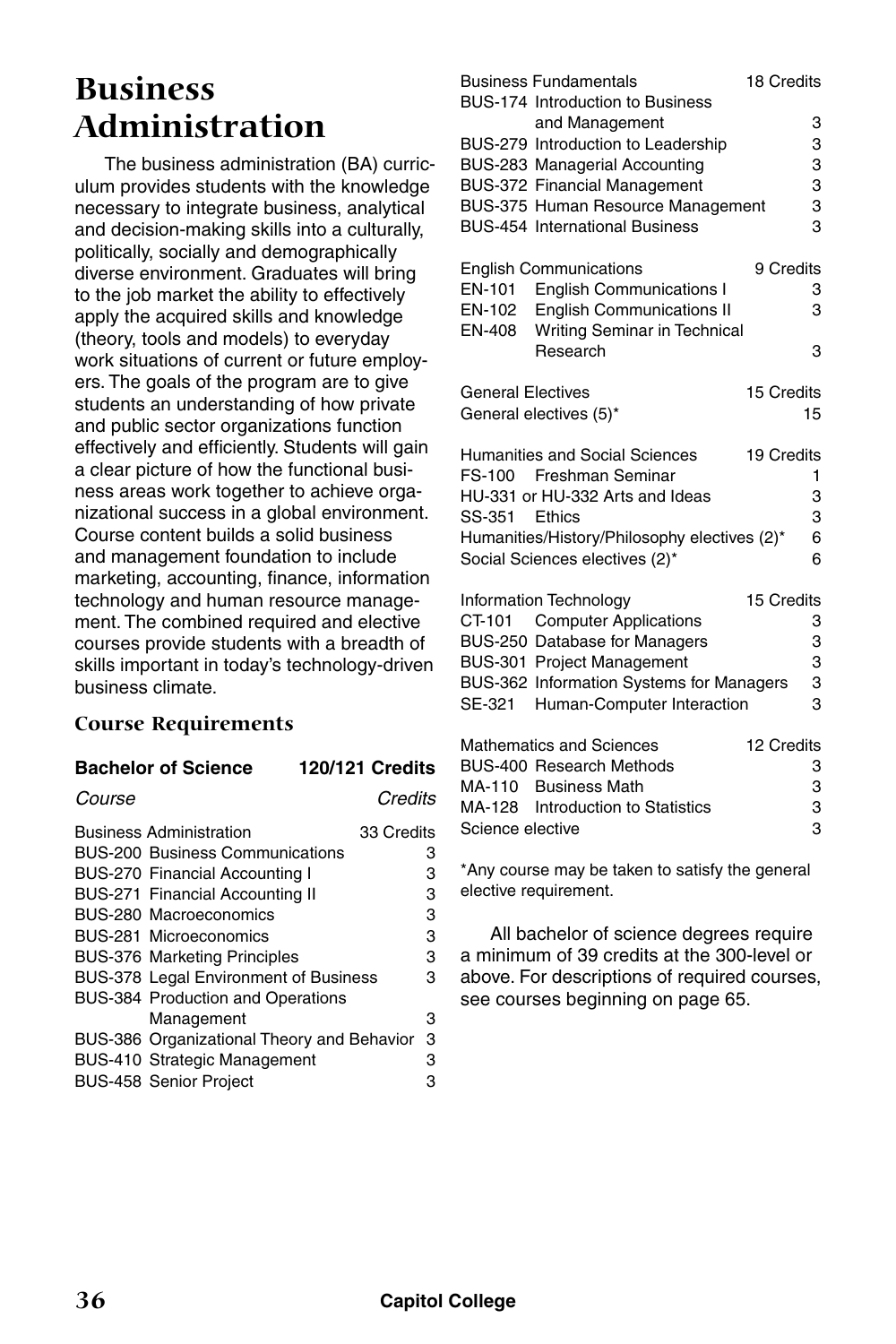## **Computer Engineering**

The computer engineering (CE) program is structured to teach students to design and program computers and computer-based systems, including the latest embedded technology. Students are trained to analyze and determine the needs of a system and apply engineering principles to create hardware and software solutions. The main objective of the program is to produce practical design engineers. CE majors study digital systems, computer organization and architecture, software design and testing, operating systems and programming languages, micro-controller systems, and the latest programmable chip technology. All engineering majors must take courses in humanities and social science to broaden their understanding of professional and ethical responsibilities and the impact of their engineering solutions in a global context. All students complete a capstone course in which they propose, design, build, test and deliver a computer-based system.

### **Course Requirements**

### **Bachelor of Science 130/131 Credits**

#### *Course Credits*

| 16 Credits<br>Computers and Programming |   |
|-----------------------------------------|---|
| CS-130 Computer Science Fundamentals I  | 4 |
| CS-220 Database Management              | з |
| CS-230 Computer Science Fundamentals II | 3 |
| CS-418 Operating Systems                | З |
| CT-152 Introduction to Unix             | З |
|                                         |   |

| Engineering |                                        | 36 Credits |
|-------------|----------------------------------------|------------|
| EE-304      | Digital Design I                       | 3          |
| EE-354      | Digital Design II                      | 3          |
| EE-362      | Microcontroller System Design          | 3          |
| EE-364      | <b>Computer Architecture</b>           | 3          |
| EE-404      | Large-Scale Digital Design             | 3          |
| EE-452      | <b>Advanced Microcontroller System</b> |            |
|             | Design                                 | 3          |
| EE-458      | <b>Senior Project</b>                  | 3          |
| EL-452      | <b>Automated Test Systems</b>          | 3          |
|             | Computer or Engineering electives (4)* | 12         |
|             |                                        |            |

|                                                 | <b>English Communications</b>          | 9 Credits  |  |
|-------------------------------------------------|----------------------------------------|------------|--|
| EN-101                                          | <b>English Communications I</b>        | 3          |  |
| EN-102                                          | <b>English Communications II</b>       | 3          |  |
| <b>EN-408</b>                                   | Writing Seminar in                     |            |  |
|                                                 | <b>Technical Research</b>              | 3          |  |
|                                                 | <b>Humanities and Social Sciences</b>  |            |  |
|                                                 | FS-100 Freshman Seminar                | 19 Credits |  |
|                                                 | HU-331 or HU-332 Arts and Ideas        | 1<br>3     |  |
| SS-351 Ethics                                   |                                        | 3          |  |
|                                                 |                                        | 6          |  |
|                                                 | Humanities electives (2)*              | 6          |  |
|                                                 | Social Science elective (2)*           |            |  |
|                                                 | <b>Mathematics and Sciences</b>        | 34 Credits |  |
| CH-120                                          | Chemistry                              | 3          |  |
| MA-124                                          | <b>Discrete Mathematics</b>            | 3          |  |
| MA-261                                          | Calculus I                             | 4          |  |
| MA-262                                          | Calculus II                            | 4          |  |
| MA-300                                          | <b>Mathematical Methods</b>            | 3          |  |
| MA-340                                          | <b>Ordinary Differential Equations</b> | 3          |  |
| MA-345                                          | <b>Probability and Statistics</b>      |            |  |
|                                                 | for Engineers                          | 3          |  |
| PH-261                                          | <b>Engineering Physics I</b>           | 4          |  |
| PH-262                                          | <b>Engineering Physics II</b>          | 4          |  |
|                                                 | Physics or science elective            | 3          |  |
|                                                 | <b>Technical Courses</b>               | 17 Credits |  |
| EE-159                                          | <b>Circuit Theory</b>                  | 4          |  |
| EL-200                                          | <b>Electronic Devices and Circuits</b> | 4          |  |
| EL-204                                          | <b>Digital Electronics</b>             | 3          |  |
| EL-262                                          | Microprocessors and Microassembly      | 3          |  |
| IAE-201                                         | Intro to Information Assurance         | 3          |  |
|                                                 |                                        |            |  |
| * See appropriate department for approved list. |                                        |            |  |

All bachelor of science degrees require a minimum of 39 credits at the 300-level or above. For descriptions of required courses,

see courses beginning on page 65.

**Undergraduate Undergraduate**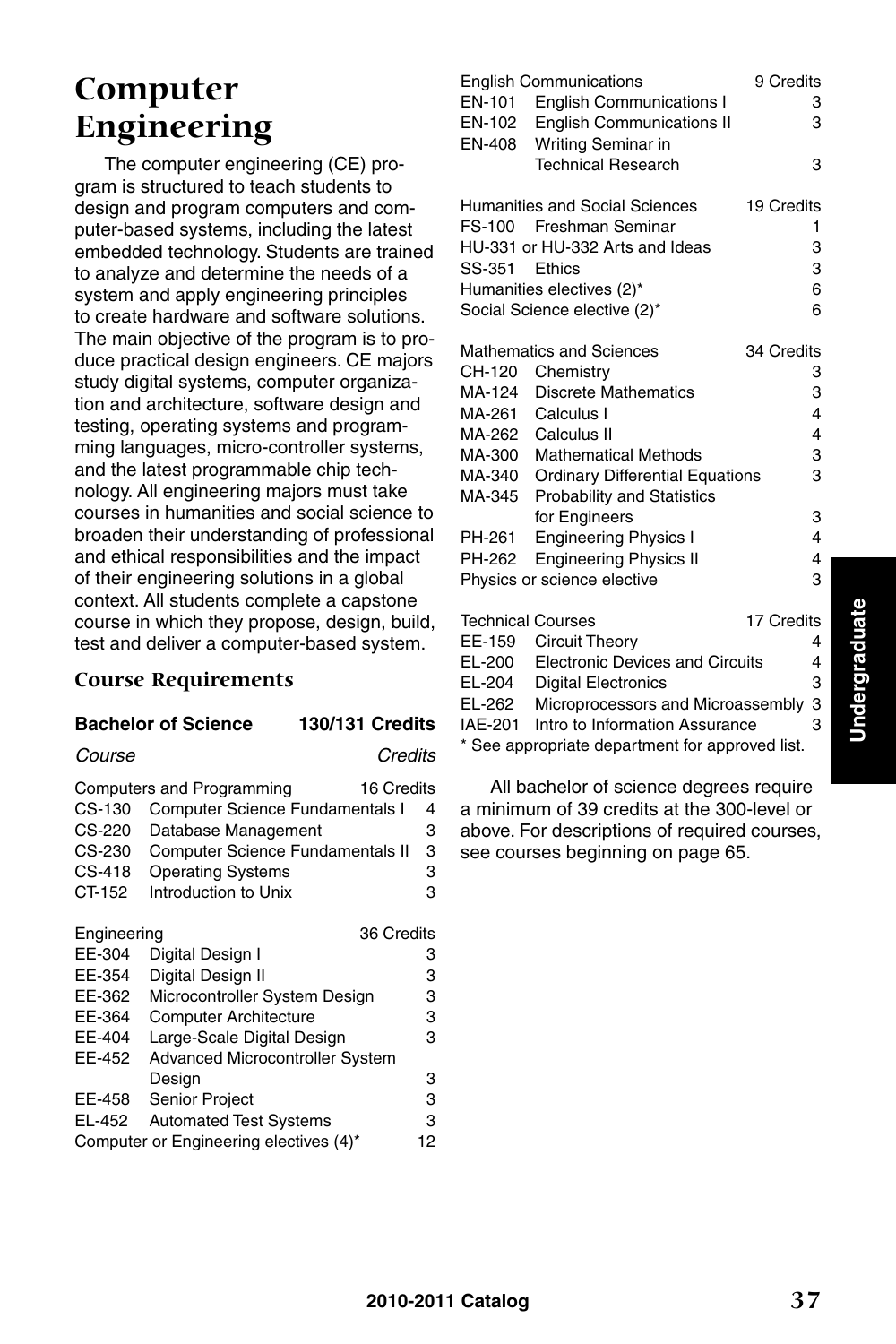## **Computer Engineering Technology**

The Computer Engineering Technology (CET) program is structured to teach students to work at the interface between hardware and software linking digital technology to computer applications. Students are trained to work in a wide range of technical jobs in the information technology industry. The main objective of the program is to produce technologists who support industry in areas ranging from telecommunications and manufacturing to computer programming. CET majors study software design and testing, operating systems programming languages, digital systems, computer organization and architecture, micro-controller systems, and the latest programmable chip technology. All bachelor of science students complete a capstone course in which they propose, design, build, test and deliver a computer-based system.

### **Associate in Applied Science Degree**

The AAS degree program is designed to prepare graduates to work in technical positions of the computer technology industry. The program also provides further education for people who seek to broaden their base of knowledge and update their skills.

### **Bachelor of Science Degree**

The BS degree program is designed to educate students for computer technology fields by providing a comprehensive understanding of computers. Academic instruction is augmented by requiring students to design and write programs, and through carefully planned laboratory exercises during which students build, interconnect, test, service and operate computer devices and systems.

### **Course Requirements**

### **Associate in Applied Science**

|                                                          |                                                                                                                                                                                          | 64/65 Credits                            |
|----------------------------------------------------------|------------------------------------------------------------------------------------------------------------------------------------------------------------------------------------------|------------------------------------------|
| <i>Course</i>                                            |                                                                                                                                                                                          | Credits                                  |
| EN-101<br>EN-102                                         | <b>English Communications</b><br><b>English Communications I</b><br><b>English Communications II</b>                                                                                     | 6 Credits<br>3<br>3                      |
| FS-100                                                   | <b>Humanities and Social Sciences</b><br>Freshman Seminar<br>History/Humanities/Philosophy elective (1)*<br>Social Sciences elective (1)*                                                | 7 Credits<br>1<br>3<br>3                 |
| MA-114<br>MA-124<br>MA-128<br>MA-261<br>PH-201<br>PH-202 | <b>Mathematics and Sciences</b><br>Algebra and Trigonometry<br><b>Discrete Mathematics</b><br>Introduction to Statistics<br>Calculus I<br>General Physics I<br><b>General Physics II</b> | 20 Credits<br>4<br>3<br>3<br>4<br>3<br>3 |
|                                                          | <b>Technical Courses</b>                                                                                                                                                                 | 32 Credits                               |
| CS-130                                                   | <b>Computer Science Fundamentals I</b>                                                                                                                                                   | 4                                        |
| CS-230                                                   | Computer Science Fundamentals II                                                                                                                                                         | 3                                        |
| CT-115                                                   | Introduction to Programming                                                                                                                                                              | 3                                        |
| CT-152                                                   | Introduction to Unix                                                                                                                                                                     | 3                                        |
| EL-100                                                   | <b>Introductory DC/AC Circuits</b>                                                                                                                                                       | 3                                        |
| EL-200                                                   | <b>Electronic Devices and Circuits</b>                                                                                                                                                   | 4                                        |
| EL-204<br>EL-262                                         | <b>Digital Electronics</b><br>Microprocessors/Microassembly                                                                                                                              | 3<br>3                                   |
| <b>IAE-201</b>                                           | Intro to Information Assurance                                                                                                                                                           | 3                                        |
| TC-110                                                   | Introduction to Telecommunications                                                                                                                                                       | 3                                        |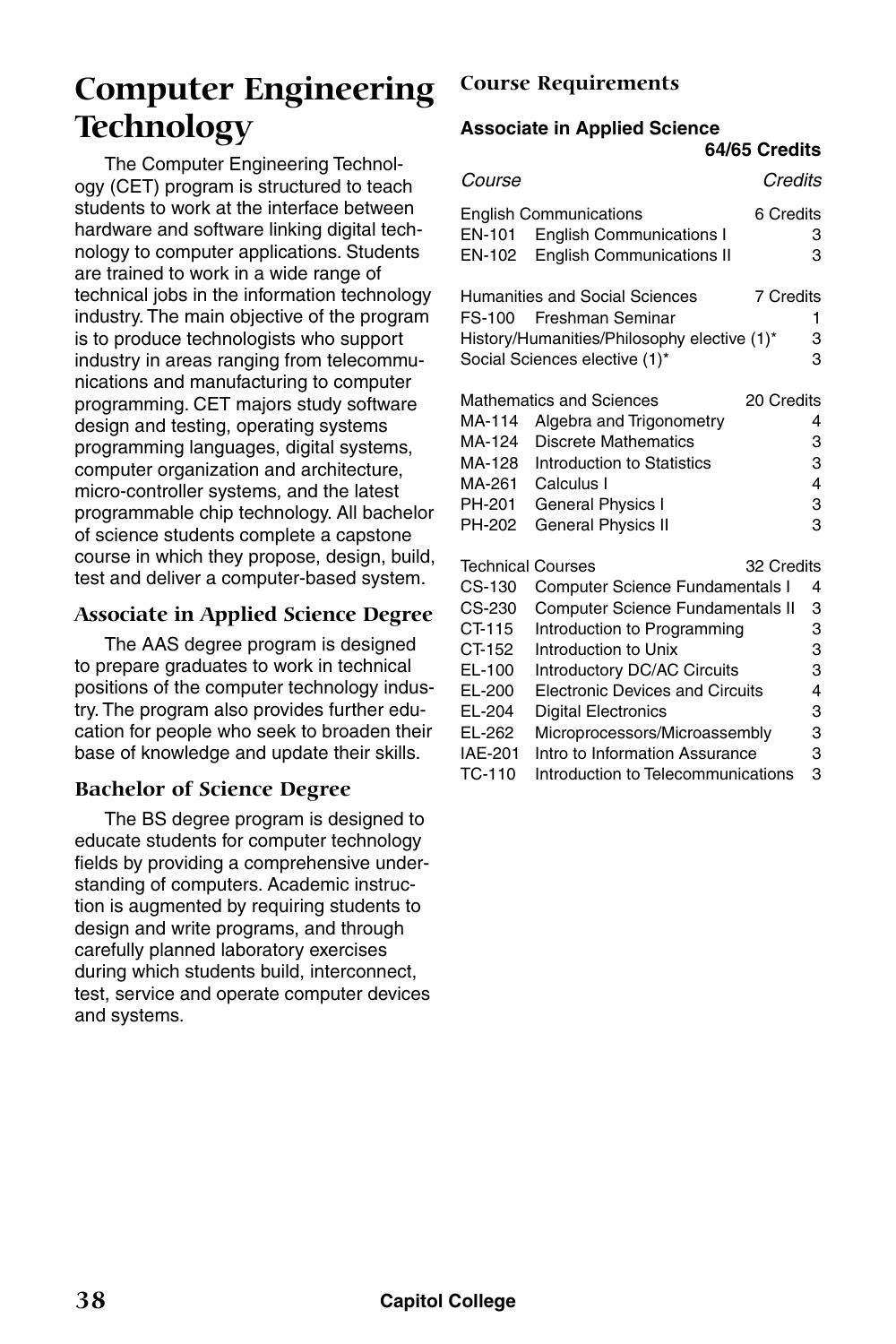### **Bachelor of Science 131/132 Credits**

All requirements for the associate in applied science degree, plus the following:

| Course                   |                                                            | Credits    |        |
|--------------------------|------------------------------------------------------------|------------|--------|
|                          | <b>English Communications</b><br>EN-408 Writing Seminar in | 3 Credits  |        |
|                          | <b>Technical Research</b>                                  |            | 3      |
|                          | <b>Humanities and Social Sciences</b>                      | 12 Credits |        |
|                          | HU-331 or HU-332 Arts and Ideas                            |            | 3      |
| SS-351                   | <b>Fthics</b>                                              |            | 3      |
|                          | History/Humanities/Philosophy elective (1)*                |            | 3      |
|                          | Social Science elective (1)*                               |            | 3      |
|                          | <b>Mathematics and Sciences</b>                            | 13 Credits |        |
|                          | CH-120 Chemistry                                           |            | 3      |
|                          | MA-262 Calculus II                                         |            | 4      |
|                          | MA-300 Mathematical Methods                                |            | 3      |
|                          | Math or Science elective (1)*                              |            | 3      |
| <b>Technical Courses</b> |                                                            | 39 Credits |        |
| CS-220                   | Database Management                                        |            | 3      |
| CS-418                   | <b>Operating Systems</b>                                   |            | 3      |
| CT-240                   | <b>Network Routers and Switches</b>                        |            | 3      |
| EE-304                   | Digital Design I                                           |            | 3      |
| EE-354                   | Digital Design II                                          |            | 3      |
| EE-362                   | Microcontroller System Design                              |            | 3      |
| EL-452                   | <b>Automated Test Systems</b>                              |            | 3<br>З |
| SE-458                   | Senior Project                                             |            |        |
| TC-309                   | Network Sim & Modeling                                     |            | 3      |
|                          | Technical elective (1)                                     |            | 3      |
|                          | Technical elective (1) (2xx or above)                      |            | 3      |
|                          | Technical electives (2) (3xx or above)                     |            | 6      |

\* See appropriate department for approved list.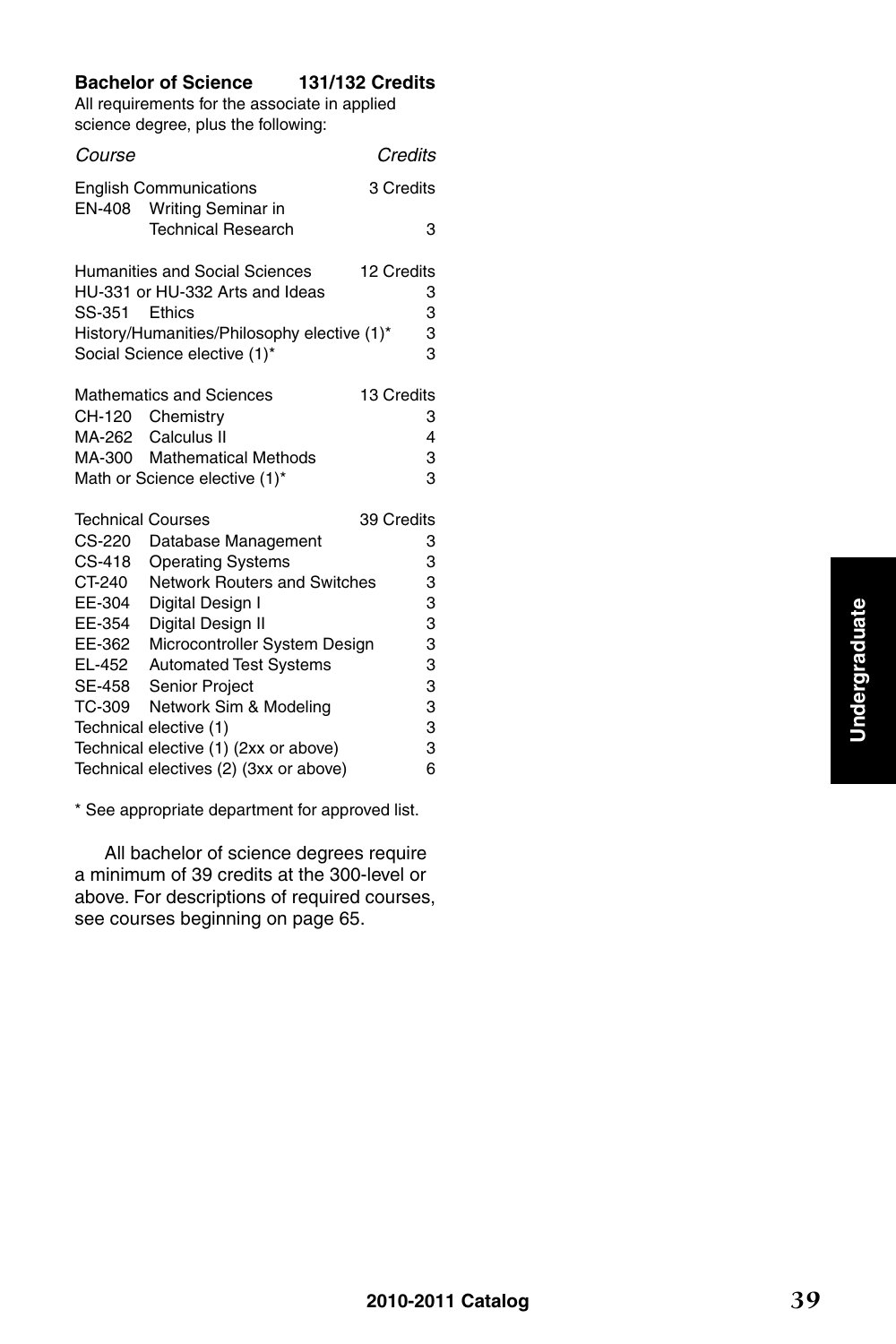## **Computer Science**

The computer science (CS) program is structured to teach students to design and program computers and computer-based systems to meet the needs of all areas of society. Students are trained to work in a wide variety of careers in the computer field, from software programming to system design to network security and administration. The main objective of the program is to encourage critical thinking and thoughtful ethical behavior and to foster professional programming practices and promote sound planning and design techniques. CS majors study programming languages, computational science, algorithms and complexity, the architecture and organization of computers, software engineering, humancomputer interaction, intelligent systems, information management, and the social and professional issues associated with the practice of computer science. All students complete a capstone course in which they propose, design, build, test and deliver a computer-based system.

### **Course Requirements**

### **Bachelor of Science 127/128 Credits**

| <b>English Communications</b>           | 9 Credits |
|-----------------------------------------|-----------|
| EN-101 English Communications I         | з         |
| <b>EN-102</b> English Communications II | з         |
| EN-408 Writing Seminar in               |           |
| <b>Technical Research</b>               | з         |
|                                         |           |

*Course Credits*

Computers and Engineering Science 46 Credits

| $CS-130$      | <b>Computer Science Fundamentals I</b>  | 4 |
|---------------|-----------------------------------------|---|
| $CS-220$      | Database Management                     | з |
| CS-225        | Intermediate Java Programming           | з |
| CS-230        | <b>Computer Science Fundamentals II</b> | 3 |
| CS-310        | <b>Computer Algorithms</b>              | 3 |
| CS-316        | <b>Intelligent Systems</b>              | 3 |
| CS-320        | Database Administration                 | 3 |
| $CS-351$      | Assembly Language                       | 3 |
| CS-405        | Introduction to Software Design         |   |
|               | with UML                                | 3 |
| CS-407        | Database Systems Implementation         | 3 |
| $CS-418$      | <b>Operating Systems</b>                | З |
| CT-115        | Introduction to Programming*            | 3 |
| CT-152        | Introduction to Unix                    | 3 |
| SE-321        | Human Computer Interaction              | З |
| <b>SE-458</b> | <b>Senior Project</b>                   | 3 |
|               |                                         |   |

|        | <b>Computer Science Electives</b>             | 12 Credits |
|--------|-----------------------------------------------|------------|
|        | Computer Science electives (4)**              | 12         |
|        | Humanities and Social Sciences                | 22 Credits |
| FS-100 | Freshman Seminar                              |            |
|        | HU-331 or HU-332 Arts and Ideas               | 3          |
|        | SS-272 Group Dynamics                         | 3          |
| SS-351 | Ethics                                        | 3          |
|        | History/Humanities/Philosophy elective (2)*** | 6          |
|        | Social Science elective (1)***                | 3          |
|        | Social Science/Management elective (1)***     | 3          |
|        |                                               |            |
|        | Mathematics and Sciences                      | 30 Credits |
| CH-120 | Chemistry                                     | З          |
| EL-100 | <b>Introductory DC/AC Circuits</b>            | 3          |
| MA-114 | Algebra and Trigonometry                      | 4          |
| MA-124 | <b>Discrete Mathematics</b>                   | 3          |
| MA-128 | Introduction to Statistics                    | 3          |
| MA-261 | Calculus I                                    | 4          |
| MA-262 | Calculus II                                   | 4          |

|        | 9 Credits<br><b>Technical Courses</b> |   |
|--------|---------------------------------------|---|
|        | EL-204 Digital Electronics            | з |
| EL-262 | Microprocessors/Microassembly         | з |
| TC-110 | Introduction to Telecommunications    | 3 |

PH-201 General Physics I 3 PH-202 General Physics II 3

\* Students who validate CT-115 or who place into Calculus I may replace this course with any technical course not already required for the CS degree.

\*\*Students who do not test into Calculus I may use MA-114 here. CT-240 is recommended for students interested in additional networking courses. CT-102 and CS-356 are recommended for students interested in constructing websites with dynamic webpages. CS-432 is recommended for students interested in taking CS-513 in the MSCS program.

\*\*\*See appropriate department for approved list.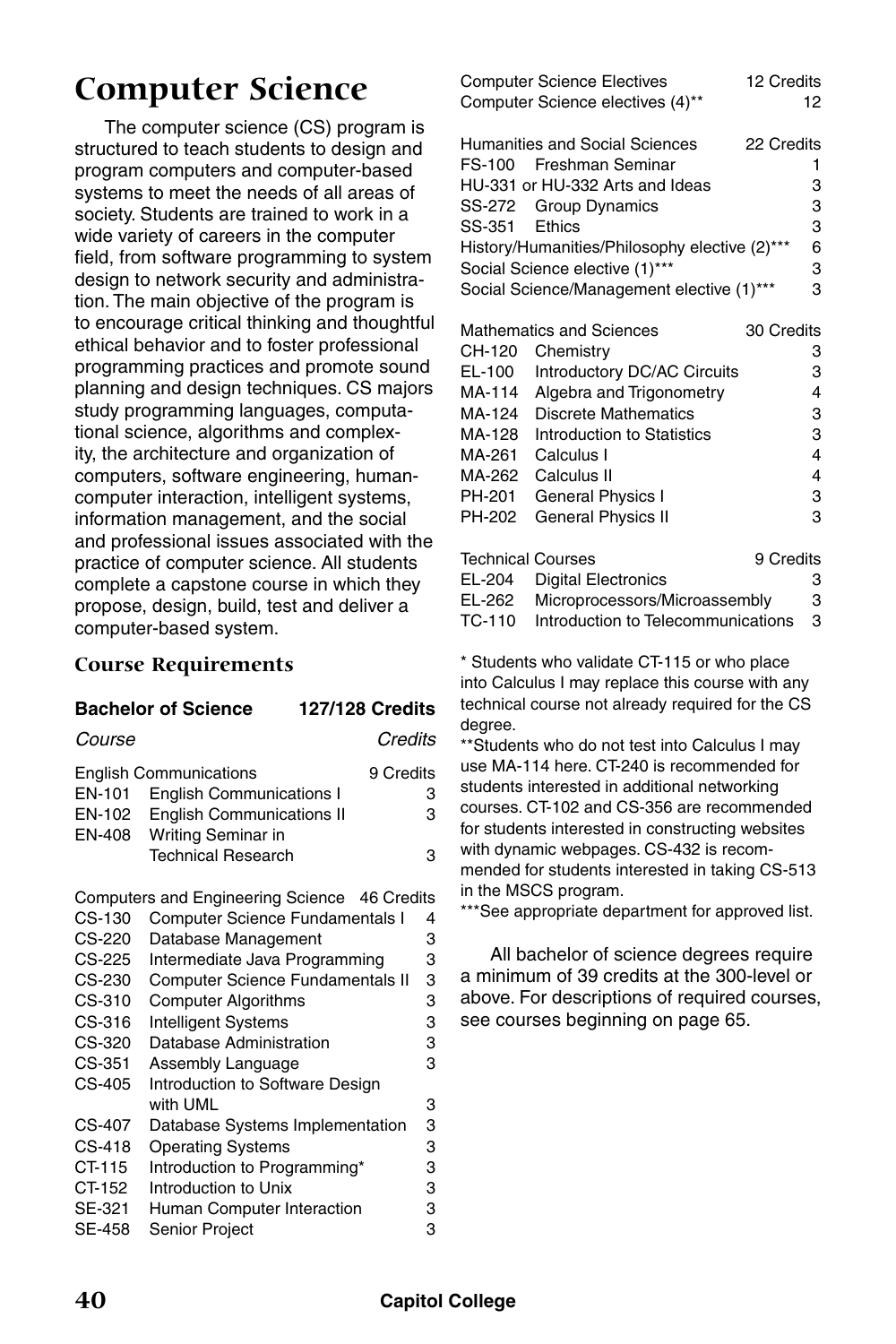### **2010-2011 Catalog 41**

## **Electrical Engineering**

The electrical engineering (EE) program is structured to teach students a blend of theory and practice directed at engineering design, rather than research. The main objective of the program is to produce practical design engineers. Students start in the program with basic circuit theory with laboratory projects that provide them a practical background. The students are then taught to use increasingly sophisticated design and testing techniques to conduct experiments, and interpret data. As students progress through the program they are taught more theoretical methods of circuit modeling and computer-aided circuit simulation tools that enable them to design, build, test and analyze sophisticated circuits and systems. There are elective courses that allow for specialization in communications systems, micro-controller system design, signals and systems, digital signal processing, microwave engineering, VHDL and telecommunications. All engineering majors must take courses in humanities and social science to broaden their understanding of professional and ethical responsibilities and the impact of their engineering solutions in a global context. All students complete a capstone course in which they propose, design, build, test, analyze and deliver a working prototype circuit to meet engineering standards and realistic constraints.

### **Course Requirements**

### **Bachelor of Science 135/136 Credits**

*Course Credits*

|        | <b>Electrical Engineering</b>        | 48 Credits |
|--------|--------------------------------------|------------|
| EE-304 | Digital Design I                     | 3          |
| EE-309 | Circuit Design and Simulation        | 3          |
| EE-359 | <b>High Frequency Circuit Design</b> | 3          |
| EE-362 | Microcontroller System Design        | 3          |
| EE-406 | <b>Signals and Systems</b>           | 3          |
| EE-409 | Network Analysis and Synthesis       | 3          |
| EE-419 | Electrostatics                       | 3          |
| EE-453 | Control I                            | 3          |
| EE-456 | <b>Digital Signal Processing</b>     | 3          |
| EE-458 | <b>Senior Project</b>                | 3          |
|        |                                      |            |

| EE-459<br>EE-461<br>EE-463                                                                                 | Electromagnetic Field Theory<br><b>Communications Theory</b><br>Control II<br>Computer elective (1)*<br>Engineering elective (2)*                                                                                                                                                                                                                           | 3<br>3<br>3<br>3<br>6                                             |
|------------------------------------------------------------------------------------------------------------|-------------------------------------------------------------------------------------------------------------------------------------------------------------------------------------------------------------------------------------------------------------------------------------------------------------------------------------------------------------|-------------------------------------------------------------------|
| EN-101<br>EN-102<br><b>EN-408</b>                                                                          | <b>English Communications</b><br><b>English Communications I</b><br><b>English Communications II</b><br>Writing Seminar in<br><b>Technical Research</b>                                                                                                                                                                                                     | 9 Credits<br>3<br>3<br>3                                          |
| FS-100<br>SS-351                                                                                           | Humanities and Social Sciences<br>Freshman Seminar<br>HU-331 or HU-332 Arts and Ideas<br>Ethics<br>Humanities electives (2)*<br>Social Science electives (2)*                                                                                                                                                                                               | 19 Credits<br>1<br>3<br>3<br>6<br>6                               |
| CH-120<br>MA-261<br>MA-262<br>MA-263<br>MA-300<br>MA-340<br>MA-345<br>MA-360<br>PH-261<br>PH-262<br>PH-263 | <b>Mathematics and Sciences</b><br>Chemistry<br>Calculus I<br>Calculus II<br>Calculus III<br><b>Mathematical Methods</b><br><b>Ordinary Differential Equations</b><br><b>Probability and Statistics</b><br>for Engineers<br>Laplace and Fourier Analysis<br><b>Engineering Physics I</b><br><b>Engineering Physics II</b><br><b>Engineering Physics III</b> | 39 Credits<br>3<br>4<br>4<br>4<br>3<br>3<br>3<br>3<br>4<br>4<br>4 |
| EE-159<br>EL-200<br>EL-204<br>EL-250<br>EL-261                                                             | <b>Technical Courses</b><br>Circuit Theory<br><b>Electronic Devices and Circuits</b><br><b>Digital Electronics</b><br><b>Advanced Analog Circuits</b><br>Introduction to Communications<br><b>Circuits and Systems</b>                                                                                                                                      | 21 Credits<br>4<br>4<br>3<br>4<br>3                               |
|                                                                                                            |                                                                                                                                                                                                                                                                                                                                                             |                                                                   |

EL-262 Microprocessors and Microassembly 3

\*See appropriate department for approved list.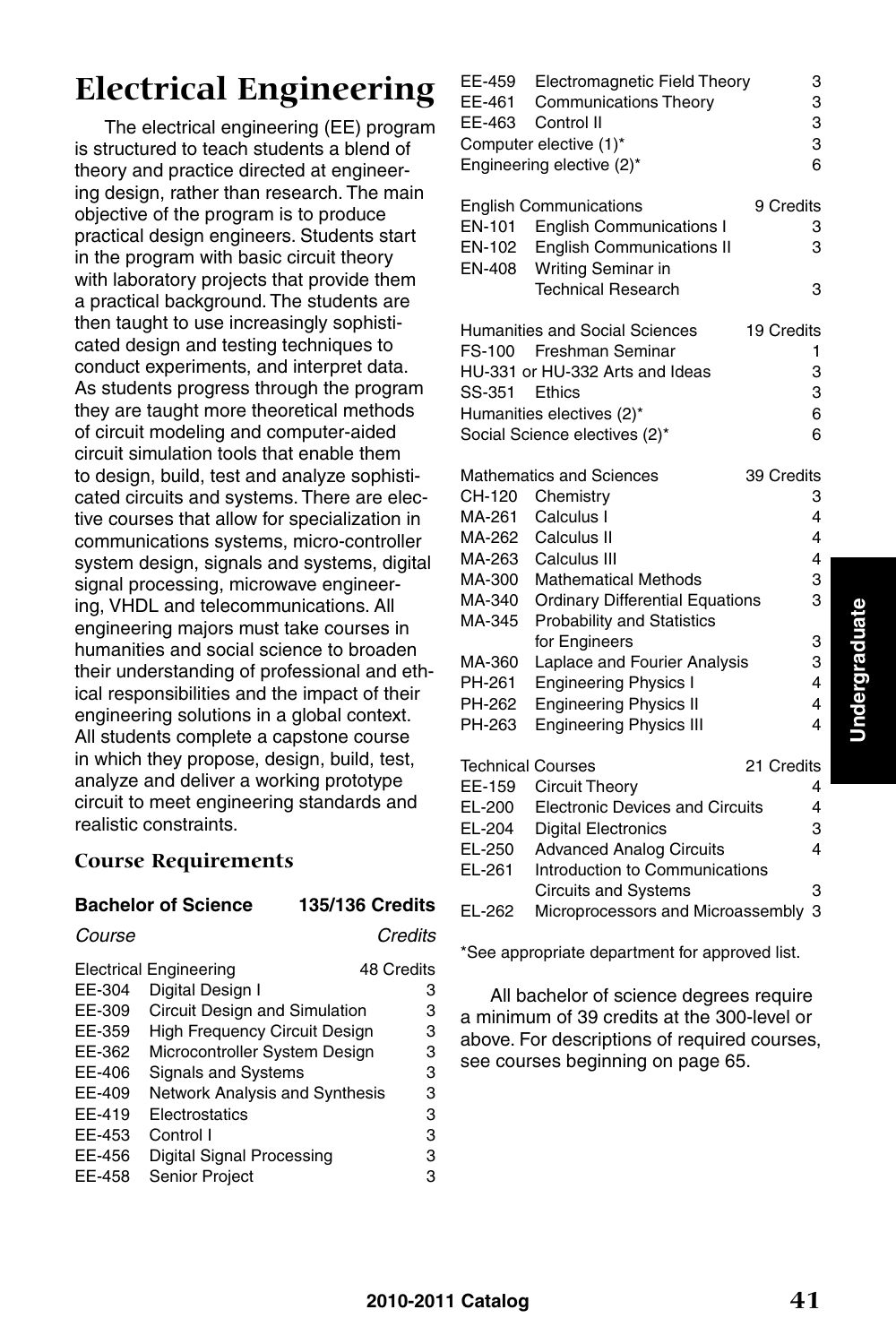## **Electronics Engineering Technology**

The electronics engineering technology (EET) program is structured to teach students a foundation in electronics technology with a strong emphasis on laboratory work and further the students' knowledge with more advanced studies in theoretical analysis and design. Students are trained to work in a wide range of practical electronics jobs and conduct design and theory work in the electronics field. The main objective of the program is to produce technologists who support industry in areas ranging from circuit analysis to digital design to control and robotics. EET majors study circuit design and simulation, network analysis and synthesis, transmission lines, micro-system design and fiber-optic communications with options for specialization in areas such as communications, computer design, control theory, micro-controllers and telecommunications. All bachelor of science students complete a capstone course in which they propose, design, build, test and deliver a working electronic project.

### **Associate in Applied Science Degree**

The AAS degree program is designed to provide students a foundation in electronics technology with a strong emphasis on laboratory work and to prepare graduates to work in technical positions of the electronics technology industry. Some theoretical courses are included to prepare students who are continuing with the bachelor's degree.

### **Bachelor of Science Degree**

The BS degree program is designed to build on the AAS program with more advanced studies in theoretical analysis and design. Courses in design, modeling and simulation provide students with the necessary background to do design work in the electronics field and to pursue continued studies in order to avoid technical obsolescence.

### **Course Requirements**

### **Associate in Applied Science**

|                                                                                                                    |                                                                                                                                                                                                                                                                                                                                               | 65/66 Credits                                           |
|--------------------------------------------------------------------------------------------------------------------|-----------------------------------------------------------------------------------------------------------------------------------------------------------------------------------------------------------------------------------------------------------------------------------------------------------------------------------------------|---------------------------------------------------------|
| <i>Course</i>                                                                                                      |                                                                                                                                                                                                                                                                                                                                               | Credits                                                 |
| <b>EN-101</b><br>EN-102                                                                                            | <b>English Communications</b><br><b>English Communications I</b><br><b>English Communications II</b>                                                                                                                                                                                                                                          | 6 Credits<br>3<br>3                                     |
| FS-100                                                                                                             | Humanities and Social Sciences<br>Freshman Seminar<br>Humanities elective (1)*<br>Social Science elective (1)*                                                                                                                                                                                                                                | 7 Credits<br>1<br>3<br>3                                |
| MA-114<br>MA-261<br>MA-262<br>PH-201<br>PH-202                                                                     | <b>Mathematics and Sciences</b><br>Algebra and Trigonometry<br>Calculus I<br>Calculus II <sup>**</sup><br><b>General Physics I</b><br><b>General Physics II</b>                                                                                                                                                                               | 18 Credits<br>4<br>4<br>4<br>3<br>3                     |
| <b>Technical Courses</b><br>CT-115<br>EL-100<br>EL-150<br>EL-200<br>EL-204<br>EL-212<br>EL-250<br>EL-255<br>EL-261 | Introduction to Programming***<br><b>Introductory DC/AC Circuits</b><br><b>DC/AC Circuit Analysis</b><br><b>Electronic Devices and Circuits</b><br><b>Digital Electronics</b><br><b>Transmission Lines</b><br><b>Advanced Analog Circuits</b><br><b>Control and Robotics</b><br>Introduction to Communications<br><b>Circuits and Systems</b> | 35 Credits<br>3<br>3<br>3<br>4<br>3<br>3<br>4<br>3<br>3 |
| EL-262<br>Technical elective*                                                                                      | Microprocessors/Microassembly                                                                                                                                                                                                                                                                                                                 | 3<br>3                                                  |

\* See appropriate department for approved list. \*\* Students who intend to stop at the associate degree may replace Calculus II with another math course.

\*\*\* Students with some computer background should take CS-130.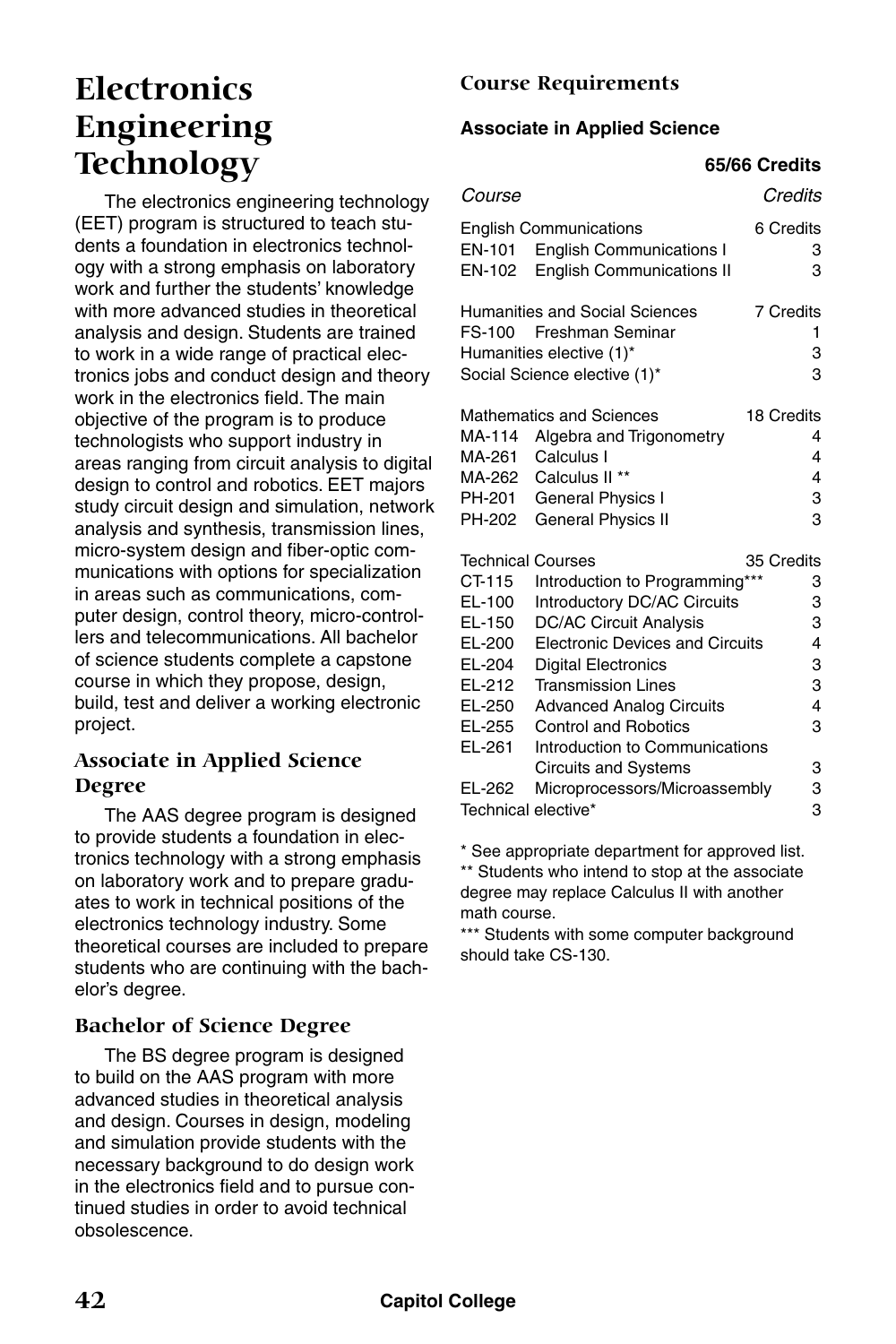### **Bachelor of Science 134/135 Credits**

All requirements for the associate in applied science degree, plus the following:

| Course                   |                                                     |            | Credits     |
|--------------------------|-----------------------------------------------------|------------|-------------|
| EN-408                   | <b>English Communications</b><br>Writing Seminar in | 3 Credits  |             |
|                          | <b>Technical Research</b>                           |            | 3           |
| <b>General Electives</b> |                                                     | 6 Credits  |             |
|                          | General electives (2)*                              |            | 6           |
|                          | <b>Humanities/Social Sciences</b>                   | 12 Credits |             |
|                          | HU-331 or HU-332 Arts and Ideas                     |            | 3           |
| SS-351                   | Ethics                                              |            | 3           |
|                          | Humanities elective (1)**                           |            | 3           |
|                          | Social Science elective (1)**                       |            | 3           |
|                          | <b>Mathematics and Sciences</b>                     | 12 Credits |             |
| CH-120                   | Chemistry                                           |            | 3           |
| MA-300                   | <b>Mathematical Methods</b>                         |            | 3           |
| MA-340                   | <b>Ordinary Differential Equations</b>              |            | 3           |
| MA-360                   | Laplace and Fourier Analysis                        |            | 3           |
| <b>Technical Courses</b> |                                                     | 36 Credits |             |
| EE-304                   | Digital Design I                                    |            | 3           |
| EE-309                   | Circuit Design and Simulation                       |            | 3           |
| EE-354                   | Digital Design II                                   |            | 3           |
| EE-362                   | Microcontroller System Design                       |            | 3           |
| EE-409                   | Network Analysis and Synthesis                      |            | 3           |
| EE-453                   | Control I                                           |            | 3           |
| EE-458                   | Senior Project                                      |            | 3           |
| EL-301                   | <b>Advanced Communications</b>                      |            |             |
|                          | <b>Circuits and Systems</b>                         |            | 3           |
| EL-307                   | Noise and Shielding                                 |            |             |
| EL-452                   | <b>Automated Test Systems</b>                       |            | 3<br>3<br>3 |
| OP-301                   | <b>Fiber Optic Communications</b>                   |            |             |
|                          | Technical elective (1)**                            |            | 3           |

\* Any course may be taken to satisfy the general elective requirement.

\*\* See appropriate department for approved list.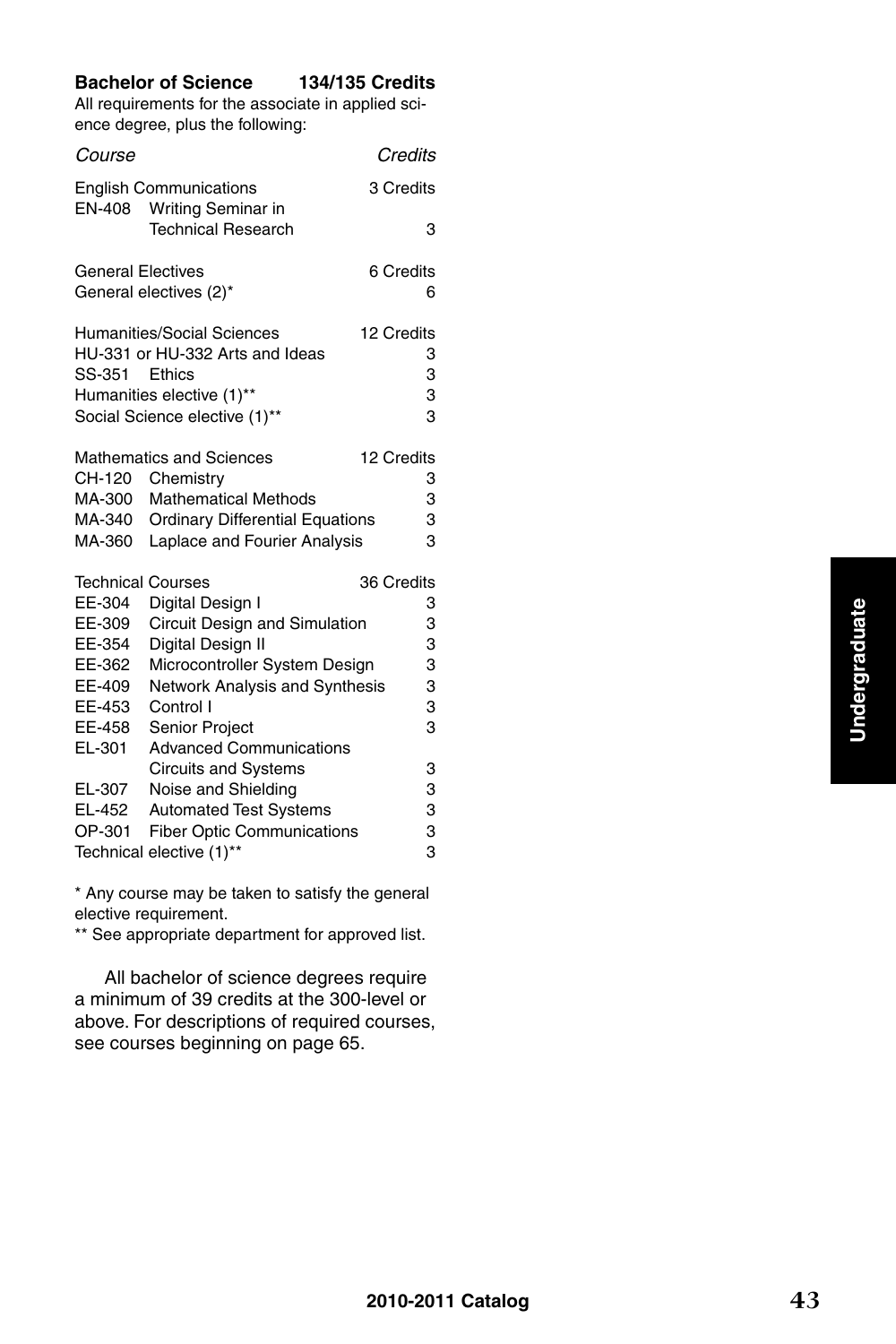## **Information Assurance**

The Capitol College Bachelor of Science in Information Assurance (BSIA) Program is designed to meet current and anticipated needs for highly-skilled information assurance professionals, particularly as it relates to securing information and defending the information systems that store it. As society becomes increasingly reliant on information in electronic form, identifying and addressing vulnerabilities where information resides is vital to any public, private or government organization. The BSIA degree develops and builds upon students' mastery in computer networking and programming, so that they become effective technologists for managing information security risk. In addition, BSIA students complete courses by the end of their sophomore year that prepare them to pass industry certification exams to include A+, Network+, and Security+. By attaining a combination of the BSIA degree and one or more of the industry certifications, graduates of Capitol College will not only possess the professional knowledge required for a successful career in information assurance, but also have the credentials to prove it.

### **Course Requirements**

### **Bachelor of Science 127/130 Credits**

#### *Course Credits*

| Programming and Computer<br>25 Credits |                                        |   |
|----------------------------------------|----------------------------------------|---|
| CS-130                                 | <b>Computer Science Fundamentals I</b> | 4 |
| CS-220                                 | Database Management                    | 3 |
| CS-230                                 | Computer Science Fundamentals II       | 3 |
| CS-320                                 | Database Administration                | 3 |
| CT-115                                 | Introduction to Programming            | з |
| CT-152                                 | Introduction to Unix                   | з |
| NT-100                                 | Computer Architecture & Construction 3 |   |
| <b>SE-458</b>                          | <b>Senior Project</b>                  |   |

|                          | <b>Information Assurance Courses</b><br>24 Credits       |   |
|--------------------------|----------------------------------------------------------|---|
| <b>IAE-201</b>           | Introduction to Information<br><b>Assurance Concepts</b> | 3 |
| IAE-301                  | Comprehensive Computer and                               |   |
| <b>IAE-302</b>           | Network Security I*<br>Comprehensive Computer and        | 3 |
|                          | Network Security II*                                     | 3 |
| IAE-315                  | Secure System Administration and                         |   |
| IAE-325                  | Operation*<br>Secure Data Communications and             | 3 |
|                          | Cryptography*                                            | 3 |
| IAE-402                  | Introduction to Incident Handling and<br>Malicious Code* | 3 |
| <b>IAE-406</b>           | Digital Forensics*                                       | 3 |
| <b>IAE-410</b>           | Design and Testing*                                      | 3 |
|                          | <b>Mathematics and Sciences</b><br>17 Credits            |   |
| MA-114                   | Algebra and Trigonometry                                 | 4 |
| MA-124                   | <b>Discrete Mathematics</b>                              | 3 |
| MA-128                   | <b>Introduction to Statistics</b>                        | 3 |
| MA-261                   | Calculus I                                               | 4 |
|                          | Science elective (1)**                                   | 3 |
|                          | 9 Credits                                                |   |
| CT-240                   | Telecommunications and Networking                        |   |
|                          | Internetworking with Routers<br>and Switches             |   |
|                          |                                                          |   |
|                          |                                                          | 3 |
| TC-110                   | Introduction to Telecommunications                       | 3 |
| NT-150                   | <b>Computer Networking</b>                               | 3 |
| Management               | 6 Credits                                                |   |
|                          | BUS-174 Introduction to Business                         |   |
|                          | and Management                                           | 3 |
|                          | BUS-301 Project Management                               | 3 |
|                          | 9 Credits                                                |   |
|                          | <b>English Communications</b>                            | 3 |
| EN-101                   | <b>English Communications I</b>                          |   |
| EN-102                   | <b>English Communications II</b>                         | 3 |
| EN-408                   | Writing Seminar in<br><b>Technical Research</b>          | 3 |
|                          |                                                          |   |
|                          | <b>Humanities and Social Sciences</b><br>18-19 Credits   |   |
| FS-100                   | <b>Freshman Seminar</b>                                  | 1 |
|                          | HU-331 or HU-332 Arts and Ideas                          | 3 |
| SS-351                   | Ethics                                                   | 3 |
|                          | History/Humanities/Philosophy electives (2)**            | 6 |
|                          | Social Sciences electives (2)**                          | 6 |
| <b>General Electives</b> | 19-21 Credits                                            |   |

\* Offered online only.

\*\* See appropriate department for approved list.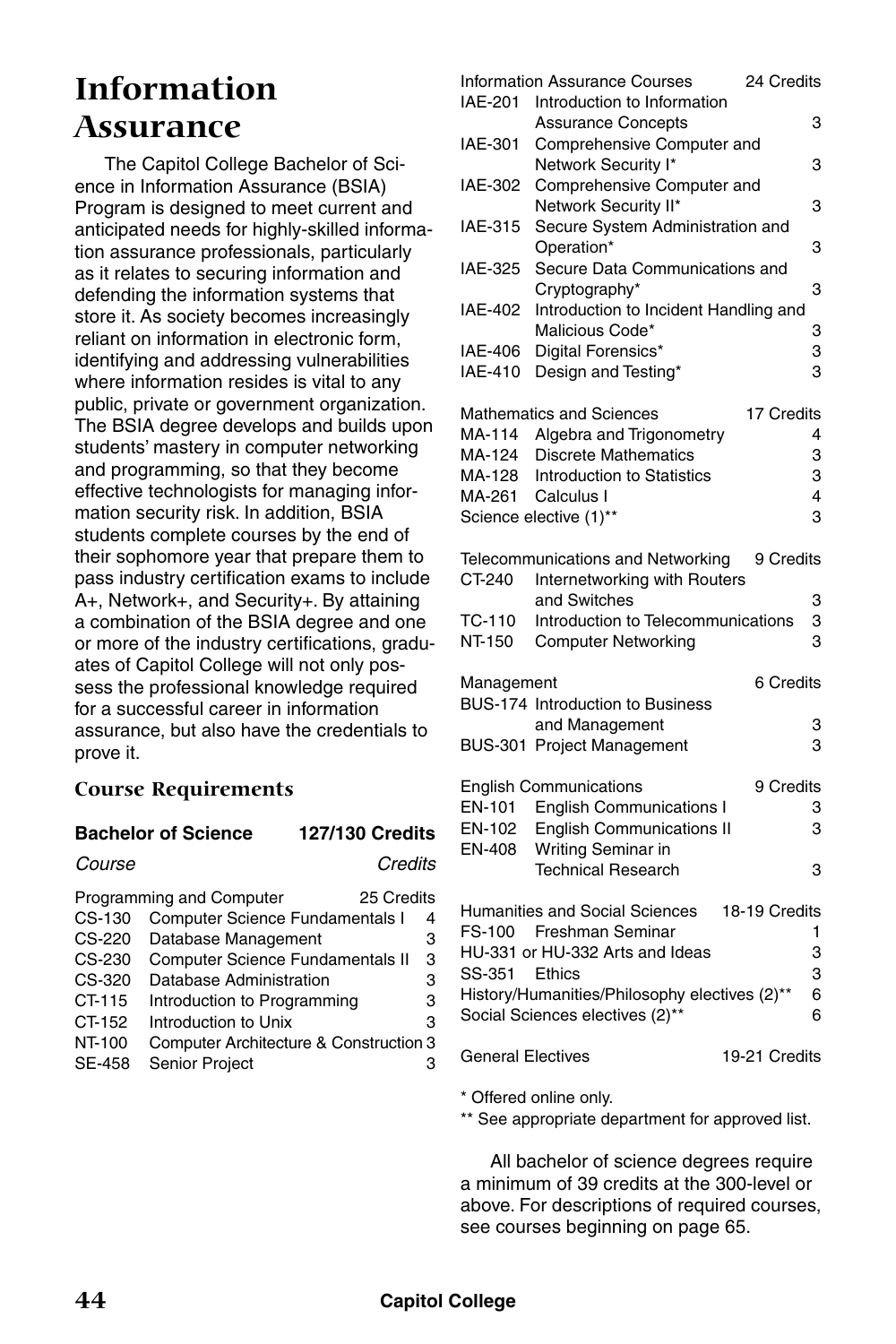## **Management of Information Technology**

The management of information technology (MIT) program prepares students for positions in the information technology industry or in businesses that rely on the use of sophisticated information resources and tools. Students are trained to understand the demands of technical jobs and to facilitate, from a managerial standpoint, an effective and efficient working environment for employees. The main objective of the program is to produce systems thinkers with both management expertise and technical competence. MIT majors study principles of management, organizational behavior, production and operations management, business telecommunications analysis, marketing and personnel management. All students complete a capstone course in which they propose, design, test and deliver a management project.

### **Course Requirements**

### **Bachelor of Science 121/122 Credits** *Course Credits*

| 21 Credits<br><b>Business Foundations</b>    |   |
|----------------------------------------------|---|
| BUS-174 Introduction to Business             |   |
| and Management                               | 3 |
| <b>BUS-200 Business Communications</b>       | 3 |
| <b>BUS-270 Financial Accounting I</b>        | 3 |
| BUS-280 or BUS-281 Macro/Microeconomics      | 3 |
| <b>BUS-372 Financial Management</b>          | З |
| BUS-375 Human Resource Management            | З |
| <b>BUS-400 Research Methods</b>              | з |
|                                              |   |
| <b>Business Administration</b><br>21 Credits |   |
| BUS-208 Internet and the Law                 | з |
| BUS-279 Introduction to Leadership           | 3 |
| <b>BUS-301 Project Management</b>            | 3 |
| BUS-386 Organizational Theory and Behavior   | 3 |
| <b>BUS-410 Strategic Management</b>          | 3 |
| <b>BUS-454 International Business</b>        | 3 |
| <b>BUS-458 Senior Project</b>                | 3 |
|                                              |   |

|                            | Information Technology                       | 34 Credits |   |
|----------------------------|----------------------------------------------|------------|---|
|                            | BUS-250 Database for Managers                |            | 3 |
|                            | BUS-362 Information Systems for Managers     |            | 3 |
| CS-130                     | Computer Science Fundamentals I              |            | 3 |
| CT-101                     | <b>Computer Applications</b>                 |            | 3 |
| CT-102                     | Introduction to Internet Applications        |            | 3 |
| CT-115                     | Introduction to Programming                  |            | 3 |
| CT-152                     | Introduction to Unix                         |            | 3 |
| <b>IAE-201</b>             | Introduction to Information                  |            |   |
|                            | <b>Assurance Concepts</b>                    |            | 3 |
| <b>IAE-301</b>             | Comprehensive Computer and                   |            |   |
|                            | Network Security I*                          |            | 3 |
| <b>IAE-302</b>             | Comprehensive Computer and                   |            |   |
|                            | Network Security II*                         |            | 3 |
| <b>IAE-402</b>             | Introduction to Incident Handling and        |            |   |
|                            | Malicious Code*                              |            | 3 |
| TC-110                     | Introduction to Telecommunications           |            | 3 |
| <b>Technical Electives</b> |                                              | 9 Credits  |   |
|                            | General electives (3)*                       |            | 9 |
|                            | <b>English Communications</b>                | 9 Credits  |   |
| EN-101                     | <b>English Communications I</b>              |            | 3 |
| EN-102                     | <b>English Communications II</b>             |            | 3 |
| <b>EN-408</b>              | Writing Seminar in                           |            |   |
|                            | <b>Technical Research</b>                    |            | 3 |
|                            | Humanities and Social Sciences               | 19 Credits |   |
|                            | FS-100 Freshman Seminar                      |            | 1 |
|                            | HU-331 or HU-332 Arts and Ideas              |            | 3 |
| SS-351                     | Ethics                                       |            | 3 |
|                            | History/Humanities/Philosophy electives (2)* |            | 6 |
|                            | Social Sciences electives (2)*               |            | 6 |
|                            | <b>Mathematics and Sciences</b>              | 9 Credits  |   |
| MA-110                     | College Math w/Business Apps                 |            | 3 |
| MA-128                     | <b>Introduction to Statistics</b>            |            | 3 |

\* See appropriate department for approved list.

Science elective  $(1)^*$  3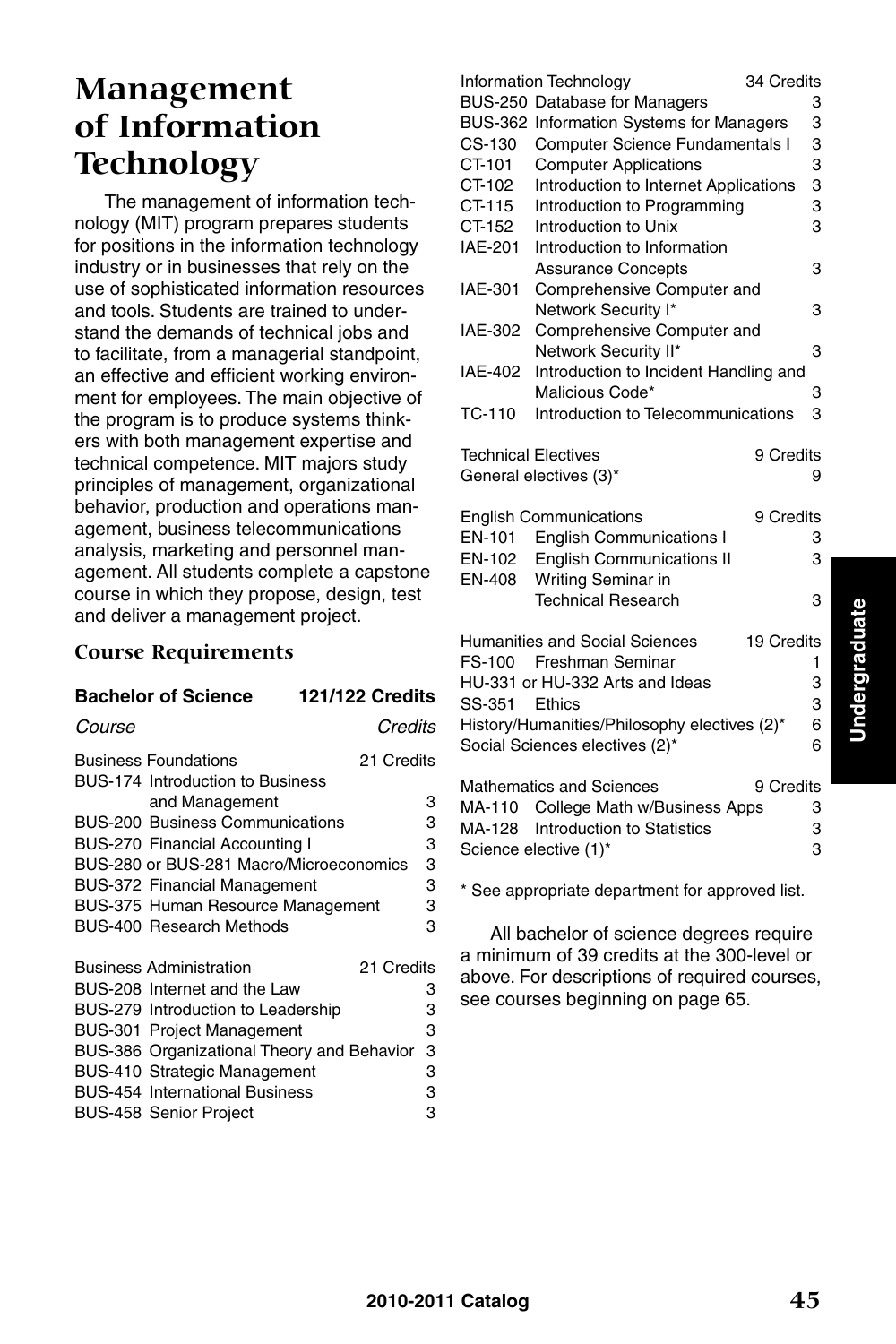# **Software Engineering**

The software engineering (SE) program is structured to teach students to design and program computers and computerbased systems to meet the needs of all areas of society. Students are trained to analyze and determine the needs of a system and apply engineering principles to create software and hardware solutions. The main objective of the program is to produce practical design engineers. SE majors study modern programming languages and applications, algorithm development, and software design and testing in the software component, computer organization and architecture, micro-controller system design and the latest programmable chip technology in the hardware portion, and modern approaches to knowledge acquisition using UML in both individual and team environments. All engineering majors must take courses in humanities and social science to broaden their understanding of professional and ethical responsibilities and the impact of their engineering solutions in a global context. All students complete a capstone course in which they propose, design, build, test and deliver a working software application.

### **Course Requirements**

### **Bachelor of Science 132/133 Credits**

*Course Credits*

|               | <b>Computers and Software</b><br>37 Credits |   |
|---------------|---------------------------------------------|---|
| CS-130        | <b>Computer Science Fundamentals I</b>      | 4 |
| $CS-220$      | Database Management                         | з |
| CS-225        | Intermediate Java Programming               | 3 |
| CS-230        | <b>Computer Science Fundamentals II</b>     | 3 |
| CS-310        | <b>Computer Algorithms</b>                  | З |
| CS-405        | Introduction to Software Design with        |   |
|               | Unified Model Language                      | 3 |
| $CS-418$      | <b>Operating Systems</b>                    | з |
| CS-432        | <b>Computer Graphics</b>                    | 3 |
| CT-115        | Introduction to Programming                 | з |
| CT-152        | Introduction to Unix                        | 3 |
| IAE-201       | Intro to Information Assurance              | 3 |
| <b>SE-458</b> | Senior Design Project                       | з |
|               |                                             |   |

| Engineering                   |                                                   | 21 Credits |
|-------------------------------|---------------------------------------------------|------------|
| EE-304<br>EE-362              | Digital Design I<br>Microcontroller System Design | 3<br>3     |
| EE-364                        | <b>Computer Architecture</b>                      | 3          |
| SE-321                        | Human Computer Interaction                        | 3          |
|                               | Software or Engineering electives (3)*            | 9          |
|                               |                                                   |            |
| <b>English Communications</b> |                                                   | 9 Credits  |
| EN-101                        | <b>English Communications I</b>                   | 3          |
| EN-102                        | <b>English Communications II</b>                  | 3          |
| <b>EN-408</b>                 | Writing Seminar in<br><b>Technical Research</b>   | 3          |
|                               |                                                   |            |
| <b>General Electives</b>      |                                                   | 6 Credits  |
| General electives (2)**       |                                                   | 6          |
|                               |                                                   |            |
|                               | Humanities and Social Sciences                    | 19 Credits |
| FS-100                        | Freshman Seminar                                  | 1          |
|                               | HU-331 or HU-332 Arts and Ideas                   | 3          |
| SS-351<br>Ethics              |                                                   | 3          |
| Humanities electives (2)*     |                                                   | 6          |
|                               | Social Sciences electives (2)*                    | 6          |
| Mathematics and Sciences      |                                                   | 35 Credits |
| CH-120                        | Chemistry                                         | 3          |
| MA-114                        | Algebra and Trigonometry                          | 4          |
| MA-124                        | <b>Discrete Mathematics</b>                       | 3          |
| MA-128                        | Introduction to Statistics                        | 3          |
| MA-261                        | Calculus I                                        | 4          |
| MA-262 Calculus II            |                                                   | 4          |
| MA-300                        | <b>Mathematical Methods</b>                       | 3          |
| PH-261                        | <b>Engineering Physics I</b>                      | 4          |
| PH-262                        | <b>Engineering Physics II</b>                     | 4          |
|                               | Physics or Science elective (1)*                  | 3          |
|                               |                                                   |            |

| <b>Technical Courses</b> |                                            | 6 Credits |   |
|--------------------------|--------------------------------------------|-----------|---|
|                          | EL-204 Digital Electronics                 |           | 3 |
|                          | EL-262 Microprocessors and Microassembly 3 |           |   |

\* See appropriate department for approved list. \*\* Any course may be taken to satisfy the general elective requirement.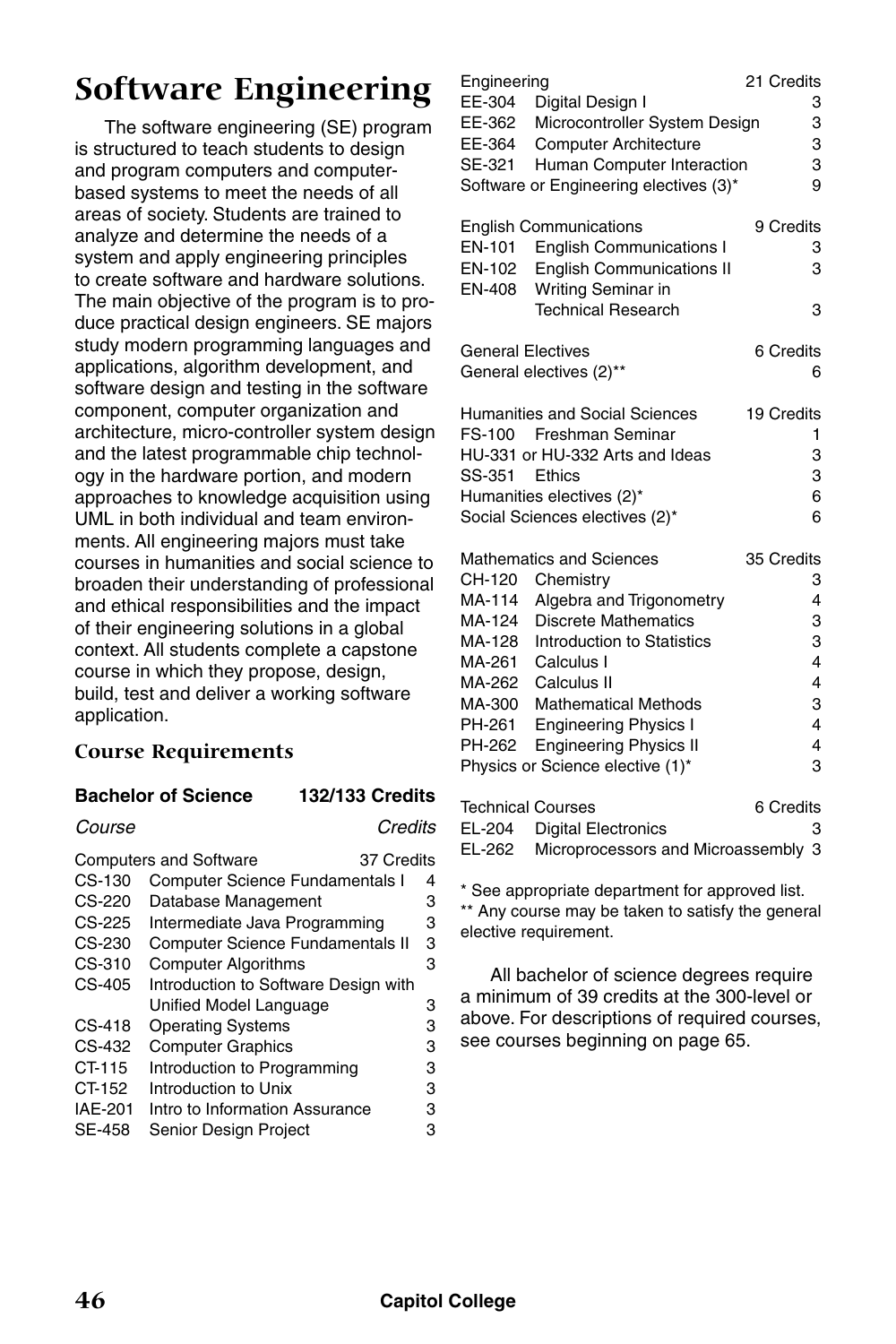## **Software and Internet Applications**

The software and Internet applications (SIA) program is structured to prepare students to be Internet specialists. Students are trained in computer and web programming as well as networking and server administration so that they understand and can effectively respond to the entire spectrum of Internet issues. The main objective of the program is to produce well-rounded Internet experts with a strong foundation in computer technology and networking. SIA majors study web pages, websites, computer graphics, Unix/Linux, website security, network security, firewalls, XML, CGI programming, database management, C++, and Java with options for specialization in areas such as data communications and networking, computer programming, digital electronics, management, Cisco or Microsoft certifications, and/or liberal studies. All students complete a capstone course in which they propose, design, test and deliver a web-based project.

### **Course Requirements**

### **Bachelor of Science 124/125 Credits**

*Course Credits*

| Computers     | 46 Credits                                 |   |
|---------------|--------------------------------------------|---|
| CS-130        | Computer Science Fundamentals I            | 4 |
| CS-220        | Database Management                        | 3 |
| CS-230        | <b>Computer Science Fundamentals II</b>    | 3 |
| CS-225        | Intermediate Java Programming              | 3 |
| CS-321        | <b>Computer Human Interaction</b>          | 3 |
| CS-356        | Dynamic Web Page Development               | 3 |
| CT-102        | Introduction to Internet Applications      | 3 |
| CT-115        | Introduction to Programming*               | 3 |
| CT-152        | Introduction to Unix                       | 3 |
| CT-201        | Multimedia Applications                    | 3 |
| CT-376        | Javascript                                 | 3 |
| CT-406        | Web Programming Languages                  | 3 |
| IAE-201       | Intro to Information Assurance             | 3 |
| IAE-301       | <b>Comprehensive Network Security I</b>    | 3 |
| <b>SE-458</b> | Senior Design Project                      | 3 |
|               |                                            |   |
|               | 9 Credits<br><b>English Communications</b> |   |
| EN-101        | <b>English Communications I</b>            | 3 |
| EN-102        | <b>English Communications II</b>           | 3 |
| <b>EN-408</b> | Writing Seminar in                         |   |

Technical Research 3

| <b>General Electives</b>                        | 15 Credits |
|-------------------------------------------------|------------|
| General electives (5)**                         | 15         |
| Humanities and Social Sciences                  | 19 Credits |
| FS-100 Freshman Seminar in Computers            | 1          |
| HU-331 or HU-332 Arts and Ideas                 | 3          |
| SS-351<br><b>Fthics</b>                         | 3          |
| History/Humanities/Philosophy electives (2)**   | 6          |
| Social Sciences/Management electives (2)**      | 6          |
| <b>Mathematics and Sciences</b>                 | 12 Credits |
| MA-110 College Math with Business               |            |
| Applications***                                 | 3          |
| MA-124 Discrete Mathematics                     | 3          |
| MA-128 Introduction to Statistics               | 3          |
| Science elective (1)**                          | з          |
| Option                                          | 12 Credits |
| Choose four related courses (4)****             | 12         |
| Technical/Science/Business Electives 12 Credits |            |

Technical/Science/Business electives (4) (300-level or above)\*\* 12

\* Students who validate CT-115 or place into Calculus I may replace this course with any technical course not already required for the SIA degree.

\*\* See appropriate department for approved list. \*\*\* Students planning to go on to a master's degree program should take MA-114 instead of MA-110. They should also take MA-261, MA-262 and MA-340 as electives.

\*\*\*\* The Option must consist of four related courses: four telecommunications, four management, four math courses, etc. Students should consult with an advisor before selecting courses for the Option. Poorly selected options may make it difficult to fill the twelve credits of Technical/Science/Business electives with 300-level or above courses.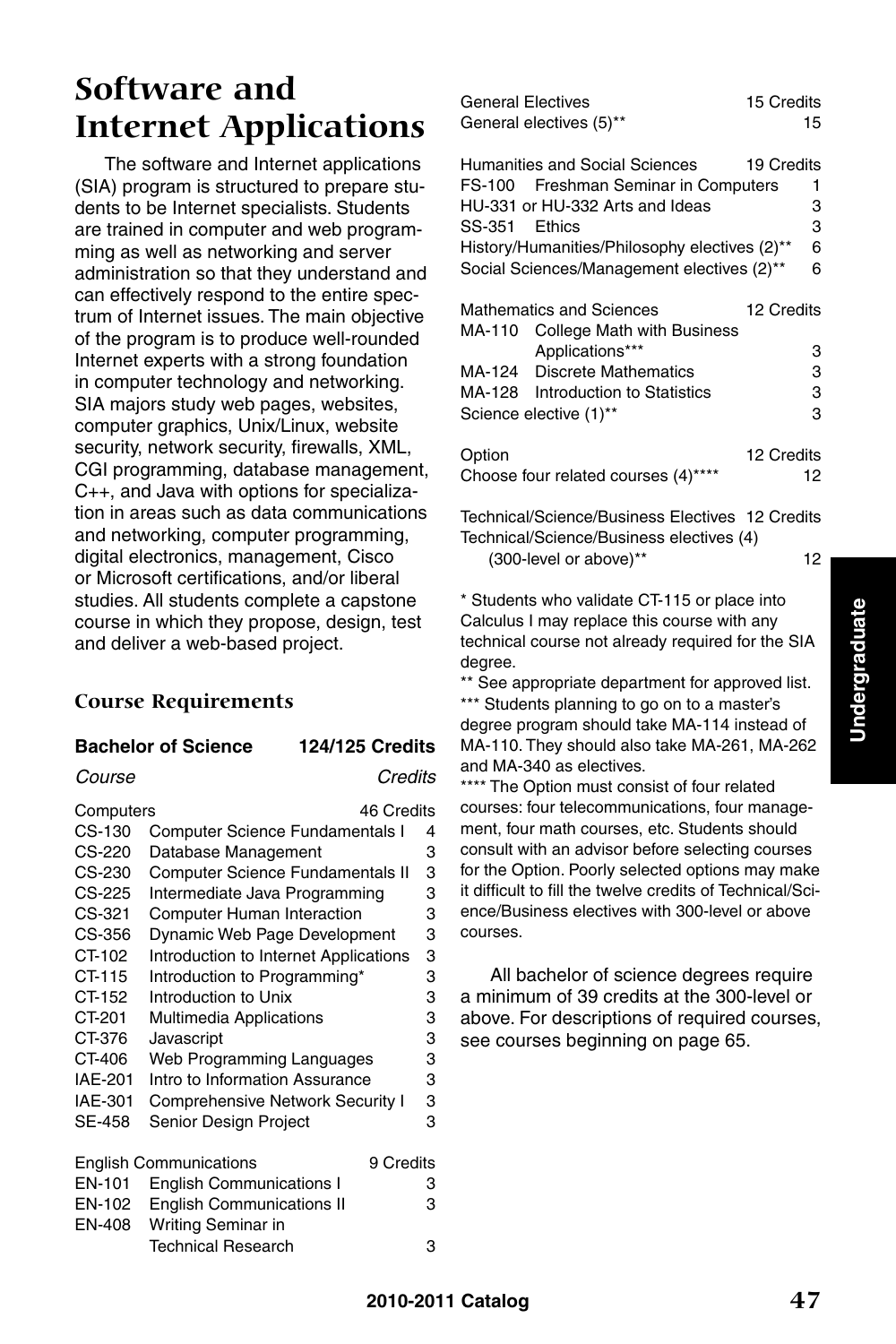## **Telecommunications Engineering Technology**

The telecommunications engineering technology (TET) program is structured to teach students to design, build, maintain, troubleshoot and expand networks of all types. Students are trained to work in a wide range of telecommunications and computer networking jobs on both the technical and the design sides. The main objective of the program is to produce technologists who support industry in areas ranging from data communications and networking to routers and switches to network modeling and design. TET majors study digital electronics, noise and shielding, fiber-optic communications, microprocessors and micro assembly, and may specialize in either data communications and networking or RF and satellite communications. All bachelor of science students complete a capstone course in which they propose, design, build, test and deliver a working telecommunications project.

### **Associate in Applied Science Degree**

The AAS degree program is designed to teach students about the design and construction of networks by giving them a broad foundational background in the field of telecommunications. Students at the AAS level will be able to construct and test telecommunications circuits and networks using many different types of test equipment. Some theoretical courses are included to prepare students who are continuing with the bachelor's degree.

### **Bachelor of Science Degree**

The BS degree program is designed to build on the AAS program with more advanced studies in simulation, analysis and modeling of communications circuits and networks. Courses in optical communications, data communications and networking and Internet networks provide students with the necessary background to do network design and administration work and to pursue continued studies in engineering, engineering technology or information technology.

### **Course Requirements**

| <b>Credits</b>                                 | <b>Associate in Applied Science</b>                                                                                                                | 64/65                               |
|------------------------------------------------|----------------------------------------------------------------------------------------------------------------------------------------------------|-------------------------------------|
| <i>Course</i>                                  |                                                                                                                                                    | Credits                             |
| EN-101<br>EN-102                               | <b>English Communications</b><br><b>English Communications I</b><br><b>English Communications II</b>                                               | 6 Credits<br>3<br>3                 |
|                                                | Humanities and Social Sciences<br>FS-100 Freshman Seminar<br>Humanities elective (1)*<br>Social Sciences or MIT elective (1)*                      | <b>7 Credits</b><br>1<br>3<br>3     |
| MA-114<br>MA-128<br>MA-261<br>PH-201<br>PH-202 | Mathematics and Sciences<br>Algebra and Trigonometry<br>Introduction to Statistics<br>Calculus I<br>General Physics I<br><b>General Physics II</b> | 17 Credits<br>4<br>3<br>4<br>3<br>3 |
| <b>Technical Courses</b><br>CS-130<br>CT-115   | <b>Computer Science Fundamentals</b><br>Introduction to Programming**                                                                              | 35 Credits<br>4<br>3                |
| CT-152<br>CT-240                               | Introduction to Unix<br>Internetworking with Routers<br>and Switches                                                                               | 3<br>3                              |
| EL-100<br>EL-200<br>EL-204                     | Introductory DC/AC Circuits<br><b>Electronic Devices and Circuits</b><br><b>Digital Electronics</b>                                                | 3<br>4<br>3                         |
| <b>IAE-201</b><br>NT-100                       | Introduction to Information<br><b>Assurance Concepts</b><br>Computer Architecture and                                                              | 3                                   |
| NT-150<br><b>TC-110</b>                        | Construction<br><b>Computer Networking</b><br>Introduction to Telecommunications                                                                   | 3<br>3<br>3                         |

\* See appropriate department for approved list. \*\* Students with some computer background should take CS-130.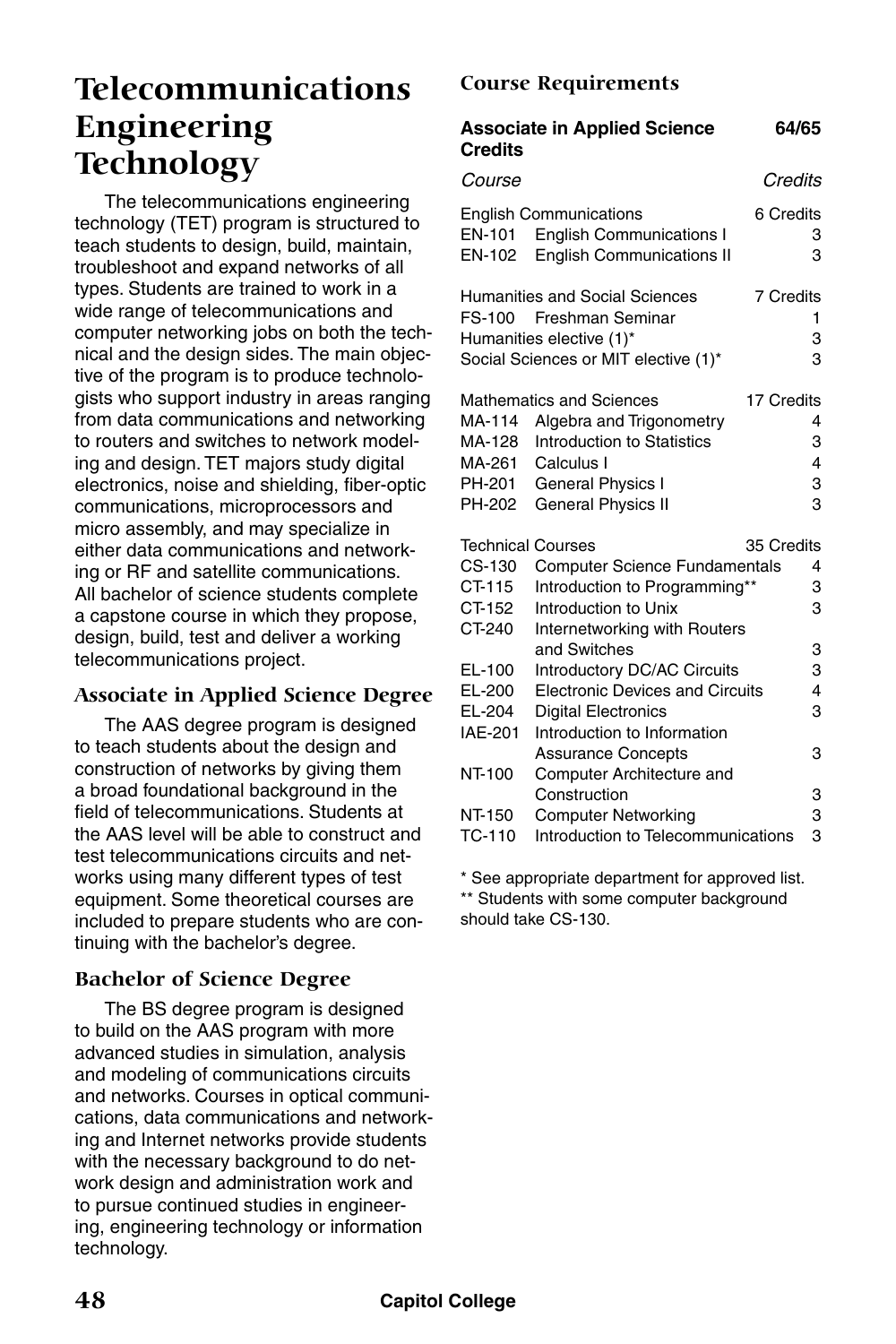### **Bachelor of Science 128/129 Credits**

All requirements for the associate in applied science degree, plus the following:

| Course                   |                                                                      | Credits    |
|--------------------------|----------------------------------------------------------------------|------------|
|                          | <b>English Communications</b><br>EN-408 Writing Seminar in Technical | 3 Credits  |
|                          | Research                                                             | 3          |
| <b>General Electives</b> |                                                                      | 6 Credits  |
|                          | General electives (2)*                                               | 6          |
|                          | Humanities/Social Sciences                                           | 12 Credits |
|                          | HU-331 or HU-332 Arts and Ideas                                      | 3          |
| SS-351                   | Ethics                                                               | 3          |
|                          | Humanities elective (1)**                                            | 3          |
|                          | Social Science elective (1)**                                        | 3          |
|                          | <b>Mathematics and Sciences</b>                                      | 10 Credits |
|                          | CH-120 Chemistry                                                     | 3          |
|                          | MA-262 Calculus II                                                   | 4          |
|                          | MA-340 Ordinary Differential Equations                               | 3          |
|                          | <b>Technical Courses</b>                                             | 21 Credits |
| EL-261                   | Introduction to Communications                                       |            |
|                          | <b>Circuits and Systems</b>                                          | 3          |
| EL-307                   | Noise and Shielding                                                  | 3          |
| OP-301                   | <b>Fiber Optic Communications</b>                                    | 3          |
| TC-309                   | <b>Network Simulation</b>                                            | 3          |
| TC-359                   | Network Modeling and Design                                          | 3          |
| TC-458                   | Senior Design Project                                                | 3          |

Technical elective  $(1)$ <sup>\*\*</sup> 3

#### Option I or II

Students must select one of the following options. Consult an academic advisor for guidance.

#### Option I

| Data Communications and Networking 12 Credits |            |
|-----------------------------------------------|------------|
| IAE-301 Computer/Ntwk Sec I                   | 3          |
| IAE-302 Computer/Ntwk Sec II                  | 3          |
| IAE-315 Secure Systems Admin                  | 3          |
| 300/400 level technical elective              | 3          |
| Option II                                     |            |
| Advanced Option (online)                      | 12 credits |

| Advanced Option (online)             | 12 credits |
|--------------------------------------|------------|
| IAE-301 Computer/Ntwk Sec I          | з          |
| IAE-302 Computer/Ntwk Sec II         | З          |
| IAE-670 Network Systems Sec Concepts | з          |
| IAE-611 Wireless Security            | з          |

\* Any course may be taken to satisfy the general elective requirement.

\*\* See appropriate department for approved list.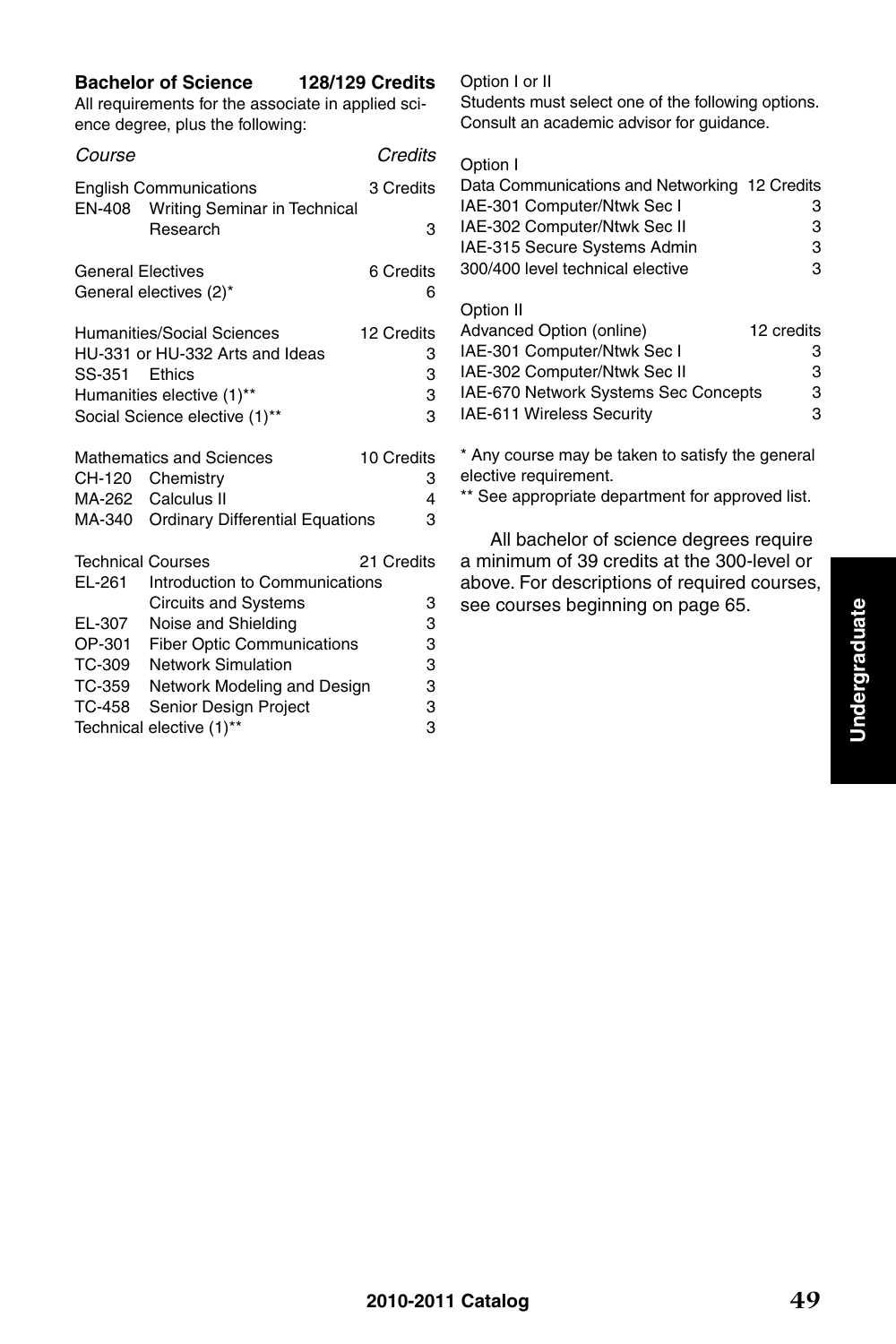## **Undergraduate Certificates**

The undergraduate certificates are targeted at specialized jobs in distinct information technology and management fields. The courses required for these certificates are offered in a standard 16-week format. Consult the schedule of classes for more information. Students seeking an undergraduate certificate must complete all coursework at Capitol College.

For descriptions of required courses, see courses beginning on page 65.

### **Computer and Network Security (13 credits)**

This upper-level certificate provides students with a fundamental knowledge of general network security concepts, which can then be applied to an advanced training program in specific security software and platforms. Students learn the basics of practical and theoretical network and computer security. The first course introduces students to introductory computer programming to support the advanced courses. The remaining courses provide students with an understanding of computer and network security issues, including encryption, SSL, privacy issues, directory services protocols such as LDAP, intrusion detection, viruses, firewalls and network management.

#### *Required Courses*

| CS-130 Computer Science Fundamentals I | 4 |
|----------------------------------------|---|
| IAE-201 Introduction to Information    |   |
| <b>Assurance Concepts</b>              | з |
| IAE-301 Computer/Ntwk Sec I            | з |
| IAE-302 Computer/Ntwk Sec II           | з |
|                                        |   |

### **Financial Management**

### **(12 credits)**

This lower-level certificate provides students with a background in accounting and finance administration in the framework of resource management and wealth maximization. Students learn the fundamentals of business and accounting in a projectoriented environment with emphasis on the use of accounting information to plan and redirect allocations to support business decisions. The financial management course helps to reinforce the concepts of finances administration by focusing on capital management, fixed-asset investment, long-term finance, mergers, leasing and multinational finance. An alternate course in economics serves to introduce the principles of economics and their application to domestic and foreign conditions and to focus on resource allocations and the influences thereof.

### *Required Courses (choose any four)*

| З |
|---|
| З |
| З |
| З |
| З |
|   |

### **Object-Oriented Programming (13 credits)**

This lower-level certificate provides a solid grounding in object-oriented programming to students with no prior programming experience. Students learn to analyze and design programs from the object-oriented perspective. Implementing object-oriented solutions to problems in two languages, C++ and Java, helps to reinforce an understanding of object-oriented concepts from coupling and cohesion to inheritance and polymorphism. In addition, Java provides students with the tool necessary to implement graphical user interfaces as well as a variety of features and classes useful in webpage and Internet programming. C++ requires students to develop a good understanding of structures, such as lists, queues and trees, and to implement them using the classes defined in the C++ Standard Template Library.

### *Required Courses*

| -3 |
|----|
| 3  |
| 3  |
|    |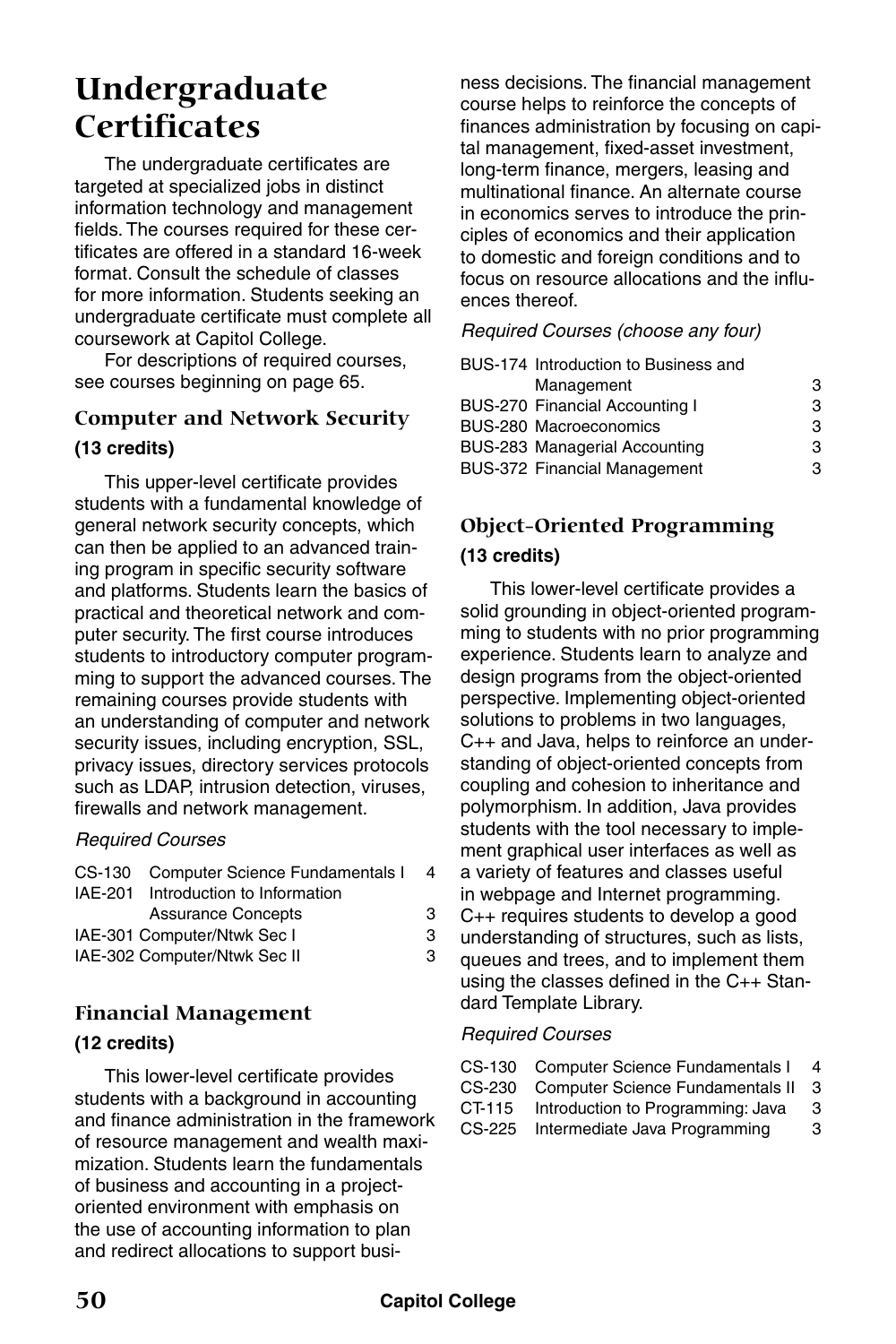### **Operations Management (12 credits)**

This lower-level certificate provides students with a foundation in business and management with a concentrated emphasis on productivity in a world economy. Students learn the fundamentals of business and management in a project-oriented environment with an emphasis on the needs and concerns of the consumer. Coursework allows students a choice to explore the financial aspects of business management with principles of accounting or the legal policies and regulations that effect business with legal environment of business. The production and operations management course stresses the decisions that managers make in increasing productivity by considering the strategies, techniques and problems in meeting customer needs, in forecasting and scheduling, and in quality management. An alternate course in marketing principles emphasizes the relationships among consumers, business and government about product, promotion, pricing and distribution strategies.

### *Required Courses (choose any four)*

| BUS-174 Introduction to Business and  |   |
|---------------------------------------|---|
| Management                            | з |
| BUS-270 Financial Accounting I        | з |
| <b>BUS-376 Marketing Principles</b>   | 3 |
| BUS-279 Introduction to Leadership    | з |
| BUS-378 Legal Environment of Business | з |
| BUS-384 Production and Operations     |   |
| Management                            |   |
|                                       |   |

### **Personnel Management**

### **(12 credits)**

This upper-level certificate provides students with a foundation in the development of employer-employee relations in both the private and public sectors in order to facilitate organization productivity. Students learn the fundamentals of business and management in a project-oriented environment with an emphasis on human business interaction. Courses in the principles of management and personnel management focus on the aspects of supervision and human resource management, with concentration on administration, recruiting and selection, evaluation and training. The

organizational theory course combines behavioral sciences with management theory to reinforce concepts of organizational development, organizational structure and processes, and organizational conflict and change. An alternate course in group dynamics focuses on organizational climate and culture and their relationship to and impact on individuals and groups in hightech organizations.

### *Required Courses (choose any four)*

| BUS-174 Introduction to Business and       |    |
|--------------------------------------------|----|
| Management                                 | 3  |
| BUS-279 Introduction to Leadership         | З  |
| BUS-375 Human Resource Management          | З  |
| BUS-386 Organizational Theory and Behavior | -3 |
| SS-272 Group Dynamics                      | з  |
|                                            |    |

### **Programming and Data Management**

### **(13 credits)**

This lower-level certificate provides a good understanding of how programmers store and manage computer data. Students learn the fundamental aspects of the storage and management of computer data. Courses in C++ and Java introduce the student to the object-oriented paradigm and the underlying principles of the structures and methods associated with data management. In addition, Oracle is used in the database management course, which introduces students to relational databases and the techniques for analyzing and designing database solutions. Finally, a course in advanced data structures teaches students the theory and underlying techniques used to store, search, sort and access computer data.

### *Required Courses*

|        | CS-130 Computer Science Fundamentals I | 4 |
|--------|----------------------------------------|---|
|        | CS-220 Database Management             | З |
|        | CS-310 Computer Algorithms             | 3 |
| CS-225 | Intermediate Java Programming          | 3 |
|        |                                        |   |

### **Software Engineering (13 credits)**

This upper-level certificate introduces students to relational databases software design, and user interaction with technol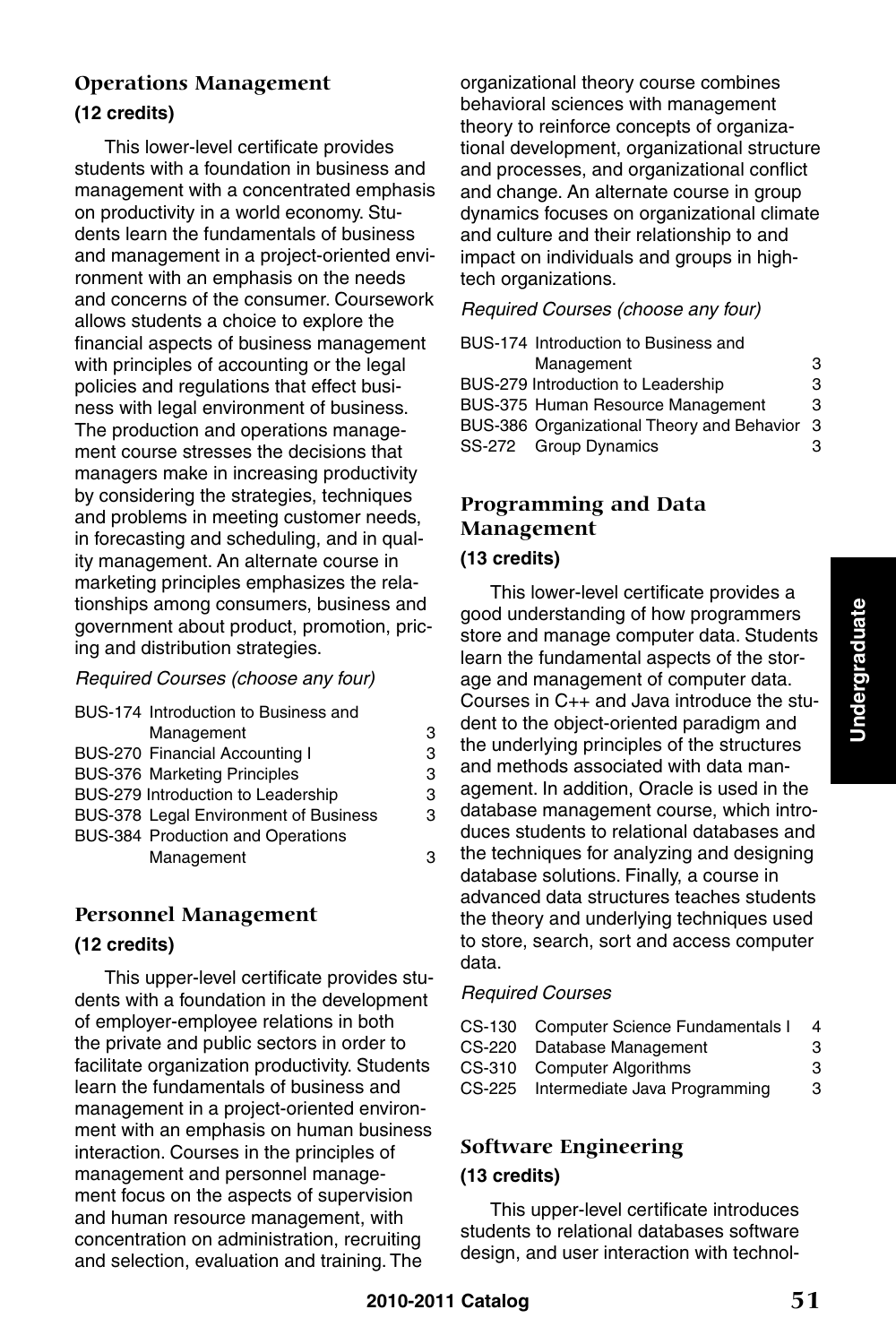ogy. Students learn the practical aspects of programming and database management, as well as the theoretical issues involved in analyzing, designing and implementing computer applications that are accessible, reliable and maintainable. The software engineering course allows students to apply basic engineering principles to help them understand software performance, modularity, portability and reliability. A course in human-computer interaction investigates the relationship between the functionality and usability of computer systems in order to maximize their efficiency by selecting appropriate input-output devices and interaction styles.

### *Required Courses*

| CS-130 Computer Science Fundamentals I      | $\overline{4}$ |
|---------------------------------------------|----------------|
| CS-230 Computer Science Fundamentals II     | 3              |
| CS-310 Computer Algorithms                  | з              |
| CS-405 Introduction to Software Design with |                |
| Unified Modeling Language                   | з              |

### **Space Missions and Operations Specialist**

### **(12 credits)**

This upper-level certificate provides students with a general overview of satellites, including simple physics of satellite orbits and the history of NASA and scientific mission operations. Students will learn satellite design with emphasis on power management, heating and cooling considerations, telemetry and communications and control systems. Coursework includes the study of orbital mechanics and the physics of the instruments used to monitor and analyze the earth and atmosphere. Prerequisites for the certificate include an understanding of math through differential equations with basic engineering physics.

### *Required Courses*

|  | AE-250 Ground Systems Engineering |  |
|--|-----------------------------------|--|
|  |                                   |  |

- AE-311 Spacecraft Systems 3<br>AE-411 Space Systems Engineering 3
- AE-411 Space Systems Engineering

### **Web Programming (12 credits)**

This lower-level certificate provides students the foundation to write programs that support transactions conducted over the Internet. Students learn about the web and the basic tools used for webpage construction, including HTML, DHTML, scripting, CSS and an overview of XML. The database management course provides students with an understanding of relational databases, how they are designed, how data is stored in them, and how that data can be accessed. The final two courses, Intermediate Java Programming and Web/ CGI Programming Using Perl, provide students with the programming techniques and tools needed to create truly dynamic webpages.

### *Required Courses*

| Introduction to Internet Applications<br>-3 |
|---------------------------------------------|
| з                                           |
| 3                                           |
| 3                                           |
|                                             |

Prerequisite: CT-115, CS-130 or equivalent.

### **Website Development**

### **(12 credits)**

This upper-level certificate is designed for students interested in building websites. Students learn a variety of tools and applications such as HTML, Java Script, ASP, PHP, Microsoft FrontPage and Macromedia Director used to build webpages and add multimedia content to them. The website construction course deals with website and browser requirements, platform selection issues, web server functions, client and server side applications, cookies and other topics. In the website administration course, students learn concepts in the use of software to monitor and optimize website operations, alternatives to CGI such as ASP and website security.

*Required Courses*

| CT-152 Introduction to Unix            | з |
|----------------------------------------|---|
| CS-130 Computer Science Fundamentals I | 4 |
| CS-220 Database Management             | з |
| CS-320 Database Administration         | з |
|                                        |   |

Prerequisite: CT-115, CS-130 or equivalent.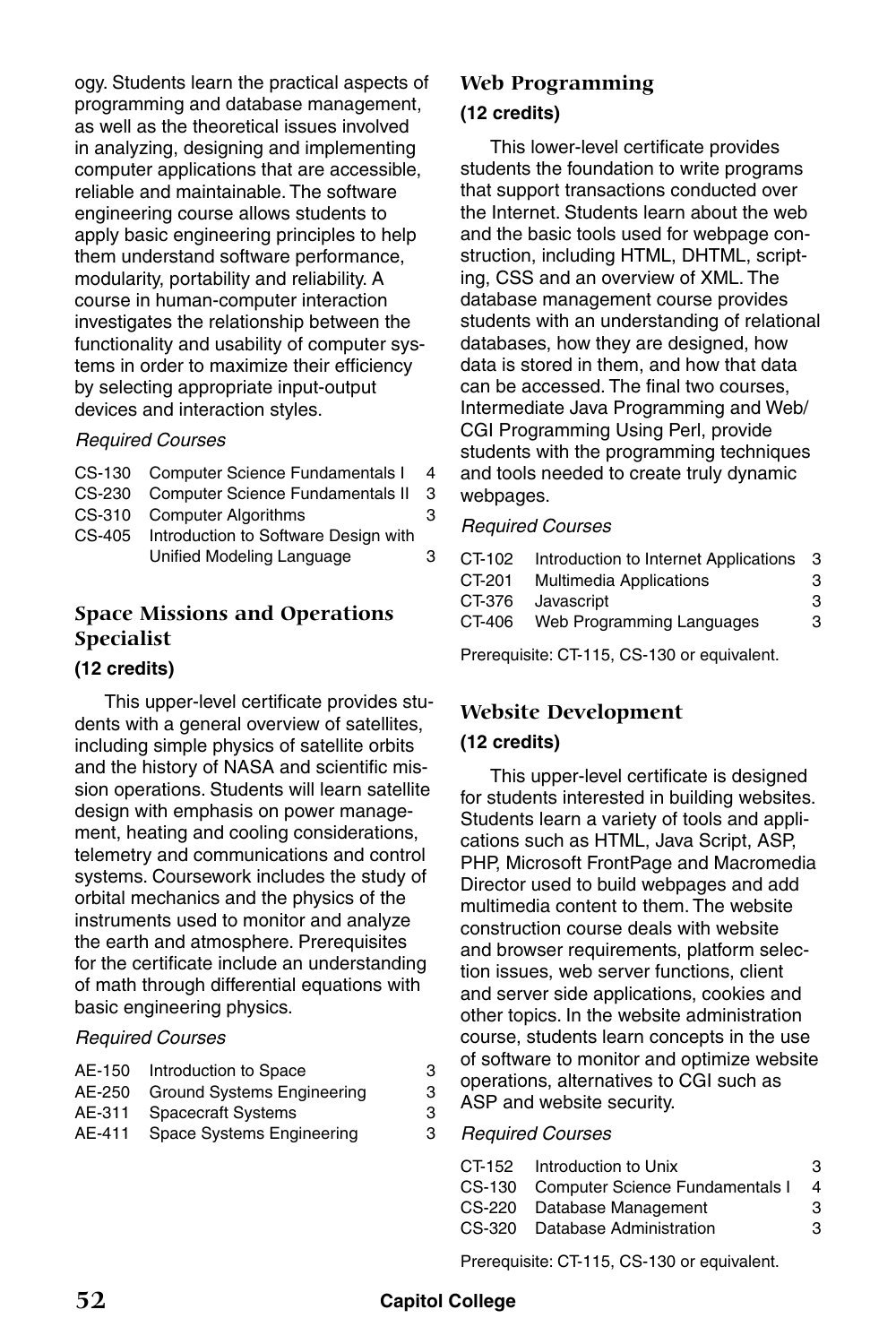## **Non-degree Certification Preparation Programs**

The following programs are offered through the Critical Infrastructures and Cyber Protection Center (CICPC) at Capitol College. For more information about the center, see page 7.

## **Industry Certification Preparation Programs**

These programs are uniquely crafted to enhance learning and the knowledge retention while maximizing participant ability to pass the respective certification exam. Coursework focuses on the common bodies of knowledge (CBK) and dedicates one four-hour learning module to each CBK. Recorded leading modules can be replayed up to four months after the class, allowing attendees the opportunity to replay sessions to enhance mastery of the coursework.

### **FISMA Compliance Certificate**

The E-Gov Act of 2003 and specifically the Federal Information Security Management Act (FISMA) requires information assurance professionals and managers throughout the federal government to comply with a defined set of policies, procedures and security countermeasures to protect sensitive information and critical infrastructures. The FISMA training program provides this training though a certificate bearing program designed to facilitate a thorough understanding of current requirements published by the National Institute of Standards and Technology (NIST). This workforce development program is highly beneficial to both technical practitioners and non-technical security managers.

Scheduling of modules and online delivery can be customized to meet organizational needs and restraints.

### **National Information Assurance Training Standards Certificates**

CICPC offers a certificate-bearing program to educate participants about national information assurance training standards as designated by the Committee on National Security Systems (CNSS). The Senior Systems Managers 4012 standard and the Systems Certifiers 4015 standard have been combined allowing participants to satisfy both requirements simultaneously.

Capitol College's designation by the Department of Homeland Security and the National Security Agency as a Center of Academic Excellence in Information Assurance Education (mapped to all six of the CNSS domains at the most advanced level where appropriate) uniquely positions CICPC as a leading provider of standards training to the federal workforce and DoD contracting community. Scheduling of modules and online delivery can be customized to meet organizational needs and constraints.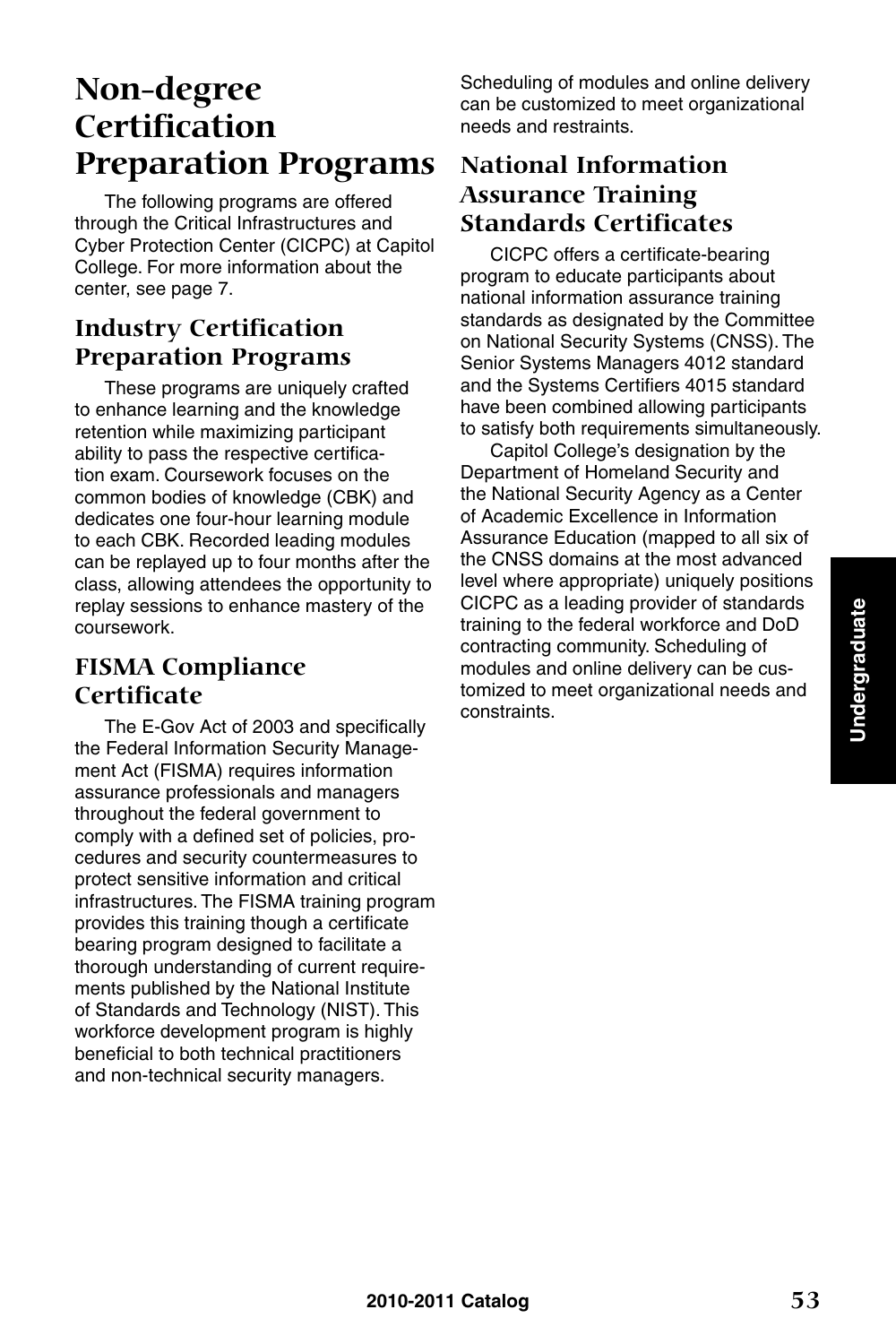## **Graduate Program Offerings**

### **Doctor of Science (DSc) Degree**

• Information Assurance

### **Master of Business Administration (MBA) Degree**

### **Master of Science (MS) Degrees**

- Computer Science
- Electrical Engineering
- Information Assurance
- Information and Telecommunications Systems Management
- Internet Engineering

### **Post-baccalaureate Certificates**

- Client/Server and Wireless Devices
- Component Technologies and Online **Collaboration**
- Information Assurance Administration
- Information Technology
- Network Protection
- Security Management

Doctoral classes are taught in real-time, accelerated 8-week classes except for three residency courses which are held on campus over three weekends.

All master's degrees and certificates are taught online in real time alternating between regularly scheduled live lectures and asynchronous learning sessions. The majority of courses are offered in 8-week accelerated terms. However, some courses in the MSCS, MSIA and MSIE programs are offered only in the 16-week semester format. All courses in the MSEE program are the 16-week semester format.

## **Master's Degree Admissions**

Applications for admission are accepted at any time and are processed and reviewed upon receipt of all necessary documents, on a case-by-case basis. Students whose application packages are incomplete will be classified as decision-pending.

### **Full Acceptance Status**

For full acceptance, students must have a completed undergraduate degree from a regionally accredited institution, with a cumulative GPA of no less than 3.0 on a 4.0 scale. In addition, students must also meet the program-specific prerequisites for their intended program.

### **Provisional Acceptance Status**

Students who have not met the 3.0 undergraduate cumulative GPA requirement are provided an opportunity to gain full acceptance. In this case, students are provisionally admitted and limited to three courses of enrollment. To achieve full acceptance, provisional students must maintain a 3.0 cumulative GPA in their first three graduate courses. Upon doing so, students are automatically converted to full acceptance status. If a provisional student fails to achieve a minimum 3.0 cumulative GPA after completing three courses, then he or she will be academically dismissed, and will not be permitted to enroll in any further courses.

### **Decision-Pending Status**

Students with incomplete application packages (missing transcripts, missing essay, etc.) are classified as decisionpending until the application package is complete.

Decision-pending students who have been approved to register are limited to two courses of enrollment and are not permitted to enroll in a third class until their application is complete.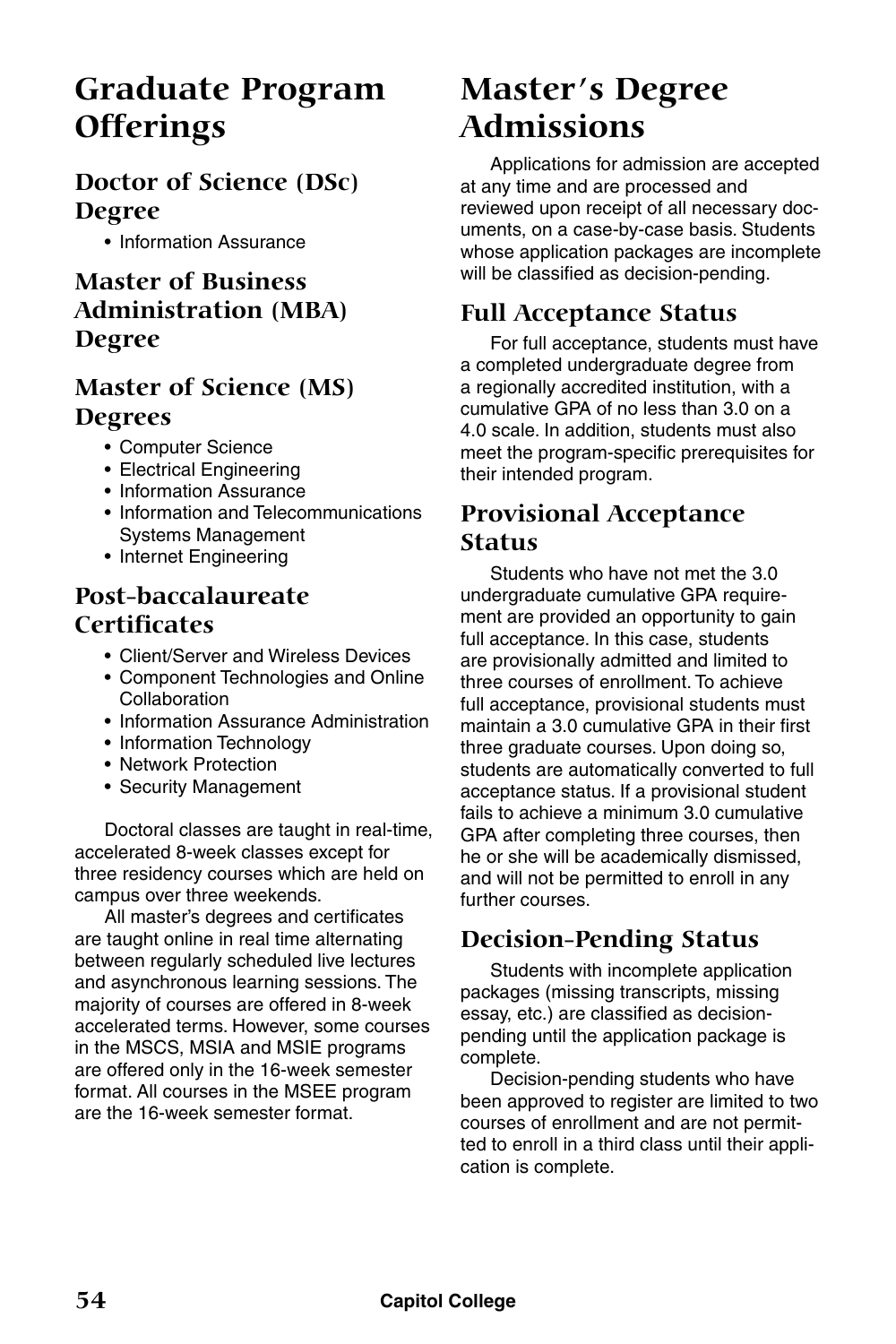### **Program-Specific Prerequisites**

### **Business Administration (MBA)**

Applicants who possess an undergraduate degree in business are waived from completing MBA-600 "Fundamentals of Professional Management." All other MBA-students must complete it. MBA-600 provides a broad foundation in accounting, finance, economics and statistics.

### **Computer Science**

- Bachelor of science in computer science or related field preferred, but not required
- Proficiency in computer topics including object oriented programming, multiple languages, algorithm development, operating systems, databases, software architecture, distributed programming and other advanced work
- Fluency in mathematics: Calculus I, Calculus II and Linear Algebra

### **Electrical Engineering**

- Bachelor of science in electrical engineering is preferred, but not required
- Fluency in mathematics: Calculus I, Calculus II, Linear Algebra, Ordinary and Differential Equations, Laplace and Fourier Analysis, and Probability and Statistics for Engineers required.
- Engineering and Science: upper level courses in Control Theory, Signals and Systems, Communication Theory and Microprocessors required. Students with a BSET or equivalent are likely missing these course pre-requisites, and can gain access to the curriculum by completing the summer bridge course, EE-500 Advanced Signals and Systems.

### **Information Assurance**

Courses are written to accommodate students with backgrounds in computer information systems, computer networking, telecommunications, information technology, network security, or computer science. Students are expected to have a working knowledge of servers, routers, hubs, switches, TCP-IP, etc. CCNS, Security+, SSCP, or CISSP certifications provide an excellent foundation for preparation, but are not required.

### **Information and Telecommunications Systems Management**

- Working knowledge of statistics, economics, finance and accounting
- An undergraduate course in each topic is preferred

### **Internet Engineering**

- Working knowledge of object-oriented programming
- C++ or Java is preferred, but not required
- •

## **Doctorate Admissions**

### **Requirements**

- Master's degree in information assurance, computer science, information technology or related field from a regionally accredited college or university
- Minimum of five years of direct work experience
- Three letters of recommendation
- Currently hold one of the following industry certifications: CISSP, GSE, CGEIT or CISM. Applicants who do not have one of these certifications must pass a comprehensive entrance exam. Information about the exam and how to register will be sent to students lacking a certification.

## **Application Deadline**

All application materials must be submitted by the following dates to be considered for admission to the program:

| Start | <b>Application Deadline</b> |  |
|-------|-----------------------------|--|
|-------|-----------------------------|--|

| Fall   | July 1 (classes start late Aug.)  |
|--------|-----------------------------------|
| Spring | Oct. 1 (classes start early Jan.) |
| Summer | Mar. 1 (classes start early May)  |

Once an applicant's file is complete, it will be sent to the Admissions Committee for review. Applicants will be notified of their acceptance status.

### **Tuition Deposit**

Upon acceptance, doctoral students are required to pay a non-refundable \$250 tuition deposit to the college. This deposit holds the students' position in their cohort and is credited to the students' first course tuition.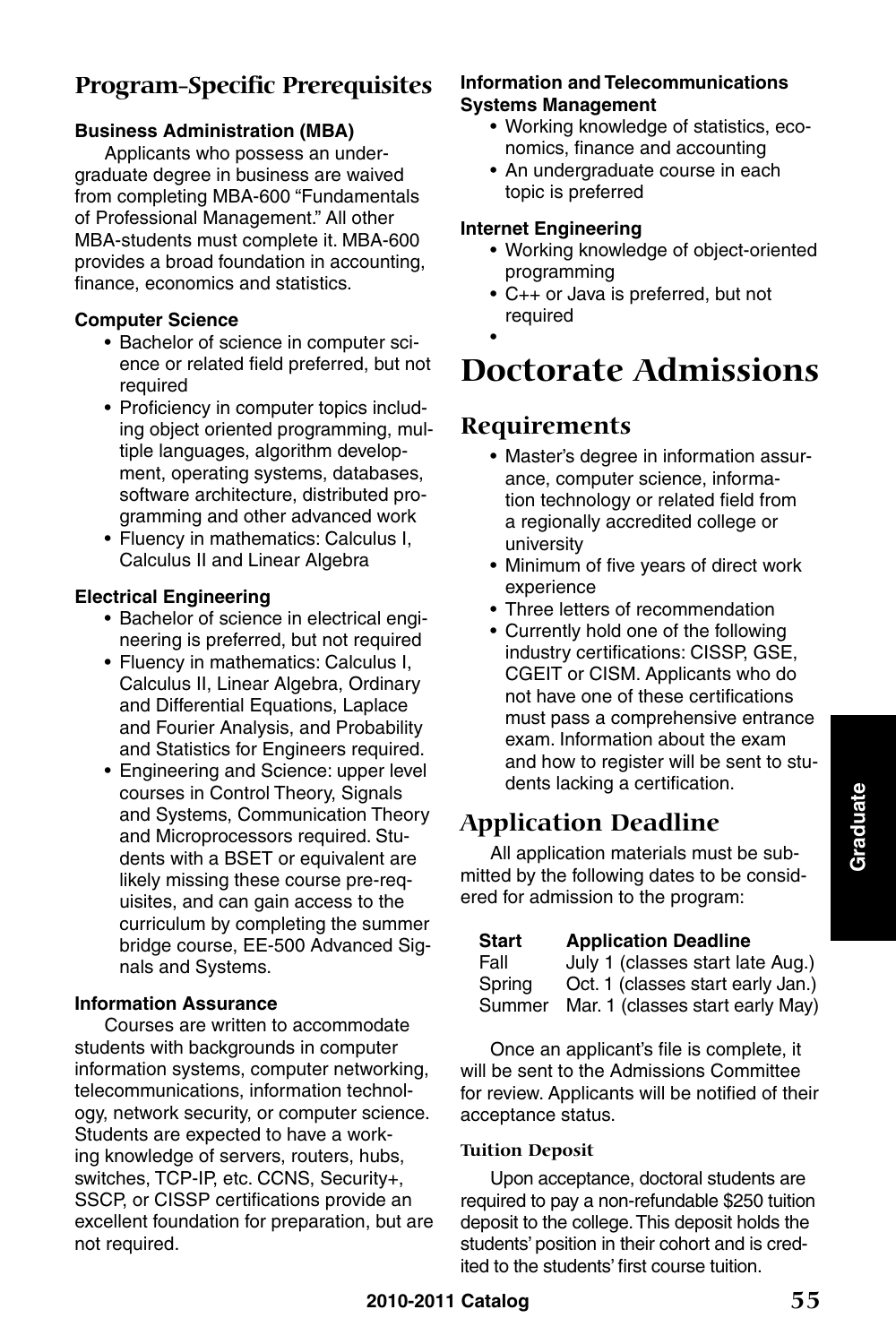## **Information Assurance (DSc)**

The doctor of science in information assurance degree program enables professionals from the IA industry and global perspective. The program provides students an academic environment to support the development of high-level critical thinking and leadership skills as they relate to IA to develop high-level IA technical skills and provide doctoral level research experience allowing innovative and practical contributions to the IA body of knowledge. The program provides a balance between a strong theoretical foundation, hands-on experience and innovative research. Graduates will be well prepared to lead local, national or global organizations in IT-related fields and provide expert guidance for the protection of information assets.

### **Course Requirements**

|                         | <b>Doctor of Science</b>                   | 51/54 Credits |   |
|-------------------------|--------------------------------------------|---------------|---|
| <i>Course</i>           |                                            | Credits       |   |
| <b>Required Courses</b> |                                            | 33-36 Credits |   |
|                         | DSR-900 Writing the Doctoral Dissertation  |               | 3 |
|                         | <b>DSR-925 Dissertation Preparation I</b>  |               |   |
|                         | (residency course)                         |               | 3 |
|                         | <b>DSR-935 Dissertation Preparation II</b> |               | 3 |
|                         | DSR-950 Dissertation Presentation and Oral |               |   |
|                         | Defense (residency course)                 |               | з |
|                         | IAE-820 Situation Awareness Analysis and   |               |   |
|                         | <b>Action Plan Processes</b>               |               | 3 |
|                         | IAE-825 Applied Research in Information    |               |   |
|                         | Assurance                                  |               | 3 |
|                         | RSC-601 Professional Writing Practicum     |               | 3 |
|                         | RSC-801 Fundamentals of Doctoral Learning  |               | 3 |
|                         | RSC-810 Professional Research Theory       |               |   |
|                         | and Practice, Part I                       |               | 3 |
|                         | RSC-812 Professional Research Theory       |               |   |
|                         | and Practice, Part II                      |               | 3 |
|                         | RSC-813 Professional Ethics and Leadership |               | 3 |
|                         | RSC-815 Problem Solving and Decision       |               |   |
|                         | <b>Making Using Quantitative Methods</b>   |               | з |

|         | Graduate/Postgraduate Electives<br>18 Credits |   |
|---------|-----------------------------------------------|---|
| IAE-830 | <b>Information Assurance Research</b>         |   |
|         | Literature                                    | з |
| IAE-835 | Information Assurance Strategic               |   |
|         | Management                                    | 3 |
| IAE-840 | Information Assurance Consulting              | 3 |
| IAE-845 | Pedagogy and Information Assurance3           |   |
| IAE-850 | <b>Business Continuity Planning</b>           | 3 |
| IAE-855 | <b>Information Assurance Requirements</b>     |   |
|         | for Compliance                                | 3 |
| IAE-857 | Information Assurance and the                 |   |
|         | <b>System Life Cycle</b>                      | 3 |
| IAE-860 | <b>Advanced Mixed Methods Research</b>        | 3 |
| IAE-865 | Special Topics in Human Resource              |   |
|         | Management                                    | З |
| IAE-870 | Executive Awareness in Information            |   |
|         | Assurance                                     | 3 |
| IAE-875 | <b>Information Assurance</b>                  |   |
|         | Implementation                                | 3 |
| IAE-880 | Special Topics in Information                 |   |
|         | Assurance                                     | З |

For descriptions of required courses, see courses beginning on page 65.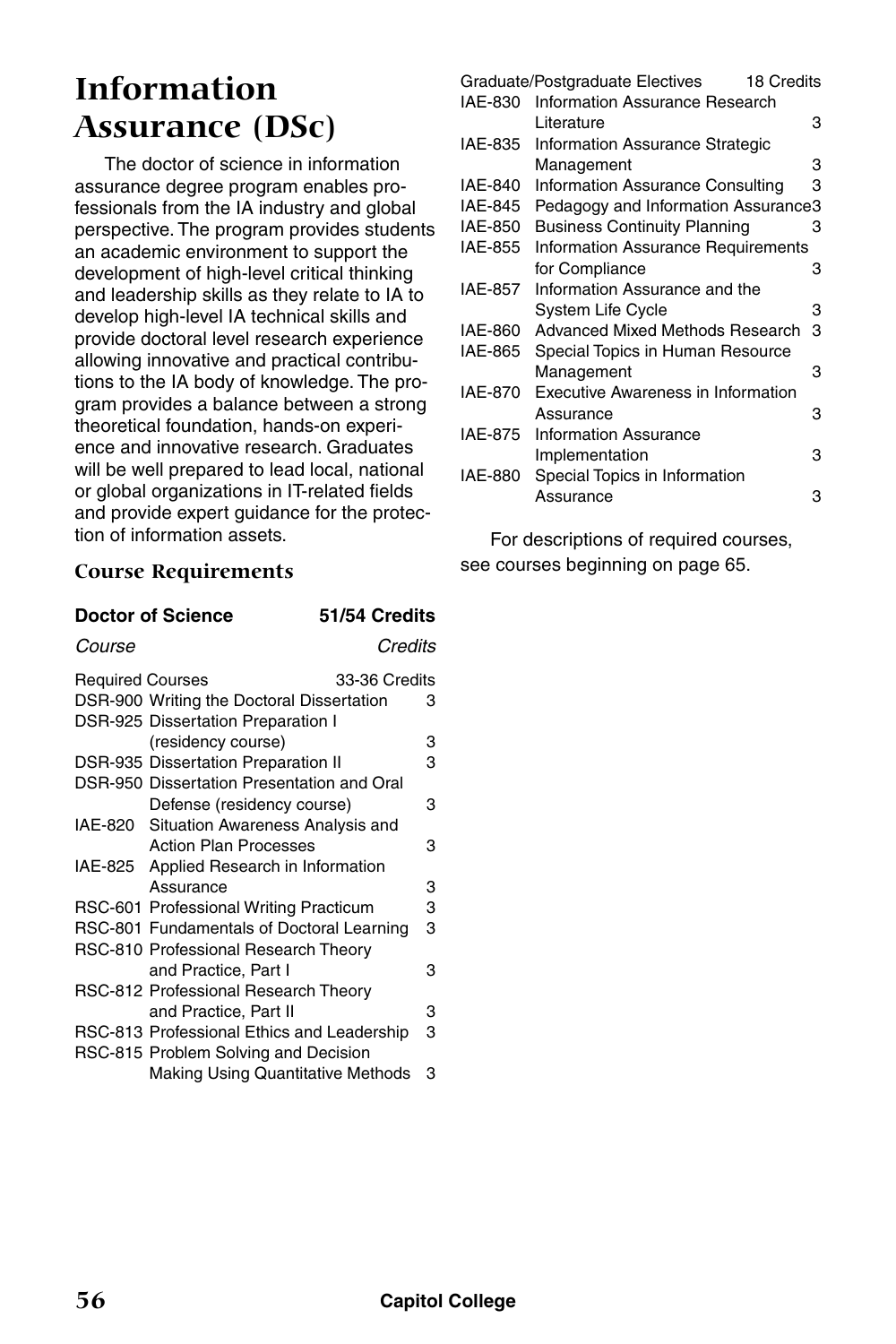## **Business Administration**

The master of business administration (MBA) program is crafted to support professionals who are seeking credentials necessary to qualify for high level management and leadership positions, both in government and industry. MBA-core coursework and projects focus on strengthening your leadership skills, enhancing your understanding of new technologies, expanding your ability to use technology to solve business problems, and understanding the process of innovation. Specialization options include leadership, information assurance, information technology, or technology management law and policy. An additional specialization option emphasizing federal acquisition and DoD contracting is under development. Students complete the 36-39 credit hour program through a combination of accelerated 8-week terms and 16-week semesters.

### **Course Requirements**

### **Master of Business Administration 36-39 Credits**

#### *Course Credits*

| <b>Required Core Courses</b> |                                              | 24-27 Credits |
|------------------------------|----------------------------------------------|---------------|
|                              | MBA-600 Fundamentals of Professional Mgmt 3* |               |
|                              | <b>MBA-615 Financial Management</b>          | 3             |
|                              | MBA-620 Managerial Accounting                | 3             |
|                              | MBA-625 Organizational Behavior              | З             |
|                              | MBA-630 Marketing Process and Strategy       | з             |
|                              | MBA-635 Production and Operations            |               |
|                              | Management                                   | 3             |
|                              | MBA-640 Managerial Economics                 | 3             |
|                              | MBA-646 Project Management                   | з             |
|                              | <b>MBA-650 Strategic Management</b>          | З             |
|                              |                                              |               |
| Capstone Course              |                                              | 3 Credits     |
| MBA-700 Capstone Project     |                                              | з             |
|                              |                                              |               |

MBA-Electives 9 Credits Complete a 9-credit specialization option, or with permission, choose any three graduate-level courses from the college inventory.

Specialization options:

Leadership

The leadership specialization combines the best theories with proven strategies to help leaders manage change and achieve organizational objectives.

| MBA-657 Transformational Leadership and |   |
|-----------------------------------------|---|
| Innovation                              | 3 |
| MBA-658 Legal, Political, and Ethical   |   |
| Implications for Leadership             | з |
| MBA-659 Leadership and Managing Human   |   |
| Capital                                 | з |

#### Information Assurance

The IA specialization emphasizes information assurance challenges, to include general security issues, protection methodologies, and malicious software defense.

| IAE-670 Network Systems Security Concepts 3 |   |
|---------------------------------------------|---|
| IAE-682 Internal Protection                 | 3 |
| IAE-677 Malicious Software                  | 3 |

#### Information Technology

The information technology specialization provides a broad overview of IT management issues, to include the supporting role of info systems, telecommunications fundamentals, and the role of computers in management. SM-563 Managing Information Systems 3

|        | SIVI-503 Managing Information Systems   | ۰ħ |
|--------|-----------------------------------------|----|
| SM-567 | <b>Business Data Communications and</b> |    |
|        | Networking                              | з  |
|        | SM-569 Decision Support and Expert      |    |
|        | Systems                                 | з  |

Technology Management Law & Policy This specialization focuses on regulatory compliance, to include transacting and marketing law, cyber security law, and the law that governs the legal use of intellectual property. IAE-671 Legal Aspects of Computer Security and Information Privacy

|        | and morniquon invacy               | . . |
|--------|------------------------------------|-----|
| IE-717 | Invention, Innovation, and the Use |     |
|        | of Intellectual Property           | З   |
| SM-587 | Law and Regulation of E-Commerce 3 |     |

\*MBA-600 is waived for students with a recent undergraduate degree (completed within the past 5 years) in business.

Courses are offered only online in 16-week or 8-week accelerated formats. For descriptions of required courses, see courses beginning on page 65.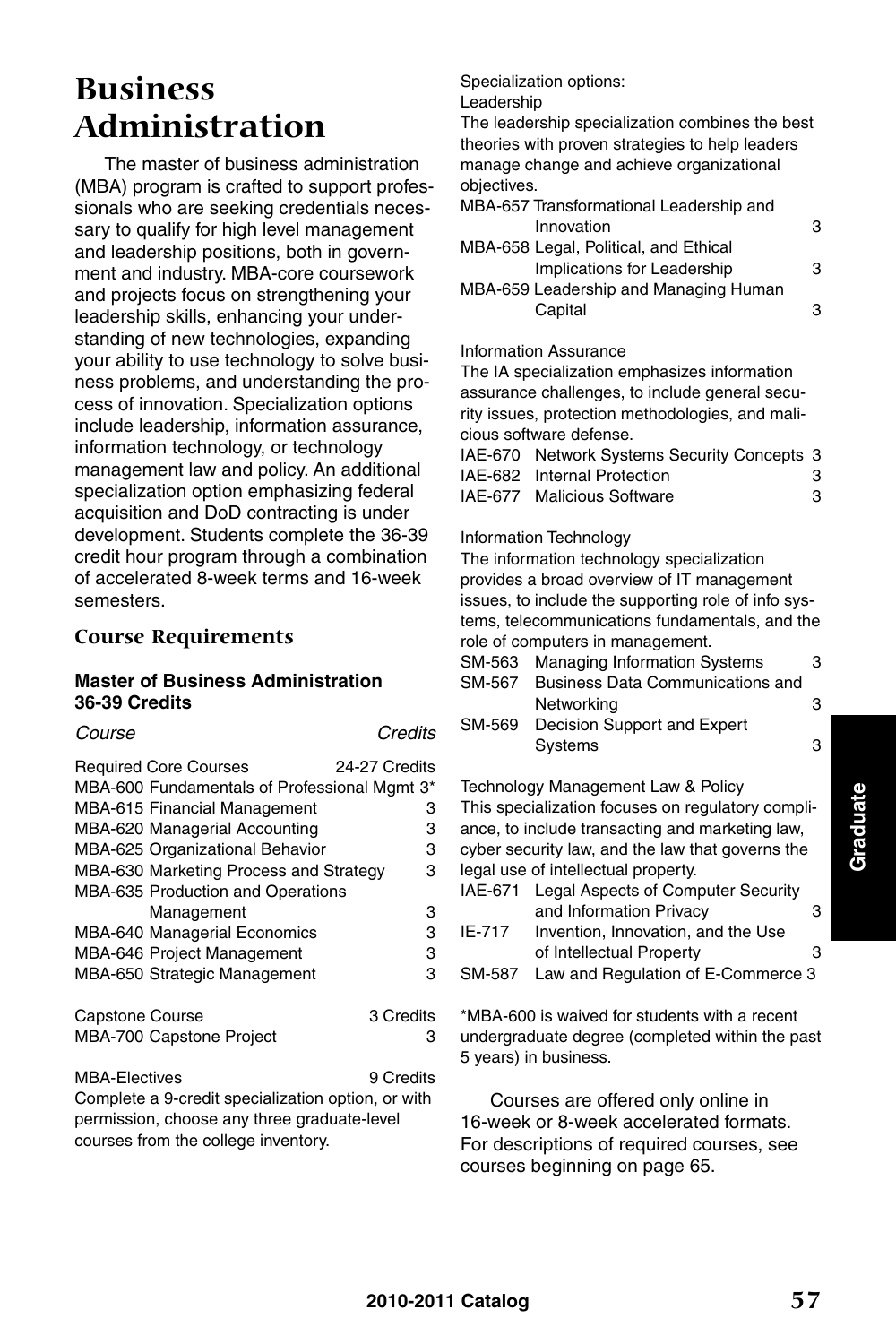## **Computer Science**

The computer science (CS) degree is structured to focus on new technologies, graphics aimed at virtual realities, and the Internet. The main objective of the program is to provide students with the advanced knowledge and skills necessary to design and use modern computer-based systems, with an emphasis on emerging technologies such as embedded languages, wireless technologies, miniaturization (PDAs), and data security.

CS majors study computer language design, intelligent systems design, and multithreaded and distributed programming and may specialize in an area of their choice, including information architecture, network security or advanced computer science.

The master of science in computer science is a 30-credit degree program. All students complete a capstone course pair of Research Methods and the Capstone Research Project in which they identify a research topic in consultation with the faculty and develop a major project-based research paper by integrating prior coursework and personal experiences.

### **Course Requirements**

|                         | <b>Master of Science</b>                 | <b>30 Credits</b> |  |
|-------------------------|------------------------------------------|-------------------|--|
| <i>Course</i>           |                                          | Credits           |  |
| <b>Required Courses</b> |                                          | 12 Credits        |  |
| CS-504                  | Theory of Computation                    | 3                 |  |
| CS-512                  | Computer Language Design                 | 3                 |  |
| CS-701                  | Designing Intelligent Systems            | 3                 |  |
| CS-705                  | Multithreaded and Distributed            |                   |  |
|                         | Programming                              | 3                 |  |
| <b>Elective Courses</b> |                                          | 12 Credits        |  |
|                         | Choose any four below.                   |                   |  |
| CS-507                  | Database Systems Implementation          | 3                 |  |
| $CS-511$                | <b>Numerical Methods</b>                 | 3                 |  |
| CS-513                  | Gaming Theory - Real-time 3D             |                   |  |
|                         | Graphics                                 | 3                 |  |
| <b>IAE-670</b>          | <b>Network Systems Security Concepts</b> | 3                 |  |
| IAE-673                 | Secure Information Transfer and          |                   |  |
|                         | Storage                                  | 3                 |  |
| <b>IAE-677</b>          | <b>Malicious Software</b>                | 3                 |  |
| IAE-682                 | Internal Protection                      | 3                 |  |
| <b>IAE-684</b>          | <b>Complimentary Security</b>            | 3                 |  |
| IE-705                  | <b>Comparison of Operating Systems</b>   |                   |  |
|                         | and Web Servers                          | 3                 |  |
| IE-707                  | Network Architecture Convergence         |                   |  |
|                         | Using Wireless Technology                | 3                 |  |
| IE-713                  | Multimedia and Web Casting               | 3                 |  |
| IE-719                  | Capstone Course                          | 3                 |  |
| <b>Capstone Courses</b> |                                          | 6 Credits         |  |
| CS-712                  | <b>Research Methods</b>                  | 3                 |  |

| CS-712 Research Methods          |  |  |
|----------------------------------|--|--|
| CS-714 Capstone Research Project |  |  |

Courses are offered only online in 16-week or 8-week accelerated formats. For descriptions of required courses, see courses beginning on page 65.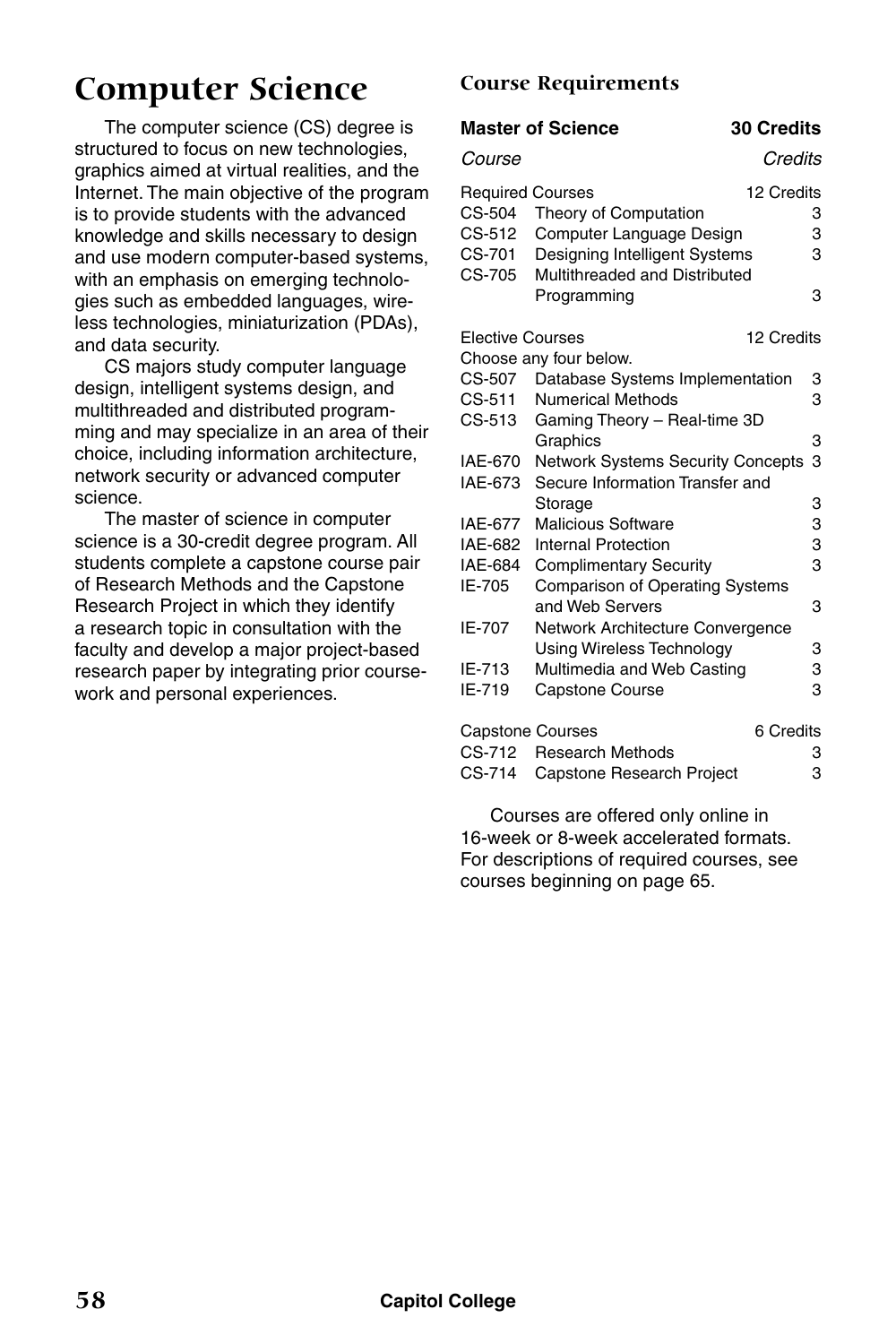# **Electrical Engineering**

The electrical engineering (EE) degree is structured to educate students to design and develop applications from the inception stage through the manufacturing, testing, and delivery of a product. The main objective of the program is to provide traditional engineers with the fundamentals of circuit modeling and design, circuit analysis, circuit construction and testing, government and industry regulations, and the advanced knowledge and skills necessary to design and use modern computer-based design and analysis software.

EE majors study mathematical modeling and analysis, electromagnetic interference and compatibility, and advanced concepts of design for reliability, manufacturability and testability with the emphasis of the program on the practical applications of theoretical principles to the design and construction of circuits to meet industrial, military and international standards.

The master of science in electrical engineering is a 30-credit degree program. All students complete a capstone course pair in which they choose a project in consultation with the faculty and carry the research of the project through proposal, design, testing and delivery. Students may choose to use the two elective courses in conjunction with the capstone courses to obtain a four-course certificate in an area of specialization.

The college has developed a bridge course, EE-500 Advanced Signal Processing, to allow students who do not meet the upper-level prerequisites an opportunity to qualify for acceptance. Credit for EE-500 is not awarded toward MSEE degree completion.

### **Course Requirements**

### **Master of Science 30 Credits**

| Course                            | Credits                                            |   |
|-----------------------------------|----------------------------------------------------|---|
| <b>Required Courses</b><br>EE-600 | 18 Credits<br>Mathematical Modeling and Analysis 3 |   |
| EE-601                            | Modern Circuit Design and                          |   |
|                                   | Simulation                                         | 3 |
| EE-606                            | Signal Processing                                  | 3 |
| EE-607                            | Electromagnetic Interference and                   |   |
|                                   | Compatibility                                      | 3 |
| EE-710                            | Designing for Reliability and                      |   |
|                                   | Manufacturability                                  | 3 |
| EE-720                            | Designing for Testability                          | 3 |
| Electives Courses                 | 6 Credits                                          |   |
|                                   | Choose any two courses below.                      |   |
| AE-611                            | Space Systems Engineering                          | 3 |
| EE-614                            | Large Scale Integrated Design                      | 3 |
| EE-651                            | <b>Communications Theory</b>                       | 3 |
| EE-652                            | Microcontroller System Development                 | 3 |
| EE-653                            | Analog and Digital Control Theory                  | 3 |
| EE-656                            | Image Processing                                   | 3 |
| EE-665                            | Microwave Circuit Theory and Design                | 3 |
| IAE-621                           | <b>Applied Wireless Network Security</b>           | 3 |
| IE-701                            | Principles of Designing and                        |   |
|                                   | <b>Engineering Computer Networks</b>               | 3 |
| IE-707                            | Network Architecture Convergence                   |   |
|                                   | <b>Using Wireless Technology</b>                   | 3 |
| <b>Capstone Courses</b>           | 6 Credits                                          |   |
| FF-708                            | Master's Project Research                          | з |

| Capstone Courses |                           | <b>b</b> Crealts |
|------------------|---------------------------|------------------|
| EE-708           | Master's Project Research | 3                |
| EE-758           | Master's Project          | 3                |

Courses are offered only online in 16-week formats. For descriptions of required courses, see courses beginning on page 65.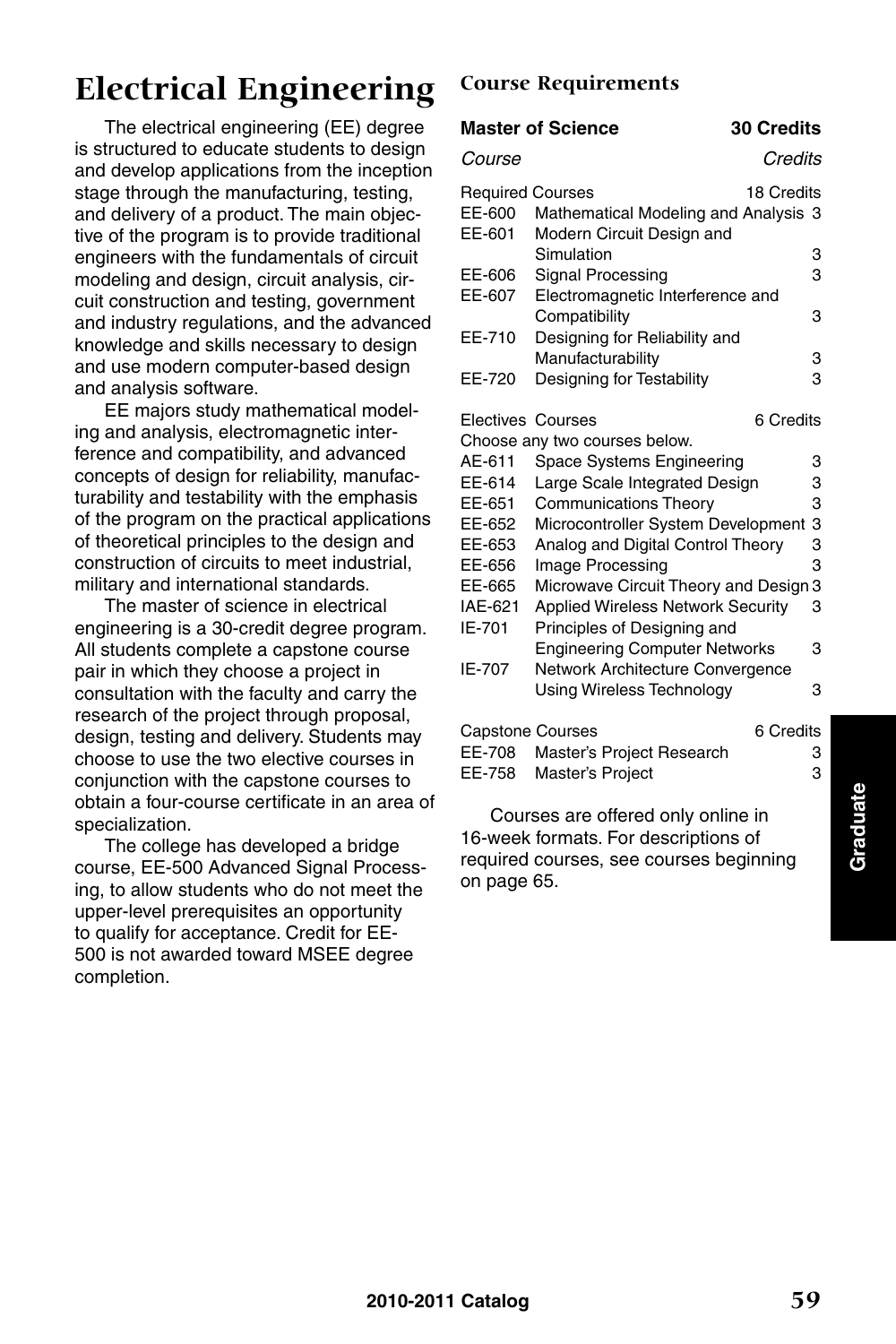## **Information Assurance**

The information assurance (IA) degree is structured to meet the needs of government and industry to understand, prepare for, respond to, and recover from threats to our information infrastructures. The main objective of the program is to provide information system and security professionals with in-depth instruction on new security ideas, concepts and techniques to prevent and react to malicious intrusion and to secure information assets. The National Security Agency and Department of Homeland Security have designated Capitol College a National Center of Academic Excellence in Information Assurance Education. The Master of Science in Information Assurance (MSIA) curriculum is mapped to all current federal domains at the most advanced level specified in the standards, and also covers the 10 domains of the CISSP (Certified Information Systems Security Professional), considered the goldstandard of industry IA certification.

### **Course Requirements**

### **Master of Science 36 Credits**

*Course Credits*

|         | <b>Required Core Courses</b><br>24 Credits  |   |
|---------|---------------------------------------------|---|
|         | IAE-670 Network Systems Security Concepts 3 |   |
| IAE-671 | Legal Aspects of Computer Security          |   |
|         | and Information Privacy                     | з |
| IAE-673 | Secure Information Transfer and             |   |
|         | Storage                                     | з |
|         | IAE-674 Security Risk Management            | з |
| IAE-675 | <b>Computer Forensics and Incident</b>      |   |
|         | Handling                                    | з |
| IAE-677 | <b>Malicious Software</b>                   | з |
|         | IAE-680 Perimeter Protection                | з |
| IAE-682 | Internal Protection                         | з |

Elective Courses **12 Credits** Choose any combination of four courses from the following list of electives:

Information Assurance Electives

| IAE-611<br>IAE-621 | <b>Wireless Security</b><br><b>Applied Wireless Network Security</b> | 3<br>3 |
|--------------------|----------------------------------------------------------------------|--------|
| IAE-679            | <b>Vulnerability Mitigation</b>                                      | 3      |
| IAE-684            | <b>Complementary Security</b>                                        | 3      |
|                    | <b>Network Engineering Electives</b>                                 |        |
| IE-701             | Principles of Designing and Engineering<br><b>Computer Networks</b>  | 3      |
| IE-707             | Network Architecture Convergence<br><b>Using Wireless Technology</b> | 3      |
| IE-712             | Design and Practice of Secure                                        |        |
|                    | <b>Information Networks</b>                                          | 3      |
|                    | Law & Policy Electives                                               |        |
| IE-717             | Invention, Innovation, and the Use of                                |        |
|                    | <b>Intellectual Property</b>                                         | 3      |
|                    | MBA-658 Legal, Political, and Ethical                                |        |
|                    | Implications for Leadership                                          | 3      |
| SM-587             | Law and Regulation of E-Commerce                                     | 3      |
|                    | <b>Technology Management Electives</b>                               |        |
| SM-563             | <b>Managing Information Systems</b>                                  | з      |
| SM-567             | Business Data Communications and                                     |        |
|                    | Networking                                                           | 3      |
| SM-569             | Decision Support & Expert Systems                                    | 3      |
|                    | Courses are offered only online in                                   |        |

16-week or 8-week accelerated formats. For descriptions of required courses, see courses beginning on page 65.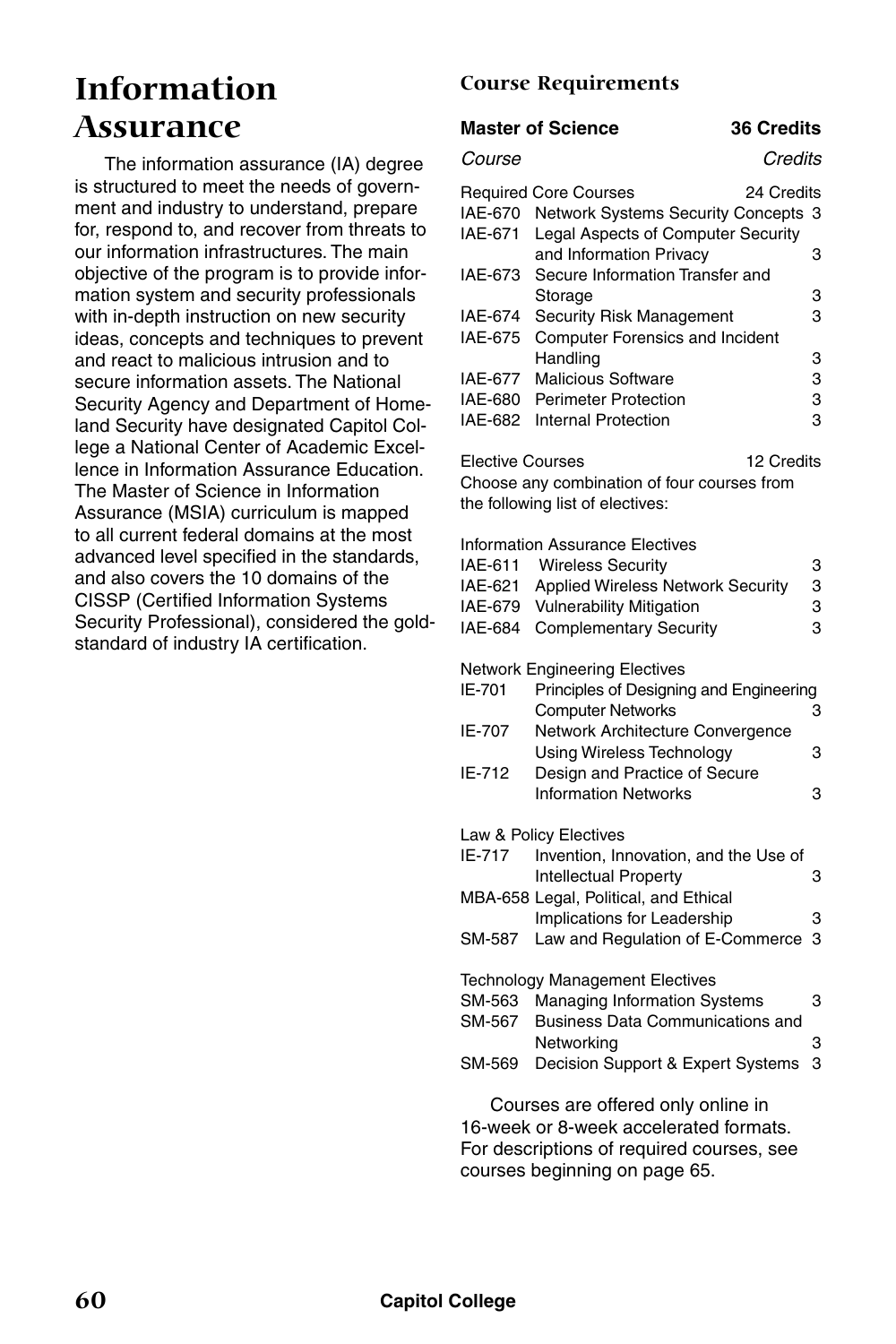## **Information and Telecommunications Systems Management**

The online Master of Science in Information & Telecommunications Systems Management (ITSM) degree is structured as an interdisciplinary study of systems management theory and practices. As a technology management oriented degree, the main objective of the program is to develop student abilities to anticipate, recognize, and solve organizational and technological problems, optimize their own capabilities and the capabilities of others, allocate and effectively use resources, and apply systems management theory to organizational situations. Specialization options include leadership, information assurance, or technology management law and policy. ITSM is a 36-credit degree program. All students complete the 27-credit core and select three remaining elective options of their choice.

### **Course Requirements**

| <b>Master of Science</b> | <b>36 Credits</b>                        |
|--------------------------|------------------------------------------|
| <i>Course</i>            | Credits                                  |
| <b>Required Courses</b>  | 27 Credits                               |
|                          | MBA-625 Organizational Behavior<br>3     |
|                          | <b>MBA-640 Managerial Economics</b><br>З |
| SM-513                   | Systems Management and                   |
|                          | Organization Theory<br>з                 |
| SM-517                   | Psychological Factors in Systems         |
|                          | Management<br>3                          |
| SM-518                   | <b>Principles of Systems</b><br>3        |
| SM-525                   | <b>Statistics for Managers</b><br>3      |
| SM-563                   | <b>Managing Information Systems</b><br>з |
| SM-567                   | <b>Business Data Communications and</b>  |
|                          | Networking<br>3                          |
| SM-569                   | Decision Support and Expert              |
| Svstems                  | з                                        |

Specialization Options 9 Credits Complete a 9-credit specialization option, or with permission, choose any three graduate-level courses from the college inventory.

#### Leadership

|         | MBA-657 Transformational Leadership and<br>Innovation                | 3 |
|---------|----------------------------------------------------------------------|---|
|         | MBA-658 Legal. Political, and Ethical<br>Implications for Leadership | 3 |
|         | MBA-659 Leadership and Managing Human<br>Capital                     | 3 |
|         | Information Assurance                                                |   |
|         | IAE-670 Network Systems Security Concepts 3                          |   |
|         | IAE-677 Malicious Software                                           | 3 |
|         | IAE-682 Internal Protection                                          | з |
|         | Technology Management Law & Policy                                   |   |
| IAE-671 | Legal Aspects of Computer Security 3                                 |   |
| IE-717  | Invention, Innovation, and the Use of                                |   |
|         | Intellectual Property                                                | з |
| SM-587  | Law and Regulation of E-Commerce                                     | 3 |
|         |                                                                      |   |

Courses are offered only online in 16-week or 8-week accelerated formats. For descriptions of required courses, see courses beginning on page 65.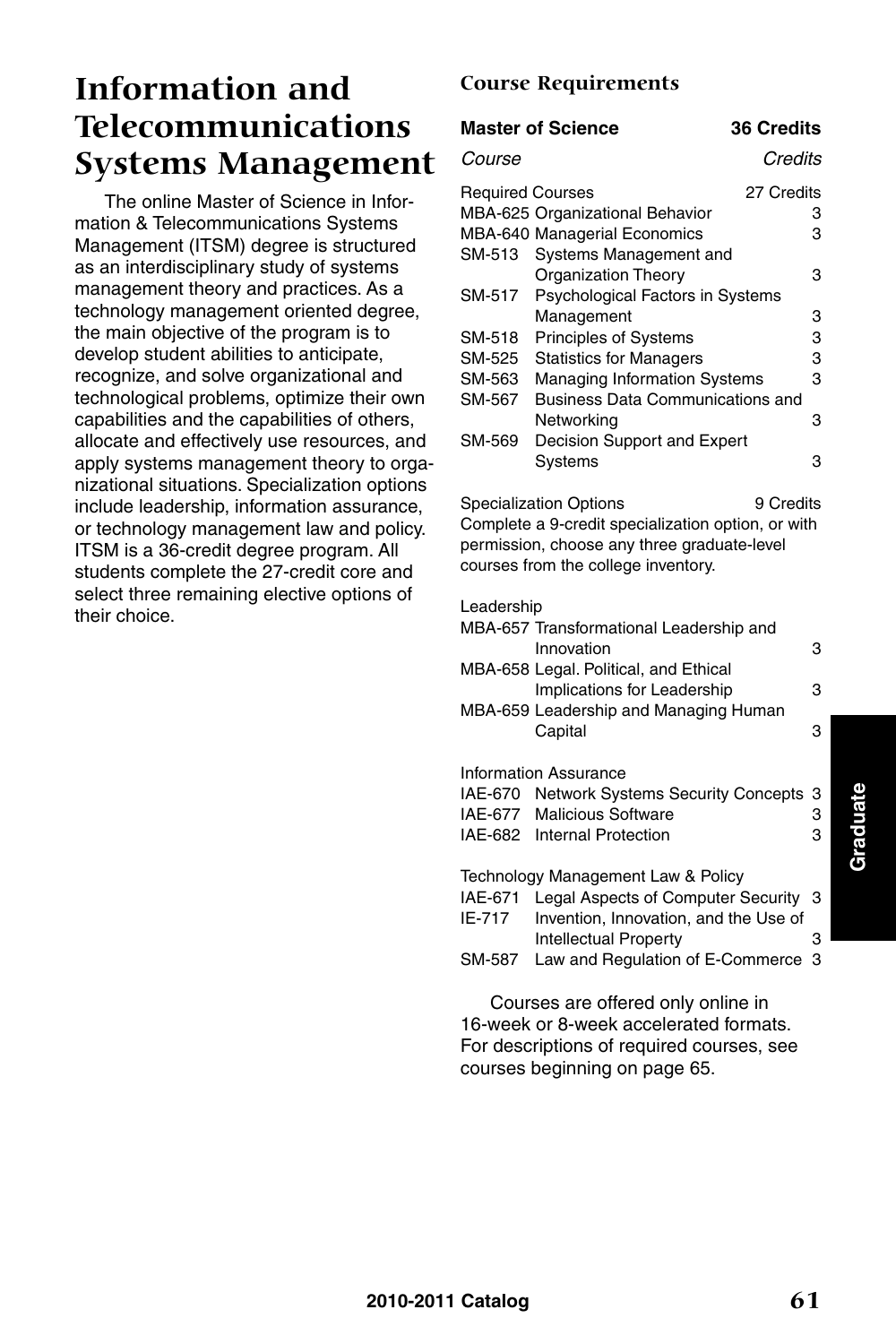# **Internet Engineering**

Technological advances are driving the convergence of separate voice, data, message switch and video networks onto a single, network-based platform using TCP/ IP technology. To stay competitive, companies must if they want to integrate their existing network or rebuild from scratch. The master of science in Internet engineering degree (IE) prepares students to choose the best option.

The 30-credit graduate program is designed to fill the need for professionals who know how to build new networks or migrate existing ones onto platforms based primarily on TCP/IP technology. Network reliability, survivability and outage-recovery design techniques are also featured in the program, as is the practical use and integration of wireless networks.

Network security is taught and practiced throughout the degree program.

Graduates of this degree program are prepared for career opportunities as senior network administrators, engineers and consultants, chief technical officers and chief information officers.

Many of the courses use OPNET, recognized by network engineers and planners as the most advanced network modeling software in the world. Throughout the MSIE program, students will practice network convergence and migration techniques by accessing the OPNET lab applications remotely from personal computers. OPNET lab exercises also include network design techniques that increase the security, survivability and recoverability of networks.

### **Course Requirements**

### **Master of Science 30 Credits**

*Course Credits*

| Reguired Courses |                                        | 27 Credits |   |
|------------------|----------------------------------------|------------|---|
| IE-701           | Principles of Designing and            |            |   |
|                  | <b>Engineering Computer Networks</b>   |            | з |
| IE-703           | Thin and Fat Client Deployment         |            | 3 |
| IE-705           | <b>Comparison of Operating Systems</b> |            |   |
|                  | and Web Servers                        |            | з |
| IE-707           | Network Architecture Convergence       |            |   |
|                  | Using Wireless Technology              |            | з |
| IE-709           | Comparison of Object-Oriented and      |            |   |
|                  | Scripting Languages                    |            | 3 |
| IE-712           | Design and Practice of Secure          |            |   |
|                  | <b>Information Networks</b>            |            | з |
| IE-713           | Multimedia and Web Casting             |            | 3 |
| IE-715           | Identifying and Integrating Component  |            |   |
|                  | <b>Collaboration Technologies</b>      |            | з |
| IE-717           | Invention, Innovation, and the Use     |            |   |
|                  | of Intellectual Property               |            | з |
| Capstone Course  |                                        | 3 Credits  |   |
| IE-719           | Capstone Course*                       |            | з |

\* Students may substitute an elective according to their specific career goals.

Courses are offered only online in 16-week or 8-week accelerated formats. For descriptions of required courses, see courses beginning on page 65.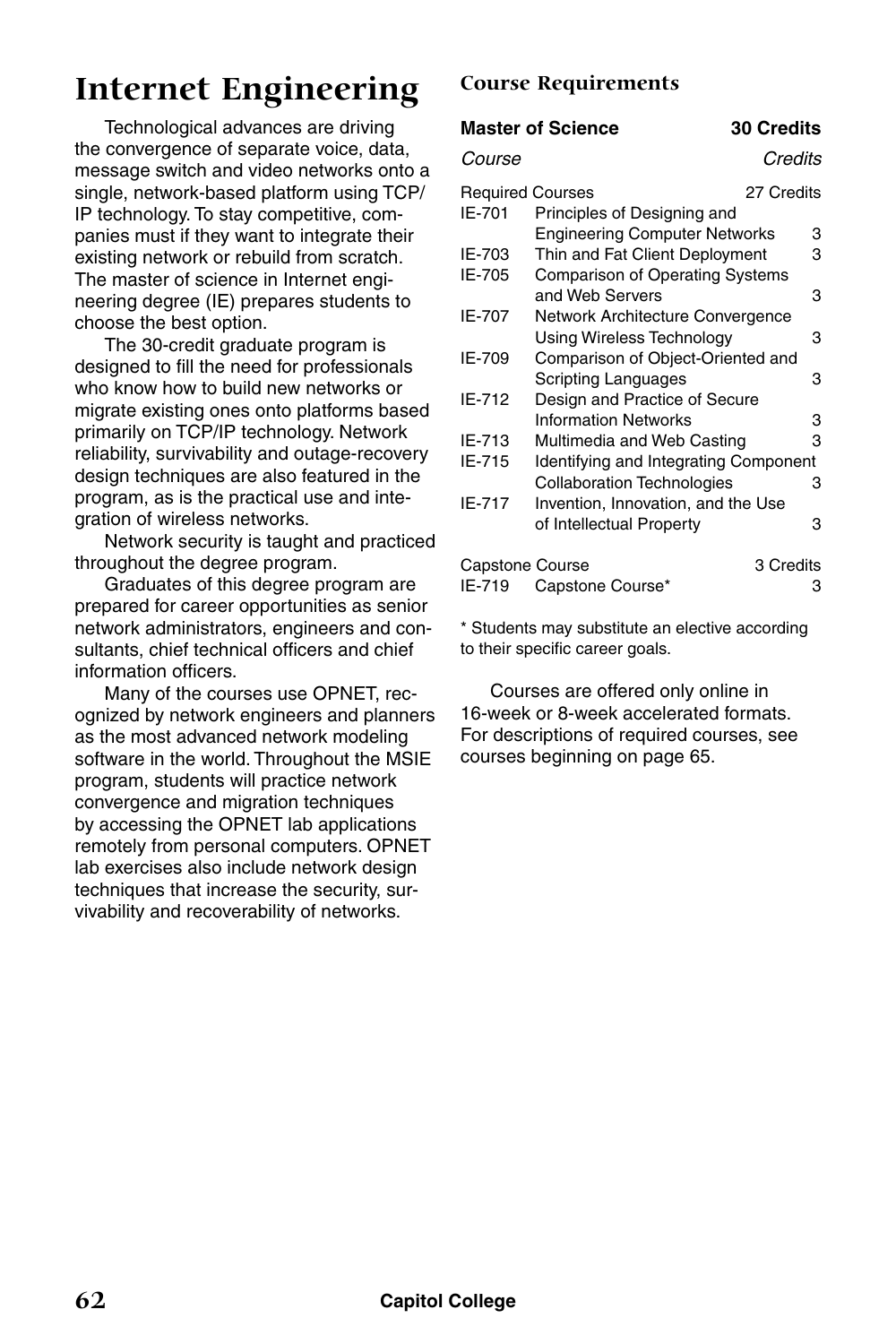## **Post-baccalaureate Certificates**

The post-baccalaureate certificates are targeted toward systems managers and information assurance professionals seeking to augment or update their skills and career with graduate-level credentials. Certificate students must complete the specific courses listed for the certificate; no substitutions are permitted. Once the course requirements are completed, students must apply for the certificate through the Office of Registration and Records. A \$25 processing fee is due with the certificate request. A student must have a minimum cumulative GPA of 3.0 in all certificate coursework to be awarded the certificate.

The courses required for these certificates are offered only online in accelerated 8-week terms and 16-week semesters. Consult the schedule of classes for more information.

For descriptions of required courses, see courses beginning on page 65.

### **Client/Server and Wireless Devices (12 credits)**

This certificate provides students with a specialization in the hardware and software that drive local, Internet and wireless computing. Students learn the technical aspects of network and wireless devices and the standards and protocols of connectivity. An introductory course in network devices explores the technologies that link personal computers to servers and servers to servers. The three additional courses explore the movement from cable-connected terminals to remote server technology, the similarities and differences between operating systems and web servers, and the various wireless technologies and devices for personal and business communications.

#### *Required Courses*

| IE-701 | Principles of Designing and            |   |
|--------|----------------------------------------|---|
|        | <b>Engineering Computer Networks</b>   | 3 |
| IE-703 | Thin- and Fat-Client Deployment        | 3 |
| IE-705 | <b>Comparison of Operating Systems</b> |   |
|        | and Web Servers                        | з |
| IE-707 | Network Architecture Convergence       |   |
|        | <b>Using Wireless Technology</b>       | з |

### **Component Technologies and Online Collaboration (12 credits)**

This certificate provides students with an advanced understanding of the sophisticated technologies used to develop, integrate, and deploy e-business solutions. Students learn aspects of programming tools for online applications, technologies and policies of multimedia products, and component integration for on-demand communications. Courses in object-oriented and scripting languages and component collaboration technologies explore the development and optimization of electronic commerce applications. A multimedia and web casting course and a policy course in intellectual property explore the technical, marketing and legal aspect of online multimedia.

### *Required Courses*

| IE-709 | Comparison of Object-Oriented      |   |
|--------|------------------------------------|---|
|        | and Scripting Languages            | 3 |
| IE-713 | Multimedia and Web Casting         | 3 |
| IE-715 | Identifying and Integrating        |   |
|        | <b>Component Collaboration</b>     |   |
|        | Technologies                       | 3 |
| IE-717 | Invention, Innovation, and the Use |   |
|        | of Intellectual Property           | з |

## **Information Assurance Administration**

### **(12 credits)**

This certificate provides a thorough understanding of the general methodologies for security risk assessment and security test and evaluation, including the interviews and documentation research necessary. Incident handling and response is addressed, as well as intrusion detection and defense in depth. In addition, students learn how to reduce their risk of potential legal liability for computer security or information privacy failures. This certificate is restricted to MSIA degree seeking students or seasoned IA professionals.

### *Required Courses*

| IAE-671 Legal Aspects of Computer Security |   |
|--------------------------------------------|---|
| & Information Privacy                      | 3 |
| IAE-674 Security Risk Management           | З |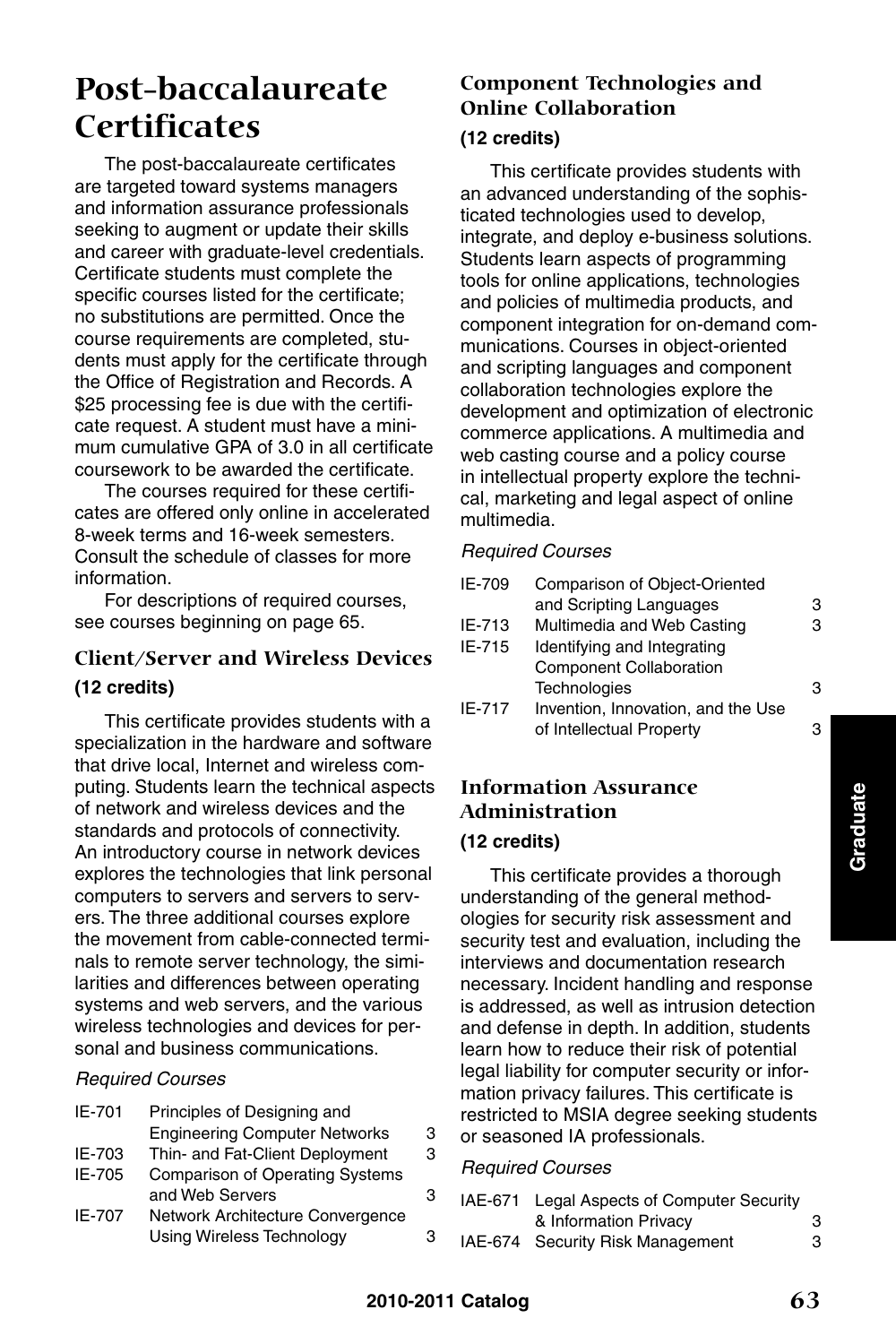| IAE-675 Computer Forensics and Incident |  |
|-----------------------------------------|--|
| Handling                                |  |
| IAE-680 Perimeter Protection            |  |

### **Information Technology (12 credits)**

This certificate provides students with a foundational knowledge of systems management with respect to telecommunications systems as well as the computer systems that support managerial decision-making. Students learn principles of technology management and information systems. Introductory courses in systems management and telecommunications networks provide the fundamental principles applied in the decision support and expert systems course. A course in strategic management of business technology lays the foundation for business management in a global environment with specific attention given to electronic commerce management goals.

### *Required Courses*

|        | MBA-650 Strategic Management        | З |
|--------|-------------------------------------|---|
| SM-563 | <b>Managing Information Systems</b> | 3 |
| SM-567 | <b>Business Data Communications</b> |   |
|        | and Networking                      | З |
| SM-569 | Decision Support and                |   |
|        | <b>Expert Systems</b>               | 3 |
|        |                                     |   |

### **Network Protection**

### **(12 credits)**

This certificate provides students with a detailed understanding of the methods computer attackers utilize to infiltrate web and application technologies and how the security professionals can anticipate and protect against attacks. Students learn the anatomies of viruses and worms and the defense mechanisms for the perimeter and the inner network. A course in malicious software serves as an introduction to what security professionals deal with daily and the basic anti-virus programs individuals can utilize to protect their information on the small scale of personal computing. The three additional courses focus on the need for internal and external vulnerability assessment, a detailed understanding of firewalls and perimeter network defense,

and methods practices for protecting the inner network in the event of a perimeter breach.

### *Required Courses*

| IAE-621 Applied Wireless Network Security | 3 |
|-------------------------------------------|---|
| IAE-677 Malicious Software                | 3 |
| IAE-679 Vulnerability Mitigation          | 3 |
| IAE-682 Internal Protection               | 3 |

### **Security Management**

### **(12 credits)**

This certificate provides students with a fundamental understanding of network systems security as it applies to the overall enterprise mission. Students learn aspects of detection, recovery and damage control methods as well as the laws and rights to privacy. An introductory course in network systems security concepts introduces students to the terminology, principles and special issues facing industries, including the importance of user involvement, security training, ethics, trust and informed management. The three additional courses focus on secure data transfer and storage with a history of cryptography and a study of public- and private-key algorithms, risk management with detailed instruction in contingency/disaster recovery planning research and security policy formulation and enforcement, and computer forensics and incident handling with a focus on legal and ethical issues of privacy associated with information and intellectual property and managing trouble tickets and analyzing events.

### *Required Courses*

| IAE-611 Wireless Security                   | з |
|---------------------------------------------|---|
| IAE-670 Network Systems Security Concepts 3 |   |
| IAE-673 Secure Information Transfer and     |   |
| Storage                                     | з |
| IAE-684 Complementary Security              | 3 |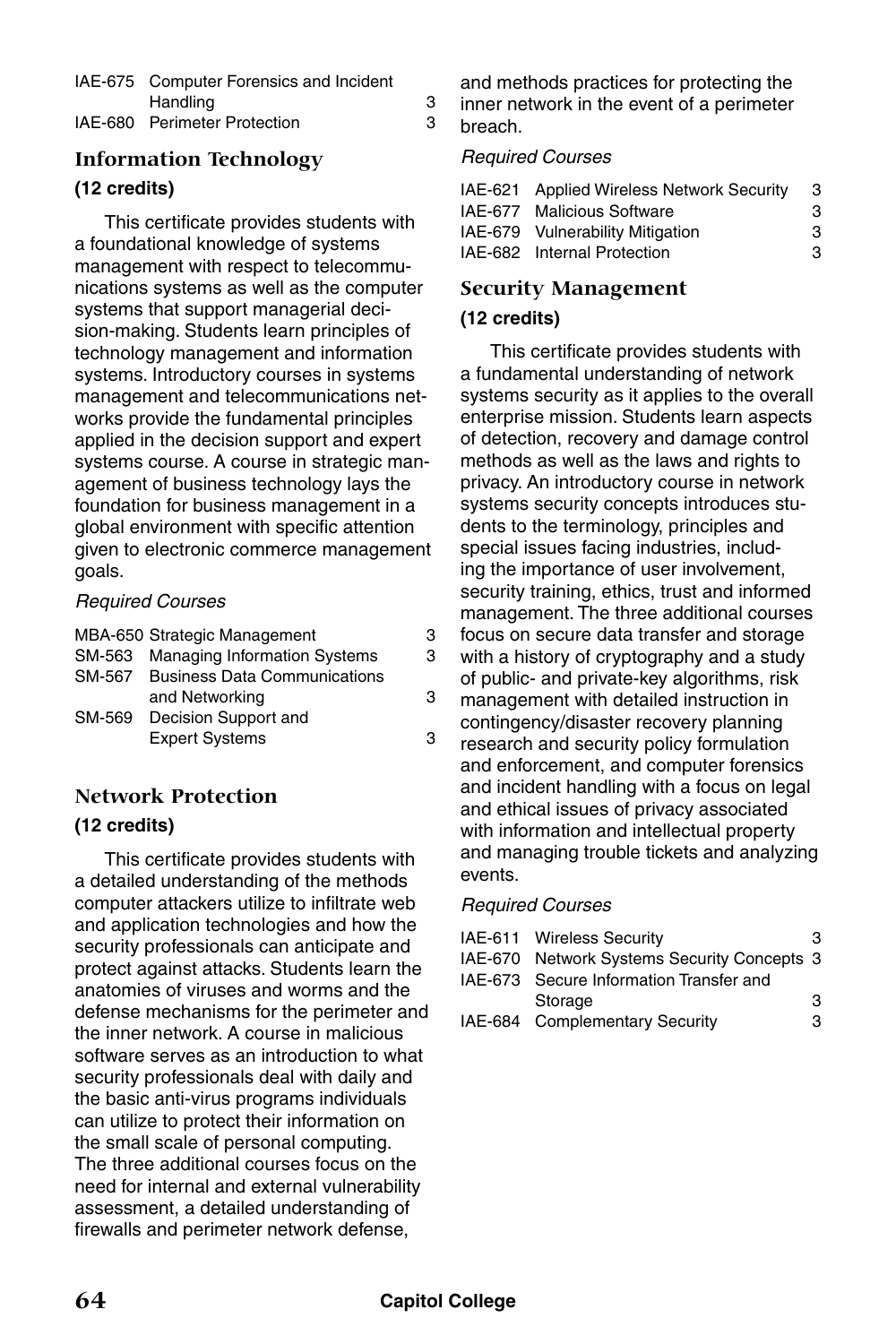## **Courses**

The numbers in parentheses indicate the following: for undergraduate, (in sequence) class hours – laboratory hours – semester credit hours; for graduate, the number of semester credit hours. Students must have completed the listed prerequisite or its equivalent before registering for a course.

### **Course Descriptions**

### **AE-100 Introduction to Astronomy**

Provides a general overview of topics in astronomy. Includes the history and evolution of our understanding of the solar system, stars, galaxies and cosmos. Basic processes that explain observations of phenomenon in our universe are discussed. May be used as a science elective. Corequisite: MA-114. (3-0-3)

### **AE-150 Introduction to Space**

Introduces the student to elements of astronomy and space sciences, the history of NASA and earth missions and operations and simple physics of satellite orbits, types of orbits and orbital terminology. Space environment and its effects on satellite and equipment. Discussion of satellites, types of satellites and their uses. Prerequisite: MA-114 or Corequisite: MA-261 (3-0-3)

### **AE-200 High Vacuum Testing Techniques**

This course covers the basic theory and practical knowledge to use, operate, manage or conduct tests in vacuum chambers. Terminology, equipment and methods of obtaining and maintaining vacuum environments, especially in regards to space simulation testing are covered. Topics will include types of vacuum pumps, system components, vacuum gauges, fittings, flanges, materials and their integration. Basic test procedures and standards. (3-0-3)

### **AE-250 Ground Systems Engineering**

Provides an introduction to the components that make up a satellite ground system. Included is the design and analysis of ground system components. Provides an introduction into satellite telemetry, command and control subsystems, as well

as the software needed to build and run a ground system. Introduction to CCSDS standards and mission planning. Corequisite: CS-130, Prerequisite: AE-150. Offered spring semester only. (3-0-3)

### **AE-311 Spacecraft Systems**

Design of spacecraft for different applications and missions. Passive and active devices. Designing with redundancy and reliability. Heating and cooling thermal issues. Power handling, telemetry and communications with antenna design. Propulsion, Thrusters and maneuvering. Command and control systems. Prerequisite: AE-150 or equivalent background (3-0-3)

### **AE-351 Orbital Mechanics**

Newton's equations and Keplers laws. Use of spherical coordinates to solve for orbital equations. Corrections to basic equations caused by earth's geometry, the moon and the sun. Other effects depending on orbital parameters. Prerequisite: MA-340 (3-0-3)

### **AE-361 Remote Sensing**

The course is a survey of remote sensing techniques applied to understanding of the earth system. Some of the topics covered in the course are: an overview of electromagnetic radiation and its interactions with matter; spectral responses of different types of surfaces in visible, near infrared, thermal infrared and microwave regions; principles of atmospheric remote sensing; space based instruments used for passive and active remote sensing of land, ocean and atmosphere; impact of human activities on the global climate; use of remotely sensed data for management of human environment. Laboratory and image interpretation exercises are part of the course. Prerequisite: PH-263 and AE-311 (3-0-3)

### **AE-400 Special Topics in AE**

Research into astronautical engineering subjects. Student primarily works in a guided study format with a mentor. Permission required from the instructor and academic dean. This course may be repeated with different projects. (1-4)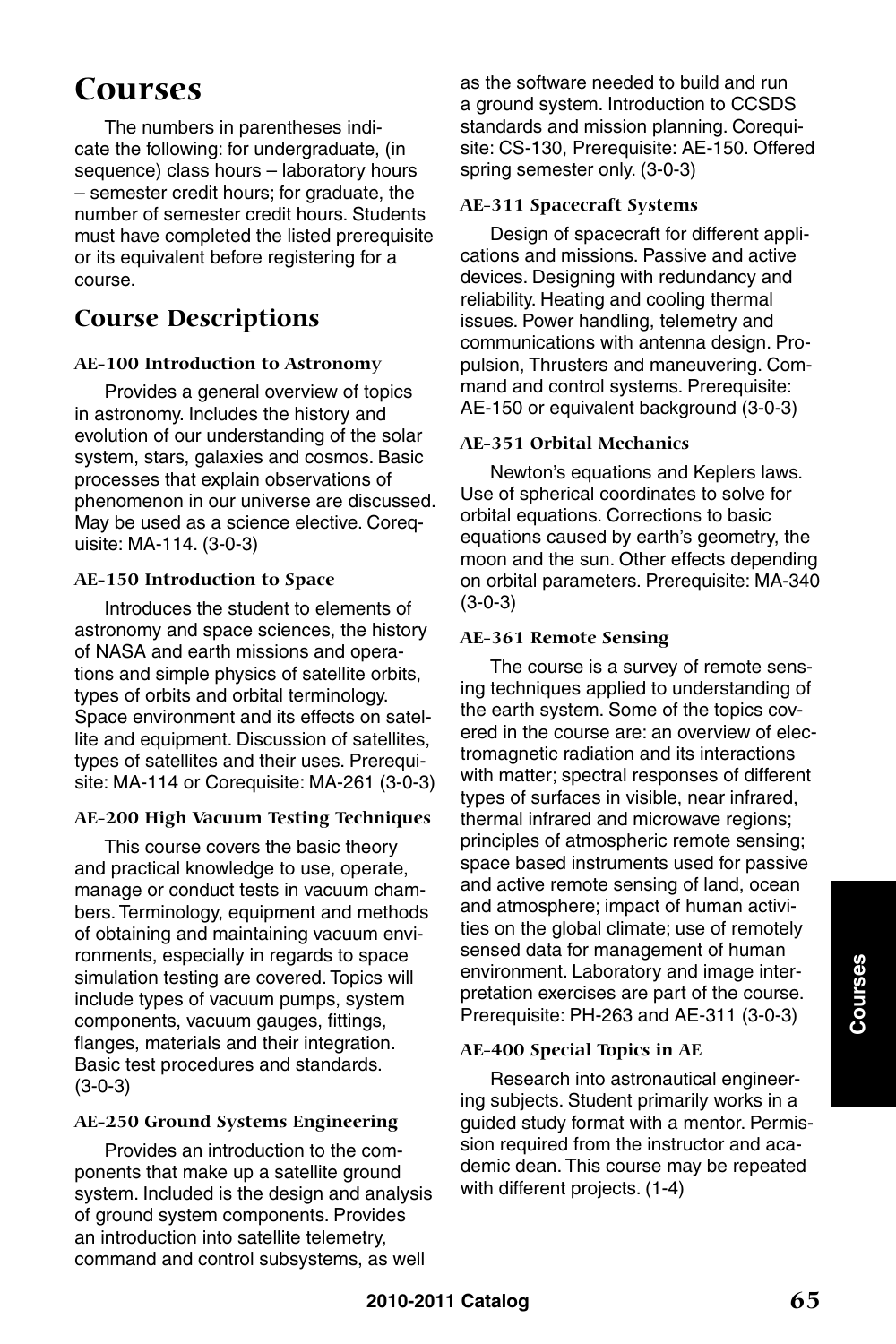### **AE-401 Computational Dynamics**

Advanced Orbital Mechanics: Effects of various gravitational variations of the earth, moon sun and other bodies on orbital equations. Perturbation and modeling of orbital equations. Use of numerical methods and commercial computer modeling to determine orbital paths. Prerequisites: MA-300 and AE-351 (3-0-3)

### **AE-411 Space Systems Engineering for Undergraduate Studies**

Understand the basic principles and processes for designing effective systems, including how to determine customer needs vs. wants, translate customer requirements into designs for systems that provide required performance and that are reliable, supportable and maintainable throughout the system life-cycle. Focus will be on the following areas: the project life cycle phases, from mission requirements to retirement; the relationship between design decisions and system operations, maintenance, and logistics; and studying how system lifecycle modeling can be used to support design decision-making. Explore illustrative case studies. Team projects are assigned. Written reports and oral presentations are required. Prerequisites: AE-311, AE-351 or permission of instructor. (3-0-3)

#### **AE-454 Spacecraft Dynamics and Control**

Analysis of methods of monitoring maintaining and controlling spacecraft attitude and positioning. Propulsion systems. Effects of gravity gradients, space environment and atmospheric drag. Stabilization using controllers, actuators, sensors and impulse devices. Design of control subsystems. Systems engineering approach. Prerequisite: EE-453 (3-0-3).

### **AE-455 Satellite Communications**

Analysis of satellite communications systems. Communications subsystems, telemetry, tracking and monitoring, data handling, satellite link design, propagation effects, modulation techniques and performance, error control. Satellite control networks SN, GN. TDRSS systems, positioning command and control. Prerequisites:

EL-261, MA-128 and MA-262 or equivalent. (2-2-3)

### **AE-458 Senior Project in Space Science**

Continuation of EN-408 into project implementation phase of project. Students work on senior project and submit progress reports and design reviews. Presentation of final project with written and oral report required. Prerequisite: EN-408 (3-0-3)

### **AE-611 Space Systems Engineering for Graduate Studies**

Understand the basic principles and processes for designing effective systems, including how to determine customer needs vs. wants, translate customer requirements into designs for systems that provide required performance and that are reliable, supportable and maintainable throughout the system life-cycle. Focus will be on the following areas: the project life cycle phases, from mission requirements to retirement; the relationship between design decisions and system operations, maintenance, and logistics; and studying how system lifecycle modeling can be used to support design decision-making. Explore illustrative case studies. Team projects are assigned. Written reports and oral presentations are required. (3)

### **BUS-174 Intro to Business & Management**

This course presents a survey of the general business and management environment. Topics include an introduction to the various forms of business, organizational structure, and their legal implications. Modern management and supervision concepts, history and development of theory and practice, the roles of managers, and the relationship between manager and employee are examined. This is a seminar course with emphasis on class discussion and collaborative learning. Prerequisite or Corequisite EN-001 or EN-101. (3-0-3)

#### **BUS-200 Business Communications**

This course includes preparation for various kinds of both written and oral business communication. The course will develop and sharpen the critical thinking and writing skills, including report/proposal preparation and presentation, needed in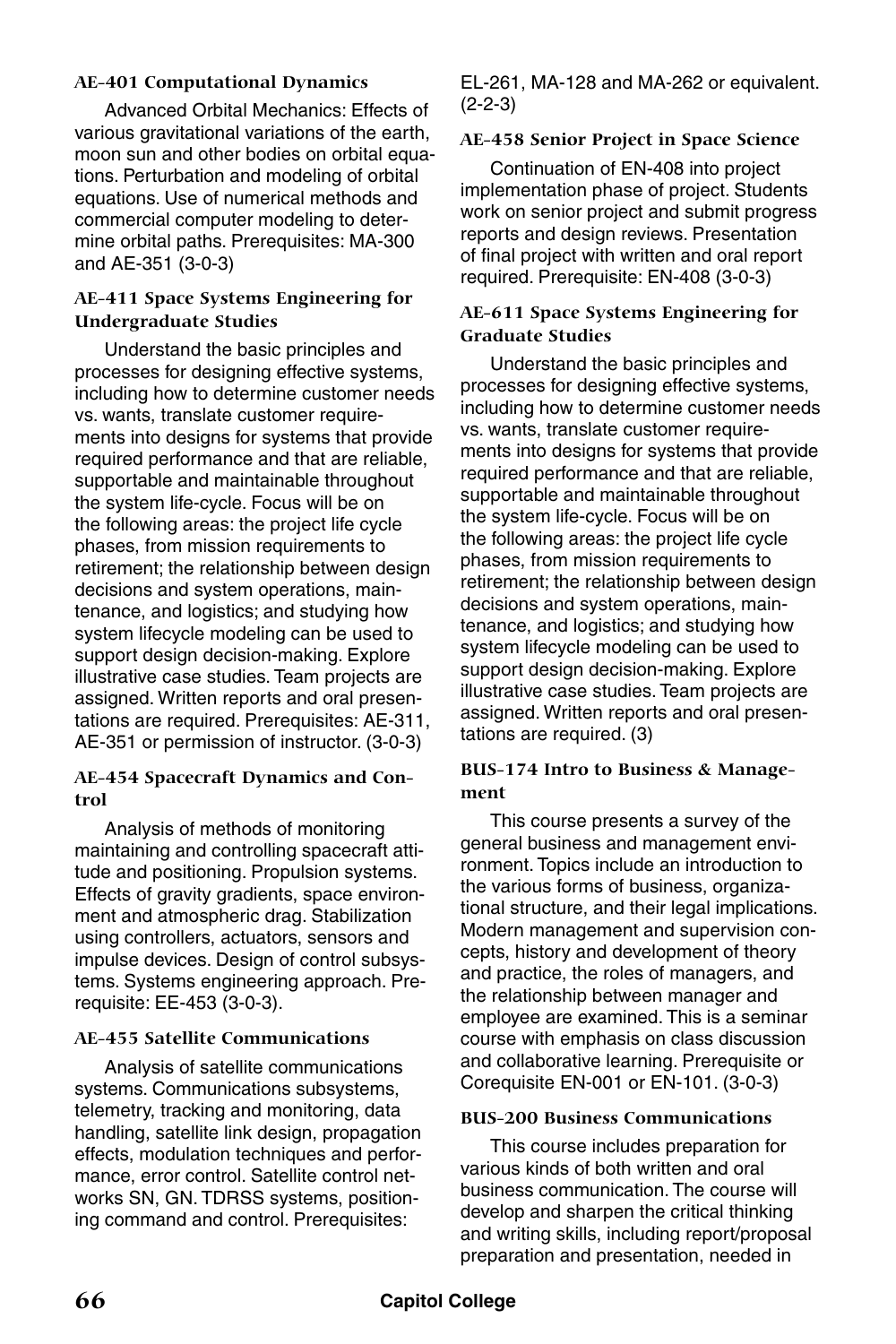the workplace. Strategies for effective communication will also be explored. Prerequisite: EN-102. (3-0-3)

### **BUS-208 E-Commerce and the Law**

Students will examine the numerous legal concepts that arise when establishing web sites for personal or business purposes. More particularly, a myriad of legal issues arise when text, photographs, motion pictures and/or sound recordings either previously composed by others or originally created by the student are placed on the internet. In addition, the legal concepts that arise due to engaging in e-commerce and emailing will also be examined. In doing so, students will learn basic legal terms, as well as learn to identify and articulate the legal concepts and related issues that arise by their actions of placing text, photographs, motion pictures and/or sound recordings on the internet. This course of study enables students to avoid or diminish legal pitfalls encountered when engaging and using the internet for personal or business gain, for themselves or their present and/or future employers. Prerequisite: EN-101 (3-0-3)

### **BUS-250 Database for Managers**

A course that introduces the student to the basic concepts, organization, and implementation models of databases, with an emphasis on the relational model. Projects include hands-on work with entityrelationship and relational models. (3-0-3)

#### **BUS-270 Financial Accounting I**

This is an introductory accounting course that will provide students with a strong basic knowledge of accounting terms, concepts, and procedures. Analyzing business transactions as they relate to the General Ledger and the use of special journals will be addressed as well as the various processes and procedures related to the full accounting cycle. The accounting principles described are those endorsed by the Financial Accounting Standards Board. Corequisite: MA-005 or MA-006. (3-0-3)

### **BUS-271 Financial Accounting II**

This course continues the focus on accounting principles, theories, and applications introduced in Financial Accounting I. It builds additional skills in ledger entry and organization, payroll accounting, and the development of financial statements. The foundation acquired in Accounting I is integral to exploring topics as accounting for partnerships and corporations, promissory notes, and valuation of assets. Prerequisite: BUS-270. (3-0-3)

#### **BUS-279 Introduction to Leadership**

This course overviews the disciplines and competencies associated with leadership in the 21st Century. In particular, the study and application of skills, theories, and concepts in a multicultural society will be examined. This is a seminar course with emphasis on class discussion and collaborative learning. Prerequisite: BUS-174 Corequisite EN-101.

#### **BUS-280 Macroeconomics**

This course is an introduction to macroeconomic concepts and analysis. It deals with the relationship between government, business, and the overall economy. The key areas focused on include gross domestic product, the public sector, unemployment, and aggregate supply and demand. The global economy is covered with discussion of issues such as international trade and protectionism. Prerequisite: EN-101 (3-0-3)

### **BUS-281 Microeconomics**

This course is an introduction to microeconomic concepts and analysis. The course focuses on competitive market dynamics including individual and firm behavior through the study of market structure and economic decisions regarding production, pricing, and personnel. Labor markets and labor unions are addressed as well as regulatory and distributional issues. Prerequisite: BUS-280. (3-0-3)

### **BUS-283 Managerial Accounting**

This course focuses on budgeting and planning. Emphasis is on the use of accounting information to plan and redirect allocations to support business decisions. Managerial Accounting is designed to follow Principles of Accounting. Prerequisite: BUS-271. (3-0-3)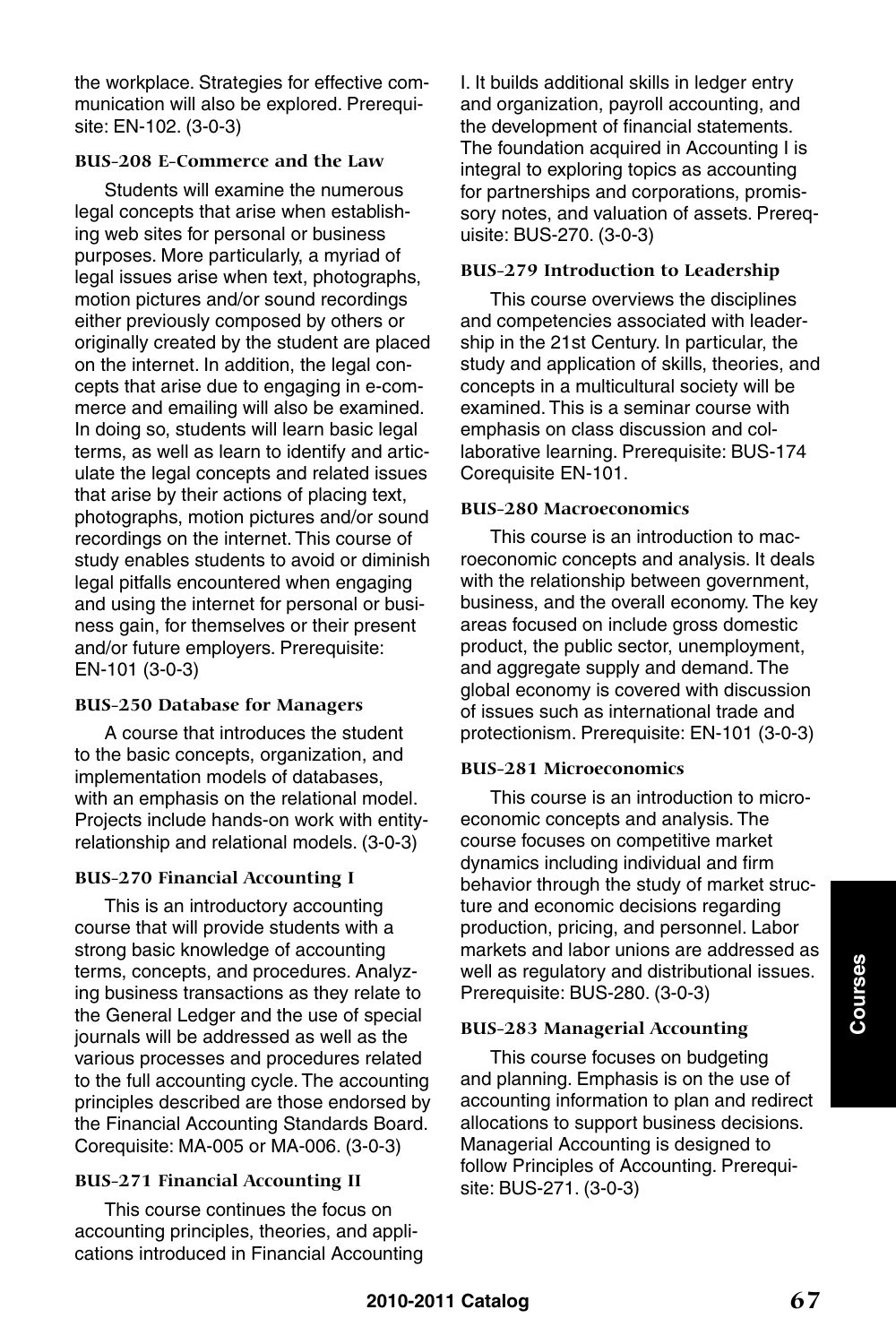### **BUS-289 Small BUS-Mgmt & Entrepreneurship**

This course provides an overview of the principles and processes of entrepreneurship and small business management. Students learn to identify characteristics of entrepreneurs; identify business innovations; conduct feasibility analyses; develop formal business plans; and finance, organize, and operate a small business. Prerequisite: EN-101 (3-0-3)

### **BUS-301 Project Management**

This course is a full range introduction to project management. It covers the origins, philosophy, methodology, and involves actual applications and use of tools such as MS Project. Among the concepts covered are project initiation, task definition, scheduling, budgeting, risk analysis, and control. The System Development Cycle is used as a framework to discuss project management in a variety of situations. Illustrative cases are used and project leadership and team building are covered as integral aspects of good project management. Prerequisite: BUS-174, or permission of department chair (3-0-3)

### **BUS-362 Information Systems for Managers**

Computer-based information systems and online information systems to increase individual and organizational efficiency and productivity constitute the foundation of this course. Specifically, topics that relate to operational, knowledge worker, management and executive-level computerbased information and online systems will be analyzed and discussed. These topics include information systems for database management, transaction processing, knowledge worker, office automation, management information, decision support, and executive support. The course also includes system security, troubleshooting, and disaster recovery, system upgrading, and client/ server issues. Prerequisites: EN-102 and BUS-279. (3-0-3)

### **BUS-372 Financial Management**

This course is designed to familiarize the student with the principles that guide a firm's financial resources management. The primary philosophy around which this course is organized is wealth maximization and the decision criterion used to achieve such a state. Topics such as capital management, fixed-asset investment, cost of capital, capital structure, long-term finance, mergers, leasing, and multinational finance are covered. In addition, accounting terminology and concepts relevant to financial analysis and decision making will be presented. Prerequisites: BUS-270, MA-110 or MA-114. (3-0-3)

### **BUS-375 Human Resource Management**

Human Resource Management is a course with dual purposes. First, the development of employer-employee relations in both the private and public sector in order to facilitate organization productivity. Second, the management of scarce human resources in terms of planning and development techniques in both the private and public sector will be covered. Wage and salary administration, forecasting employment needs, recruiting and selection, evaluation, and training issues will be the focus of discussion and lecture. Prerequisites: EN-101 and BUS-279. (3-0-3)

### **BUS-376 Marketing Principles**

The role of marketing and the strategies used by marketing managers to solve problems is the content of this course. Emphasis is placed on the relationship among consumers, business, and government is regard to product, promotion, pricing, and distribution strategies. Industry standards and ethical practice are focal points of the course. Prerequisite: BUS-174, BUS-200 and BUS-386. (3-0-3)

### **BUS-378 Legal Environment of Business**

This course introduces the student to legal reasoning; ethical norms; the legal process and the American legal system; administrative law process and the role of business people in that process; the study of selected areas of public and private law, such as securities regulation, antitrust, labor, product liability, contracts, and consumer and environmental law; and international dimensions of the legal environment of law. The purpose of the course is to establish legal literacy and to develop an understanding of legal dynamics, particu-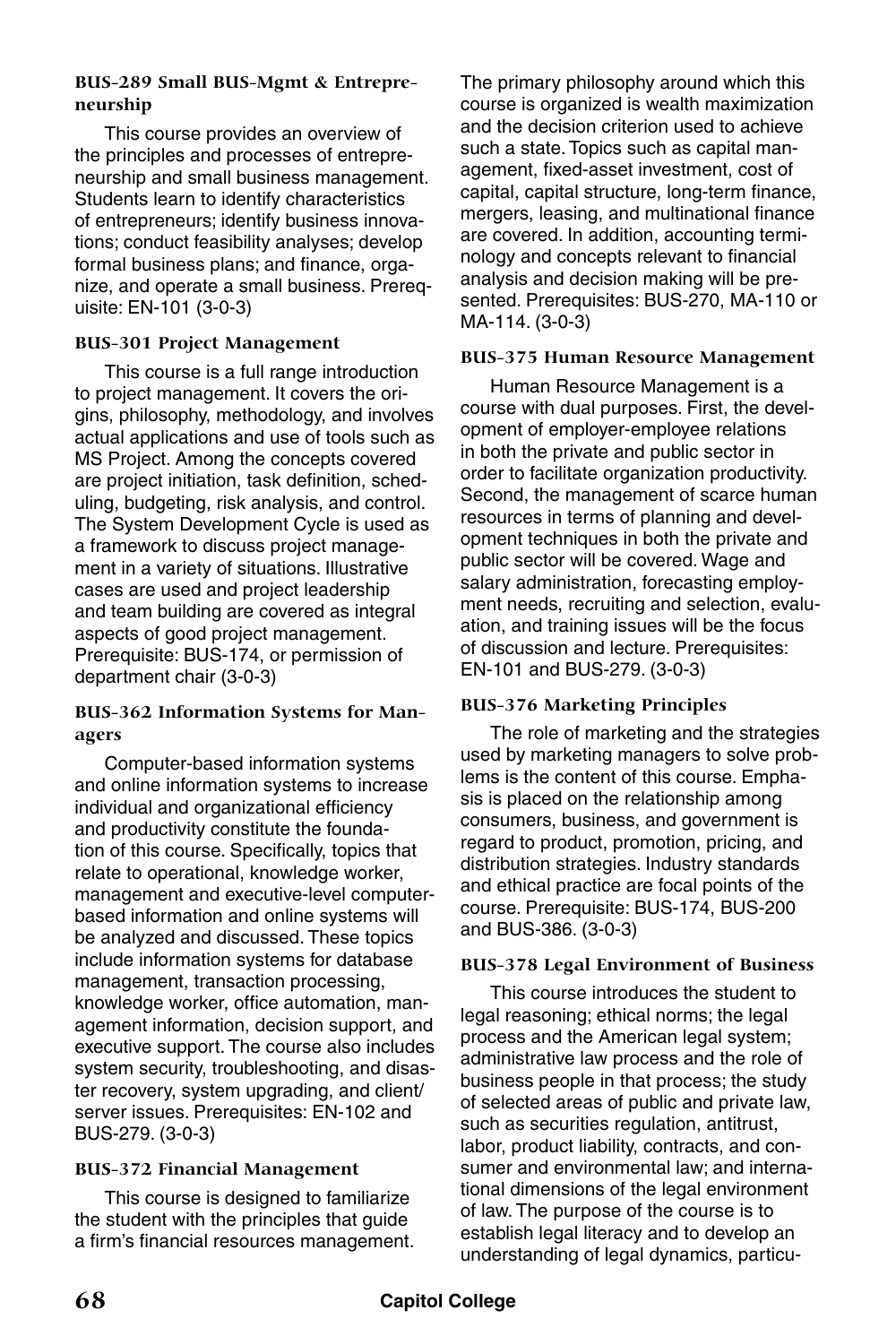larly in the business world. Prerequisites: EN-102, BUS-174. (3-0-3)

#### **BUS-384 Productions & Operations Mgmt.**

This course stresses the decisions that managers make in increasing productivity in a world economy, productions and operations management examines the processes by which goods and services are produced. Specifically, identification of customer needs, strategic decisions for meeting customer needs, and tactical decisions for meeting customer needs are discussed. Strategies, techniques and problems in forecasting, statistical quality control, total quality management, inventory management, scheduling, maintenance and reliability, product, process, technology, location, layout, and purchasing are the core topics of this course. Prerequisites: MA-128, EN-102 and BUS-174. (3-0-3)

#### **BUS-386 Organizational Theory & Behavior**

The content of this course represents a synthesis of behavioral sciences providing a broad framework for management. Topics include organization goals, authority and leadership, motivation and morale, work groups and group dynamics, communications, planning and management by objectives, concepts of organizational development, organizational structure and processes, and organizational conflict and change. Prerequisites: BUS-279 and BUS-375. (3-0-3)

#### **BUS-400 Research Methods**

Introduction to business research methods. Through the coursework students will learn elements of the research process including problem definition, literature review, hypothesis development, types of research design and data collection methods; sampling strategies; data analysis and interpretation; qualitative research approaches; ethical issues in research; and the reporting of research results. The course encourages students to step outside the classroom and engage in research projects based on the real life case studies. Prerequisite: MA-128. (3-0-3)

#### **BUS-410 Strategic Management**

This senior level course is designed to provide students with a general overview of systematic and continuous planning processes used by management to gain strategic and competitive advantage. The students are exposed to, and practice, the complex interrelationships between strategy, structure, culture, and management. Strategic and tactical strategies are explored using case studies, projects and discussions. Students develop and assess the role of management in strategy formulation, implementation and evaluation. Prerequisites: BUS-372, BUS-384 and BUS-386. (3-0-3)

#### **BUS-454 International Business**

Drawing upon previous management and business courses, this course studies the nature and scope of international trade and investment, international institutions, the international monetary system and exchange markets, and the cultural factor affecting international business operations and their influence on the principal business functions. The effects of the revolution in electronic technologies on global business are also examined. Case study analysis and a variety of current media are used in this course. Prerequisites: EN-102, BUS-174 or BUS-376 and BUS-372. (3-0-3)

#### **BUS-458 Senior Project**

This is a BA/MIT capstone course designed to challenge students as they work individually or in small teams on a real-world business/industry problem requiring technical expertise and management acumen. Drawing upon the course in technical report writing, students are required to submit a major report outlining and analyzing the problem and proposing management solutions. Prerequisite: BUS-410 and EN-408. EN-408 should be taken immediately before this course when possible. (3-0-3)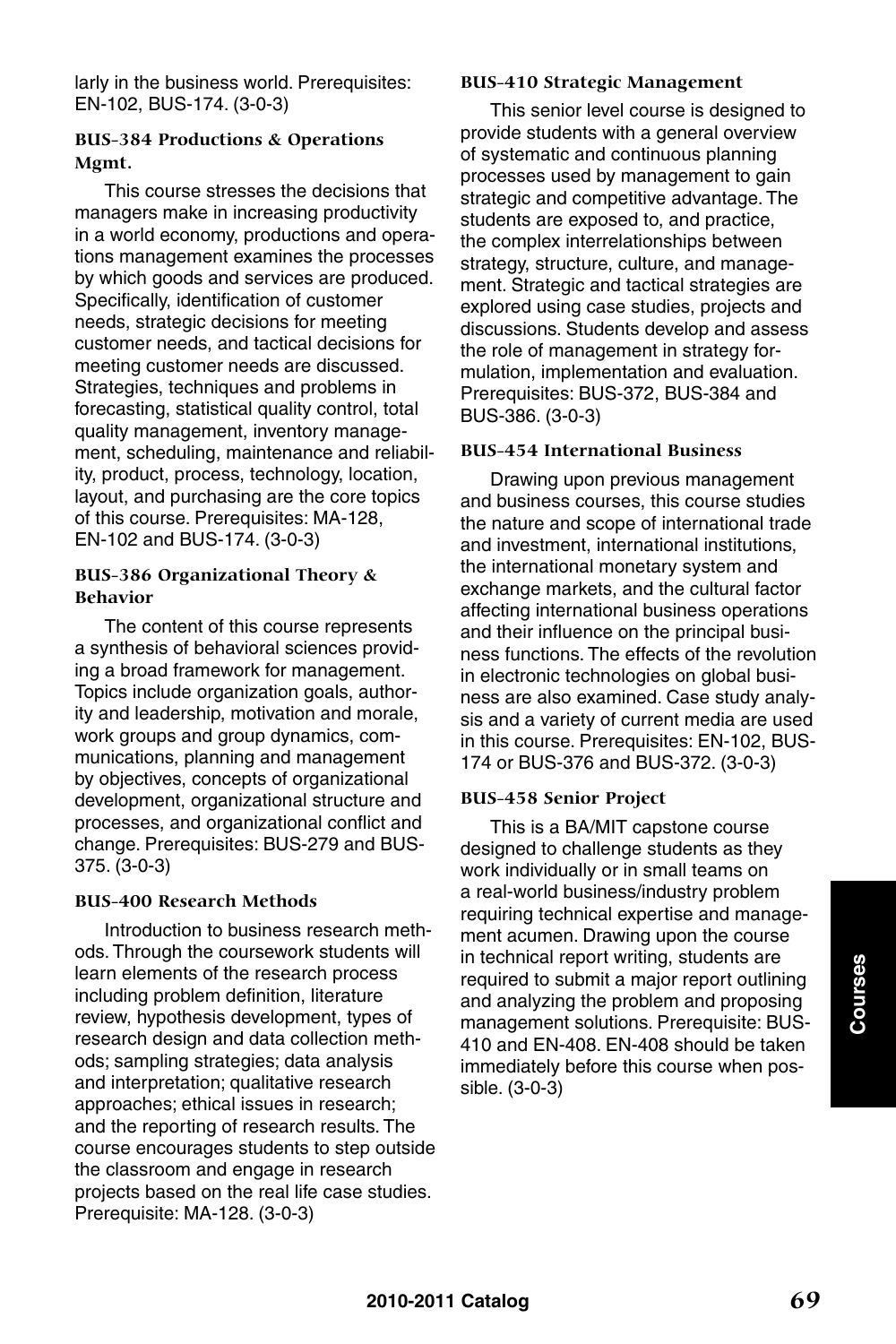#### **CH-120 Chemistry**

Metric system and significant figures; stoichiometry; fundamental concepts of atomic structure and its relationship to the periodic table; electron configuration; bonds and electronegativity; gases; oxidation states and redox; solutions, acids and bases, changes of state, thermodynamics, chemical kinetics and equilibrium. (2-2-3)

#### **CS-130 Computer Science Fundamentals I**

Introduces students to the discipline, methodologies, and techniques of software development. The emphasis is on developing essential programming skills, an understanding of object-oriented design and good software engineering practices using the Java programming language. Program constructs include selection, looping, arrays, graphical output of data, the use of the standard Java class library, and construction of simple user-defined classes. Programming projects are assigned as part of the homework requirements. Prerequisite: CT-115 or equivalent, MA-110 or MA-114. (4-0-4)

#### **CS-220 Database Management**

An overview of database systems, with an emphasis on relational databases. Terminology, basic analysis and design using Entity-Relationship diagrams and relational schemas. Database implementation, queries and updates using SQL. Client/server and middleware. An overview of database administration, transactions and concurrency. Data warehouses. Projects, which are assigned as homework, are implemented in Oracle. Prerequisite: A grade of C or better in CS-130 or CT-115. You may take this course and CS-130 concurrently. (3-0-3)

#### **CS-225 Intermediate Java Programming**

This course provides a deeper look into the Java language with a special emphasis on object oriented design. Topics include multidimensional arrays, inheritance, interfaces, polymorphism, graphical user interfaces, exception handling, I/O, multithreading and Java Database Connectivity (JDBC). Programming projects are assigned as homework. Prerequisite:

CS-130 Corequisite: CS-220. Offered spring semester only. (3-0-3)

#### **CS-230 Computer Science Fundamentals II**

Advance pointers and dynamic memory usage. Concepts of object-oriented design and programming. Includes classes, friend functions, templates, operator overloading, polymorphism, inheritance, exception handling, containers, iterators and the standard template library. Applications involve the use of simple data structures such as stacks, queues, linked lists and binary trees. Recursion, searching and sorting algorithms. The above concepts are implemented through a series of handson programming projects, all of which are completed as part of the homework requirements. Prerequisite: CS-130. (3-0-3)

#### **CS-310 Computer Algorithms**

Mathematical fundamentals of algorithms and algorithmic techniques. Sorting, searching, hashing and other techniques associated with retrieving information. Basic and advanced graph algorithms. Dynamic Programming. NP-Completeness. Course requires written programming assignments. Prerequisites: CS-230 and MA-124. Offered fall semester only. (3-0-3)

#### **CS-316 Intelligent Systems**

Fundamental techniques and concepts of intelligent systems: tree searching techniques including recursive searches, minmax algorithms, heuristics, alpha beta pruning. Lisp and Prolog programming languages. Genetic and a priori algorithms. Homework and programming assignments. Prerequisites: CS-230 and MA-124. Offered spring semester only. (3-0-3)

#### **CS-320 Database Administration**

This course covers the tasks performed by a database administrator. Topics include database architecture, capacity and performance requirements, database creation, user management, transaction management, backup and recovery, security, performance tuning and other administrative functions. Students will work with an Oracle database server. Prerequisite: CS-220 (3-0-3)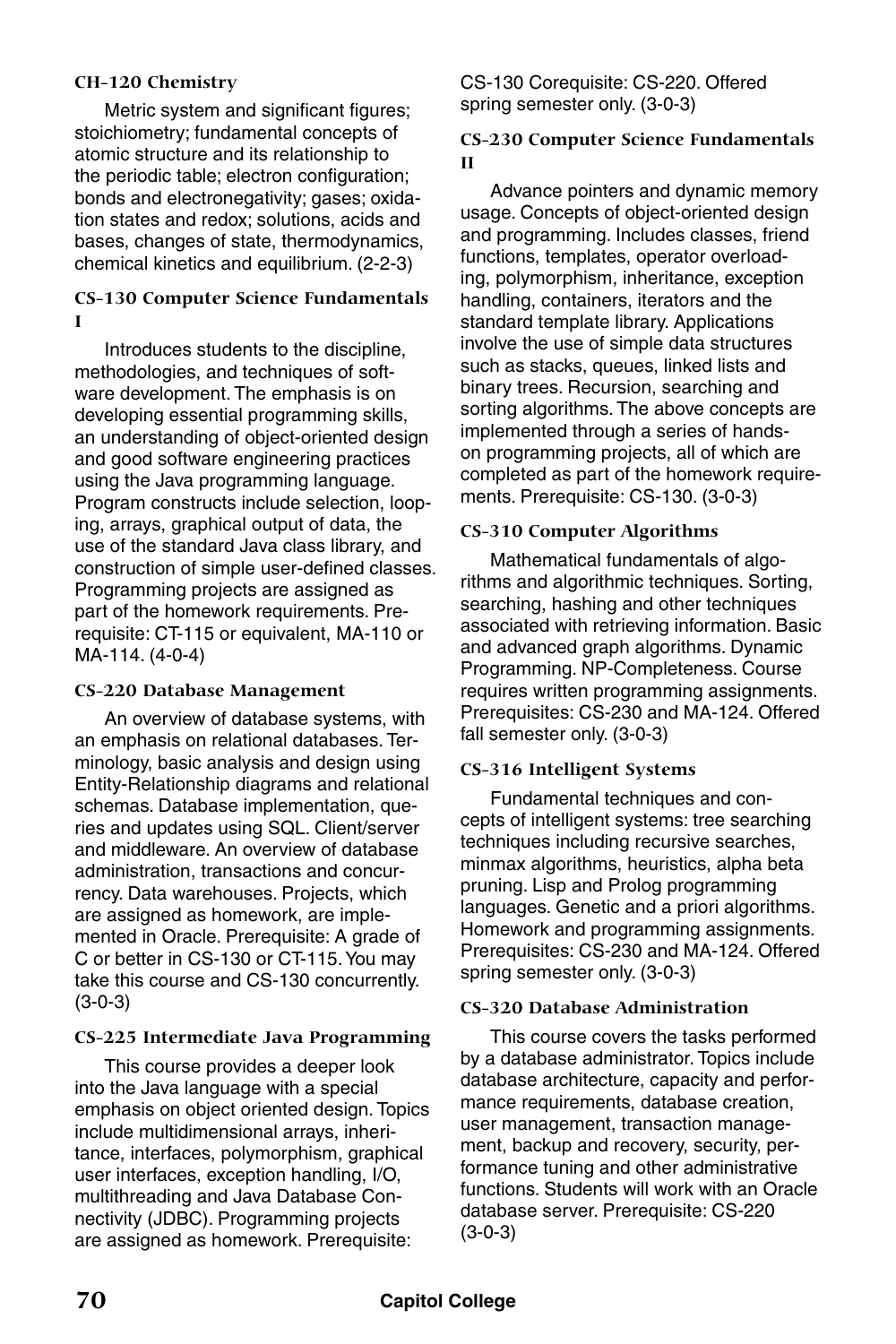#### **CS-330 iPhone App Development**

Introduction to objective C, the programming language used for iPhone app development. Overview of the xcode development environment, including debugging tools, versioning tools, object library, object attributes tools. Object oriented programming using Objective C. Model-View-Controller architecture in xcode. Graphical User Interface library and components. File system on the iPhone; SqlLite and the iPhone. Students learn how to make a complete iPhone app with significant functionality and industry-standard user interface from scratch. Security issues with iPhone software development. Prerequisite: CS-230 (3-0-3)

#### **CS-351 Assembly Language Programming**

This course introduces the student to assembly language, specifically that used with the Intel 80x86 computer architecture. Topics include data representation, branching and looping, procedures, string operation, bit manipulation and macros. Secure coding techniques will be taught by exploring integer overflow and buffer overflow attacks. By learning how to write in assembly language, the student will better understand how programs are executed in a computer and how to optimize performance of programs written in high-level languages, such as C++. The student will be assigned programming projects as homework. Prerequisite: CS-130 (3-0-3)

#### **CS-356 Dynamic Web Page Development**

This course teaches the student how to generate dynamic web pages using data from a database. The course begins with an overview of the C# programming language and object-orientation. Using ASP.NET, this course explores the processing of web forms and controls, state management, validation and error handling, SQL database access and secure web site coding. Programming projects, including a group project, are assigned as part of the homework requirements. Prerequisites: CS-220 or understanding of SQL. (3-0-3)

#### **CS-400 Special Topics in CS**

Applications of computer science principles or research into computer science subjects. Student primarily works in a guided study format with a mentor. Permission required from the instructor and academic dean. This course may be repeated with different projects. (1-4)

#### **CS-405 Intro to Software Design with UML**

Undergraduate version of CS-505. Object Oriented principals and concepts, classes, objects and interfaces; as well as inheritance, encapsulation, polymorphism and aggregation; Students will explore the Unified Process and Object Oriented software life cycle. CASE tools and iterative and incremental software development approaches are also covered. Advantages of Object Oriented design patterns are demonstrated.

#### **CS-407 Database Systems Implementation**

This is an undergraduate version of the graduate database course CS-507. Emphasis on DBMS architecture and implementation issues such as storage structures, multidimensional index structures, query optimization, concurrency control and recovery, distributed processing, database security, and parallel database systems. Prerequisite: CS-220 or equivalent.

#### **CS-418 Operating Systems**

Principles underlying computer operating systems are presented from a computer designer's perspective. Concepts explained include process concurrency, synchronization, resource management, input/output scheduling, job and process scheduling, scheduling policies, deadlock, semaphore, consumer/producer relationship, storage management (real storage management policies in a multiprogramming environment), virtual memory management (segmentation and paging), secure memory management, access control lists and kernal protection. An overview of contemporary operating systems with these principles. Students program in a high-level language. Projects are assigned as part of the homework requirements. Prerequisites: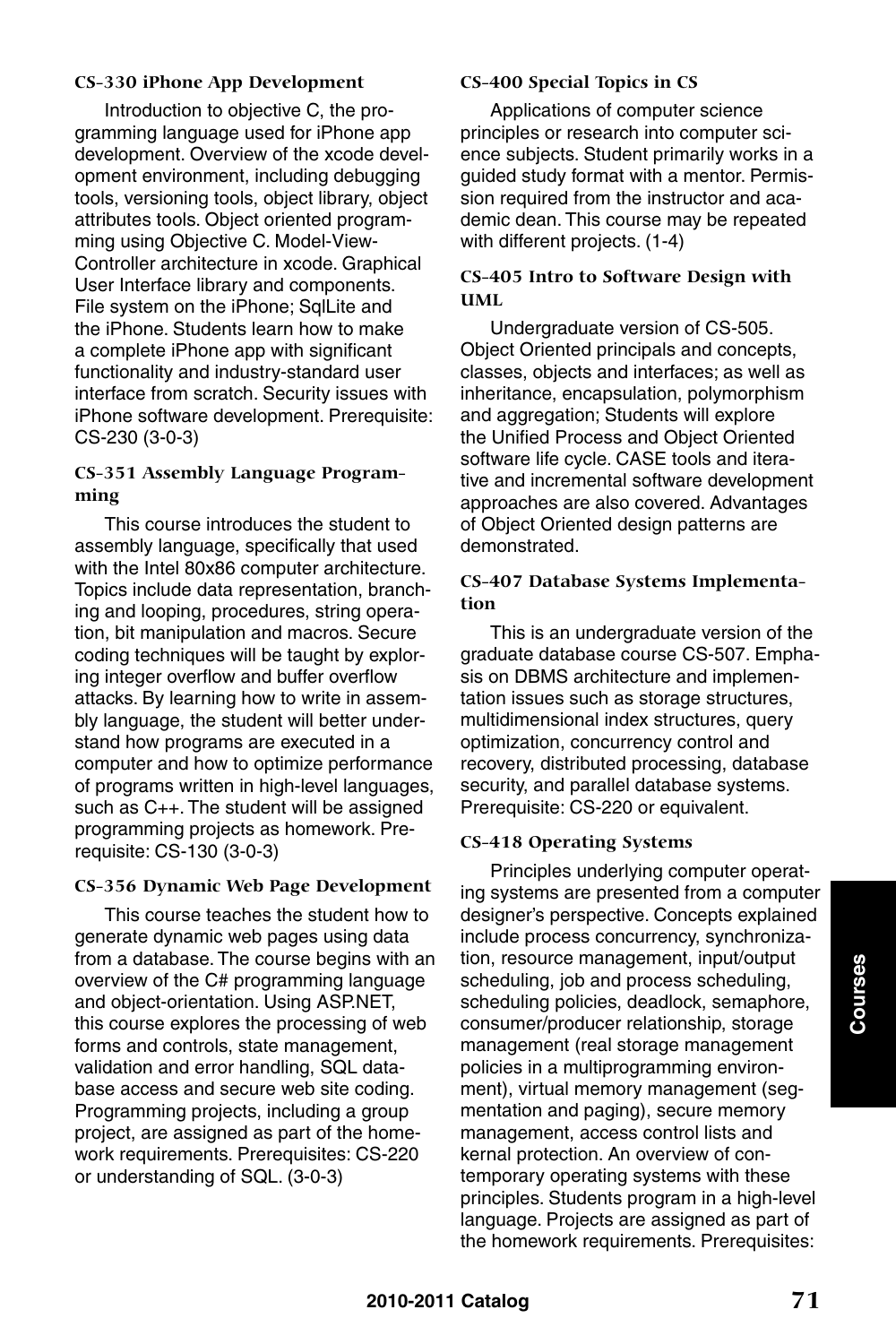CS-230, CS-225 and senior status. Offered fall semester only. (3-0-3)

#### **CS-432 Computer Graphics**

Discussion of some basic types of computer graphic devices. Graphics and text modes, point plotting and line drawing, area filling image array plotting, mathematics and generation off two and three-dimensional translations. Rotations, scaling, reflections, orthogonal and perspective transformations. Projects are assigned as part of the homework requirements. Prerequisite: MA-330 and either CS-230 or CS-225. Offered spring semester only. (3-0-3)

#### **CS-504 Theory of Computation**

An investigation into the fundamental ideas and models underlying computing. Automata languages, determinism, Chompsky hierarchy, computability, Turing machines, Church's Thesis, complexity, NPcompleteness, intractability. (Offered as a full semester course.) (3)

#### **CS-505 Software Design with UML**

Object Oriented principals and concepts, such as classes, objects and interfaces; as well as inheritance, encapsulation, polymorphism and aggregation; etc. Students will explore the Unified Process and Object Oriented software life cycle. CASE tools and iterative and incremental software development approaches are also covered. Advantages of Object Oriented design patterns are demonstrated.

## **CS-507 Database Systems Implementation**

Emphasis on DBMS architecture and implementation issues such as storage structures, multidimensional index structures, query optimization, concurrency control and recovery, distributed processing, database security, and parallel database systems. (3)

# **CS-511 Numerical Methods**

Analysis of errors in numerical computations, solution of linear algebraic systems of equations, matrix inversion, eigenvalues, roots of nonlinear equations, interpolation and approximation. (3)

#### **CS-512 Computer Language Design**

Using parsers and code generation techniques to fashion new mini-languages that can be used to creatively modify the interface between a user and the computer. Topics include language design; grammars; regular expression grammers; parsers and parser construction; parsing expressions; tokenizing; assemblers; engines vs. interpreters; logic, query and imperative language parsers and assemblers. (3)

#### **CS-513 Gaming Theory-Real-Time 3D Graphics**

The growing importance of virtual realities in training, scientific modeling, and communication comes on the heels of increasing processor capabilities, new innovations in hardware, increasingly sophisticated programming languages, and advanced math-based modeling techniques. Real-time 3D graphics are at the leading edge of these developments. Topics include mathematical foundations and modeling techniques, mapping, anti-aliasing, real-time rendering, Binary Space Partition Trees, object control issues. Uses C++ and the OpenGL graphics interface. (Offered as a full semester course.) (3)

#### **CS-701 Designing Intelligent Systems**

The artificial intelligence revival of the late 1980s has produced many new and innovative approaches to the creation of intelligent systems. Such systems permeate today's computer environment supporting everything from computer games to autonomous robotic systems and intelligent agents. The focus of this course will vary over time. Topics include knowledge representation and rule-based systems, fuzzylogic systems, learning systems such as artificial neural networks and genetic algorithms, genetic programming and evolutionary computing, hybrid intelligent systems, and intelligent agents. (3)

## **CS-705 Multithreaded & Distributed Program**

Modern applications such as GUI interfaces use multithreaded programming to achieve responsiveness and to make efficient use of computer resources. In addition, the Internet has made distributed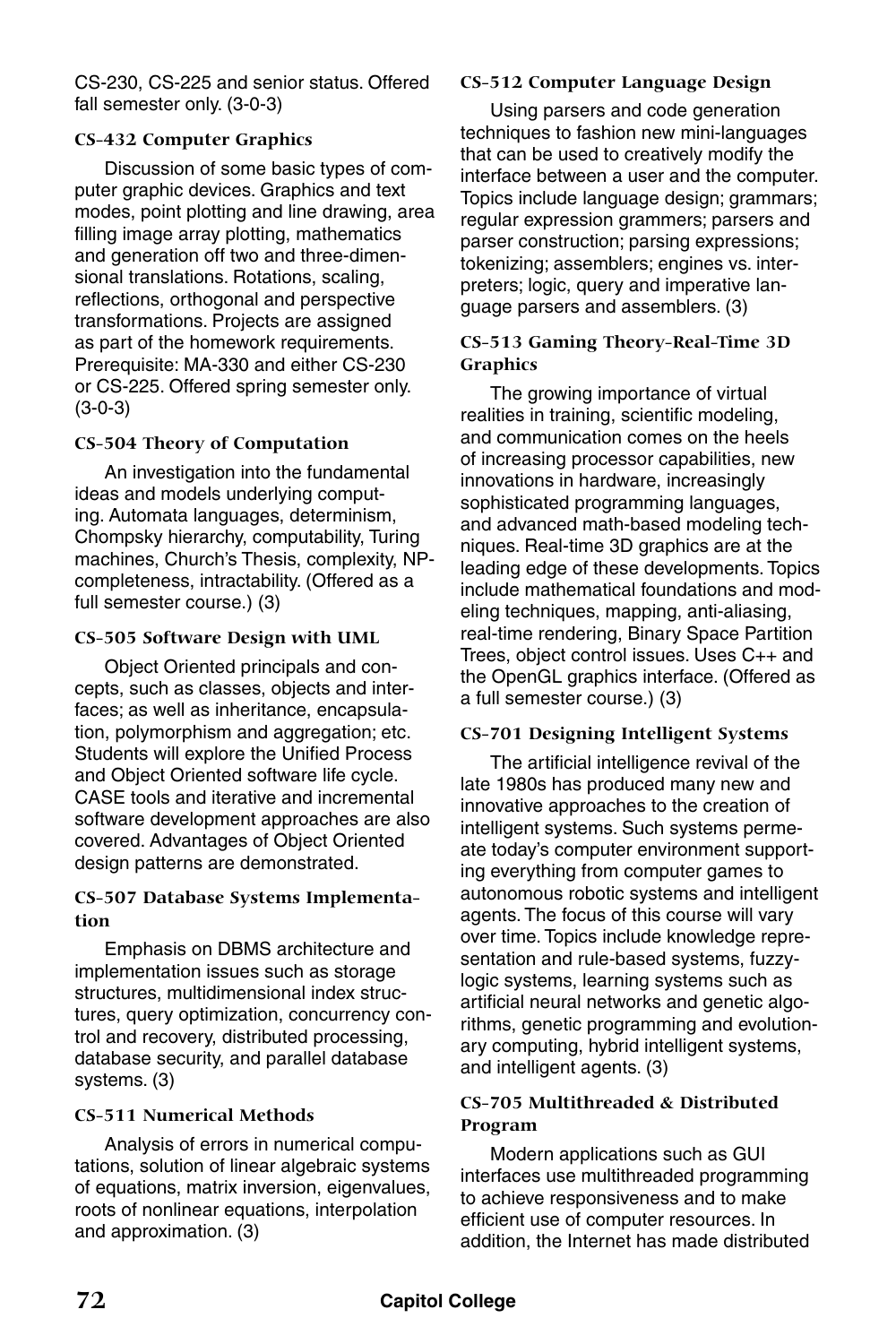programming an integral part of almost every computing system. In today's world programmers and computer professionals must understand the principles underlying both these paradigms. Topics include concepts and applications of multithreaded and distributed programs. Process interaction using shared variables and message passing; systematic development of correct programs; general problem solving techniques; scientific computing; distributed systems. (3)

#### **CS-712 Research Methods**

This is part one of a two course sequence in research and writing. In part one, students work to identify a research topic and, as initial research begins, they investigate the requirements for maintaining a research journal, writing a research paper, and presenting a research paper. (3)

#### **CS-714 Capstone Research Project**

This is part two of a two course sequence in research and writing. The course is in graduate seminar format. Students integrate prior course work and personal experiences into researching an approved topic to produce a project-based paper. (Offered as a full semester course.) (3)

#### **CSP-101 Intro to Engineering Methods I**

Students are introduced to MATLAB. Using MATLAB to do calculations, solving systems of equations. Using data for data analysis statistics, graphing with applications in engineering. Special focus on trig and advanced trig functions, precalculus. Prerequisite placement exam. (2-2-3)

#### **CSP-102 Intro to Engineering Methods II**

Students are introduced to MATLAB. Using MATLAB to do calculations, solving systems of equations. Using data for data analysis statistics, graphing with applications in engineering. Introduction to C++, classes and objects, CGI programming, Graphics and GUI's. Prerequisite placement exam. (2-2-3)

#### **CT-101 Intro/Software Applications**

This is an introductory course on software that is essential for the successful use of a Windows-based PC system. Students

are introduced to the basic features and functions of the Windows operating system, word processing, the use of spreadsheets and tools that accompany spreadsheets, setting up a simple database and the creation of PowerPoint presentations. Students will learn how to use and integrate the various applications into one larger document and produce a written, electronic and oral presentation. (3-0-3)

#### **CT-102 Intro to Internet Applications**

Introduces students to dynamic HTML Web pages, designed using tables,style sheets, cascading style sheets (CSS), images, and dynamic images, with emphasis on page layout, navigation bars and forms. Scripting languages are used to enhance Web page features. Graphic, video and audio file standards, such as GIF, TIF, JPEG, WAV and MIDI are discussed. SGML and XML are defined, and role of XML in enabling the communication of data between disparate applications is discussed. Students are required to complete assignments as part of the homework requirements. (3-0-3)

#### **CT-115 Introduction to Programming**

An introductory programming course that teaches computer essentials and programming essentials: components of a computer, the computer as a tool for connecting to networks/internet, digital vs. analog, binary arithmetic, how information is stored, algorithms, branching, looping, functions and arrays. An important aspect of this course is to present students with techniques for translating problem descriptions into computer algorithms, which are then implemented as a computer program. Extensive programming assignments are completed as part of the homework assignments. Acceptance based on placement test score. (3-0-3)

#### **CT-152 Introduction to UNIX**

Unix file and operating system. Understanding multi-user and multitasking concepts. Editors, X-windows, Awk, email, Internet commands, shell commands and shell scripts. Projects, which provide practical experience, are completed as part of the homework requirements.

(3-0-3)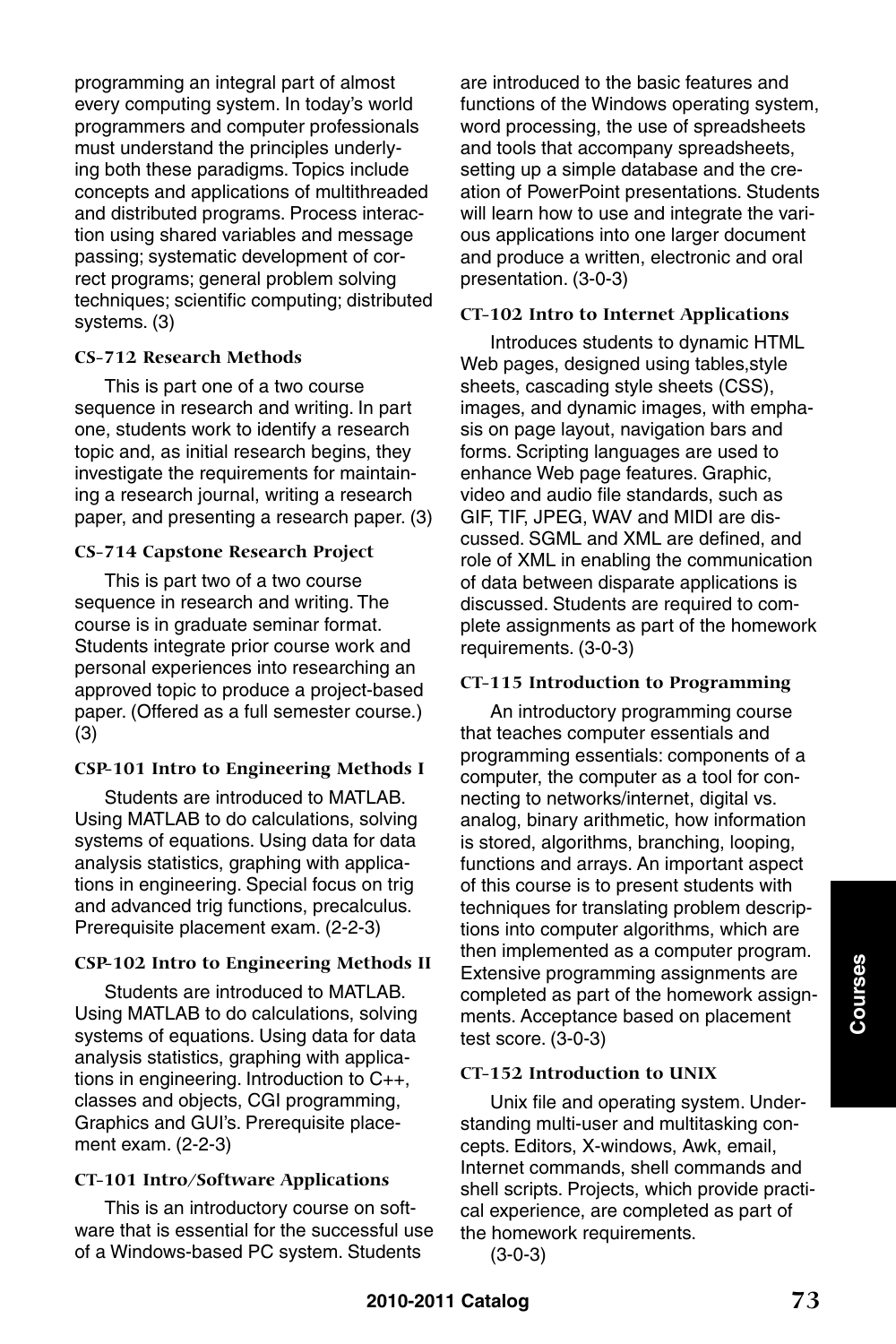#### **CT-201 Multimedia Applications**

Use online and resident window tools to create, edit and enhance text, audio, and video for multimedia applications, including multimedia Web pages and presentations. Study the philosophy, aesthetics and theory behind the layout, construction and display of multimedia material. Flash projects that include drawing, painting tools, color animation, buttons and actionscript are completed as part of the homework requirements. Prerequisite: CT-102 or equivalent. (3-0-3)

#### **CT-240 Internetworking w/ Routers/ Switches**

Configuring routers and switches to build multiprotocol internetworks. OSI reference model, basic LAN and WAN design, dial access services, TCP/IP protocol suites, IP addressing, subnetting, static and dynamic routing, WAN technologies such as HDLC, PPP, Frame Relay, ATM and ISDN. Prerequisites: TC-110 and CT-115 or CS-130 or professor approval. (2-2-3)

#### **CT-376 Javascript**

This course introduces the student to client-side web programming. Students learn Javascript. Topics include programming fundamentals using Javascript, functions, event handlers, how to create and use Javascript libraries. Labs include how to use the prototype and scriptaculous libraries for visual effects. Use of Google maps from a programmer's perspective. Debugging of Javascript code. Other topics include CSS style sheets, XML,. JSON and AJAX. Programming projects are assigned as part of the homework requirements. Prerequisites: CT-115 and CT-102.

## **CT-406 Web Programming Languages**

This course will explore how to make a dynamic website using five programming languages: Perl, PHP, Java Servlets, Java Server Pages and C#. Students will have access to a Unix server including an Apache Web Server and a MySql Database. This course can be taken as an elective or as a substitute for CS-325 for degrees where CS-325 is a requirement (CS-325 is no longer offered). Prerequisites: CS-130 and CS-220. Formerly CT-366. (3-0-3)

#### **CT-451 Special Topics**

Students research current trends in telecommunications and emerging technologies. Oral presentation required. Prerequisite: Senior status. (3-0-3)

#### **DSR-900 Writing the Doctoral Dissertation**

Students work individually in the classroom environment with the dissertation mentor completing chapter one and beginning work on chapter two of the dissertation proposal.(3)

#### **DSR-925 Dissertation Preparation I**

Students come to residency with chapters one through three prepared for review and/or proposal submission. Students will receive guidance from faculty mentors in both the group and one-on-one environment in the development of the dissertation proposal. (3)

#### **DSR-935 Dissertation Preparation II**

Learners complete the dissertation milestones developed by the learner and the mentor. Students who are not prepared to defend on in DSR-950 must repeat DSR-935. (3)

#### **DSR-950 Dsr. Presentation & Oral Defense**

Learners prepare the dissertation for publication. Learner research is examined through an oral defense. (3)

#### **EE-159 Circuit Theory**

Network analysis, mesh analysis, nodal analysis, Thevenin, Norton, superposition, reciprocity, capacitors, inductors, RC circuits, RL circuits, RLC circuits. Steady state and transient conditions involving RC time constants, RL time constants. AC circuit analysis involving sine waves, phasors, reactance, impedance in series circuits, parallel circuits, and series-parallel circuits. Thevenin, Norton, network theorems. Power, effective power, resonance and filter circuits. Prerequisite: MA-114. Students who have taken EL-100 and EL-150 may not take this course for credit. (3-2-4)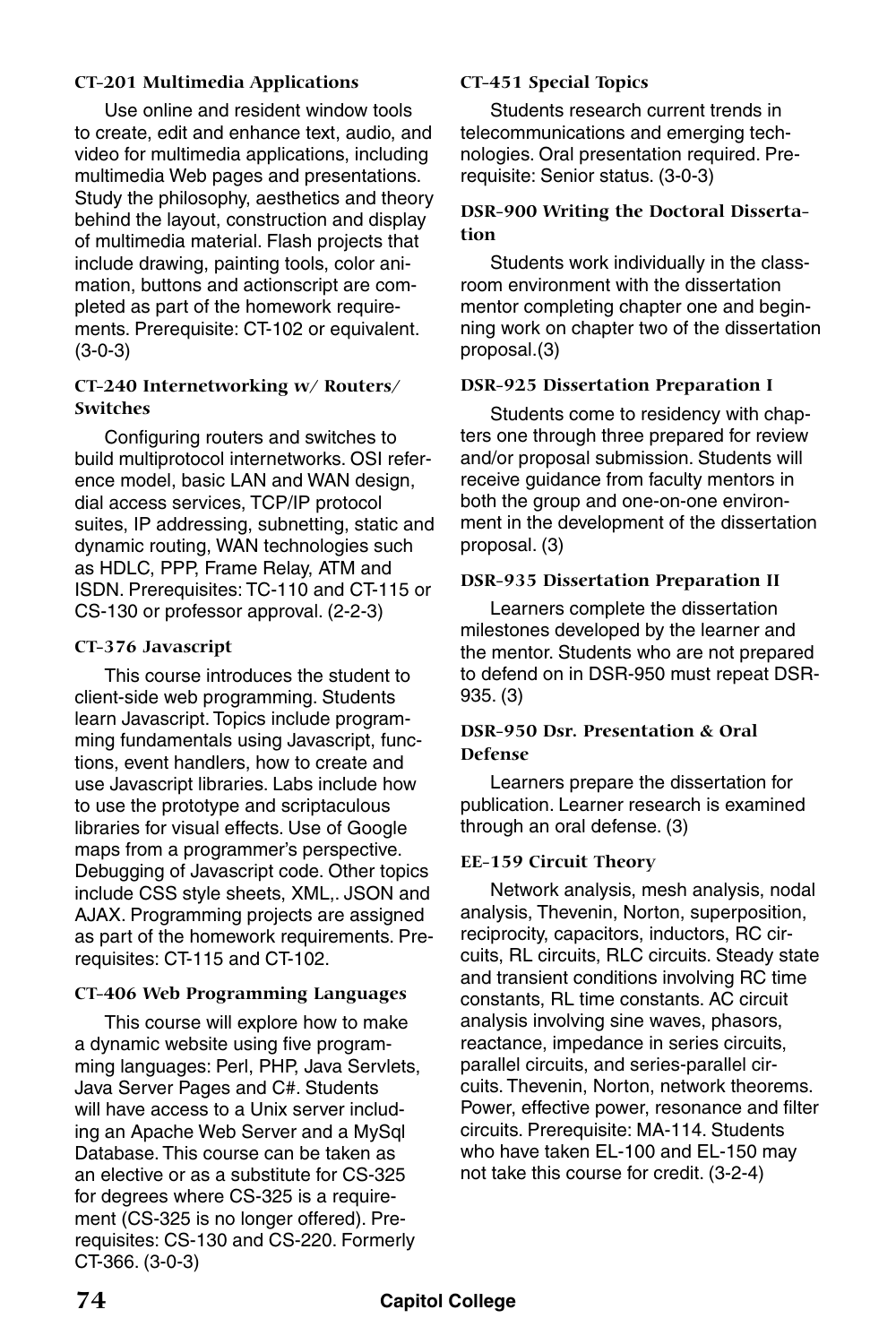#### **EE-300 Power Supply and Regulator Design**

Design and analysis of power supplies and regulators. Includes special adjustable and fixed voltage regulator ICs, three-pin regulators, switch-mode supplies. DC to DC convertors. Supply topologies, power handling, current limiting methods. Prerequisites: EL-250 and MA-261. (2-2-3)

#### **EE-304 Digital Design I**

Minimization of Boolean functions using Kamaugh Maps and Quine-McCluskey Tabulation. Multilevel circuits: PLAs, PALs, gate arrays. Combinational logic design with MSI LSI. Chip count reduction. Sequential circuit analysis and design. State tables and state diagrams. Asynchronous circuit design. Introduction to PAL design software. Students design, simulate and build circuits. Design using programmable devices. Prerequisite: EL-204. (2-2-3)

#### **EE-309 Circuit Design and Simulation**

An advanced circuit analysis course that introduces students to computer-aided electronics packages and automated design. Students design and analyze circuits both mathematically and with computer simulation. Students build the circuits and compare predicted results with measured results obtained in the laboratory. Prerequisites: MA-261 and EL-250 or equivalent. (2-2-3)

#### **EE-353 Power System Engineering**

Fundamentals of power transmission and electric motors. Single versus threephase, poly-phase systems, synchronous, asynchronous machines. DC and compound DC motors, induction motors. Equivalent circuit modeling of motors. Startup conditions. Transformers, Transmission of Electrical Energy, Energy Distribution and Harmonics. Prerequisites: EE-159 and MA-261. (3-0-3)

#### **EE-354 Digital Design II**

Continuation of Digital Design I. Students explore larger-scale digital arithmetic and logic circuits using PAL programmer and related software. Extension to VHDL design and implementation. Programming CPLDs and FPGAs. Students design and build circuits according to design objectives in two parts: students first design, compile and verify their circuits using timing simulation on computers; students build and test circuits. Final project involves design, assembly, and testing of a PLD-based system. Prerequisite: EE-304. Offered during spring semester only. (2-2-3)

#### **EE-359 High Frequency Circuit Design**

Students are taught to design, build and test microwave amplifiers using S-parameters and Smith Charts in conjunction with modern circuit design and simulation software. Both bipolar and field effect transistors are used to design amplifiers to specifications regarding signal flow gain, noise figure and intercept point. Students fabricate microstrip circuit boards using an in-house milling machine and then test the completed amplifiers in the laboratory. Actual and simulated results are presented. Prerequisite: EE-309. (2-2-3)

#### **EE-362 Microcontroller System Design**

Study of the MC68HC11 Microcontroller and related families. Evaluation board hardware preparation and checkout. PC to EVB interfaces. S-records, utilities and I/O routines. Expanded MUX-Modes, EPROMbased CONFIG register. On-chip memories. Synchronous serial Peripheral Interface, Asynchronous Serial Communication Interface. A/D converter, real-time interrupts. Design case studies and projects. Students will be required to build, write drivers for and test their circuits using the 68HC11 EVB. Written report and oral presentation required. Prerequisite: EL-262 or microcomputer, micro-assembly background. (2-2-3)

#### **EE-364 Computer Architecture**

Design and architecture of modern computers. System components: processor, memory and interfaces. Instruction sets and operations. Reduced instruction sets (RISC) and RISC architecture. Processor design to support RISC instruction set. Evolution to parallel processing and multiprocessing. Prerequisite: EE-304. Offered during spring semester only. (2-2-3)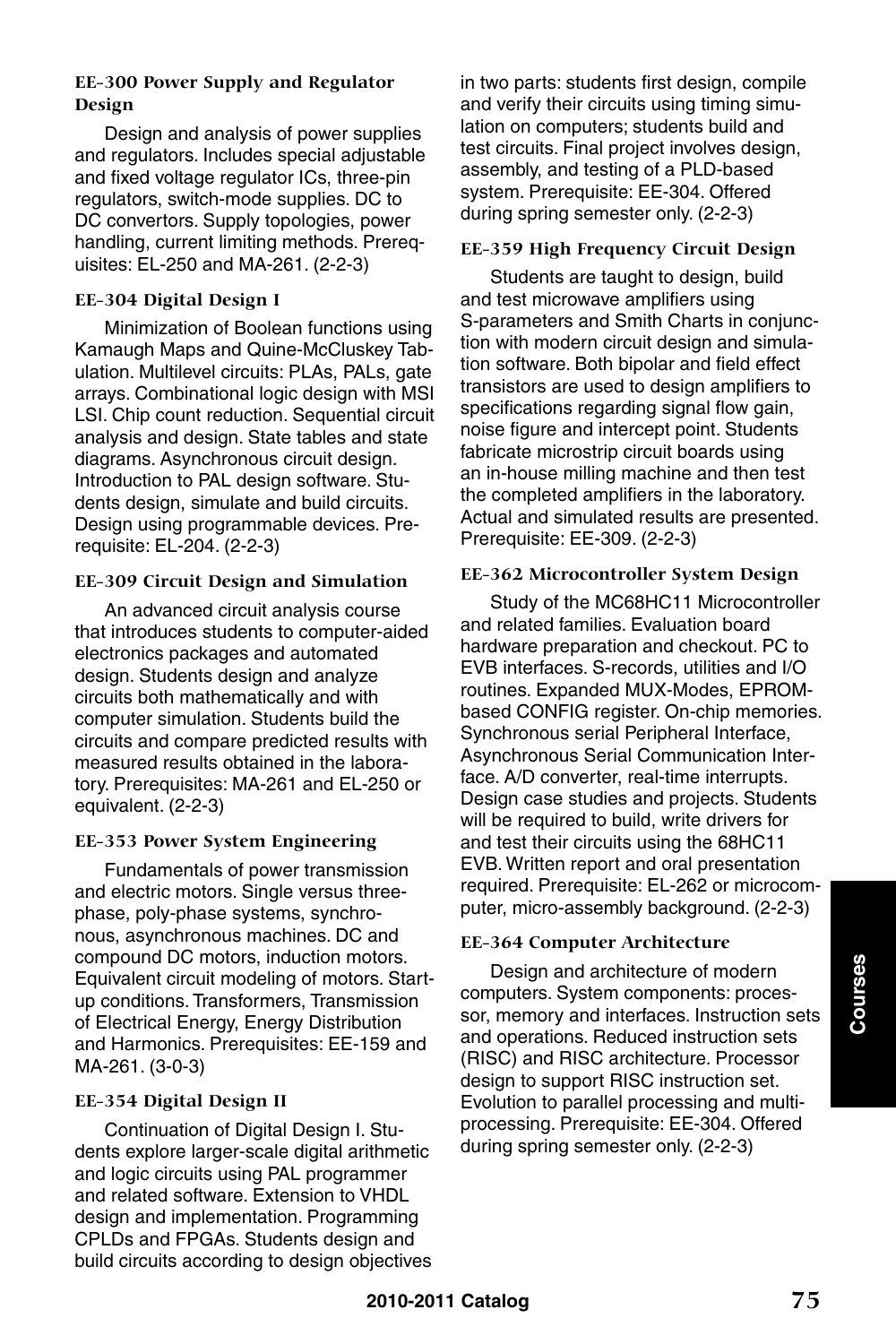#### **EE-382 Robotic Systems**

An introduction to the design and control of autonomous robots. Mechanical considerations and review. Interfacing issues and programming. Sensors for perception and environmental detection and navigational ability. Students will develop algorithms and use machine learning techniques to generate programs to control electromechanical systems to perform tasks. Team based projects and laboratories. Prerequisites: EL-262. (2-2-3)

### **EE-400 Special Projects in Engineering**

Application of engineering principles of research into a special project. Projects vary from semester to semester. Students primarily work in a guided study environment with a faculty mentor. Prerequisites: permission of instructor and department chair and at least Junior standing. This course may be repeated with different projects. (1-4-3)

#### **EE-403 Environment and Renewable Energy Sy**

Teaches the students theory and practice for direct production of electricity from alternate energy sources such as solar, wind and geothermal. Course material includes characteristics of direct energy conversion, and storage devices used in alternate energy sources. Impact of solar heating and lighting on building design is also introduced. Topics include solar/ wind systems, small energy systems and the solar house. Concepts of engineering economics are discussed as well. Practical problems and projects are assigned. This course will expose students to concepts applied in electrical, civil and mechanical engineering and architecture. Prerequisite: Senior status.

#### **EE-404 Large-scale Digital Design**

Analysis and modeling of digital systems, VLSI, VHDL timing, objects and classes. VHDL-based design processes, concurrent and sequential assignments. Variable modes and operators, entities and architectures, behavioral descriptions. Dataflow, synchronous and asynchronous processes using procedures and subfunctions. Library support packages and generation of test-bench data. Prerequisite: EE-354. Offered during fall semester only.

#### **EE-406 Signals and Systems**

Mathematical models, systems, signal classifications, I/O differential and difference equations, block diagram realizations, discrete-time systems. Convolutions: discrete-time and continuous-time. The Z-transform in linear discrete-time systems, transfer functions. Trigonometric Fourier series, polar and rectangular forms, odd/ even functions, response of a linear system to periodic input. Fourier transform, symmetry properties, transform theorems, linear filtering, modulation theorem. Prerequisite: MA-360. Offered during fall semester only. (3-0-3)

#### **EE-409 Network Analysis and Synthesis**

Comparison of analysis and synthesis. Transfer function and frequency response: phase and time delay. Familiarization with complex impedance and admittance functions. Active filter design: bandpass, bandreject, FDNR and gyrator. Impedance evaluation: Foster I, Foster II, Cauer I and Cauer II. Synthesis of Butterwork and Chebyshev filters. Sensitivity of networks to parameter changes. Prerequisites: EE-309 and MA-360 or knowledge of Laplace transforms. (2-2-3)

#### **EE-415 Microwave Theory and Devices**

Waveguide theory: modes of operation. Waveguide components: tuners, windows, sifters, tees and couplers, filters, mixers, isolators, circulators. Microwave tubes. Klystrons: multicavity and reflex. Magnetron, traveling wave tubes, backward wave oscillators, amplifier techniques, microwave semiconductors: operations and applications. Microwave measurement techniques. Prerequisite: MA-340 and PH-262. Offered during fall semester only. (2-2-3)

#### **EE-419 Electrostatics**

Stationary electric and magnetic fields. Introduction to vector calculus. Gauss's Law, Laplace and Poisson's equations. Solutions to static field problems. Ampere's Law, Faraday's Law. Prerequisites: PH-262 and MA-340. Offered during fall semester only. (3-0-3)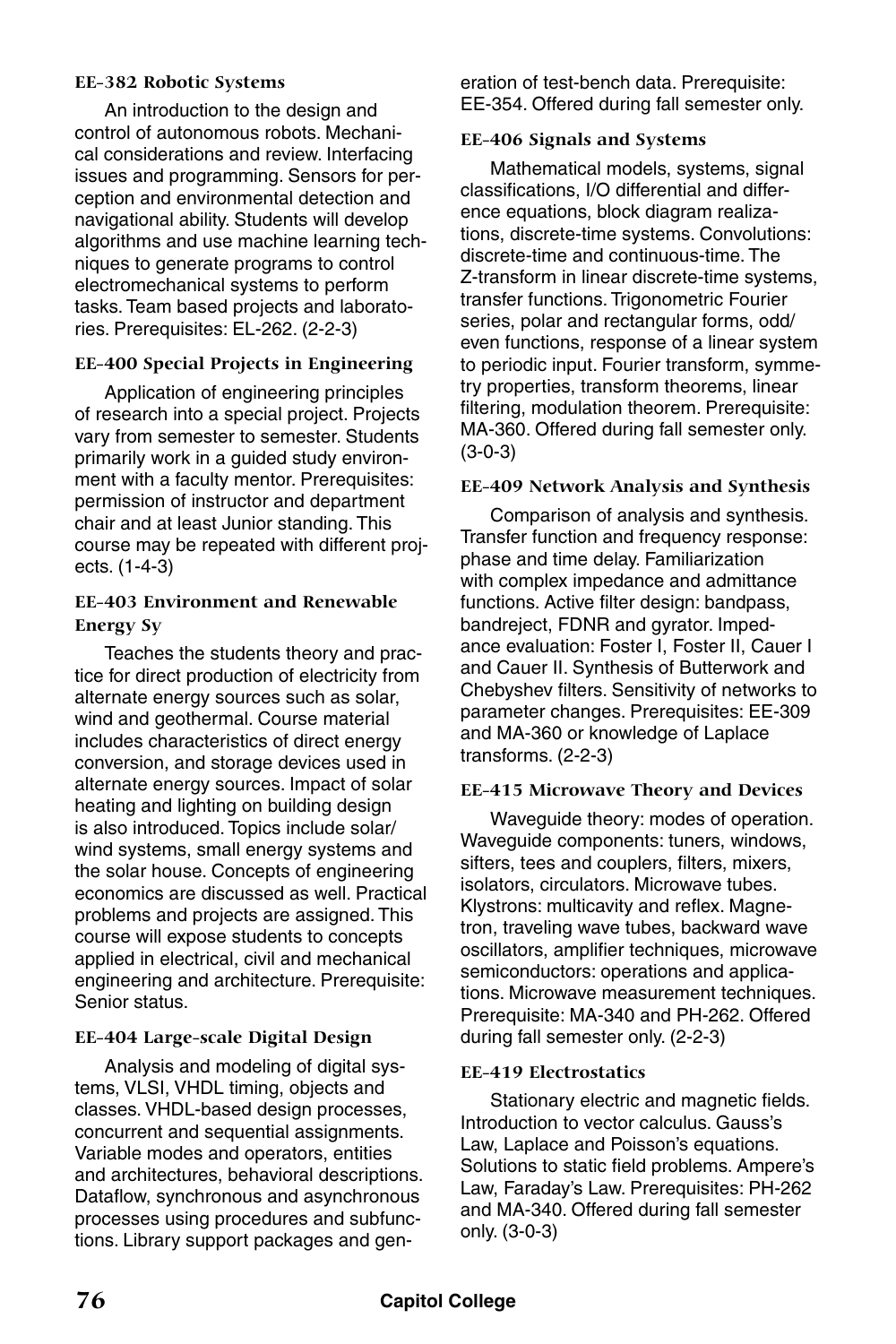#### **EE-452 Advanced Microcontroller System Des**

Extension of EE-362. Project course utilizing commercially available microcontroller EVB boards. Fuzzy logic introduction. Programming using fuzzy logic rules and high performance design techniques. Students design, select, build, and generate code for microcontroller-based systems. Prototypes are evaluated and debugged before final assembly. Written report and oral presentation required. Prerequisite: EE-362. Offered spring semester only. (1-4-3)

#### **EE-453 Control I**

Introductory concepts. Feedback control systems and derivation of transfer function. System response for undamped and damped systems. Testing for system stability, coefficient test, Routh-Hurwitz technique. System performance, system types, steady state error and error coefficients calculation. Design of compensator. System bode plots, crossover frequencies, gain and phase margins. The course will stress use of a variety of famous industrial computeraided control system design software packages. Prerequisite: MA-360 or knowledge of Laplace transforms. (2-2-3)

#### **EE-456 Digital Signal Processing**

Discrete-time methods applied to continuous-time processes. Use of Z, fast-Fourier and discrete transforms. Design methods for digital filters. Digital filter software packages introduced. Prerequisite: MA-360. Offered during spring semester only. (2-2-3)

#### **EE-458 Senior Design Project**

Students propose design, create and test a functioning product using engineering standards and realistic constraints. This is a major design experience based on the knowledge and skills acquired in earlier course work. The project includes design reviews as scheduled by the professor, progress reports, and a final project demonstration with oral presentation. Issues such as cost, maintainability, environmental impact, ethical, social, manufacturability and safety must be considered in developing the final product. For EE, TET, EET, CE and CET programs. CE and CET students

should see advisor before registering. Prerequisites: EN-408 and Senior standing.  $(1-4-3)$ 

#### **EE-459 Electromagnetic Field Theory**

Continuation of EE-419. Time-varying electric and magnetic fields. Boundary conditions. Maxwell's equations and applications to wave phenomena. Relation of classical circuit theory to Maxwell's equations. Prerequisite: EE-419. Offered during spring semester only. (3-0-3)

#### **EE-461 Communications Theory**

Fourier analysis. Signal and spectral analysis of AM and FM systems. Noise representations; power spectral density and quadrate decomposition. Signal-to-noise improvement in AM and FM demodulators. Maximum likelihood digital signal detection. Signal space representation of modulated signals. Modulated signal detection and bit-error rate calculations for OOK, BPSK, QPSK, QAM, M-ary PSK and M-ary FSK. Prerequisites: EL-261, MA-360 and MA-345. (3-0-3)

#### **EE-463 Control II**

Introduction to state diagrams and state equations. Solutions of state equations for simple systems. Root-locus techniques, compensation, optimization of stability and error. Multiparameter root locus. Nyquist criterion and time domain design. System performance indexes: ISE, IAE, ITAE and ITSE. Modern control engineering: state variable methods, controllable and observable/estimator, observer design and design of optimal control system. Prerequisites: EE-453 and MA-330. Offered during spring semester only. (3-0-3)

#### **EE-500 Advanced Signals and Systems**

Signal representation using step and impulse functions. Differential equation description of linear systems and classical solutions. Laplace transforms in linear systems. Trigonometric and complex exponential Fourier series. Fourier transforms. Parseval's theorems. State-variable equations and solutions. The sampling theorem and the Nyquist criterion. Using Z-transforms to represent and analyze sampled data systems. (3)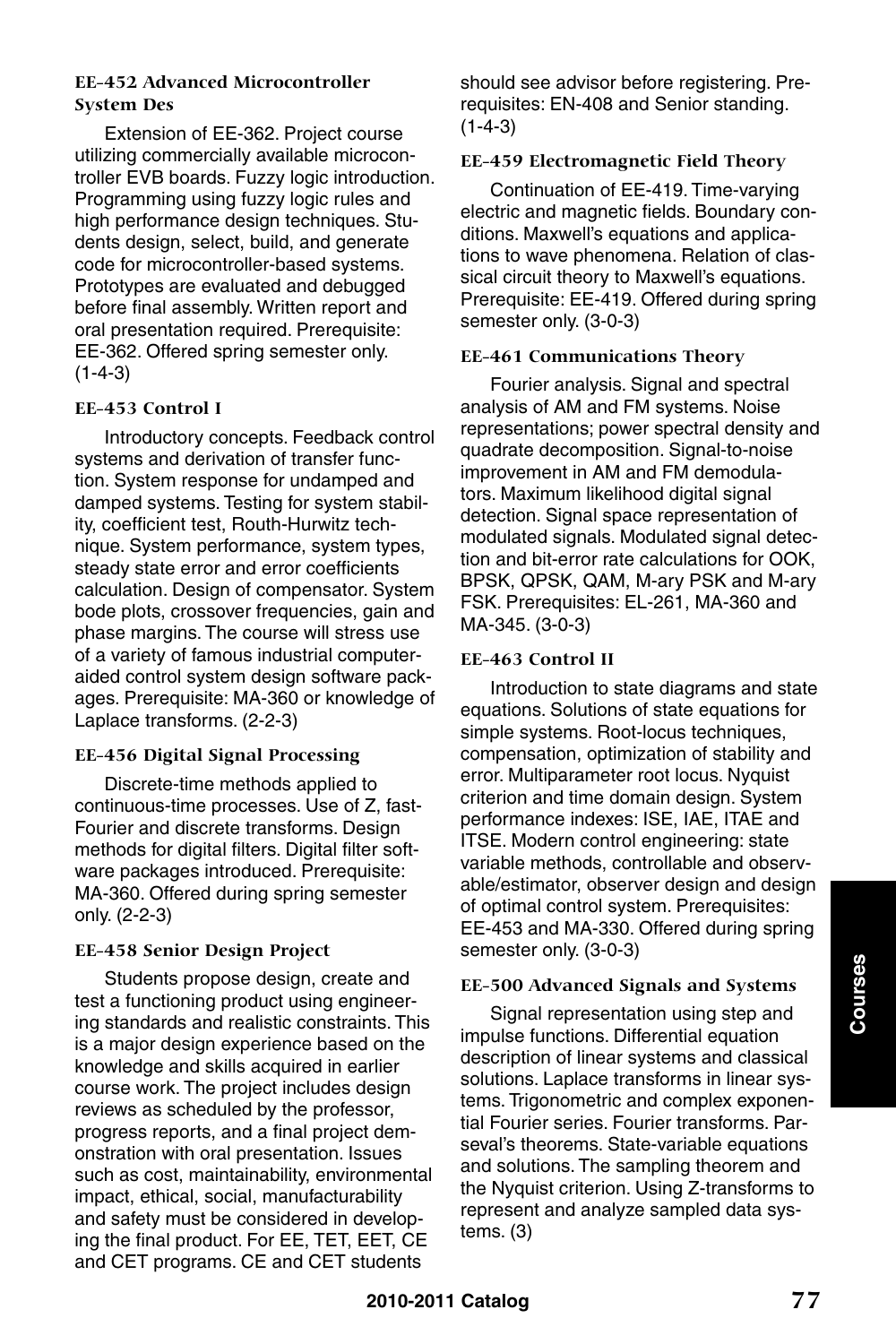#### **EE-600 Mathematical Analysis**

Advanced mathematics for scientists and engineers as either a review or an advanced introduction. Differential equations, Laplace transforms, linear algebra, vector analysis, introduction to tensor analysis, complex variables and probability. Many calculation techniques using MATLAB are introduced. Projects are performed using MATLAB and Simulink. Offered during fall semester. (3)

#### **EE-601 Modern Circuit Design & Simulation**

A study of the various SPICE based software tools used by engineers to design and simulate circuits. Analog, digital and mixed simulation. Component selection and modeling use of libraries and customizing components and models. Students design and calculate theoretical results and compare results to simulations. Students will be required to obtain software for purchase. Prerequisite: normal undergraduate course in circuit modeling. Offered during fall semester. (3)

#### **EE-606 Signal Processing**

Review of Laplace and Z-transforms. Synthesis of networks from transfer functions. Complex variable theory applied to Z-transforms. Filter design techniques from "brick wall" specifications. Mixed-radix FFT's. Spectral estimation. Quantization theory. Introduction to recursive estimation. Prerequisite: normal undergraduate course in signal processing. (3)

#### **EE-607 Electromagnetic Interfer & Compatib**

Overview of Electromagnetic Interference with examples. Conducted and radiated emission. Mutual Capacitance and Inductance. Coupling Paths. Crosstalk. Shielding Theory and Applications. Modeling of circuits in noise applications. Parasitics and their reduction. Ferrite beads and chokes. Open Area Test Sites. Anechoic chambers. TEM cells. Reverberation chambers. Frequency and time domain analysis of noise. Grounding issues and their reduction. Bonding Electrostatic Discharge. Extremely Fast Transients, Surge EMI filteres Cables, Connectors and Components. Electromagnetic pulses and Lightning. Offered during spring semester. (3)

# **EE-614 Large Scale Integrated Design**

Introduction to VLSI and VLSI CAD software tools. Digital design and logic verification, layout, timing analysis and programing, with synthesis, simulation and verification. Applications change from semester to semester. Subjects included designing ASIC's, DSP, and processor chips. Students design and verify chip. Offered based on demand. Prerequisite: Advanced course in digital chip design equivalent to EE-354. (3)

#### **EE-651 Communications Theory**

State-Space Model of Signals. Calculation of bit-error-rate for BPSK, QPSK, M-ary PSK, M-ary Orthogonal Signals. Trellis-Code Modulation and Demodulation (using trellis diagrams). Fading channels and random phase in analog systems. Offered during spring semester. Prerequisite: EE-600 or equivalent. (3)

#### **EE-652 Microcontroller System Development**

The course covers both the hardware and software aspect of the 16-bit Motorola microcontroller. Overview of onboard chip components and available instruction sets with emphasis on the newer and enhanced version. Student is required to develop a hardware application and write and test modular code. Software developmental tools will be employed. High level language compliers will be discussed. Students are required to purchase an evaluation board and deliver a final project for testing. (3)

#### **EE-653 Analog & Digital Control Theory**

State Equations, Simulation and Modeling, Controllability and Observability, Specification and Structures, Feedback System Stability Classical and Modern Approach, Multivariable Control, Sampled-Data Digital Control System, Impulse Samples, Aliasing, Zero-Order Hold, Z-Transform, Discrete-Time Systems, Sampled-Data Systems, Stability by Jury Criterion, Root Locus, Nyquist Criterion, Discretization of Continuous-Time Design. Prerequisite: EE-600 and EE-601 or equivalent. (3)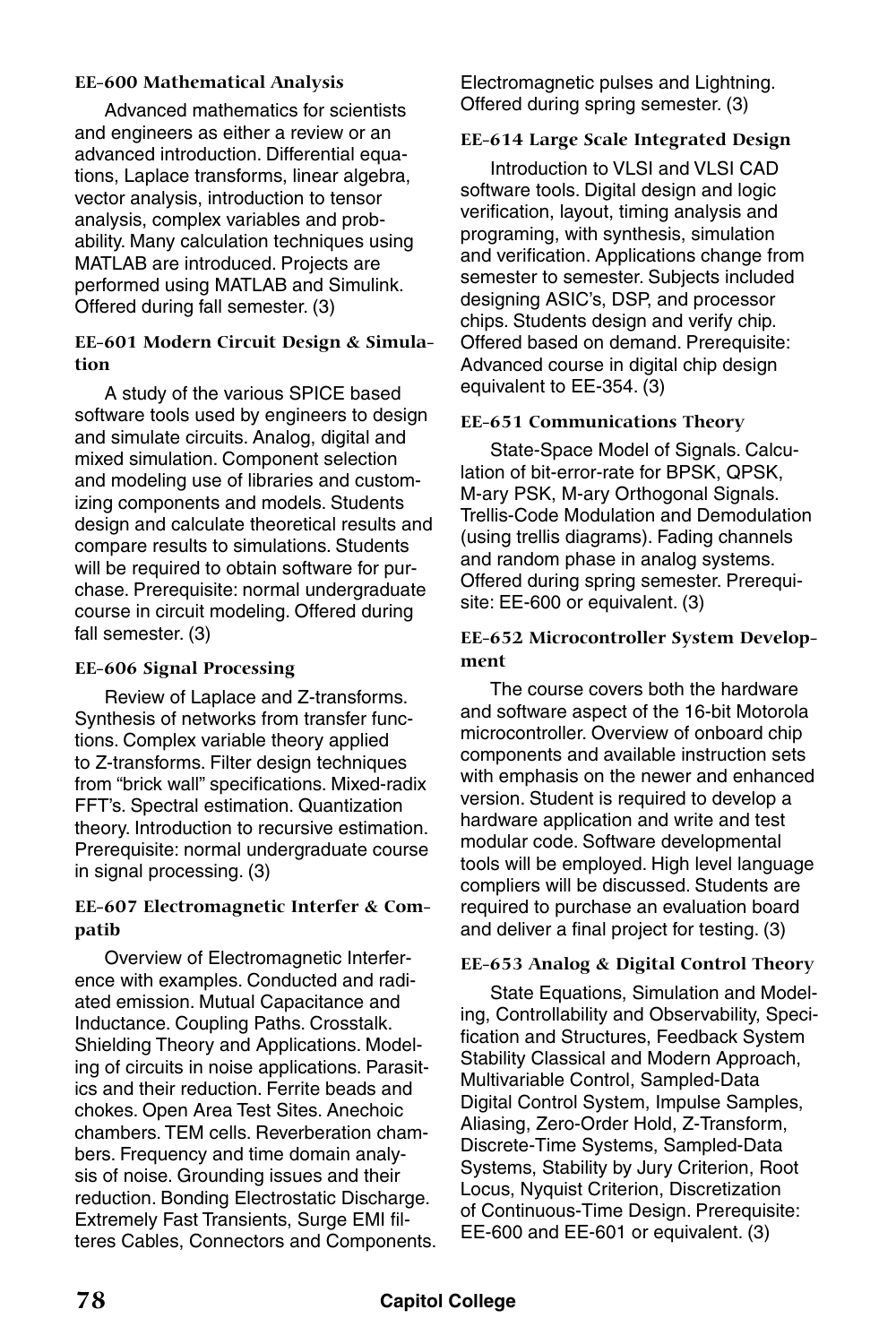#### **EE-656 Image Processing**

Two-dimensional Fourier Transforms and Z-Transforms. Two-dimensional convolution. Filtering and masking. Discrete Cosine transforms, Haddamard transforms, Karhunen-Loeve transforms. Radon transformations. Contour estimation (Sobel, Snake algorithm). Motion estimation and compensation. Compression techniques (JPEG,MPEG). Prerequisite: EE-606. (3)

#### **EE-665 Microwave Circuit Theory & Design**

Transmission lines, two port networks scattering parameters. Measuring scattering parameters. The Smith Chart and impedance matching. Impedance matching circuits. Microstrip design. Microwave amplifiers. Broadband amplifiers. Applications to broadband circuit design. Prerequisite: EE-601 and EE-607. (3)

#### **EE-708 Master's Project Research**

This course will cover all aspects of proposing and executing a research and development task for the U.S. Government. Case studies on how to identify, interpret, and respond to Broad Agency Announcements. Creating preliminary response, including quad charts and white papers. Techniques for providing a rough order of magnitude (ROM) cost. Preparing the full final proposal, including abstract, statement of work, schedule, milestones, deliverables, risk mitigation, preplanned follow-on efforts, procurement, subcontracts, describing the labor mix, and developing a full cost proposal. Attention will be given to protection of proprietary information, protection of intellectual property, and to compliance with Federal Acquisition Regulations (the FAR). The course will culminate with the execution of a mock project, with final deliverables, and final closeout of the project. Examples from Federal R&D projects in public domain will be used throughout the course. Offered during fall semester.

#### **EE-710 Design for Reliability & Manufactur**

Design methodology and standards applied in the construction and assembly of electronic circuits for reliability. Redundancy, parallel structure and majority rule circuits. Materials and component selection. Vibrational analysis, thermal analysis and packaging. Classification of hardware for commercial, military or space applications. MIL-spec and IPC standards discussed. Normally offered during summer semester. Prerequisite: graduate status. (3)

#### **EE-720 Designing for Testability**

Design for testability. Types of testing, functional testing, and structural testing. Automatic test pattern generation. Scanning and scan based design rules. Critical paths. Memory test and diagnostics. Builtin self-testing. ATE equipment, local and remote testing and limitations. Students will have access to on-line test workstations. Normally offered during summer semester. Prerequisite: graduate status. (3)

#### **EE-758 Master's Project**

Students integrate prior course work and personal experiences into a master's project. Students develop a full final proposal, including abstract, statement of work, schedule, milestones, deliverables as learned in EE-708. Proposal must be delivered to class and approval of project advisor required. Regular progress reports required. Final presentation will be live over the Internet. Offered during spring semester. Prerequisite: EE-708. (3)

#### **EL-100 Introduction to DC/AC Circuits**

Basic electrical concepts and laboratory techniques. Current, voltage, resistance and power. Ohm's law, series and parallel resistive circuits. Kirchhoff's voltage and current laws. Loading effects on meters and supplies. Capacitors and Inductors. Charging and discharging. RC and RL time constants. Introduction to AC. Sinusional waveforms, phasors and use of the J operator. Reactance and admittance. Average values and RMS. Laboratory emphasis is on the proper use of standard meters, testing equipment and circuit breadboarding. Corequisite: MA-114. (2-2-3)

#### **EL-150 DC/AC Circuits and Analysis**

Applications of Kirchhoff laws to multiple source and complex series-parallel circuits. Determinants and matrices. Mesh and nodal analysis. Network Theorems: Thevenin, Norton, superposition, maximum power transfer. Review of complex number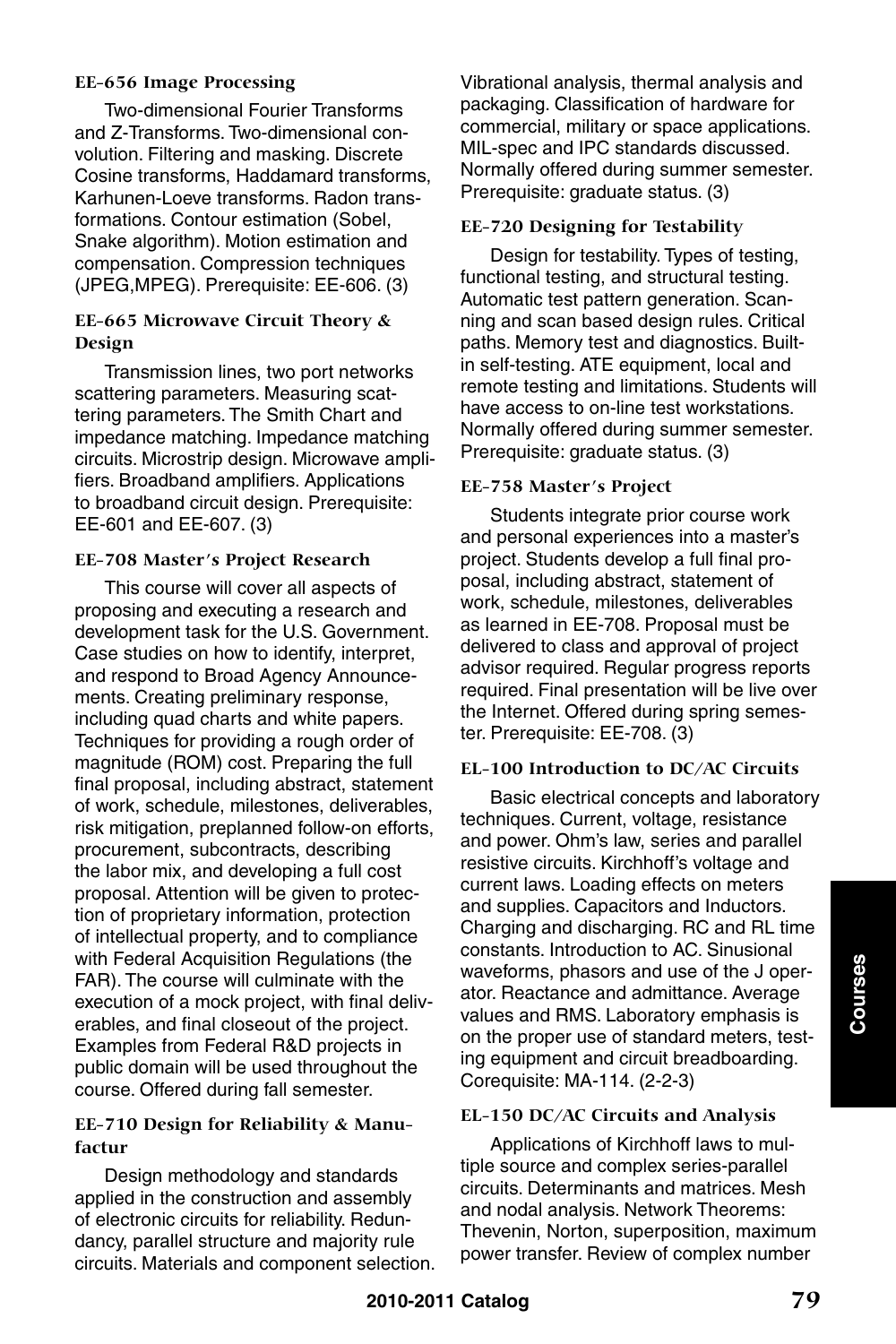manipulation. Application to capacitive and inductive circuits, impedance. Complex Mesh analysis. Network theorems applied to complex RLC networks. Frequency response of RL and RC circuits. Plotting frequency response. Bode plots. Laboratory emphasis on the use of standard test equipment to verify theory. Prerequisites: EL-100 and MA-114. (2-2-3)

#### **EL-200 Electronic Devices & Circuits**

Principles and characteristics of semiconductor devices. Devices covered include diodes, Zener diodes, bipolar junction transistors, field-effect transistors, and operational amplifiers. Includes bias networks, operating points, maximum output and optimum bias, and DC and AC load lines. Input and output impedances, and voltage and current gains for each amplifier configuration. Prerequisite: EL-100 or EE-159. (3-2-4)

#### **EL-204 Digital Electronics**

Number systems, including binary, octal and hexadecimal bases. Binary arithmetic. Boolean algebra, Karnaugh map simplification. Design of combinational circuits. Decoders, multiplexers, flip-flops and other multi-vibrator circuits. Logic families including TTL, CMOS, ECL and others. Memory, shift registers and counters. (2-2-3)

#### **EL-212 Transmission Lines**

Study of transmissions lines: characteristic impedance, propagation constant, standing wave ratio and reflection coefficient. Transmission line response to transients. Bounce diagrams. Lossless and lossy line analysis using classical approach as well as graphical approach (Smith Chart). Voltage and power calculations on transmission lines. Matching techniques for transmission lines and discrete circuits. Measurements using slotted lines. Prerequisite: EE-159 or EL-150. Offered spring semester only. (2-2-3)

#### **EL-220 Fabrication and Troubleshooting**

Covers the basic methods of circuit construction and troubleshooting, including IC fabrication, wire wrapping, soldering, etching and chassis layout. Identification and removal of components; project oriented; may be used as a technical elective. Prerequisite: EL-100. (1-4-3)

#### **EL-250 Advanced Analog Circuits**

Amplifier theory. Analysis of circuits in small signal operation, equivalent circuit models, frequency response and Bode plots. Cascaded stages with direct, capacitor and transformer coupling of amplifier stages, loads and signal sources. Analysis of power transfer, efficiency, thermal effects, and distortion of amplifier circuits in large signal operation, amplifier operating classes and push-pull amplifier circuits. Operational Amplifier applications. Regulators. Oscillators: Wein Bridge, RC phase shift, Hartley, Colpitts, Clapp, Negative resistance and crystal types. Prerequisites: EE-159 or EL-150 and EL-200. (3-2-4)

#### **EL-255 Introduction to Control and Robotic**

Open and closed loop control systems compared with examples. Conditions, which determine a robot. Permanent magnet, brushless, series and shunt motors. Stepper motors. Reversing circuits and speed control techniques. Gear trains and effect on speed, acceleration and torque. Robot power supplies, robot arm and gripper, degrees of freedom and work envelope. Frequency response of control system components. Introduction to Power electronics. Transducers used in robotics. Prerequisite: EL-150 or EE-159 and EL-200. (2-2-3)

#### **EL-261 Intro to Comm Circuits & Systems**

Fundamental concepts in communications. Amplitude and frequency modulation. Waveform and waveform analysis. Spectral content of signal. Circuits used to generate signal. Signal recovery circuits. Introduction to digital modulation and digital waveforms. Students build and test circuits. Prerequisites: EE-159 or EL-150, and EL-200. Corequisite: MA-261. Offered during spring semester only. (2-2-3)

#### **EL-262 Microprocessors and Microassembly**

Introduction to microprocessors. Architecture. Fetch and execute cycles. Microprocessor instruction set and assembly language programming. Hardware configuration, pin functions and modes of opera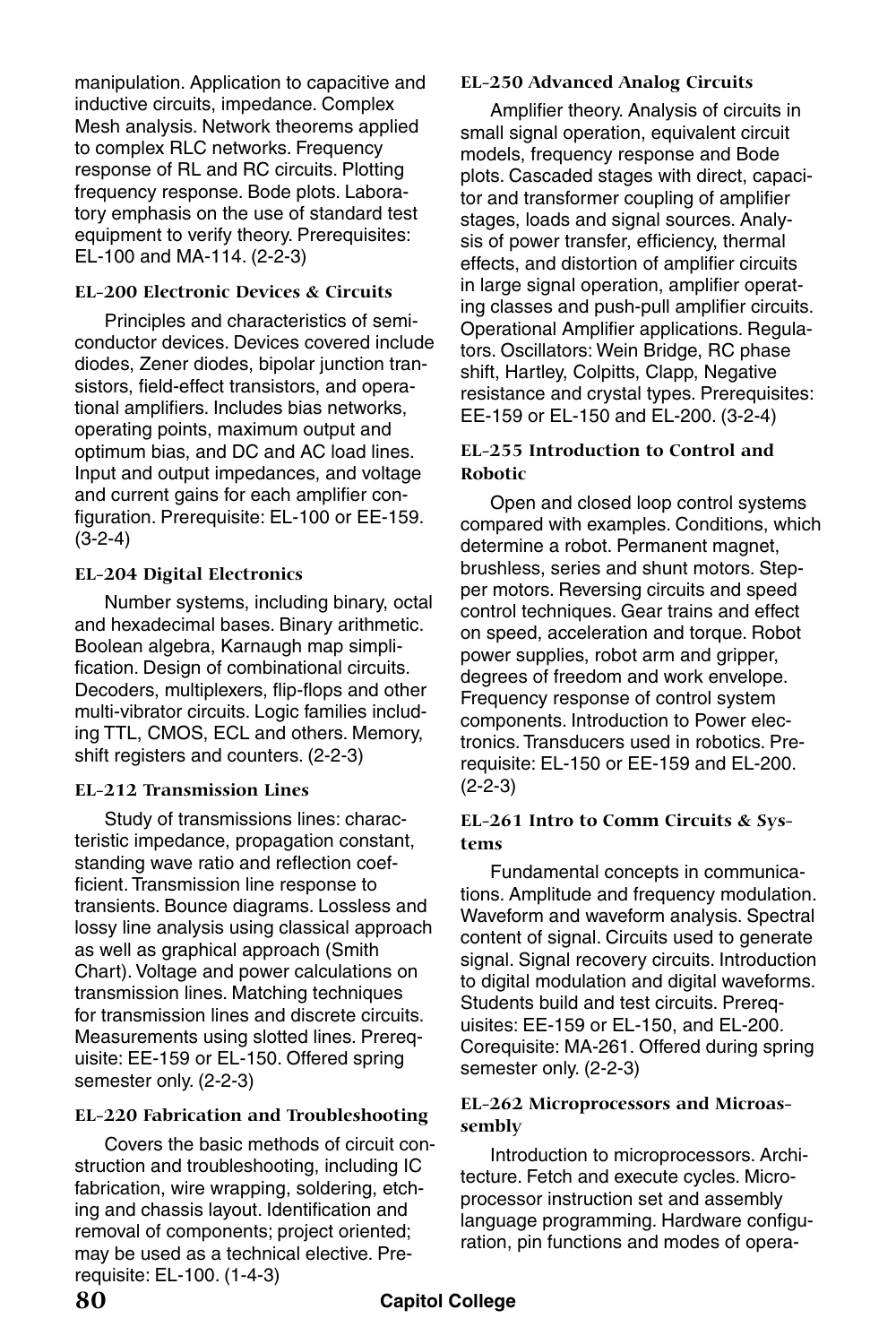tion of a typical microprocessor. Basic I/O timing, control and memories. Prerequisite: EL-204. (2-2-3)

#### **EL-301 Advanced Comm Circuits & Systems**

A continuation in the study and analysis of communications circuits as they apply to communications systems. Circuits such as voltage controlled oscillators, modulators, mixers, phase-locked loops, frequency synthesizers, passive and active filters are analyzed and mathematically discussed. Students build and test their circuits. Prerequisites: EL-250, EL-261 and MA-261. Offered during fall semester only. (2-2-3)

#### **EL-307 Noise and Shielding**

Noise types and specifications. Natural, manmade and intrinsic noise sources. Thermal, shot, contact, popcorn and avalanche noise as related to electronic devices. Reactive network effects on thermal noise. Signal-to-noise ratio, noise figure, noise factor, noise temperature and noise bandwidth. Low noise design techniques, measurement techniques for noise factor and noise bandwidth. Ground loops and how to eliminate them. Grounding techniques, shielding, digital circuit radiation, electrostatic discharge and electromagnetic pulse. Prerequisites: EL-261. (2-2-3)

#### **EL-400 Special Projects in Technology**

Guided Study. Project-oriented course. Students are expected to design and build electronic systems in their specialization. Students will produce a final project including a written report and an oral presentation. Prerequisite: permission of instructor. (0-6-3)

#### **EL-452 Automated Test Systems**

Systems design course for automating the testing of electronic circuits and systems in both the engineering and production environments; stresses both hardware design and system software development. Begins with simple PC-based systems assembly for circuit testing as part of the design process and progresses to the design and development of full-scale systems for testing of large production volumes. Detailed study of the operation of the IEEE STD-488 and its use in test systems

assembly. Prerequisites: CS-130. Offered during spring semester only. (2-2-3)

#### **EN-001 Basic Writing Skills**

Course in the basic skills of written expression, reading comprehension and vocabulary building, which will enable the students to clearly present feelings, ideas and opinions. It includes a review of spelling, punctuation, and word usage plus sentence construction and other basic writing skills. Students will be expected to complete numerous short writing assignments with an emphasis on paragraphs. Study skills are also stressed. This course is required of all students whose test scores and writing samples indicate the need. This course provides three semester credits but does not meet the AAS, BS degree requirements for graduation. Grades given will be P-pass or R-repeat. (3-0-3)

#### **EN-101 English Communications I**

This introductory college-level course focuses on effective oral and written communication skills and the development of analytical abilities through various reading and writing assignments. Students must be able to demonstrate competence in writing mechanics, including grammar, structure and logical content development when writing essays, summaries, and short reports. Rhetorical modes may include description, compare/contrast, personal experience, definition, illustration and process demonstration. Oral presentation skills are developed through the delivery of two speeches on related topics. Prerequisites: acceptance based on placement test scores (3-0-3)

#### **EN-102 English Communications II**

This sequel to EN-101 involves more sophisticated research, reading, writing, and speaking assignments. Emphasis is on summarizing and analyzing short articles, including one in-class analysis. Students will demonstrate competence in research and documentation methods by conducting one major research project during the semester. Prerequisite: EN-101. (3-0-3)

#### **EN-408 Writing Seminar in Tech Research**

This is a project-oriented course requiring the application of certain basic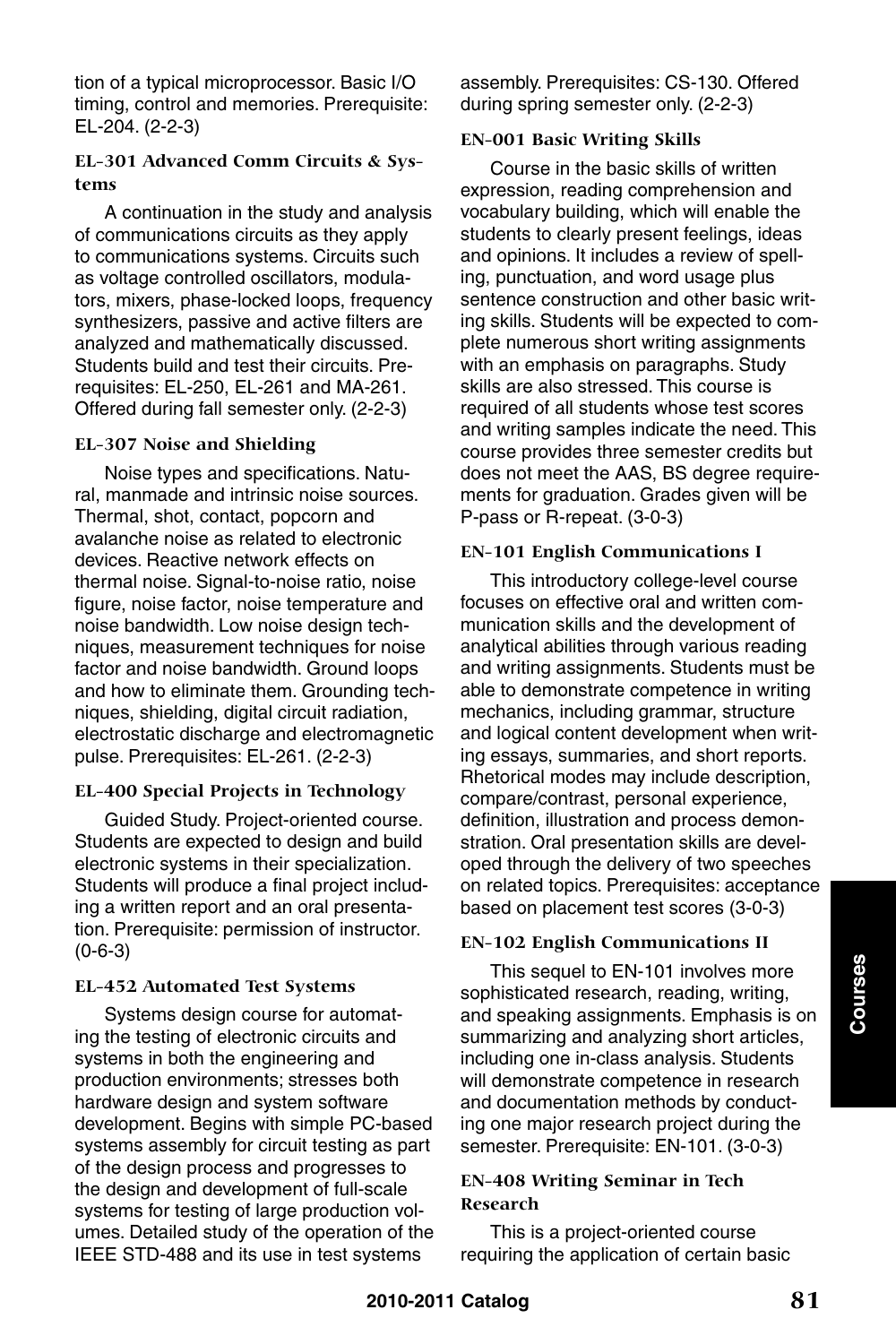principles in developing a major research paper in the student's academic area. Each student must devise an original researchbased approach for solving a technical problem. The research paper should provide a thorough literature review and analysis of relevant issues, expert opinions, and the author's recommendations for solving the problem. Emphasis will be placed on the preparation of proposals, abstracts, progress reports, and audience analysis, as well as on the development of a properly formatted, comprehensive final research paper, complete with supporting documentation. Formal presentations are required. Prerequisite: EN-102 and Senior status (96 or greater credits earned). This course is limited to Seniors preparing for Senior project. (3-0-3)

#### **ENI-101 English Communications I-Intensive**

This introductory college-level course focuses on effective oral and written communication skills and the development of analytical abilities through various reading and writing assignments. Students must be able to demonstrate competence in writing mechanics, including grammar, structure and logical content development when writing essays, summaries, and short reports. Rhetorical modes may include description, compare/contrast, personal experience, definition, illustration and process demonstration. Oral presentation skills are developed throughout the delivery of two speeches on related topics. Prerequisite: acceptance based on placement test scores. (4-0-3)

#### **ESL-099 Intermediate American English**

This course focuses on developing the skills of non-native speakers in reading, writing, speaking and listening. Special emphasis is placed on vocabulary development, reading strategies, writing grammatical sentences and paragraphs, pronunciation, auditory comprehension and American culture. Students are encouraged to work collaboratively and independently. Class meets up to eight hours per week with additional homework hours. This course does not meet the AAS or BS requirements for graduation. Grades are pass (P) or repeat (R). (3-5-3)

#### **ESL-100 Advanced American English**

This second course further develops the skills of non-native speakers. This course may either be a first course for some advanced students or a continuing course for students who started in ESL-099. Emphasis is placed on developing skills in college reading and studying, writing at the level of the paragraph and the short essay, making oral presentations, conversation, and understanding American culture. Preparing the students to enter EN-101 English Communications I is the goal of this course. Class meets up to eight hours per week with additional homework hours. This course does not meet the AAS or BS requirements for graduation. Grades are pass (P) or repeat (R). (3-5-3)

#### **FS-100 Freshman Seminar**

Throughout this course students will learn skills to better prepare them for the rigors and challenges of college. Students will learn and practice various proven techniques and tools to help them be successful with college level work. Additionally students will explore the personal characteristics necessary for success, learn about the college culture, and develop a support network. (2-0-1)

#### **HP-234 History of Korean Martial Arts**

The 'History of Korean Martial Arts' is a multi-action course which allows one to see the transformation of Korea as a country and to understand where Hap Ki Do originates. Students review the two major periods for martial arts training and look at the many different aspects of the different styles during those periods. In addition, this course will explore the physics behind the martial arts. Prerequisite: EN-101

#### **HP-252 Crit Issues US History I**

This is a survey course designed to give students an overall view of the development of the United States from the time of its founding through the Civil War. This course is directed toward the emergence of American political, economic, and social traditions through critical analysis and student research. Prerequisite: EN-101. (3-0-3)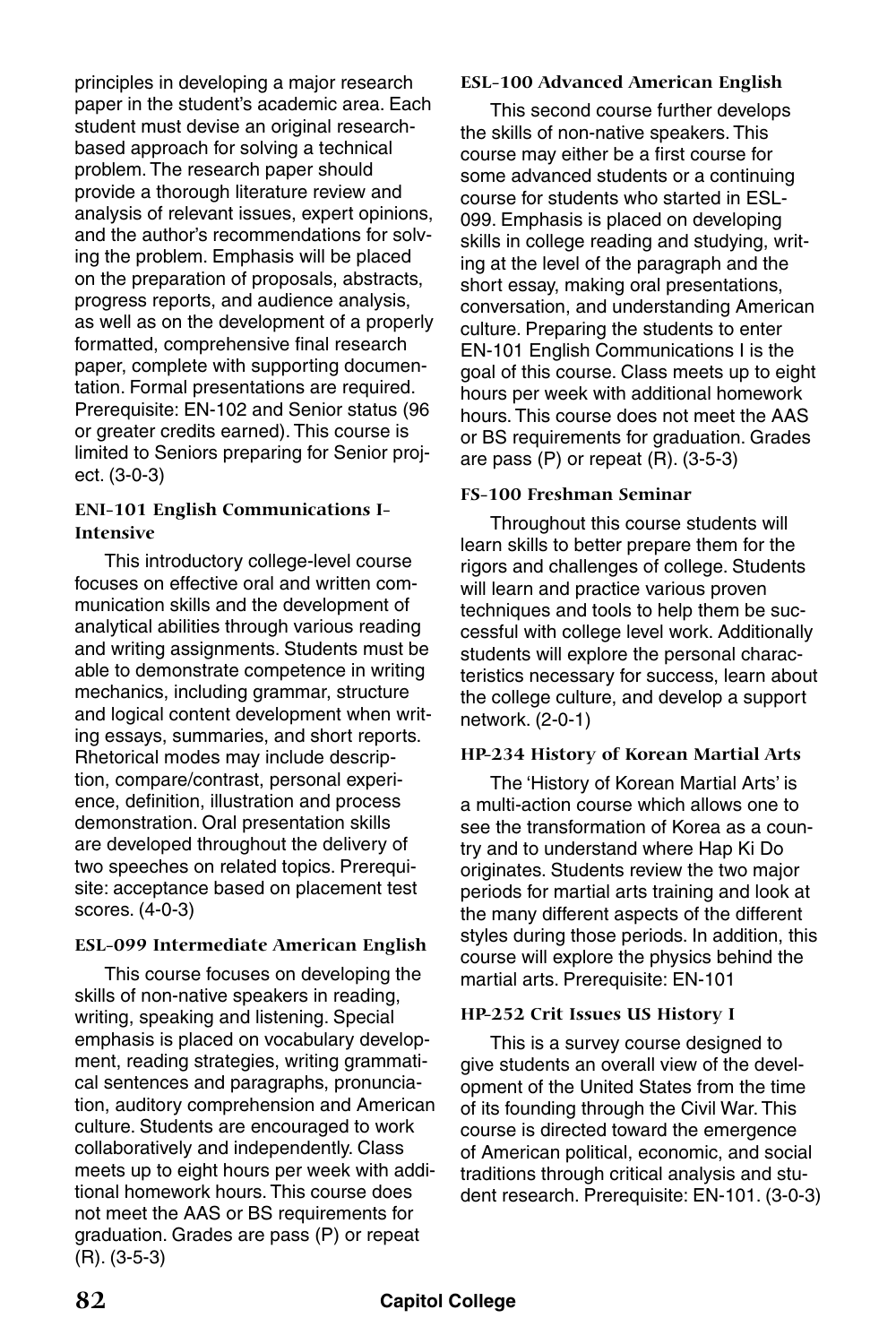#### **HP-253 Crit Issues in US History II**

This is survey course designed to give students an overall view of the United States from after the Civil War until recent history. This course is directed toward the emergence of American political, economic, and social traditions through critical analysis and student research. Prerequisite: EN-101. (3-0-3)

#### **HU-163 Horror Fiction**

This course offers the student a survey of horror fiction beginning with Edgar Allan Poe and ending with present-day writers such as Stephen King. Students read short stories as well as novels. The translation of horror literature into film is also examined. Prerequisite or Corequisite: EN-101. (3-0-3)

#### **HU-164 Science Fiction**

This course will examine science fiction from the early 20th century to the present, with some attention to the cultural and historical issues that shaped its development. Special attention will be placed on the role of science in science fiction. The relationships between literature, film and television as expressions of science fiction will also be studied. Prerequisite/Corequisite: EN-101 (3-0-3)

#### **HU-165 History Through Fiction**

This course provides a broad survey of a selected historical period and compares/ contrasts fictional historical accounts with what is generally regarded as historical fact. Both oral and written presentations are required of students. The selected time period and associated literature is chosen by the professor, and will vary over time. Students will learn to distinguish between historical fact and fiction, as well as to apply critical thinking toward identifying the fine lines that often exist between disparate accounts of history. (3-0-3)

### **HU-205 Twenty-first Century Mass Media**

A broad survey of contemporary mass media such as film, radio and television with particular attention paid to emerging media such as the Internet, related technological and commercial infrastructures, as well as the globalization of the new media. Corequisite: EN-101 (3-0-3)

#### **HU-225 Writing for the Internet**

This course introduces students to writing for the Internet allowing more effective online communication in such forums as blogs and Websites. Students will learn how to write in a more active voice, bringing more energy and vibrancy to their articles and commentaries. Course material examines the work flow and demands of Internet writing and publishing. Students will learn how to launch their own blog and develop an audience as well learn how to prepare articles for other blogs and web sites. This course is designed for all students, regardless of their communication, writing, or journalism experience. This is not a Web design course. Prerequisite: EN-101. (3-0-3)

#### **HU-310 African American Literature**

Introduction to African American Literature will trace the development of an African American literary tradition. Study includes major genres of black writers: plays, poetry and fiction. Prerequisite: EN-102. (3-0-3)

#### **HU-331 Arts and Ideas**

This course enables students to study and appreciate various forms of art, including painting, sculpture, architecture, music, drama, film, and literature through in-class and on-site experiences. The arts are also surveyed from an historical perspective, focusing primarily on eras in Western civilization. This enables students to sense the parallel development of the arts, of philosophy, and of sociopolitical systems and to recognize various ways of viewing reality. Prerequisite: EN-102. (3-0-3)

#### **HU-332 Arts & Ideas: Special Topics**

This course has the same general requirements as HU-331, but the orientation of the course will be on alternate traditions to the Western canon. Students will study various forms of art, including painting, sculpture, architecture, music, drama, film, and literature through in-class and on-site experience. Students will gain an appreciation for the arts as they are represented by a particular culture or national identity. The course will concentrate on how the arts are shaped by cultural/social forces that result in distinct philosophies and ideologies. Prerequisite: EN-102. (3-0-3)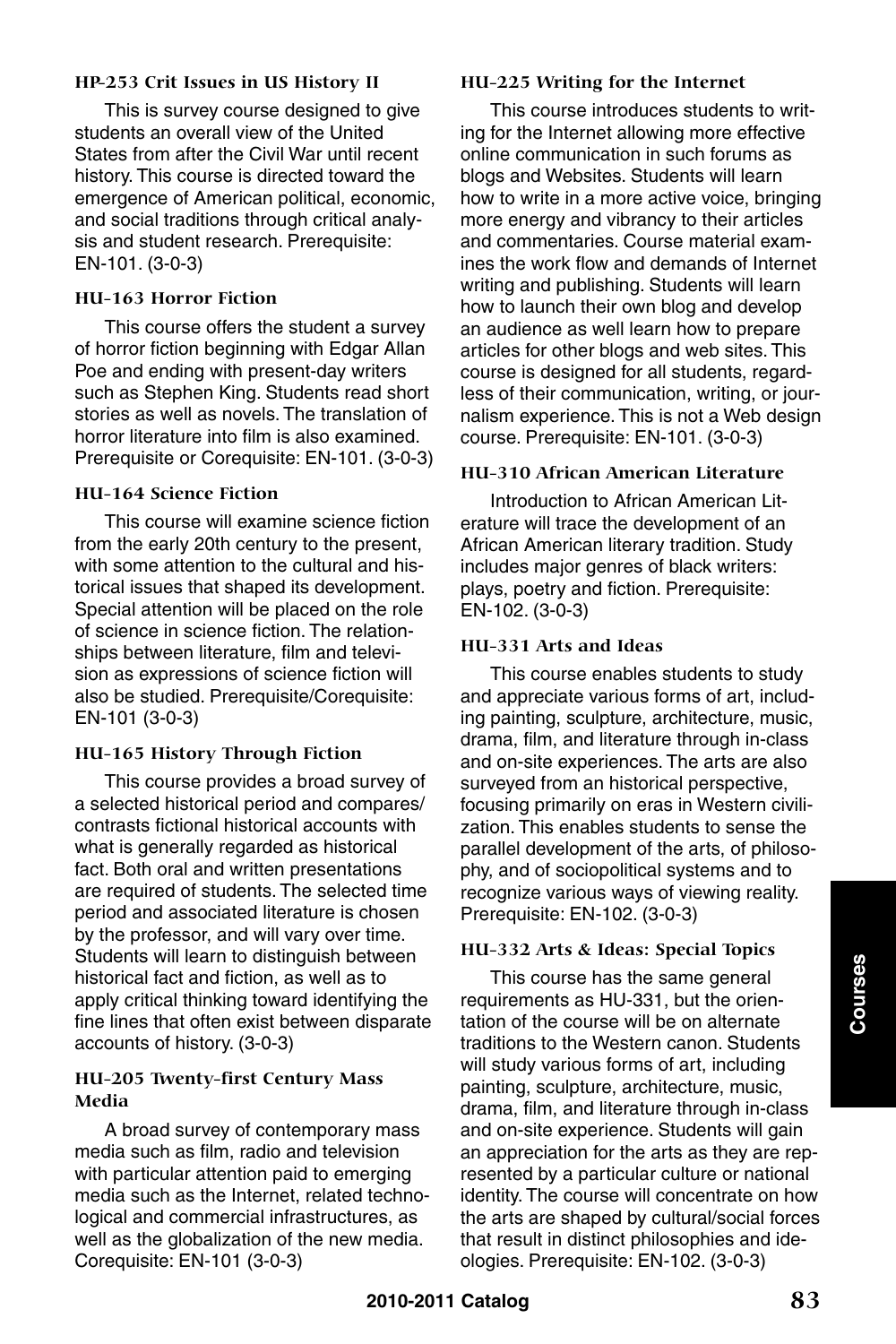#### **HU-345 Approaches to Shakespeare**

This course introduces students to the most enduring playwright of the English language. The readings will include at least one play from the genres of history, comedy, tragedy, and romance. Some attention will also be given to the sonnets. The historical context of the literature of Elizabethan England is also explored. Prerequisite: EN-102. (3-0-3)

## **IAE-201 Introduction to IA Concepts**

This course covers topics related to administration of network security. Topics include a survey of encryption and authentication algorithms; threats to security; operating system security; IP security; user authentication schemes; web security; email security protocols; intrusion detections; viruses; firewalls; Virtual Private Networks; network management and security policies and procedures. Laboratory projects are assigned as part of the homework requirements. Corequisites: MA-110 or MA-114 or MA-261 and EN-101. (3-0-3)

#### **IAE-301 Compr Computer & Netwk Secur Pt 1**

Both IAE-301 and its compliment, IAE-302, are designed to provide students with an opportunity to master many of the common and basic IA principles supporting the CompTIA Security+ certification. IAE-301 centers on the administrative portion of network security. Topics include IA terms and background, introduction to organizational IA policy, risk analysis, backups and contingency planning. Also included are Linux history and commands, administrative tools and snap-ins for Windows Professional versions. Prerequisite: IAE-201 (3-0-3).

#### **IAE-302 Cmpr Computer & Network Security 2**

IAE-302 is the companion course to IAE-301. This course provides students with instruction on IA-related protocols, including IPv4 and IPv6, TCP, UDP, ICMP and other supported protocols related to secure data communications. Intrusion detection and firewall principles supporting the protection of networks in a secure enclave architecture are also discussed. Other topics include infrastructure security requirements, network enclave security architecture, introduction to IEEE 802.11 wireless security history and requirements, principles of authentication and access controls, Kerberos authentication, and the use of LDAP. This course maps to the CompTIA Security+certification. Prerequisite: IAE-201; Corequisite: IAE-301. (3-0-3)

#### **IAE-315 Secure System Admin & Operation**

This course introduces students to security settings and requirements of Linux and Windows-based systems and web services. It also introduces students to Linux and Windows-based web services, including methods of configuring, testing the security and the implementing of countermeasures to discovered vulnerabilities. Topics include Linux security settings, IP tables, securing IIS web service, securing Apache web service, access control methods and host auditing and tools. (3-0-3)

### **IAE-325 Secure Data Communications & Crypto**

This course follows the protocol education provided in IAE-301 and IAE-302 with a more detailed and practical look at secure transactions and correspondence, as well as protection of data in storage. Within the confines of the ISO-OS1 model, this course discusses data communication with emphasis on the security available at the layers, secure sockets layer, and both wired and wireless security topics. One-way message digests/hashes and encryption history and protocols are explored in-depth. Topics include virtual private networks, one-way hashes/message digests, digital signatures, secret-key and public key cryptography processes and algorithms. Prerequisites: IAE-301 and IAE-302. (3-0-3)

#### **IAE-400 Special Topics in IA**

Research into information assurance subjects. Student primarily works in a guided study format with a mentor. Permission required from the instructor and academic dean. This course may be repeated with different projects. (1-4)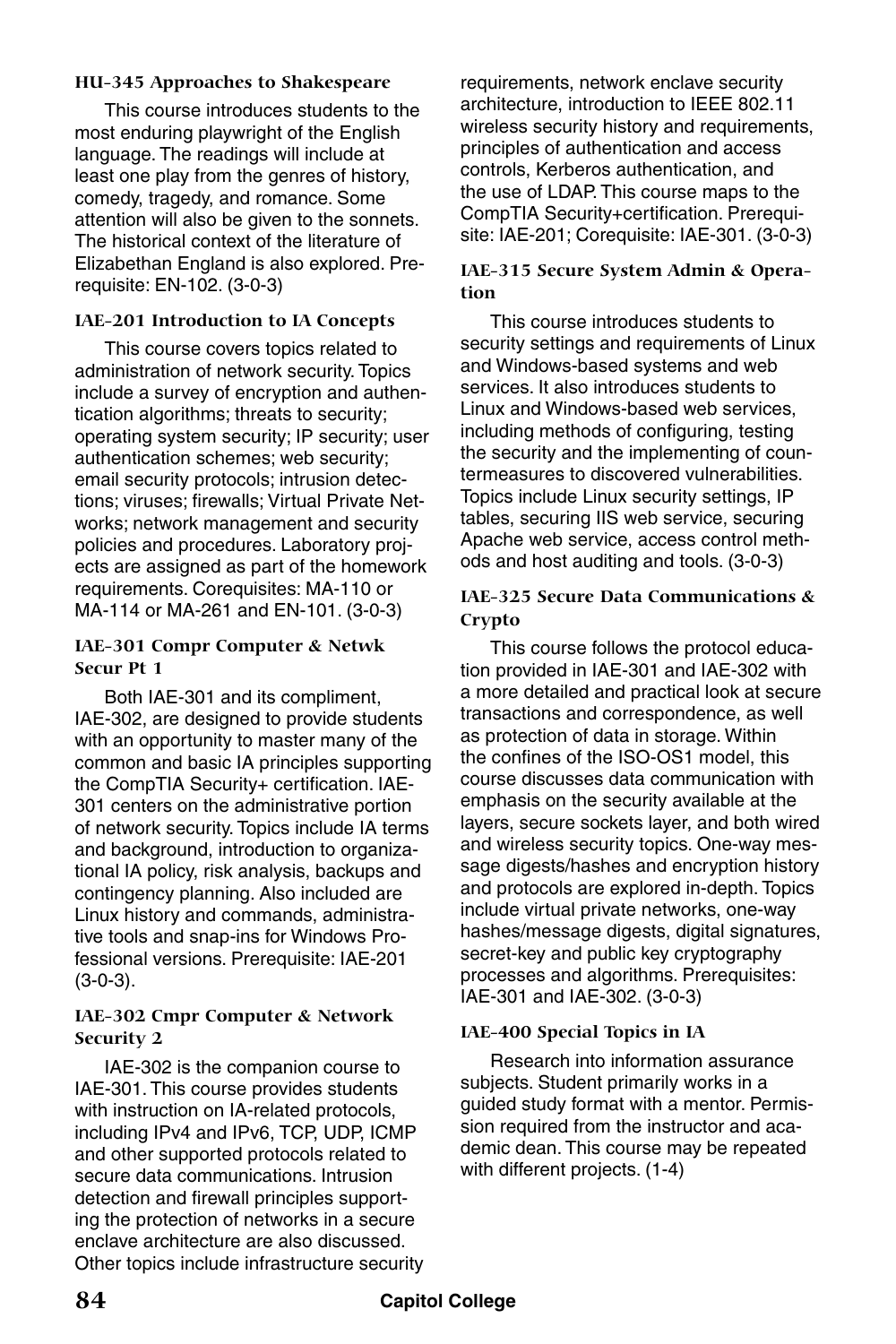#### **IAE-402 Intro to Incident Handling & Malici**

This course provides a detailed understanding of incidents from attacks of malicious software. This course addresses the history and practice of coding that occurs in viruses, worms, spyware, Trojan horses, remote management back doors and root kits. Students learn preventative measures and tools, and explore how to rid systems of malicious software and prevent re-infection. Recovery processes and backup methods are explored. In addition to covering basic incident handling preparation, response and recovery practices, the course goes into detail regarding malicious software. Prerequisites: IAE-301 and IAE-302. (3-0-3)

#### **IAE-600 Special Topics in IA**

Research into information assurance subjects. Student primarily works in a guided study format with a mentor. Permission required from the instructor and academic dean. This course may be repeated with different projects. (1-4)

#### **IAE-611 Wireless Security**

Emphasizing wireless computing security, this course addresses how to secure mobile wireless computing devices and applications, and wireless network security as it impacts those portable computing devices. Wireless network security is discussed as it pertains to decisions on which network security works best with particular applications loaded into wireless computing devices. The course covers security of CMRS and PCS (Cellular Mobile Radio Service and Personal Communications Service), CMRS and PCS second, third and fourth generations (2G, 3G and 4G), laptops equipped with Wireless Network Interface Cards (WNICs), Personal Digital Assistants (PDAs), Bluetooth and Zigbe devices, and Radio Frequency Identity (RFID) devices. Retail store security and proximity payment application security are also discussed. Corequisite: IAE-670 (3)

#### **IAE-621 Applied Wireless Network Security**

This 16-week course provides students with practical, real-world experience with

wireless network security with an understanding of wireless fundamentals, wireless network threats, tools to test wireless security, and safeguards. Specifically, this course addresses the most popular hacking, cracking and wireless security network analysis tools and trains students to use them to test and secure wireless networks. Current industry best practices for managing wireless networks in a secure environment are addressed. Students need access to a second computer (for hacking) and will be required to purchase and install wireless network equipment to create a home wireless network for the purpose of conducting experiments on various wireless security vulnerabilities and countermeasures. NOTE – students must have access to a computer network they personally own and can modify. Case studies will be used throughout the course. Corequisite: IAE-670 (3)

#### **IAE-670 Network Systems Security Concepts**

This course explores security terms, definitions, concepts, and issues that face industries today. This course also will examine how the concept of security, and being secure, integrates into the overall enterprise mission. The importance of user involvement, security training, ethics, trust, and informed management will be explored. (3)

#### **IAE-671 Legal Aspects CompSecur&InfoPrivacy**

This course provides an overview of the legal rights and liabilities associated with operation and use of computers and information, including the legal and regulatory compliance issues critical for chief information security officers. It discusses the key statutes, regulations, treaties, and court cases (in the United States and abroad) that establish legal rights and responsibilities as to computer security and information privacy. The course also helps students to learn how to reduce their risk of potential legal liability for computer security or information privacy failures, and how to enforce their security and privacy rights against other parties. Case studies and lessons learned from information security failures are used throughout the course. Corequisite: IAE-670 (3)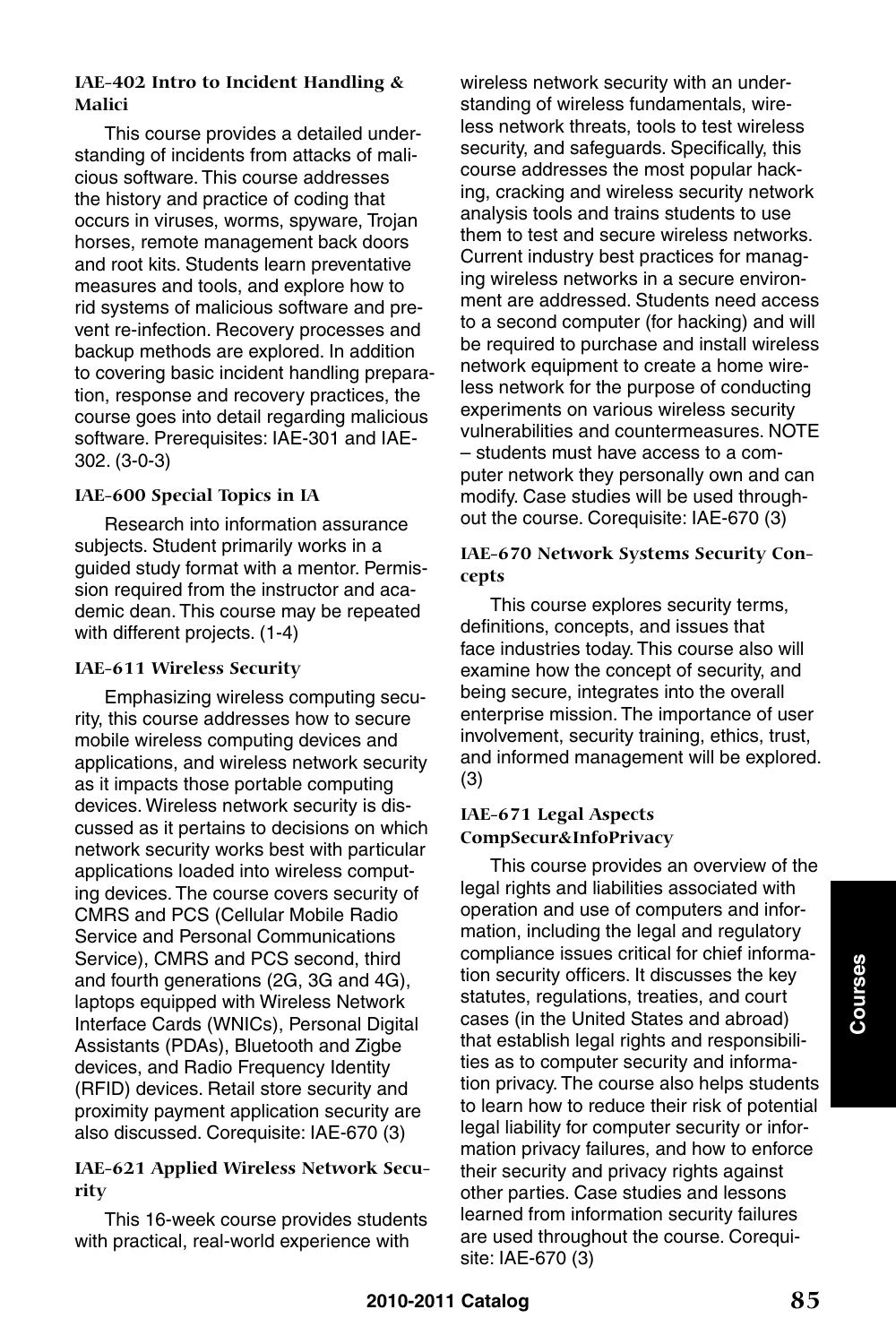#### **IAE-673 Secure Info Transfer & Storage**

This course will provide the student a history of cryptography from Caesar's cipher to elliptic-curve cryptography of today. Students will study public and private key algorithms and understand their functionality, and how they work with network protocols. One-way hashes and digital signatures will be discussed, and used by the students in submissions to the instructor. Public-key infrastructure with certificate authorities and web-of-trust infrastructure methods will be learned. Corequisite: IAE-670 (3)

#### **IAE-674 Security Risk Management**

This course will begin with an understanding of why risk management evaluations are useful. This class will discuss the general methodologies for security risk assessment and security test and evaluation, including the interviews and documentation research necessary. The student will be provided practical lab exercises to provide a hands-on analysis of a fictitious site. Detection, recovery, and damage control methods in contingency/disaster recovery planning research, documentation and training; methods of and procedures for contingency planning and security policy formulation and enforcement. Prerequisites: Completion of at least 24 credit hours of IAE-coursework. This class is best completed in the last term.(3)

#### **IAE-675 ComputerForensics&Incident Handling**

This course begins with lectures discussing the laws and rights to privacy by individuals and what organizations may or may not do. Online ethics are considered. It then moves on to understanding incident handling and how incident response teams work, managing trouble tickets, and basic analysis of events to determine if an incident has occurred. It concludes with computer forensics issues and practices, and rules of evidence. Corequisite: IAE-670 (3)

#### **IAE-677 Malicious Software**

This course examines malicious software detection and malicious software defenses including tripwire and signature software techniques. Viruses, worms and Trojan horses, logic bombs, malicious CGI scripts will be discussed. Students will review the anatomy of well-known viruses and worms to understand how they work. Mobile code issues as they apply to web and application technologies and resulting insecurities will be discussed in detail. Students will then review the underlying methodologies used by the anti-virus vendors and freeware offerings to protect electronic assets from harm or other compromise. Corequisite: IAE-670 (3)

#### **IAE-679 Vulnerability Mitigation**

This "Defense-in-Depth" course provides the student detailed understanding of the need for internal and external vulnerability assessment. An integral technical part of any risk management program, this course goes hand-in-hand with the more analytical practices in IAE-674. Corequisites: IAE-670 . (3)

#### **IAE-680 Perimeter Protection**

In this "defense-in-depth" course, firewalls and network IDS issues will be discussed. A detailed understanding of firewall configuration and rule sets, load balancing, web farms, wireless access, web security issues and network intrusion detection will be explored to prepare the student with the basic tools to coordinate the design and implementation of perimeter network defenses for a high volume, high access site. Prerequisite: Completion of at least 24 credits hours in IAE-coursework. This class is best completed in the last term. (3)

#### **IAE-682 Internal Protection**

This course explores the protections available to the practitioner through host operating systems and third party equipment and software, to protect the inner network from the attacker who has successfully circumvented the perimeter or from the disgruntled insider. Use of methodologies including host-based intrusion detection methods, audit settings and review PC Firewalls, host operating hardening for Linux and Windows 2000, and Virtual LANs will be reviewed. Corequisite: IAE-670 (3)

#### **IAE-684 Complementary Security**

This class explores the overarching security disciplines that are important for a more rounded understanding of informa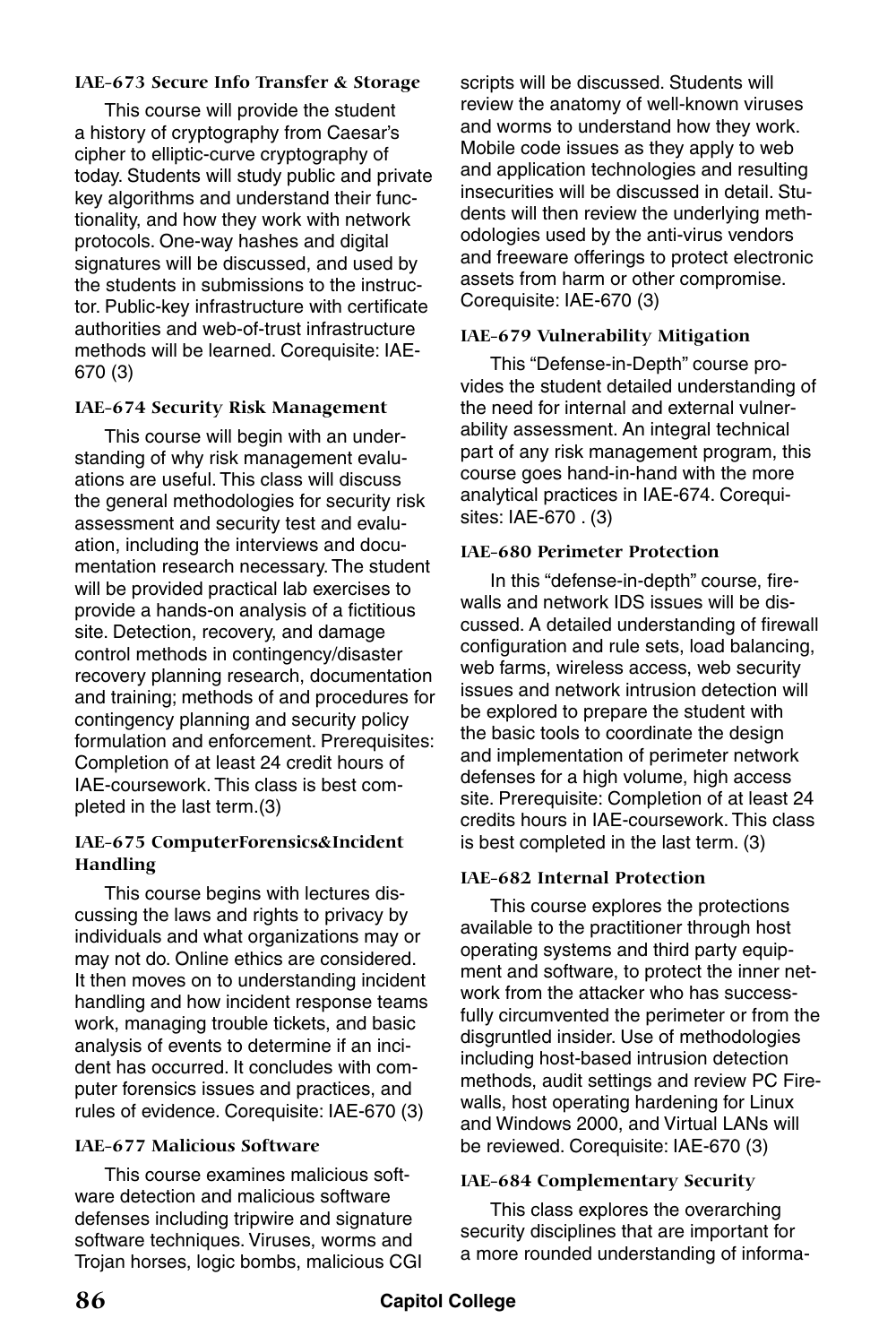tion technology. Discussions in this course will give the correct acumen of personnel security, physical security, and technical operational security as these principles relate and interface with information security principles. Segments in this course will further address unethical behaviors, risk management and mitigation, and security liabilities from the trusted insider threat perspective as related to personnel security. Vetting practices to be considered for positions of trust are also discussed. Authentication standards in practice will discuss such things as operational security, the use of such software as Radius or Kerberos and other control software Corequisite: IAE-670. (3)

#### **IAE-820 Situation Awareness Analysis**

This is a course in operational leadership from the long-term perspective to crisis intervention. Class activities will be designed to enhance student awareness of action plan processes leading to effective strategy execution. (3)

#### **IAE-825 Applied Research in Info. Assurance**

This course prepares students to select topics and conduct successful research in information assurance's many fields. Topics include research such as the Computer Fraud and Abuse Act, the Electronic Communication Privacy Act and the National Research Act. Special considerations governing research using human subjects will be given in-depth treatment. The productive and legally sufficient use of the Department of Homeland Security's new Protected Repository for the Defense of Infrastructure against Cyber Threats (PREDICT) program will be discussed. (3)

#### **IAE-830 IA Research Literature**

Learners examine literature and research in the information assurance field. Literature will be examined in the context of both the historical and current environment. (3)

#### **IAE-835 IA Strategic Management**

Learners examine the objectives, elements and framework of analysis for strategic management of information assurance management. Learners focus on synthesizing information and applying sound judgement. (3)

#### **IAE-840 IA Consulting**

Learners examine the skills necessary for executive leadership in the role as consultant. A survey approach is applied with the learner examining the role of assessment, intervention and analysis from a consultant lens. (3)

#### **IAE-845 Pedagogy and IA**

Learners are introduced to the fundamentals of teaching information assurance. Learners gain experience in course and syllabus-development. The development and integration of online labs as an academic component is explored. Learners examining the professional development and training that supports IA. (3)

#### **IAE-850 Business Continuity Planning**

Learners examine the continuity planning process in the context of disaster recovery, incidence response and forensics. The course covers the development of plans and the establishment of the protocols required for rapid response as it is relevant to information assurance. (3)

#### **IAE-855 IA Requirements for Compliance**

Learners examine the various legal and regulatory requirements corporations, government and military leadership face today. Included in the topics will be DIACAP, FISMA, the COBIT Framework, ITIL, industry best practices, due diligence and compliance. (3)

#### **IAE-857 IA & the System Life Cycle**

Learners examine the importance in integrating information assurance into the life cycle of all information systems. Discussions will include the necessity for security integration in each phase to the systems development life cycle including testing, verification and validation of IA controls, operations and decommissioning. (3)

## **IAE-860 Adv. Mixed Methods Research**

This course builds on the skills acquired in RSC-810 and IAE-825. Learners will examine research designs integrating both quantitative and qualitative design meth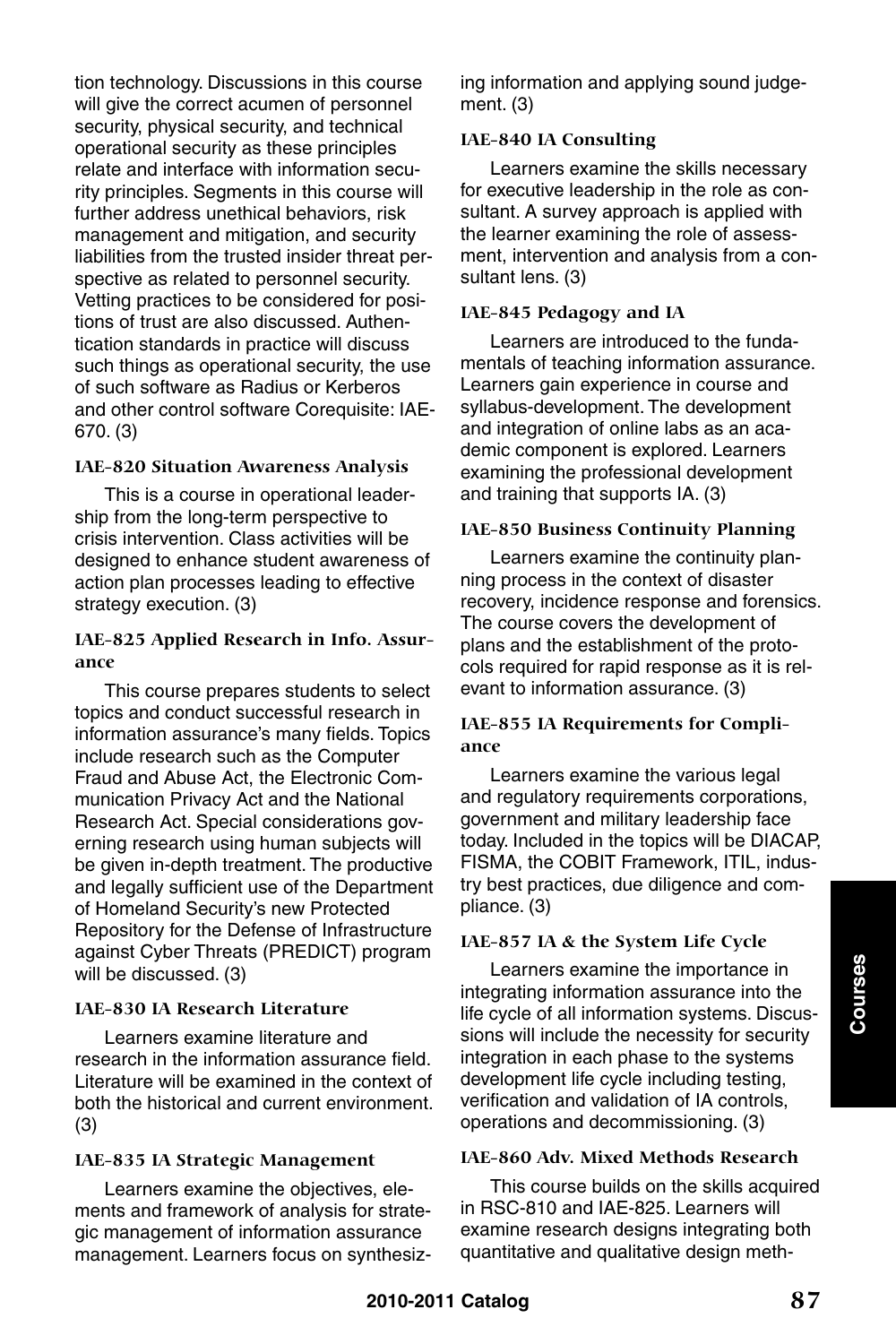ods and will gain an understanding of the appropriateness of the approach to their individual research. (3)

#### **IAE-865 Special Topics in HR Management**

Learners examine human resource theories and practices in the context of the complex environment of information assurance. (3)

#### **IAE-870 Executive Awareness in IA**

Learners examine the various conceptual and procedural components of an Information Assurance Program for their organization. Roles and significance of certification and accreditation activities, executive consideration in resource allocation and leading the organization in the holistic art of information assurance will be examined. (3)

#### **IAE-875 IA Implementation**

Learner focus is on deployment of information assurance technologies in the organization. Relevant literature and real world deployment is examined. (3)

#### **IAE-880 Special Topics in IA**

This course provides students the opportunity to examine in-depth issues relevant to information assurance. Students must request a faculty member who is a topic specific expert to facilitate the course. (3)

#### **ICP-080 CISSP Review**

Public, government and industry recognition of the CISSP credential makes it a valuable professional certification. Organizations now use it as a factor in obtaining qualified expertise for senior information assurance/information security positions. The Department of Defense Directive, DoD 8570.1, identifies the CISSP credential as fulfilling the requirements in both the Information Assurance Technical (IAT) and Information Assurance Management (IAM) Tracks as a Level 3 certification. Level 3 is the highest level and currently fulfills the certification requirements for all levels and tracks. This course will review the entire CISSP common body of knowledge and provide insight into test taking strategies for the examination. (0)

#### **ICP-082 Security +**

Public, government and industry recognition of the Security + credential makes it a valuable professional certification. Organizations now use it as a factor in obtaining qualified expertise for information assurance/information security positions. The Department of Defense Directive, DoD 8570.1, identifies the Security + credential as fulfilling the requirements for Information Assurance Technical (IAT) Level II and Information Assurance Management (IAM) Level I certification. This course will review the entire Security + Common Body of Knowledge (CBK) and provide insight into test taking strategies for the examination. (0)

#### **ICP-084 SSCP**

Public, government and industry recognition of the System Security Certified Practitioner (SSCP) credential makes it a valuable professional certification. Organizations now use it as a factor in obtaining qualified expertise for information assurance/information security positions. The Department of Defense Directive, DoD 8570.1, identifies the SSCP credential as fulfilling the requirements for Information Assurance Technical (IAT) Levels I & II certification. This course will review the entire SSCP Common Body of Knowledge (CBK) and provide insight into test taking strategies for the examination. (0)

#### **IE-701 PrinciplesDesignEnginComptrNetworks**

Networking and the Internet have introduced us to a new set of devices and protocols that link personal computers to servers, and servers to servers. This course explores all the hardware and software that drives local and Internet computing. Special emphasis on connectivity and throughput is explored. (3)

#### **IE-703 Thin & Fat Client Deployment**

Computing has moved from dumb terminals connected to mainframes via RS232 cable to personal computers where the application runs locally and connects to remote data or where applications and data run on a remote server and viewed through a web browser. To examine this shift and to understand the technologies involved,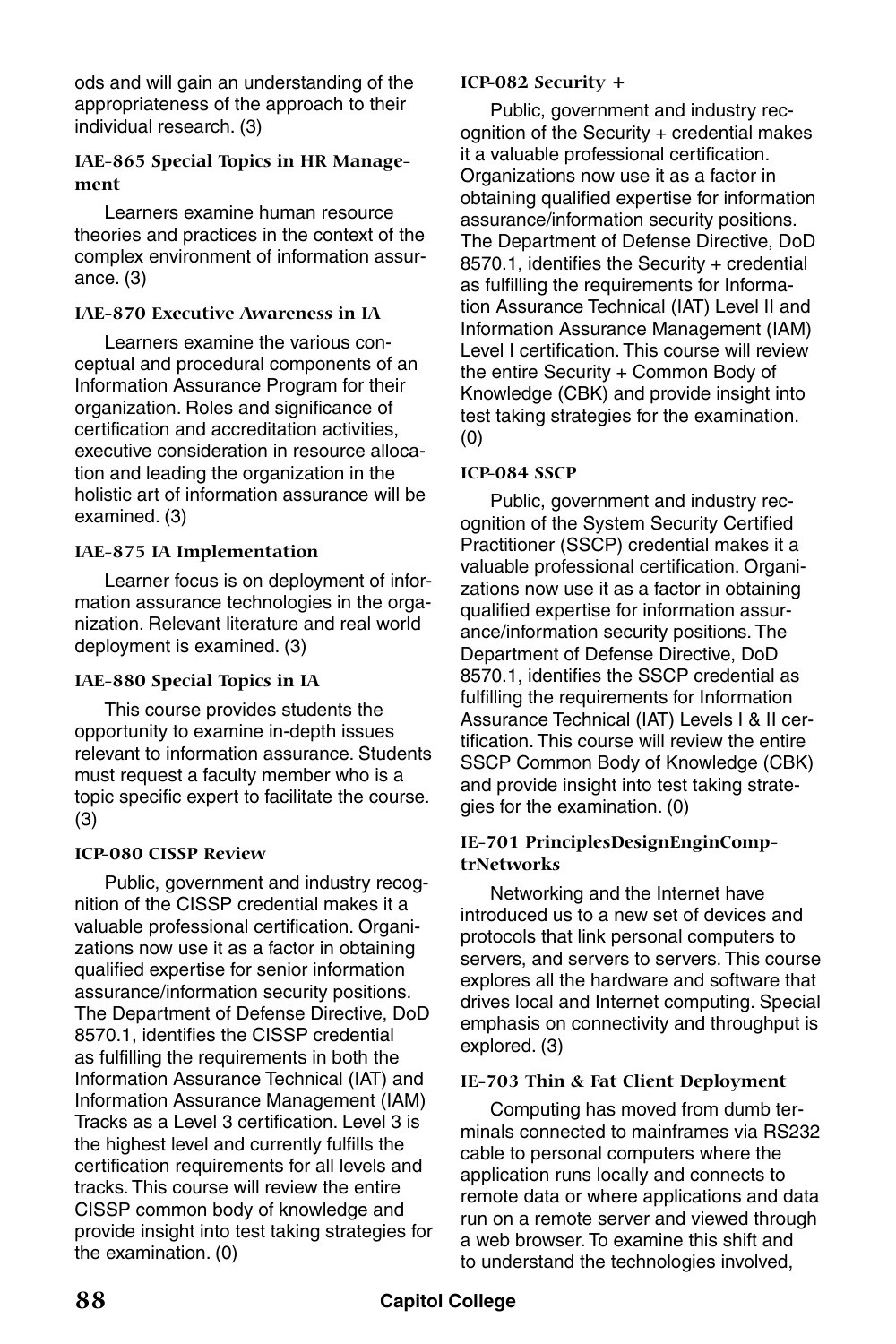this course focuses on what is now called thin client and fat client computing and the new mechanisms employed to bring legacy computing to the information economy. (3)

#### **IE-705 Comparison of Op Sys & Web Servrs**

This course explores the operating software underlying Internet and intranet computing. The similarities and differences between operating systems and web servers are investigated with a view to choosing the best technology and optimization practices. Topics include NT, 2000 Server, Advanced Server, Windows CE, Unix and versions, Linux, IIS, Apache, third party, and public domain. (3)

#### **IE-707 Network Arch Conver Using Wireless**

This course will investigate the techniques used by successful network engineers to create converged network architectures and provide optimum information access to their users. These techniques include how to select the optimum mix of mobile technologies for performance and cost, and mandatory feature requirements such as expandability, extensibility and security. The course will provide an in-depth study of the current and contemplated mobile technologies that can facilitate network convergence. Students will test these mobile technologies and their applications via the virtual laboratory concept using OpNet, the most advanced network modeling software currently available. Technical information on specific equipment and software will be provided as instruction supplemental to the testbook, and case studies will be used throughout the course. (3)

#### **IE-709 Compr Object-Orient Script Language**

For the first time in two decades, software developers now have to be proficient in multiple programming languages to deploy thin client or fat client Internetbased applications. Choosing the right set of languages has a dramatic impact on application performance and e-commerce. This course is designed to compare and contrast the various language tools for crafting Internet-based and Web-based applications. (3)

#### **IE-712 Design & Pract Secr Info Netwks**

This course will examine Internet security concerning two key network design issues: information security and information privacy. Students will learn and understand: the technical tools to protect information from external compromise; internal and external threats; various network security technologies and protection systems; apply network design techniques capable of providing information security to local and wide-area networks; general information encryption techniques and protocols including symmetric and asymmetric cryptographic methodologies, one-way hashes and digital signatures, secure sockets layer and Internet Protocol Security (IPSEC); learn to evaluate and create corporate policies regarding privacy and information network security. (3)

#### **IE-713 Multimedia & Web Casting**

The Internet and increased bandwidth management technologies has brought us a new venue to communicate with each other in either full duplex, half-duplex, or simplex modalities. Dot Com companies present us with radio stations, on demand streaming audio and video, and live casting of audio and video. To understand the integration, deployment, and optimization of these technologies, this course compares technical aspects, market positioning, and strengths, and weaknesses of various media products in the market. (3)

#### **IE-715 Identifying&IntegrCompCollabT echn**

Software and hardware companies have utilized a component approach to product development in order to address the requirement that Internet and Intranet communications applications operate in a on-demand mode. This is the technical underpinning of the "any where, any time" mantra of the Internet. However, these components do not always integrate easily. This course identifies the various component technologies, standards, and issues with integration to provide on-demand communication capabilities. (3)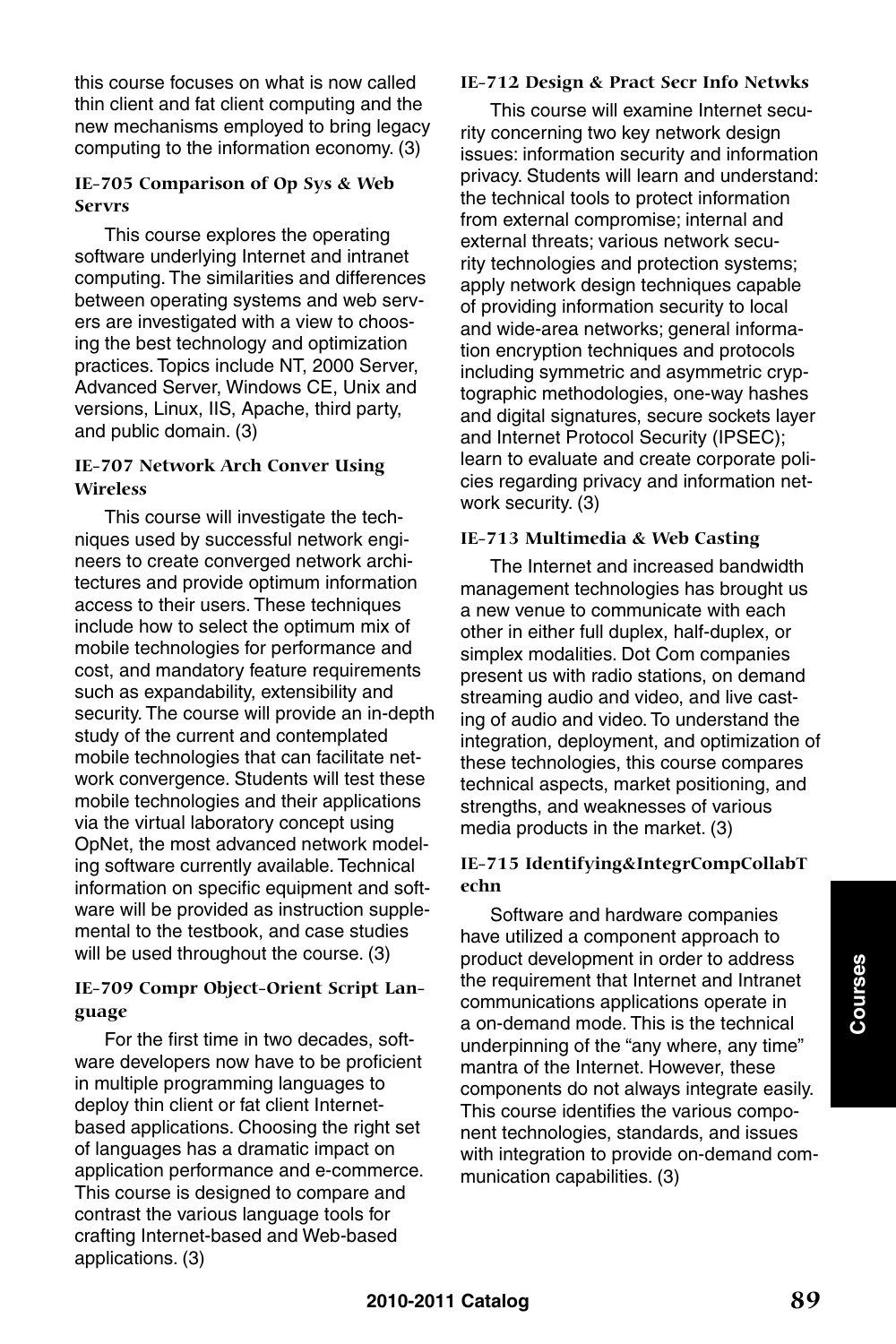#### **IE-717 Invent & Use Intellect Property**

The Internet's ability to share ideas between millions of people instantaneously, and the ability of Internet users to improve upon those ideas and share them with everyone on the Internet instantaneously, has challenged intellectual property's status quo. While lawmakers and intellectual property owners struggle with this challenge, others such as Linux and Napster seek to test the new paradigm. This course will examine the legal and regulatory limits of an e-business's ability to exploit intellectual value in the new paradigm. In addition, the latest changes to intellectual property law and regulation as a result of Internet commerce will be examined. (3)

#### **IE-719 Capstone Course**

The capstone course is in graduate seminar format. Students will integrate the prior course work and personal experiences into a major paper or a project. (3)

#### **ILI-100 Innovative Seminar Series**

The Innovation and Leadership Institute sponsors seminars bringing distinguished speakers and panelists together with students and community members to share insights on innovation, entrepreneurship and leadership.

#### **MA-005 Basic Mathematics**

Designed for students needing math skills for MA-110 and MA-114. Topics include operations on signed numbers and fractions, products and factoring, exponents and roots, graphs, and solutions of first degree and quadratic equations. Credits from this course are not applicable toward a degree. (3-0-3)

#### **MA-006 Basic Business Math**

This course is designed for students needing math skills for MA-110. Topics include operations on signed numbers and fractions, percentages, products, compounding and quadratic equations.

#### **MA-110 College Math w/ Business App**

This is an introductory course in contemporary mathematics used in conducting business. Topics include understanding your checking and bank accounts and average daily balances. Setting up word

problems to solve business situations, percentages, discounting, markups and markdowns. Compound interest and annuities; present and future values; mortgages and payment schedules. Excel will be used throughout to assist with calculations. Introduction to Excel financial functions. (3-0-3)

#### **MA-114 Algebra and Trigonometry**

Algebra: basic operations on real and complex numbers, fractions, exponents and radicals. Determinates. Solution of linear, fractional, quadratic and system equations. Trigonometry: definition and identities, angular measurements, solving triangles, vectors, graphs and logarithms. Prerequisite: Acceptance based on placement test score. (4-0-4)

#### **MA-124 Discrete Mathematics**

Logic sets and sequences; algorithms, divisibility and matrices; proof, induction and recursion; counting methods and probability; relations, closure and equivalence relations, graphs and trees; Boolean algebra. Fall-evening only, Spring-daytime only. (3-0-3)

#### **MA-128 Introduction to Statistics**

Probability: definitions, theorems, permutations and combinations. Binomial, hypergeometric, Poisson and normal distributions. Sampling distribution and central limit theorem, estimation and hypothesis testing. Prerequisite: MA-110 or MA-114. Fall-daytime only; Spring-evening only. (3-0-3)

#### **MA-261 Calculus I**

Lines, circles, ellipses. Functions and limits, differentiation, power rule, higherorder derivatives, product, quotient and chain rules, implicit differentiation, applications. Integration: definite integrals; indeterminate forms; exponential, logarithmic, trigonometric and hyperbolic functions; differentiation and integration, graphing. Prerequisite: MA-114. Fall-daytime only; Spring-evening only. (4-0-4)

#### **MA-262 Calculus II**

Methods of integration: completing the square, substitution, partial fractions, integration by parts, trigonometric integrals, power series, parametric equations. Partial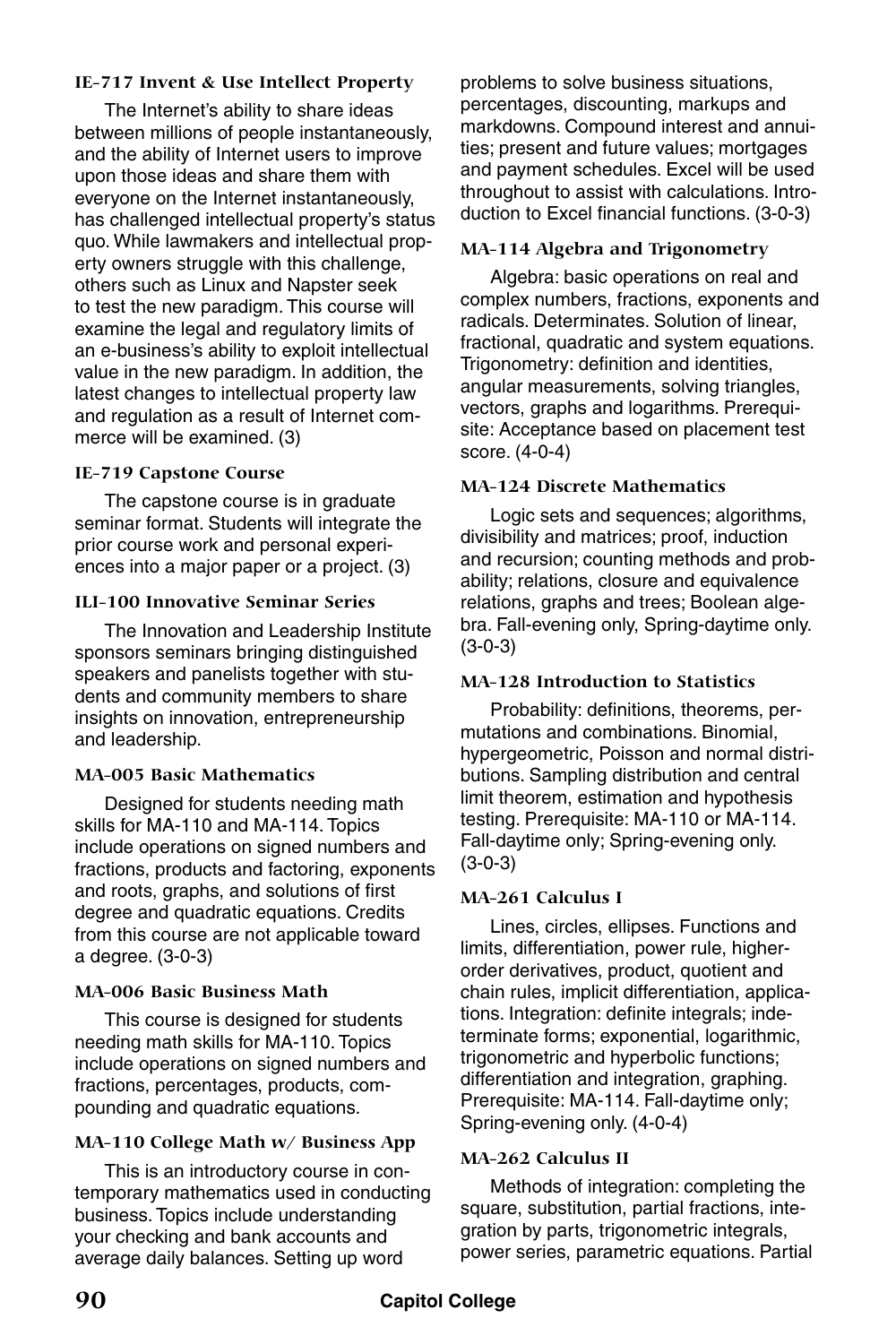derivatives. Introduction to multiple integrals. Prerequisite: MA-261. Fall-evening only; spring-daytime only. (4-0-4)

#### **MA-263 Calculus III**

Multivarible and vector calculus. Integrals in two and three dimensional coordinate systems. Cylindrical and spherical coordinates. Vector functions and their derivatives, directional derivatives. Gradients, divergence and curl. Stokes theorem, Green's theorem, Gausses theorem. Prerequisite: MA-262. (4-0-4)

#### **MA-300 Mathematical Methods for Engineerin**

This course covers the use of standard software tools such as MATLAB and other applications to the solution of engineering problems. Solutions to linear equations, numerical methods and applications to integration are covered. Prerequisites: MA-261 and junior standing. (3-0-3)

#### **MA-330 Linear Algebra**

Solutions of systems of equations by Gauss elimination, inverse matrix and determinant methods. Matrix properties and operations; elementary matrices. Vector spaces and similarity transformations. Linear transformations. Eigenvalues and eigenvectors. Prerequisite: MA-262. (3-0-3)

#### **MA-340 Ordinary Differential Equations**

Methods of solving first order equations with applications to mechanics and rate problems. Solutions of second order equations by undetermined coefficients and variations of parameters. Applications to circuits. Introduction to systems of equations and operational and numerical methods. Prerequisite: MA-262. (3-0-3)

#### **MA-345 Probability & Statistics Engineers**

Sets and methods of counting. Probability density functions, expected values and correlations. Binomial, Poisson, exponential and normal distribution. Central limit theorem and statistical estimation. Introduction to stochastic processes. Applications to noise and reliability. Prerequisite: MA-262. (3-0-3)

#### **MA-355 Numerical Analysis**

Number systems, floating-point arithmetic and error analysis. Taylor, interpolating and minimax polynomials. Integration and differentiation. Methods of solving equations, systems of linear equations. Prerequisite: MA-262, and CT-115 or CS-130. (2-2-3)

#### **MA-360 Laplace and Fourier Analysis**

Definition of transform: Laplace transform of algebraic, exponential and trigonometric functions; basic theorems including shifting, initial and final-value theorems; unit-step, periodic and delta functions; methods of inverting transforms; solutions of differential equations by transform methods; applications to network problems; Fourier series and coefficients; expansion of functions in Fourier series; complex Fourier coefficients; Parseval's Theorem; Fourier transform and its properties. Prerequisite: MA-340. (3-0-3)

#### **MBA-501 Professional Writing Practicum**

This course is designed to provide masters level students with the necessary writing skills to be successful writers in a professional environment. (3)

#### **MBA-600 Fundamentals of Prof Management**

A bridge course designed for students without a degree in business, this course addresses foundations of accounting, finance, statistics, and economics. Students are provided a broad overview of each of these topics for later application in the MBA-program. This course is waived for students with an undergraduate degree in business management or business administration. (3)

#### **MBA-615 Financial Management**

Provides an understanding of the business decision framework in the context of the economic environment in which decisions are made. Covers topics in capital investment policy, financing and capital structures, dividend policy, financial statement analysis, forecasting, and working capital management. It is preferable to complete MBA-620 before MBA-615.

**Courses**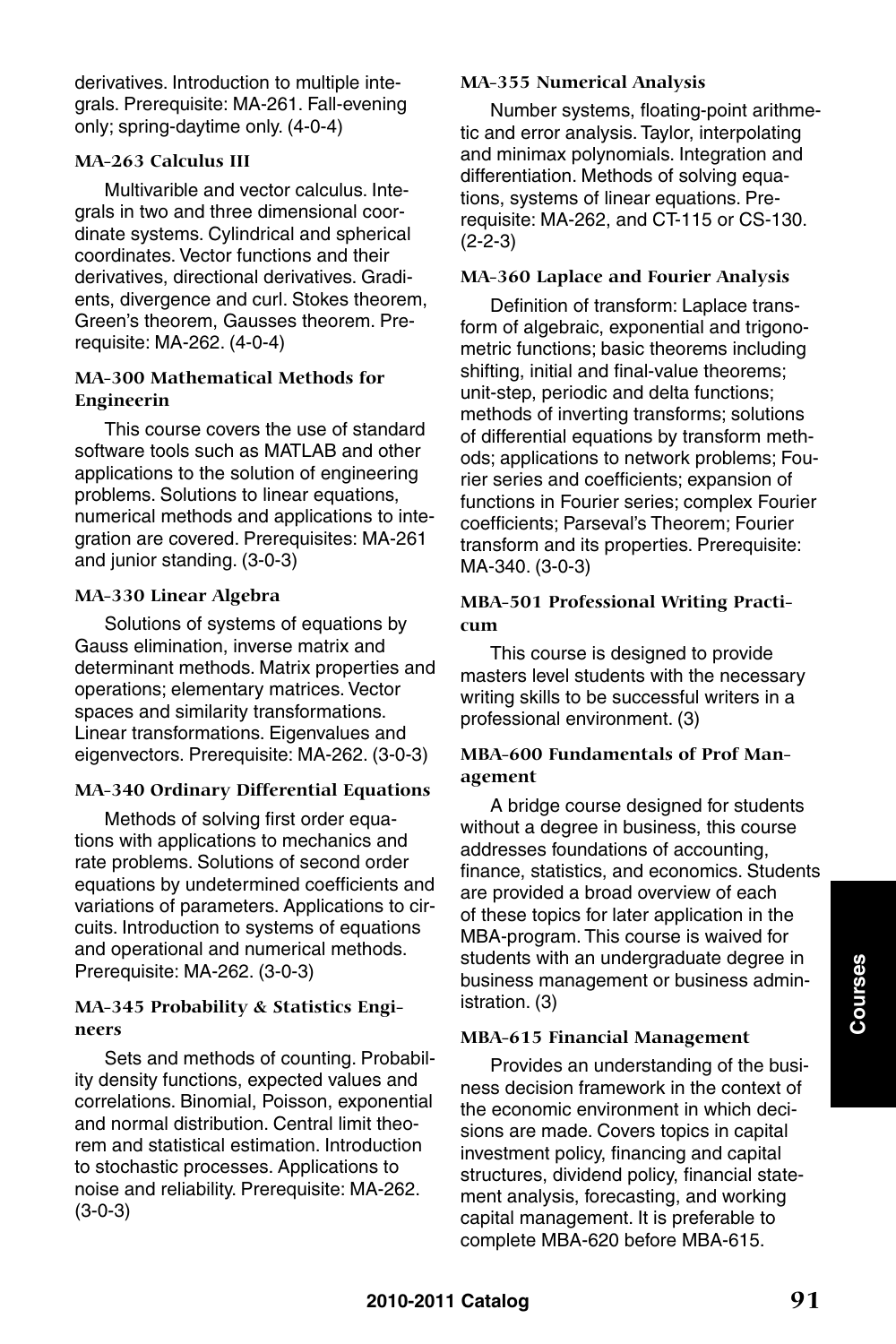Prerequisite: MBA-600 or undergraduate degree in business. (3)

#### **MBA-620 Managerial Accounting**

The course examines the use of accounting data in corporate planning and control. The aim is student proficiency in the analysis and design of control systems in order to make decisions that allow management attention to be focused on long-term strategic issues. Covers internal and external auditing systems, financial reporting, and tax planning. Prerequisite: MBA-600 or undergraduate degree in business. (3)

#### **MBA-625 Organizational Behavior**

Analyzes the elements of organizational behavior. Theory and research in behavior science are explored. Topics include motivation, group dynamics, power, communication, ethics, conflict resolution, stress management, workforce diversity, and managing change. Cases are analyzed to develop skills in applying theories to common managerial problems. Conducting business today means dealing with a variety of difficult ethical decisions. Students will apply ethical decision-making skills they learn in class to business matters involving conflicts of interest, work requirements, work conditions, and dealing with workrelated problems. (3)

#### **MBA-630 Marketing Process and Strategy**

Explains key marketing concepts and their significance in domestic and international activities. Analyzes marketing problems and efforts regarding the organization's product and services, pricing activities, channel selection, and promotion strategies. Emphasis is on development and implementation of marketing plans and programs. (3)

#### **MBA-635 Operations Management**

This course provides an analysis of the role of operations management in a global environment. Focus is on the interaction of production and operations management with other functional systems in the organization. Incorporates quantitative and qualitative tools to support the decision-making process. (3)

#### **MBA-640 Managerial Economics**

Application of relevant economic theory to business problems. Examines general principles that can be applied to the business decision-making process in the presence of risk and uncertainty. Analysis of demand, costs, productivity, pricing policies, market structure, and government policies toward business within various marketing structures. Prerequisite: MBA-600 or undergraduate degree in business (3)

#### **MBA-646 Project Management**

This course provides an overview of the theory and practice of managing a project in an organizational setting. Fundamentals concepts are covered to provide a solid understanding and foundation of managing each phase of the project life cycle, adhering to organizational and cost constraints, setting goals for stakeholders, and utilizing best practices to complete the project on time and within budget. (3)

#### **MBA-650 Strategic Management**

Examines the objectives, elements and framework of analysis for strategic management. Case studies will be used as the primary tool of learning and analysis. Working well with others, synthesizing information, applying sound business judgment, and communicating crisply are key skills for this class. This class should be taken as the last core class prior to the capstone project.

#### **MBA-652 Identity Management**

Students will learn fundamental and advanced IdM (Identity Management) topics, concepts, and current issues. The course will prepare the students for realworld IdM challenges faced by professionals in industry and government today. Students will leave the course with an awareness and understanding of a variety of topics pertaining to IdM, including broad technical aspects, legal and policy issues, implementation scenarios, case studies, and industry and government applications of IdM components. Students will prepare for an exam at course completion, allowing them the opportunity to become certified industry professionals in addition to receiving academic credit (3)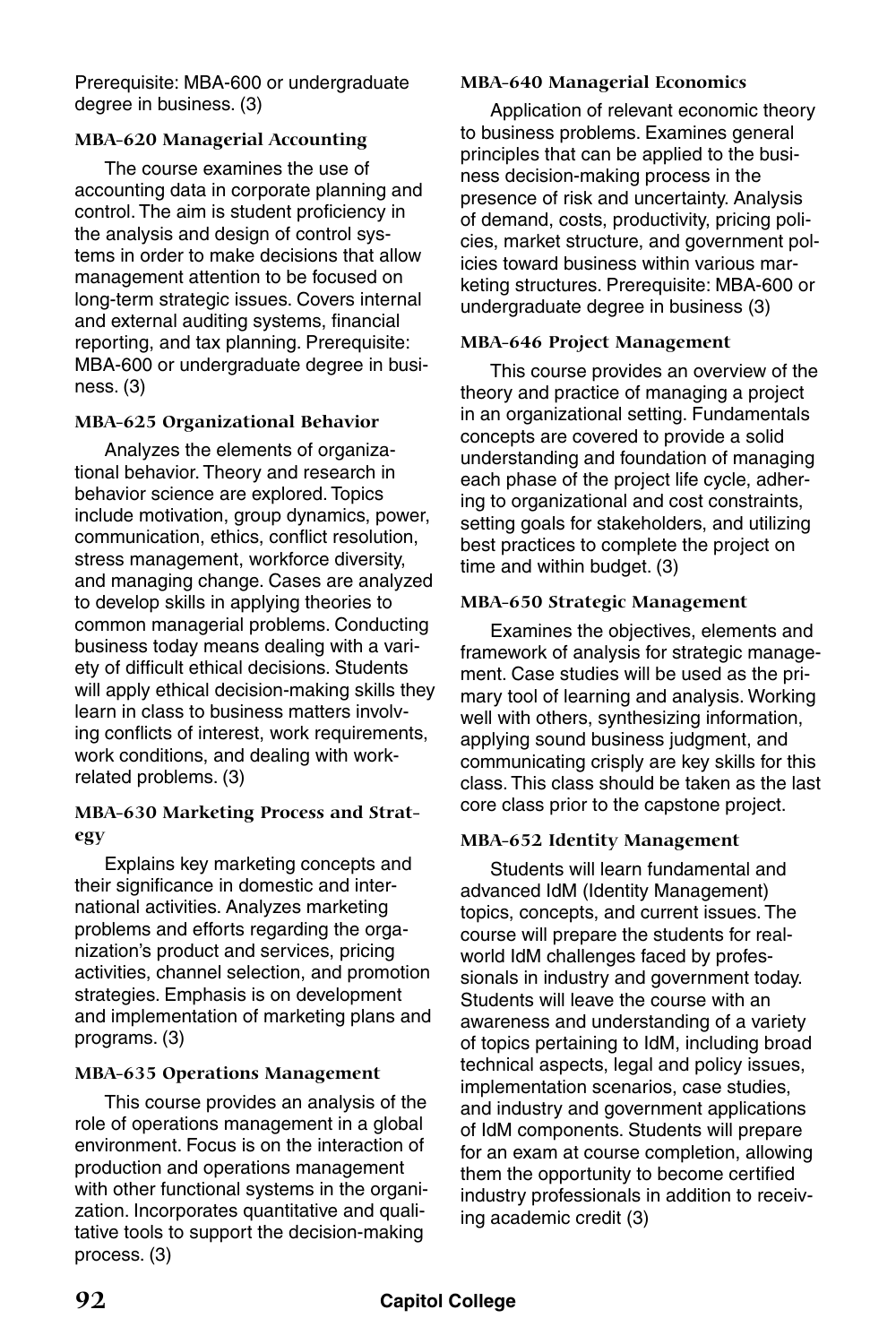#### **MBA-657 Transformational Leadership & Innov**

Leadership is the process of influencing others to achieve results and this course examines leadership concepts applied to managing people, organizations and strategic processes. Leadership perspectives and philosophies of organization development, functions and systems are examined. This course will also examine both the theory and practices of leadership through a review of the literature, class discussions, and critical analysis of leadership techniques based on the literature and focusing on transformational leadership. Finally, students will examine how they can provide innovative leadership based on both leadership theory and practice. Students will be expected to apply the various leadership skills and techniques to address challenges and opportunities they face through the term project. (3)

#### **MBA-658 Legal, Political & Ethical**

As the comprehensive business law course, areas of law critical to the success of managers and entrepreneurs are examined. Topics include contract issues, torts and product liability, business crimes, intellectual property, the law and structure of business organizations, employment, and bankruptcy. These issues are also explored in the context of rapidly changing technology and business practices. (3)

#### **MBA-659 Leadership & Managing Human Capital**

This course examines the concept of leading an increasingly diverse and global workforce. Emphasis is placed on creating a work environment adaptable to the new challenges of the 21st century. This course is based on the understanding that human capital is critical to creating competitive advantage. Course material is examined from a systems perspective. Theory and practice will be explored by comparing and contrasting effective use of leadership in both the private and public sectors.(3)

# **MBA-660 Special Projects in MBA**

Research into business administration and related subjects. Student primarily works in a guided study format with

a mentor. Permission required from the instructor and academic dean. This course may be repeated with different projects to a maximum of 9 credits. (3 credits)

#### **MBA-700 Capstone Project**

Students complete a research project in the field of major concentration. The research is supervised by a faculty member and must be defended by the student in an oral examination. Internships under the supervision of an academic advisor are an option. This course is to be taken last or next to last as the student applies accumulated knowledge of both core and concentration classes to this effort. (3)

#### **NT-100 Computer Architecture & Constructio**

Basic introduction to the design and construction of a current model PC including operating systems and some diagnostic software. Students build, configure, test and troubleshoot PCs in the laboratory. This material can be used as a basis for studying for both the CompTIA A+ exam. (1-4-3)

#### **NT-150 Computer Networking**

This course is a continuation of IT-110 into the networking with major emphasis on local network equipment, network software and addressing schemes. Students build, configure, test and troubleshoot a network in the laboratory. Routers and switches are included. This material can be used as a basis for studying for both the CompTIA Network  $+$  exam.  $(1-4-3)$ 

#### **OP-301 Fiber-Optic Communications**

Lightwave propagation in fiber optics, including modal conditions, numerical aperture, attenuation and signal distortion in step-index and graded-index fibers. Connectors, splices and analysis of coupling losses. Operating principles and characteristics of optical sources and detectors. Transmitter and receiver circuits for analog and digital communication. Design consideration for practical optical communication links using power budget and rise-time analysis. Discussion and comparison of latest multiplexing and coupling techniques used in optical networks. Contains labs. Prerequisites: EL-261 and MA-261. (2-2-3)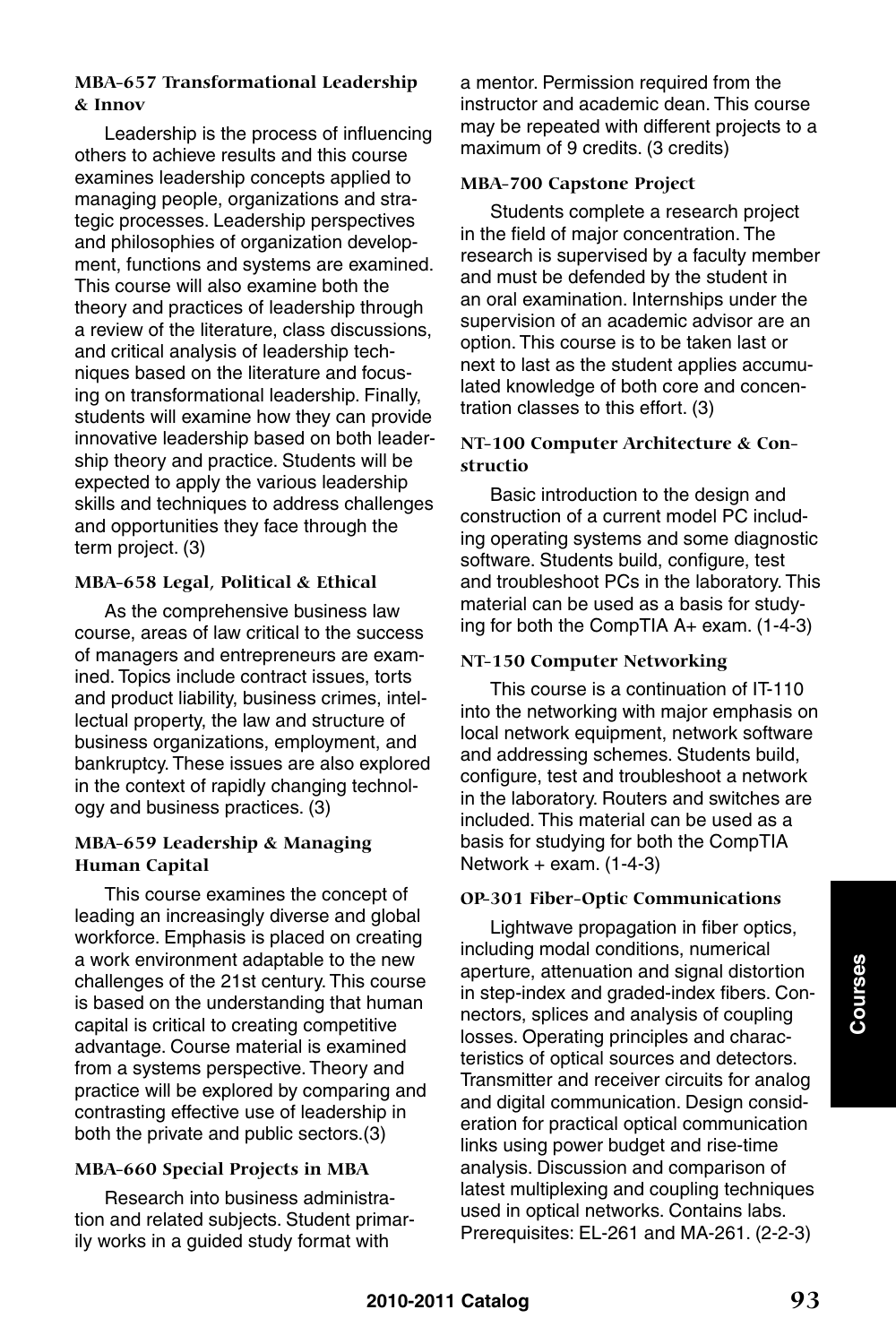#### **PH-201 General Physics I**

Non calculus-based physics intended for credit in engineering technology courses. Use PH-261 for electrical, computer and software engineering courses. Mechanics: units, conversion factors: vector diagrams, translational equilibrium, friction, torque and rotational equilibrium: uniformly accelerated motion, projectiles: Newton's Law, work energy and power: kinetic and potential energy, conservation of energy: impulse and momentum. Heat: temperature scales, thermal properties of matter, heat and temperature change, heat and change of phase, physics of heat transfer; applications. Prerequisite: MA-114. Fall-evening only; Spring-daytime only. (2-2-3)

### **PH-202 General Physics II**

Non calculus-based physics intended for credit in engineering technology courses. Use PH-262 for electrical, computer and software engineering courses. Light and sound: wave motion, nature of light, reflection and mirrors, refraction, prisms, dispersion lenses; simple harmonic motion; sound transmission, resonance, interference. Doppler effect. Electricity and magnetism: Static electricity, electric fields, magnetic fields, electric potential, capacitance; electricity in motion; magnetic induction; electromagnetic relations. Alternating currents. Prerequisite: PH-201. Fall-daytime only; spring-evening only. (2-2-3)

#### **PH-253 Energy and the Environment**

This course covers fundamentals of energy generation (conversion), current diversity of energy resources from fossil fuels to renewable and alternative sources, and environmental impact of the generation and use of energy. Topics include the availability, economics and environmental consequences of energy generation, distribution and consumption from oil, coal, gas, hydrogen, nuclear, wind, solar, geothermal, hydro, biomass and other alternative sources currently under development and study by the scientific and engineering communities. Efficient use of energy in the domestic, transportation and industrial sectors will be discussed. In addition to exams and quizzes, students will be required to research selected topics of interest in order to enhance their understanding of the most recent advances in the fields of energy and the environment. This course may be used as a general, technical, science or engineering elective. Prerequisite: PH-201 (3-0-3)

#### **PH-261 Engineering Physics I**

Calculus-based physics. Displacement, velocity and acceleration, equations of motion, Newton's laws of motion and their applications, gravitation, work and energy, impulse and momentum, conservation laws, rotational motion, rotational dynamics, equilibrium, elasticity, periodic motion. Prerequisite: MA-261. Corequisite: MA-262. Fall-evening only; spring-daytime only. (3-2-4)

#### **PH-262 Engineering Physics II**

Calculus-based physics. A continuation of PH-261. Topics include wave motion, vibration and sound, electricity and magnetism, Coulomb's Law, electrical fields, induction. Prerequisite: PH-261. Fall-daytime only; spring-evening only. (3-2-4)

#### **PH-263 Engineering Physics III**

Calculus based. Introduction to light, lens and diffraction. Photon and their interaction with matter. Wave-particle duality. Basic quantum discoveries leading the Bohr atom and atomic spectra. Interaction of electrons and photons with matter with special emphasis on the design of detectors and electronic devices that use quantum effects. Prerequisite PH-262. (3-2-4)

#### **PH-400 Special & General Relativity**

Introduction to Einstein's Special and General Theory of Relativity. Topics covered: the physics of Lorentz contraction, time dilation, the "twin paradox" and energy, momentum in Special Relativity; mass in Relativity, Schwarzschild metric, Black Holes and Cosmology, behavior of light and applications to Global Positioning Systems. Prerequisites: PH-263 and MA-340 or permission of instructor. (3-0-3)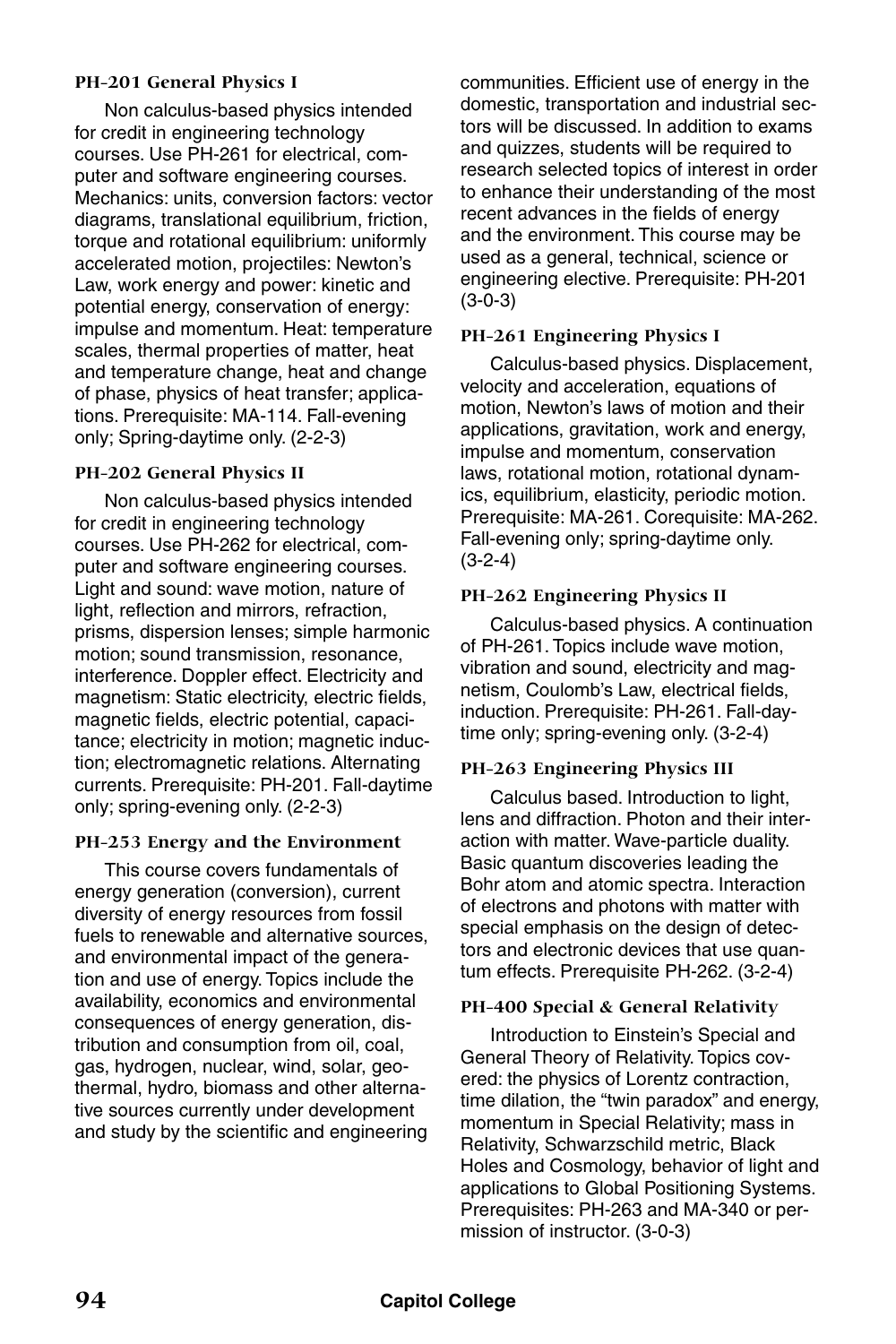#### **PH-463 Quantum Physics**

Fundamentals of quantum physics: wave – particle duality, the Heisenberg uncertainty principle. Schrodinger's wave equation and solutions. WKB approximation, and time-dependent perturbation theory methods. Interaction of matter with radiation. Application to atomic and molecular spectra. Lasers and quantum computing. Prerequisites: MA-262 Calculus II and PH-262 Engineering Physics II, or permission of instructor. (3-0-3)

#### **RSC-601 Professional Writing Practicum**

This course is designed to provide doctoral learners the necessary writing skills to be successful at the doctoral level. (3)

#### **RSC-801 Fundamentals of Doctoral Learning**

Doctoral programs educate students for highly specialized careers in academe or practice. Students of doctoral level programs are taught the ability to create knowledge through original research in their areas of specialization. This course will orient new doctoral students to learning at the doctoral level and prepare them for the entire program of study. Students will each develop a Doctoral Learning Contract (DLC) that will serve as guides through graduation. (3)

#### **RSC-810 Prof. Research Theory & Practice I**

This course is designed to provide students an overview of a broad range of qualitative and quantitative methodologies applicable to doctoral level research. The course will examine the research process, including problem statements, developing dissertation research questions, conducting a literature review and ethical implications in research. Students begin examining topics for Chapter 1 of the dissertation. (3)

#### **RSC-812 Prof Research Theory & Practice II**

This course is designed to move the student from the problem statement to the research question and research methodology appropriate to the individual dissertation. Prerequisite: RSC-810 (3)

## **RSC-813 Professional Ethics and Leadership**

This course examines the role of ethics. Cultural diversity, legal behaviors and the impacts of moral behaviors on business, corporations and agencies are presented in case studies. The various roles and impacts of unethical behaviors by system users, managers, executives and consultants will be analyzed and the positive and negative impacts discussed as they pertain to the overall trustworthiness. IRB requirements as it relates to research and human subjects will be examined in this course. (3)

## **RSC-815 Prob. Solve Quantitative Methods**

This course provides information security professionals with advanced decisionmaking skills, supported by mechanized information-gathering tools. Specifically, this course combines quantitative analysis with decision-making science to support strategic, operational and tactical requirements. (3)

# **SE-301 Software Engineering**

Introduction to software design. Software performance, modularity, portability and reliability. Students apply engineering principles to create software solutions to specified problems. Software testing and CASE tools introduced. Emphasis on UML and object-oriented code. Prerequisite: CS-220. Offered during fall semester only. (2-2-3)

# **SE-321 Human Computer Interaction**

Students learn user-centered design of computer systems with the goal of high usability. Emphasis is on designing systems that are efficient, easy-to-use, enjoyable and effective. Explores the selection of interaction style, hardware, and the use of color, font, text and images. Explores design implications due to user characteristics such as age, dexterity, experience and disabilities. Students learn requirements gathering, prototype building and user testing. A group project is assigned. Prerequisite: CS-220 or BUS-250. Offered during Spring semester only. (3-0-3)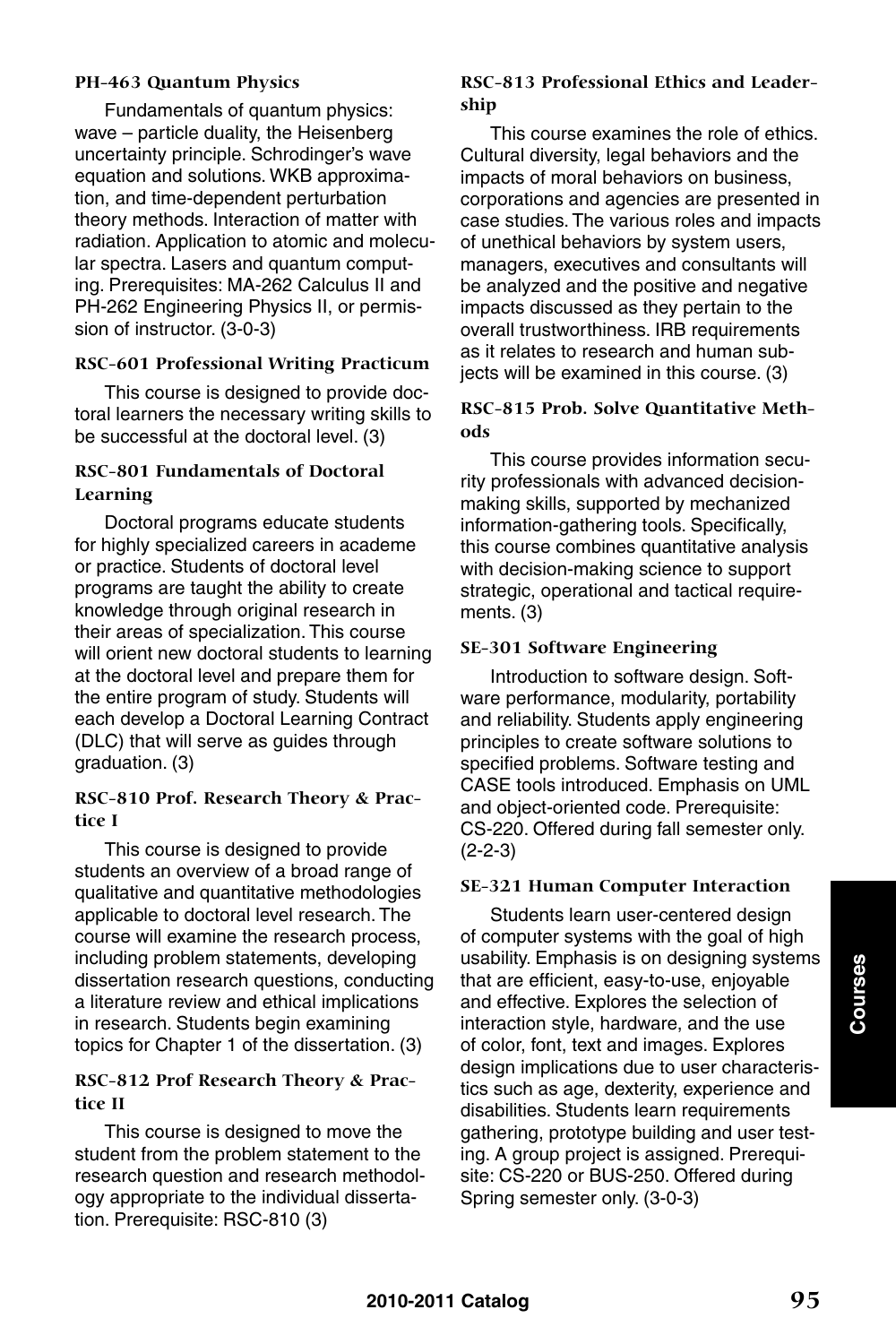#### **SE-351 Software Testing**

Covers the techniques and concepts required for software testing. Topics covered include software testing at the unit, module, subsystem and system levels; coverage criteria, manual and automated techniques for test validation and data generation; formal testing processes and standards (with an emphasis on CMMI); rational tools suite; inspections; black box vs. white box testing; functional testing; and testability analysis. Prerequisites: SE-301 and CS-220 or permission of the instructor. (2-2-3)

#### **SE-458 Senior Design Project**

Student proposes, designs, builds and tests a working software project. Students write a report according to specifications and deliver an oral presentation for review. For SE, SIA, CS, CE and CET programs. CE and CET students should see advisor before registering. Prerequisites are EN-408 and senior standing. (3-0-3)

#### **SM-513 Systems Management & Organization**

Basic concepts applied to managing large-scale systems. Perspectives and philosophies of organization, functions and processes of systems management and organizational leadership. (3)

#### **SM-517 Psychological Factors in Sys Mgmt**

Human characteristics and their bearing on systems management critical review of theory and research on personality, motivation, values, stress, leadership skills and power bases. (3)

#### **SM-518 Principles of Systems**

Systems theories, methodologies, thinking and practice; hard and soft systems approaches; multidisciplinary approaches to organizational problem solving, feedback loops and system change. (3)

#### **SM-525 Statistics for Managers**

Develop probabilistic and statistical concepts, methods, and models through the use of real-life data from business. Stresses the role that statistics plays in the managerial decision making process. Use of statistical software package is emphasized. This course is best completed after MBA-640. (3)

#### **SM-563 Managing Information Systems**

This course provides the student with an understanding of principles, practices, methodologies, and terminology used in planning, designing, implementing, operating, and managing information systems in government and industry. The overall approach is to examine the technology and roles of information systems within the organization, concentrating on how information systems are designed and how they operate. Knowledge of computer concepts will be provided to students new to this field. (3)

#### **SM-567 Business Data Comm & Networking**

This course is designed to develop skills and proficiency in information systems which use telecommunications facilities. computer networks, data communications, distributed processing, interactive systems, and the planning, design and analysis of telecommunications-based information systems for systems management. This course was formerly entitled "Telecommunications and Computer Networks." (3)

#### **SM-569 Decision Support & Expert Sys**

This course helps the student understand techniques, terminology, principles, concepts and methodologies for using computers in decision making in business, aerospace, and government. The overall approach examines the nature and process of decision making, using a framework of Decision Support Systems (DSS) and Expert Systems, and explores specific computer applications in a variety of management decision situations applying learned techniques in a project. (3)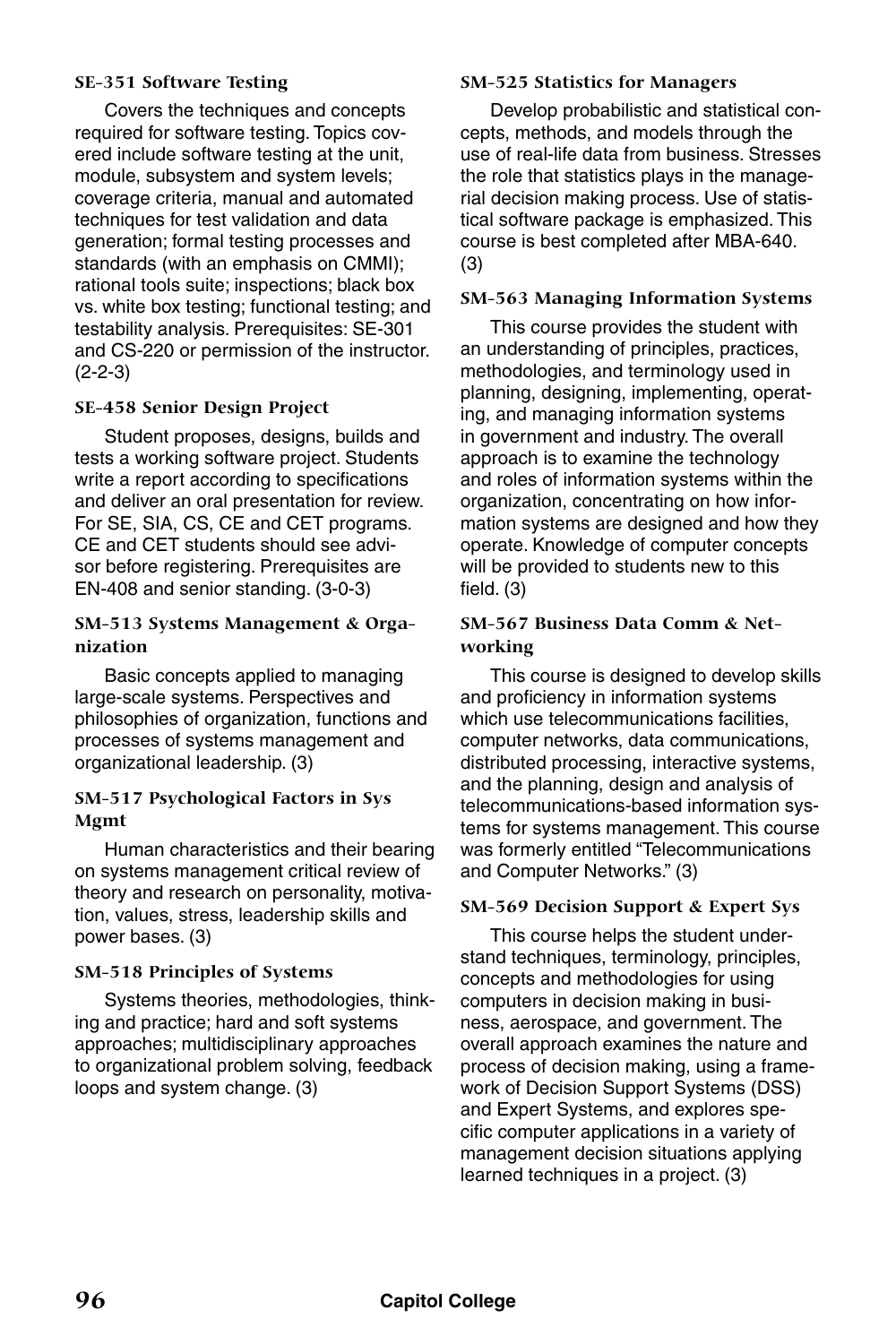#### **SM-587 Law & Regulation of E-Commerce**

The course is an examination of the complex political, legal and regulatory compliance issues influencing electronic commerce. As electronic commerce becomes increasingly global, complications arise as a result of political pressures, both foreign and domestic. As a result, electronic commerce law and regulation are in flux, and changing rapidly to catch up to the impact of the information revolution on the global economy. This course will attempt to make sense of the status quo ante of electronic law and regulation to enable students to conduct business online. The future landscape, based upon developments in technology, applications, proposed legislation and administrative rule making, is discussed. (3)

#### **SP-358 Internship Program**

This is an elective course intended to provide students an alternate educational experience in industry and government that complements and strengthens their classroom education. Internship positions must be related to the students major and be creative and analytical in nature, for a minimum of eight weeks. The intern is under the supervision or mentorship of an experienced professional. Prerequisites: junior or senior status. Cumulative GPA 2.8+ and  $3.0+$  in major.

#### **SS-171 Introduction to Psychology**

This course is a fundamental study of human behavior exploring such topics as learning and cognition, memory, intelligence, motivation and emotion, consciousness, personality, and abnormal behavior. A discussion of the scientific character of psychology and the research methodology employed in the discipline will be included. Prerequisite or Corequisite: EN-001 or EN-101. (3-0-3)

#### **SS-175 Introduction to Sociology**

A survey of the basic concepts and principles of sociology; culture, human nature, personality and the self, socialization, society, group behavior, norms and deviance, and institutions. The topic of social problems will be addressed by an in-depth examination of a contemporary

issue. A primary text and newspapers, magazines and journals will be used for this unit in addition to the textbook. Prerequisite: EN-101. (3-0-3)

#### **SS-181 Human Development**

This course provides a comprehensive and integrated review of human development from a psychological perspective. The lifespan model provides a coherent time-line approach for students to study, observe, and reflect on personal life developments as well as how relationships with individuals, families, and communities are integral to our development as humans. Prerequisite or Corequisite: EN-101 (3-0-3)

#### **SS-272 Group Dynamics**

Focuses on interpersonal relations and skills development; cross-cultural relations and communication; organizational climate and culture and their relationship to and impact on individuals and groups; personality traits and team building; and characteristics and functions of groups in high-tech organizations both in the United States and abroad. Prerequisite: EN-102.

#### **SS-275 History of Modern Culture**

This course offers students a review and survey of world history and how it affected culture from 1946 to present through the use of the Internet. Students will learn the important historical events during this time period and how they impacted society, culture and politics. Students will learn major historical events, their geographical location and their world impact. Students will select a subject and throughout the semester be able to discuss their subject as it relates to the time period covered. Students will be required to do oral and written presentations covering 1946 to modern times. Corequisite: EN-101 (3-0-3)

#### **SS-351 Ethics**

This course is designed to help students improve their ability to make ethical decisions in business. This is done by providing a framework that enables the student to identify, analyze, and resolve ethical issues that arise when making decisions in business. Case analysis is a primary tool of this course. Prerequisite: EN-102. (3-0-3)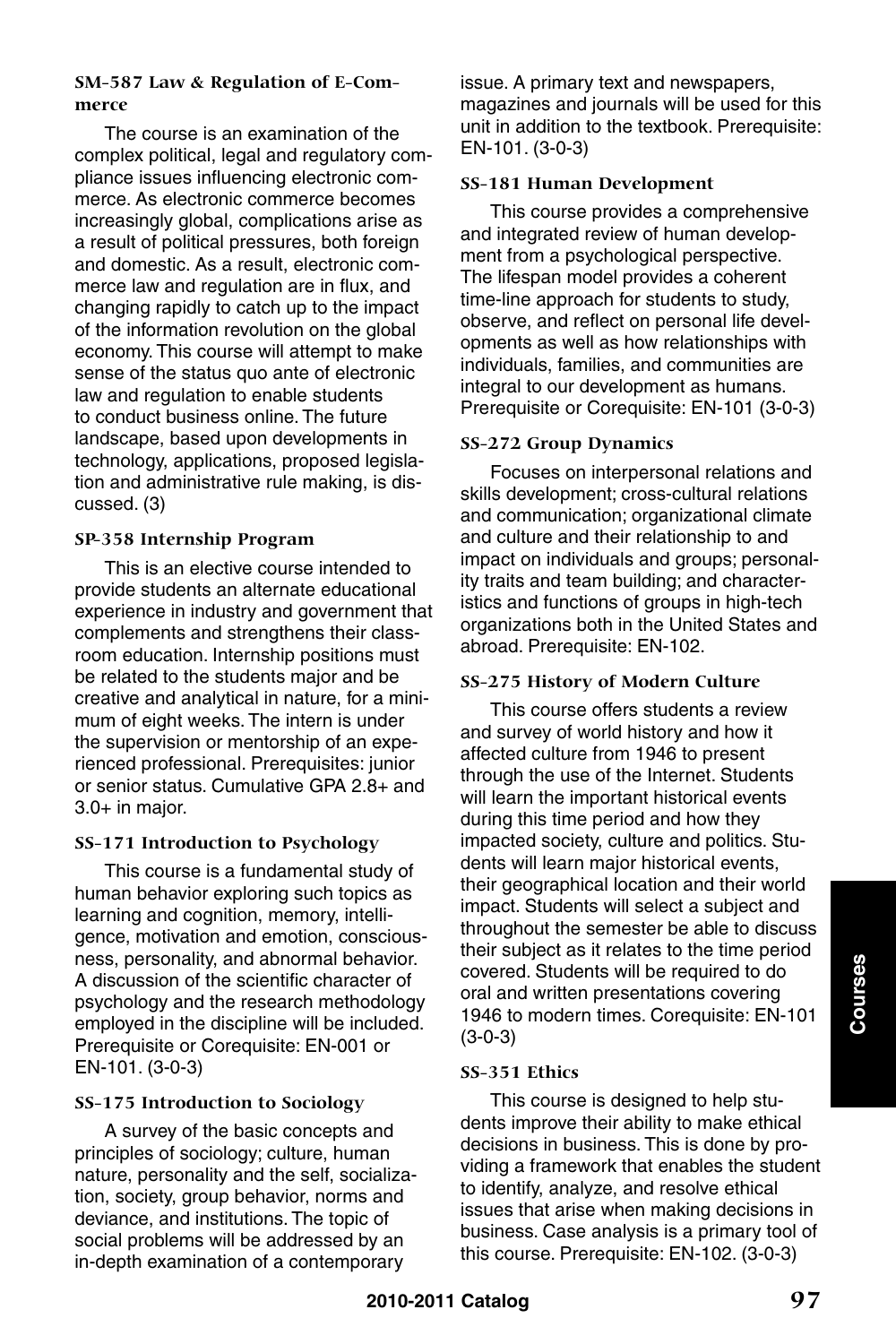#### **TC-110 Intro to Telecommunications**

Telecommunications defined and its effects on our daily lives. Structure of the telecommunications industry. Brief history. Basic terminology. Type of analog and digital communications systems. Data communications and networking. Introduction to local area networks, and wide area networks. Microwave and cellular systems. Satellite systems. Internet and its structure, World Wide Web, website technology and terminology. (2-2-3)

#### **TC-309 Network Simulation and Modeling**

Provides an introduction to probability, statistics, and discrete event simulation. Topics include survey of discrete and continuous simulation languages, elementary queuing theory, discrete and continuous random variable selection applied to computer networks. Information is used to generate random variables to study network traffic, network utilization, response time, throughput, capacity, queuing delay for discrete event simulation models. Emphasis is placed on student design development. An introduction to the use of simulation software is included. Prerequisites: MA-128 or MA-345 and MA-261 and TC-110 or Equivalent. (2-2-3)

#### **TC-359 Networking Modeling & Design**

A continuation of TC-309 where students are expected to design model, simulate and analyze networks to meet realworld situations. Networks are designed and tested for traffic handling capabilities and robustness. Alternate network solutions are proposed and tested. Virtual simulation software is used throughout course. Prerequisite TC-309 (2-2-3)

#### **TC-400 Special Projects in Telecom**

Guided study. This course is a project course in which students research a problem in the field of telecommunications under the guidance of a professor or member of the academic staff. Students are required to produce a final written and oral presentation of their effort. Prerequisite: Permission of instructor. (0-6-3)

#### **TC-401 Adv. Topics in Telecommunications**

Layered protocol models. Ethernet, TCP/IP with mathematical throughput analysis. SMTP, POP, HTTP analyzed using Etherial. Number theory, encryption and authentication. The RSA algorithm. Routing algorithms (RIP, OSPF). Optimal capacity assignment. Laboratory exercises performed using actual constructed networks (Windows/Linux) and virtual networks (in VMWare). Prerequisites: CT-152 and MA-128 or equivalent. (2-2-3)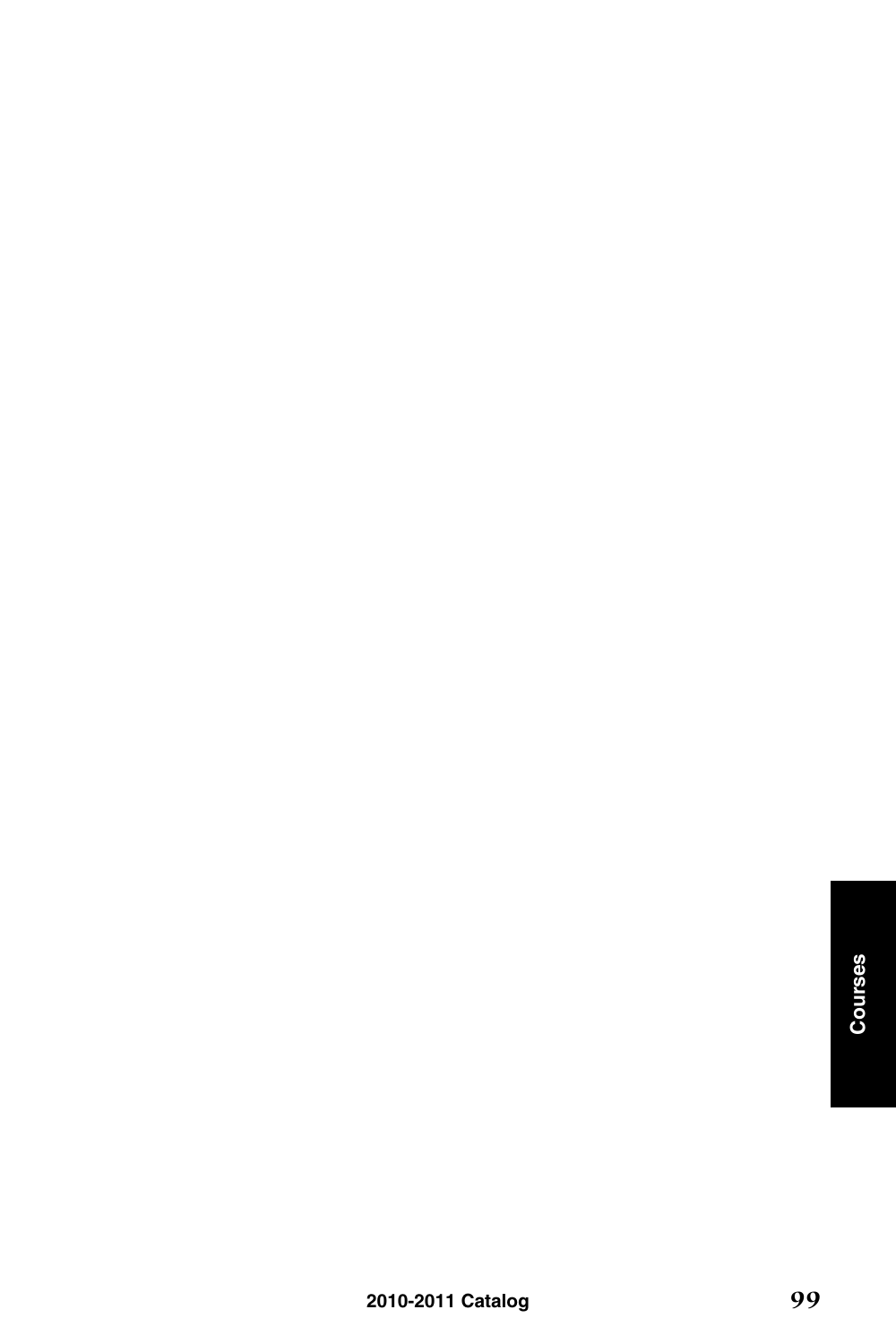# **Board of Trustees**

**Chairman** Gabriel A. Battista

**Vice Chairman TBD** 

**Secretary TRD** 

**President** Michael T. Wood, PhD Capitol College

#### **Members**

J. Kelly Brown CEO EMSolutions, Inc.

Frederica Darema Senior Science Analyst National Science Foundation

John E. Dettra, Jr. President Dettra Communications, Inc.

Sandra English President, Lloyd International Director, West African Telecom

Jorome T. Gibbon Telecommunications Consultant

The Honorable Ana Sol Gutiérrez President and CEO Sol Quality Systems, Inc. Director, Quality Management Computer Sciences Corporation Delegate, Maryland State Legislature

William O. Hider President Hider Consulting, LLC Thomas Kloster Chief Financial Officer Primus Telecommunications

Thomas Rorrer Senior Vice President – Wealth Management Smith Barney

Harold Stinger President and CEO SGT, Inc.

Dwight Taylor

Alan S. Tilles Chairman, Telecommunications Division Shulman, Rogers, Gandal, Pordy & Ecker

David O. Ward Senior Legal Advisor Federal Communications Commission

Harvey Weiss CEO and President Fortress America Acquisition Corporation

#### **Trustees Emeriti**

Eugene H. Rietzke, DSc Founder of the college 1897-1983

Lillie Lou Rietzke Co-founder of the college 1910-2006

H. Brian Thompson Chairman UTI Inc.

John G. Puente 30-year Retired Chairman Capitol College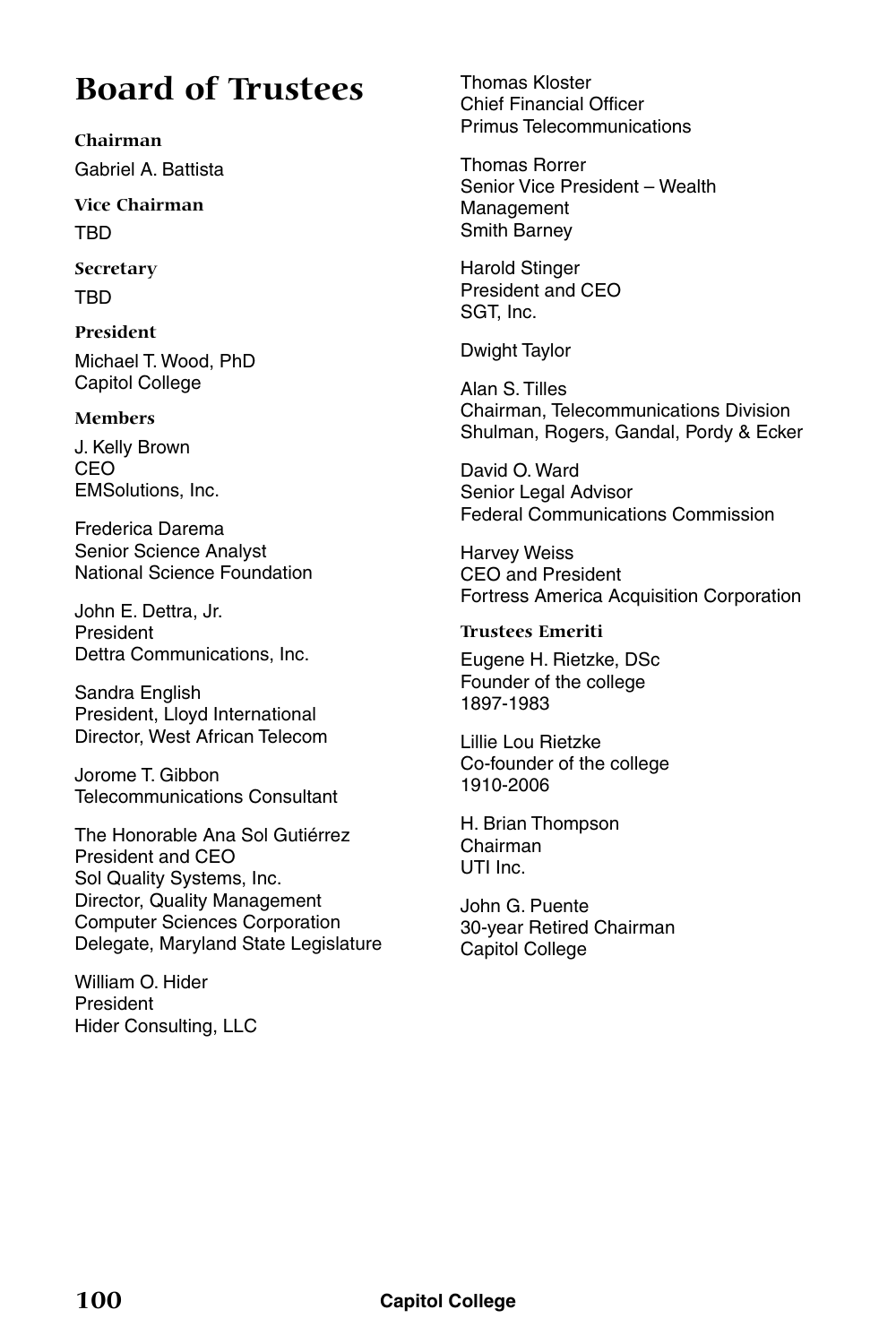# **Advisory Boards**

# **Astronautical Engineering Advisory Board**

Thomas C. Bagg, III SGT Inc.

Jim Busch SGT/METS Systems Engineer

Ben Holt Honeywell Technology Solutions, Inc. EO-1 Flight Operations

John A. Hughes Explorers Program System Engineering General Dynamics

Julio L. Marius Terra/TRMM Mission Director NASA

Andrea I. Razzaghi Nuclear Spectroscopic Telescope Array (NuSTAR), Wide-field Infrared Survey Explorer (WISE) Mission Manager NASA

Jeff Volosin System Engineering Manager Honeywell Technology Solutions, Inc.

# **Computer Engineering Technology Advisory Board**

Patricia A. Coffen Deputy IT Security Manager NASA Goddard Space Flight Center

Allen H. Exner Computer Services Manager Capitol College

David O. Ward, JD Senior Legal Advisor Federal Communications Commission

# **Electrical Engineering and Technology Advisory Board**

James Arida Retired Lockheed Martin Corp.

John H. Day, PhD Chief, Electrical Engineering Division NASA Goddard Space Flight Center

Howard S. Feldmesser Principal Engineer/Section Supervisor Electronics Services Group JHU Applied Physics Lab

Daniel G. Jablonski, PhD Physicist/Electrical Engineer JHU Applied Physics Lab

George Stauffer Retired Rockwell Collius

Edward J. Wright Vice President Base2 Engineering, LLC

# **Leadership Advisory Council**

Gabriel Battista **CEO** Talk America

Jacqueline Boras President and Chief Operating Officer BCS Incorporated

Kelly Brown President and CEO **EMSolutions** 

Robert Conrad Senior Vice President and COO LJT, Inc.

James Dula, PhD Executive Director Image Consulting Group

David Edgerley Executive Vice President Harvest Bank of Maryland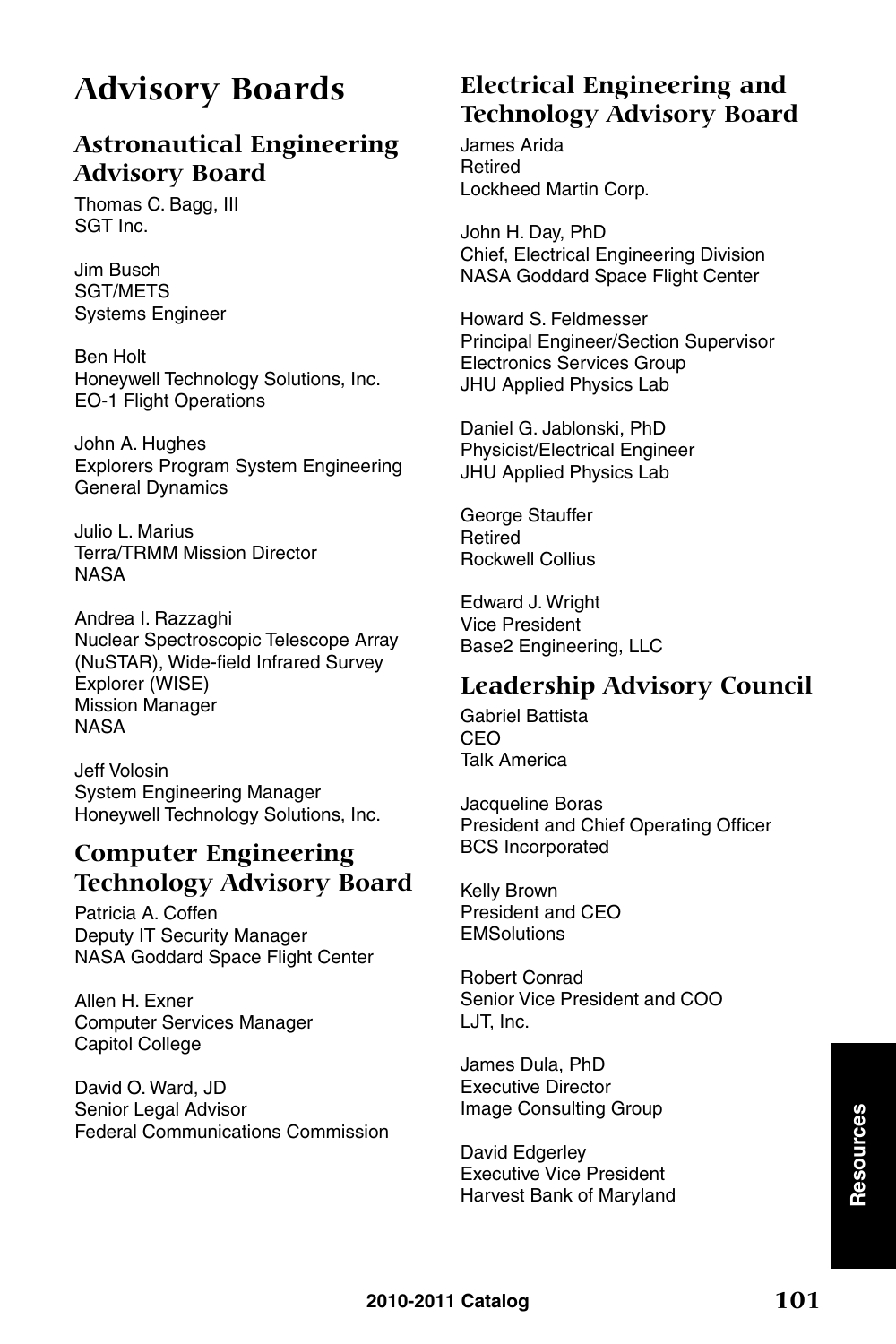Val Emery, PhD Program Outreach Directory U. S. Army Research Laboratory

Donald Fry President and CEO Greater Baltimore Committee

Len Hawkins Vice President BAE Systems

Martin Hill Vice President Booz-Allen Hamilton

Daniel Krieger ADR Program Manager NASA Goddard Space Flight Center

Haden Land Vice President and CTO Lockheed Martin

Arjun Makhijani, PhD President Institute for Energy and Environmental Research

Steven Newhouse Vice President of Business Development Manekin Construction, LLC

John Nugent, PhD Associate Professor University of Dallas

James O'Neill Corporate Vice President and President Northrop Grumman Information Technology

Clem Palevich President and CEO Constellation New Energy

Bob Patton President Patton Electronics

William Pickle Cornerstone Associates, LLC

Michael Plass MSSI Vice President and Director of U.S. Federal Government Systems Integration Group Motorola, Inc.

Mildred Porter **Consultant** The Round Peg Group

William Roberts President Verizon of Maryland

Walt Townshend President and CEO Baltimore Washington Corridor Chamber of **Commerce** 

Kim Watson Vice President, Maryland Affairs **PEPCO** 

Michael T. Wood, PhD Capitol College

Richard Zuschlag CEO and Chairman Acadian Ambulance Service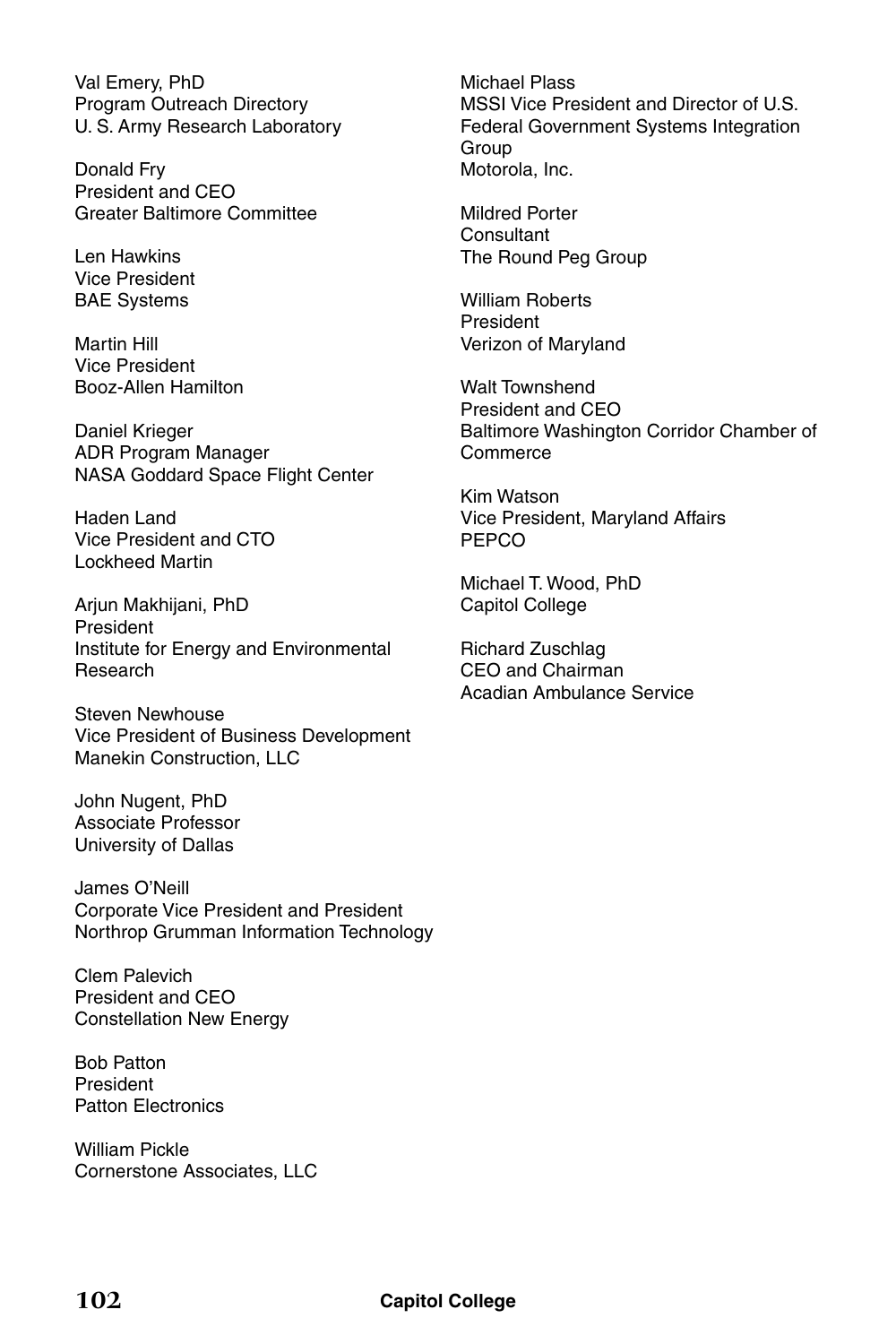# **Administration**

# **Executive Council**

President Michael T. Wood AB, University of Michigan MA, University of Toledo PhD, University of Illinois

Vice President for Academic Affairs William Victor Maconachy BS, MEd, Frostburg State College PhD, University of Maryland, College Park

Vice President for Advancement Michael G. Gibbs BA, MS, EdD, DePaul University

Vice President for Finance and Administration Derick A. Veenstra

Vice President for Planning and Assessment Dianne M. Veenstra BS, University of Maryland, University College MS, Capitol College

# **Administrative Suite**

Administrative Assistant Ché Thompson

# **Office of Administration and Human Resources**

Director of Administration and Human Resources Jacquelyn K. Enright BS, University of Maryland, College Park

Administrative Assistant René Kilgore

Administrative Reception/Mailroom Supervisor Gerda Ryan BS, University of Maryland, University College

# **Office of Admissions**

Director of Undergraduate Admissions George H. Walls, III BA, North Carolina Central University MSA, Trinity University

Director of Graduate Admissions Anthony G. Miller BS, Clarion University of Pennsylvania MBA, Capitol College

Admissions Representative Donesha Grant BA, Albion College

Admissions Representative Spencer Berk BA, University of Maryland, College Park MBA, Capitol College

Office Manager Sheila Taylor

Administrative Assistant Sharonda Wells

# **Office of the Deans**

Dean, School of Business and Information **Sciences** Helen G. Barker BA, BS, Thomas Edison State College MS, Strayer University DM, University of Phoenix

Dean, School of Engineering and Computer Science Robert Weiler BS, MS, PhD, University of Maryland, College Park

Administrative Assistant Joy Exner

#### **Office of Development**

Associate Director of Development Jason C. Copley BA, Salisbury University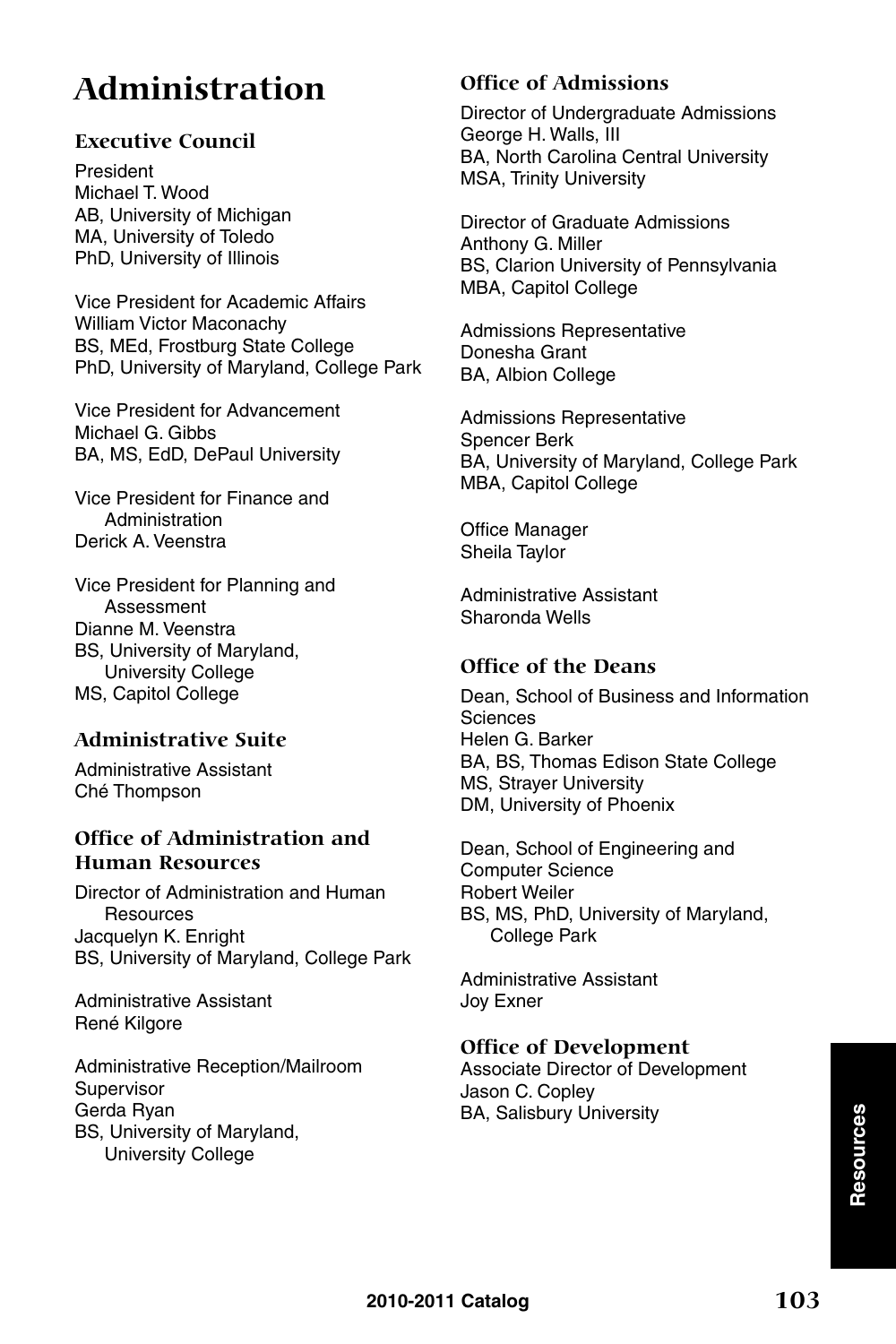# **Business Office**

Director of Finance Kathleen M. Werner BS, University of Maryland, Baltimore County CPA

Payroll and Accounts Payable Specialist Theresa Ledger

Graduate Students Account Representative Linda Lewis

Undergraduate Students Account **Representative** Linda Pencarski

# **Critical Infrastructures and Cyber Protection Center**

**Director** Ken S. Crockett BA, University of Maryland, College Park MGA, University of Maryland, University College

# **Distance Learning Services**

Director of Distance Learning Services Danielle E. Faison BS, James Madison University MS, Capitol College

Online Help Desk Manager André W. Alexander BS, Capitol College

# **Office of Financial Aid**

Director of Financial Aid Suzanne Thompson BS, MGA, University of Maryland, College Park

Assistant Director of Financial Aid Sara Anderson BS, Stonehill College

# **Office of Foundation Relations**

Director of Foundation Relations/Grant Writer Adam W. Trice BA, University of Maryland, Baltimore County MA, University of Baltimore

# **Information Services and Technology**

Director of Administrative Computing Jay Hall

Director of Academic Computing Allen Exner BS, Capitol College

Network Administrator Ali Khan BS, Capitol College

Report Writer Darren Rogers

Computer Services Manager Peter Starland BS, Capitol College

# **Office of Marketing and Communications**

Director of Marketing and Communications Megan L. Campbell BA, University of Maryland, Baltimore County MA, University of Baltimore

Assistant Director of Marketing and Communications Rebecca L. Steiner BA, Susquehanna University

Webmaster and New Media Coordinator Keva Marable BA, Towson University MA, University of Baltimore

# **Physical Plant**

Director of Maintenance Harry Trapp

Maintenance Engineer Roger Cox

# **John G. and Beverly A. Puente Library**

Director of Library Services and Information Literacy Rick A. Sample BA, MLS, University of Maryland, College Park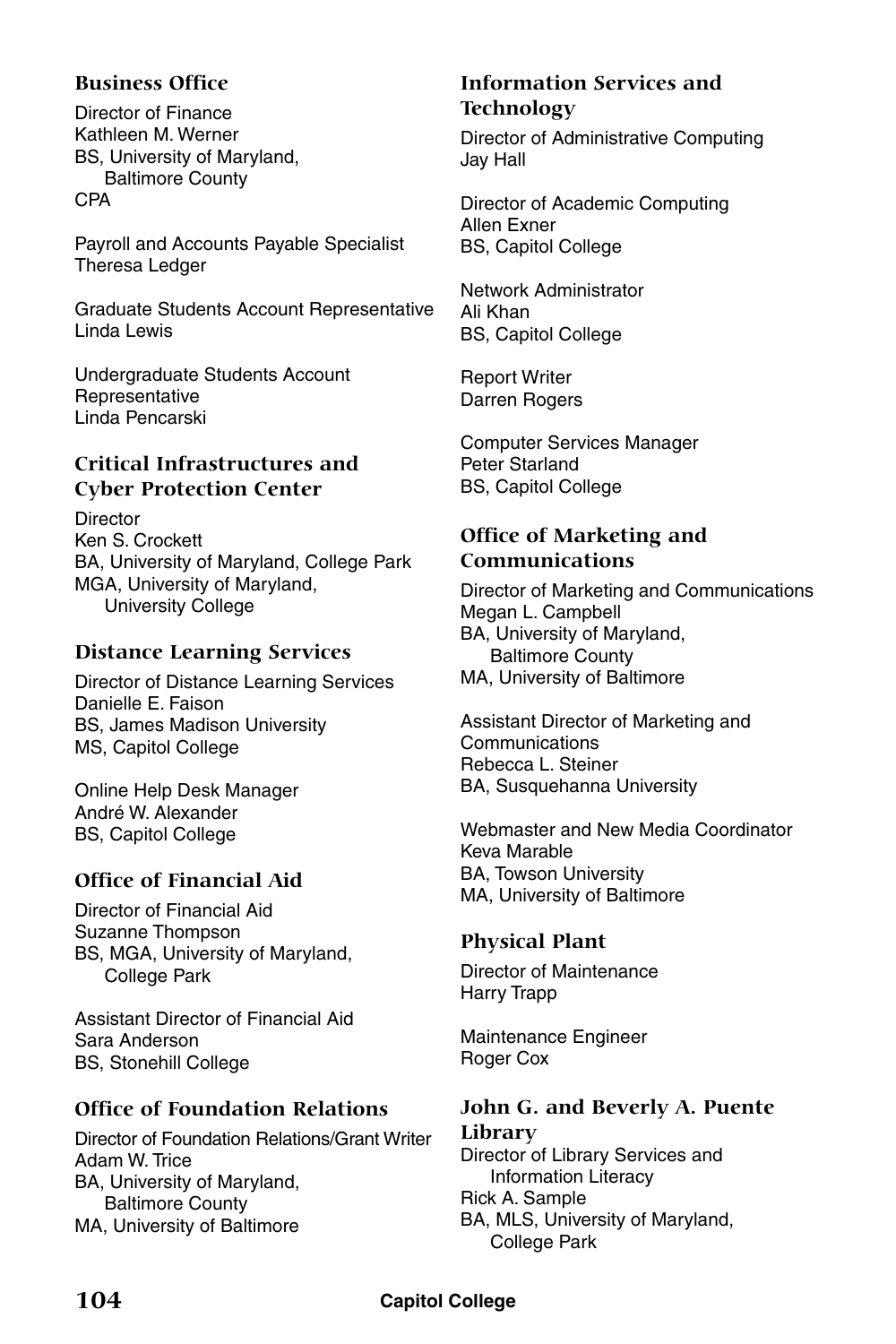Library Manager Sarah Aaron

#### **Office of Registration and Records**

Director of Registration and Records Sallie J. McKevitt BS, University of Maryland, College Park

Assistant Director of Registration and **Records** Kristin A. Waters BA, Millersville University MA, Virginia Polytechnic Institute and State University

Transcript/Registration Specialist Carole Cook

#### **Space Operations Institute**

**Director** Ken Dolan BA, St. Joseph's College BS, Purdue University MS, Drexel University

#### **Office of Student Life and Retention**

Dean of Student Life and Retention Melinda Bunnell-Rhyne BA, Drew University MA, The George Washington University

Director of Advising and Success Services Vanessa C. Bennett BS, College of Charleston MS, University of Baltimore

Administrative Assistant Addie Plavetzky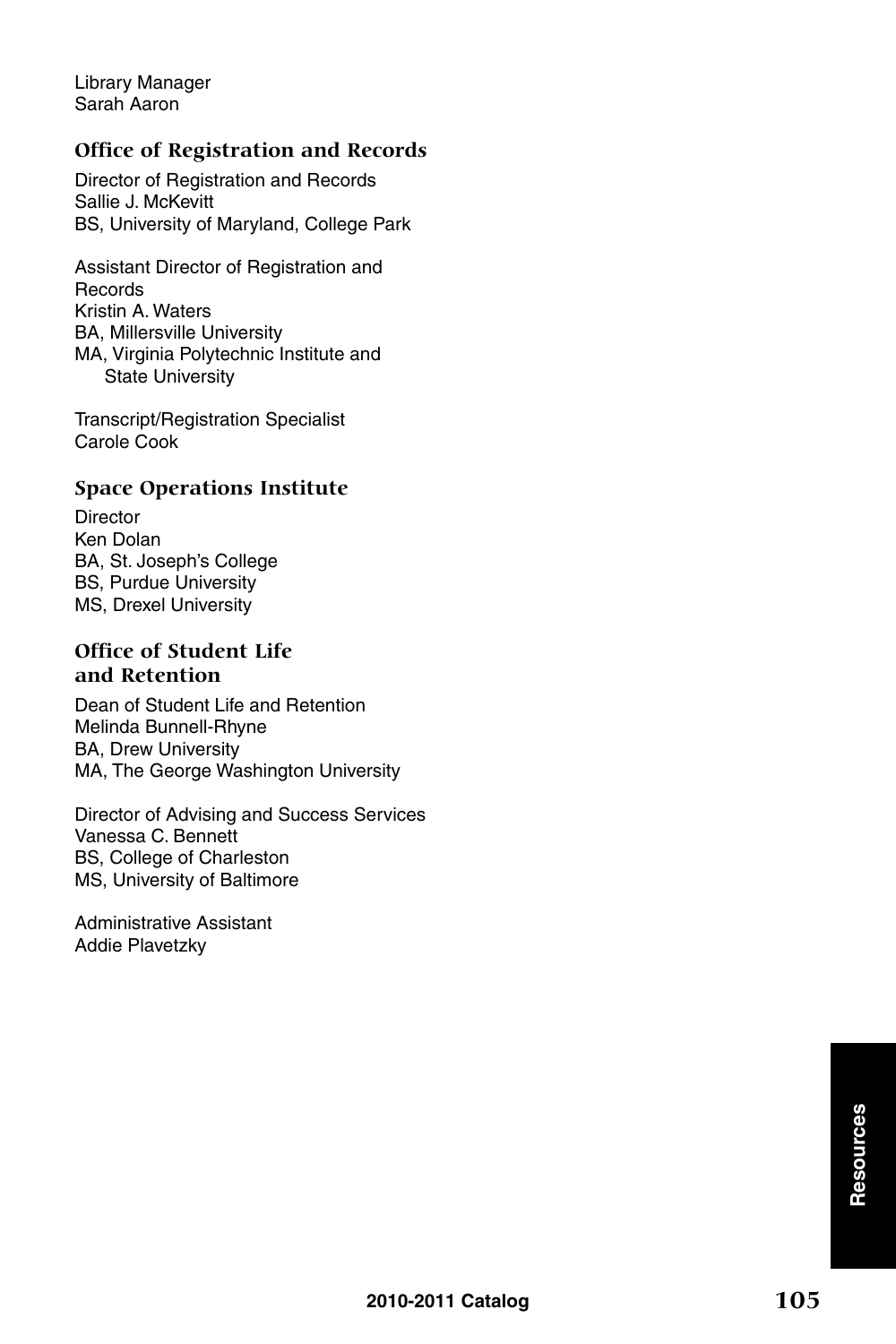# **Faculty**

Jennifer Acree Adjunct Professor BS, University of Maryland, College Park MBA, Strayer University

Audrey Andrews, Professor of Practice BA, Norfolk State University MBA, DM, University of Phoenix

James A. Arida Adjunct Professor BS, MS, Polytechnic University

Tom Bargsley Adjunct Professor BBA, University of Texas MBA, Indiana Wesleyan University

Helen G. Barker Dean, School of Business and Information **Sciences** BA, BS, Thomas Edison State College MS, Strayer University DM, University of Phoenix

William Butler Adjunct Professor BS, Brenau College MS, University of Maryland, College Park

Valentin Buzduga Adjunct Professor MS, G.H. Asachi Technical University PhD, University Politechnica of Bucharest

Jami M. Carroll Adjunct Professor BA, National University MBA, Southern New Hampshire University MS, Capitol College

Charles E. Case Professor BS, Capitol College MS, Loyola College Marshal of the College

Charles L. Cayot Professor of Practice BS, New York University MS, Polytechnic University Sara Chen Adjunct Professor BS, Polytechnic University JD, University of Baltimore

Karim J. Chichakly Adjunct Professor BA, Skidmore College BE, ME, Dartmouth College

George Der Chin Adjunct Professor BS, MS, University of Maryland, College Park PhD, The Catholic University of America

Peter H. Christensen Adjunct Professor BA, Linfield College MS, U.S. Naval Postgraduate School

Wallace M. Ciepiela Adjunct Professor BA, Buffalo State College MS, Florida Institute of Technology

Rodney Colton Adjunct Professor BS, University of Nevada MS, U.S. Naval Postgraduate School

Charles D. Conner Professor BS, MS, University of Maryland, College Park PhD, The Catholic University of America

John Cordani Adjunct Professor BS, MS, State University of New York College MEd, EdD, Columbia University

Michael G. Cuthrell Adjunct Professor AAS, BA, Capitol College MS, The Johns Hopkins University

Max Dolinsky Adjunct Professor BS, MS, PhD, Ecole Polytechnique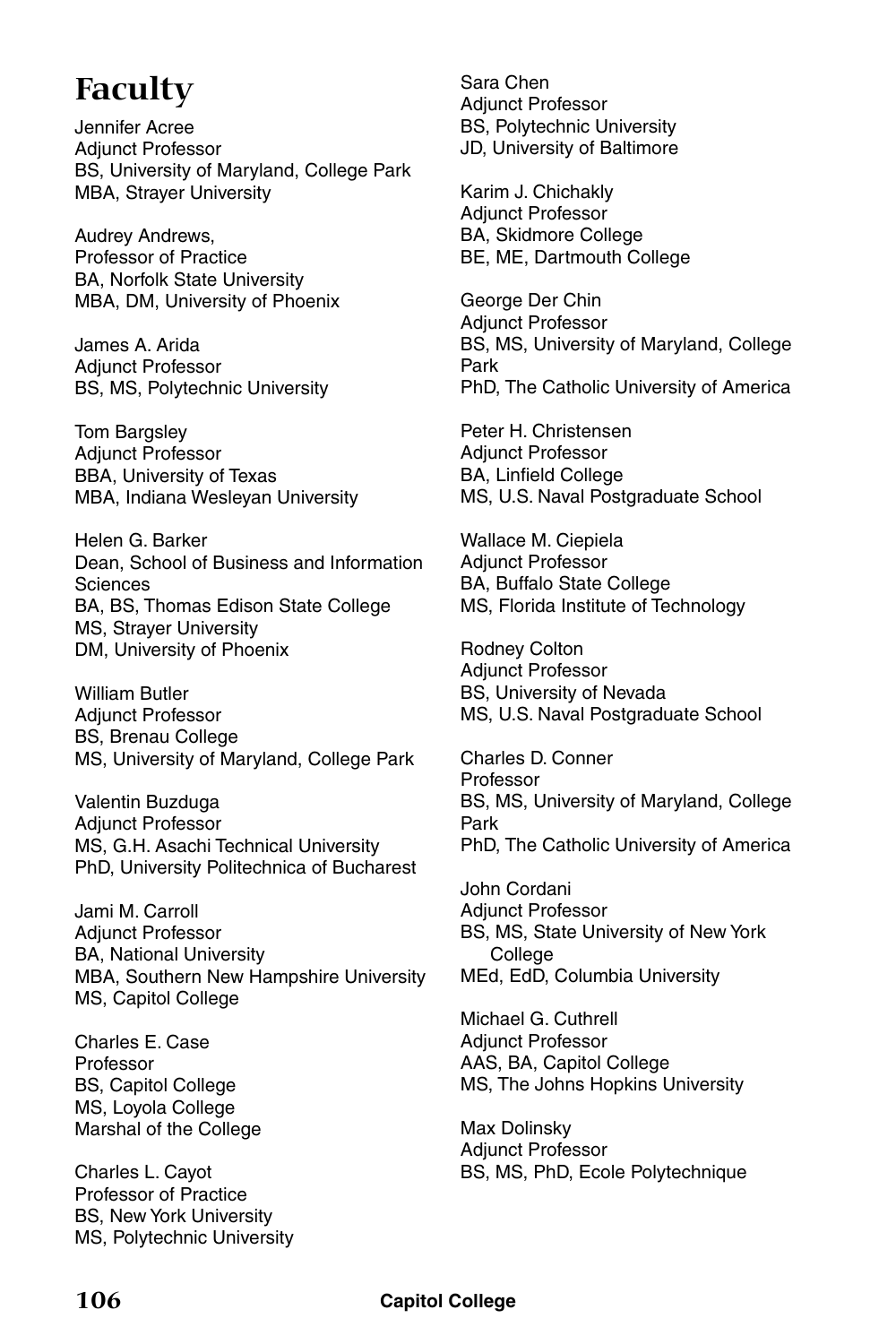Charles K. Edwards Adjunct Professor BS, Capitol College MS, Loyola College in Maryland

Randy Esser Adjunct Professor BS, Wayland Baptist University MS, Hawaii Pacific University

Rosalie Evans Adjunct Professor BS, The Johns Hopkins University MEd, Towson University PhD, University of Maryland, College Park

Allen Exner Adjunct Professor BS, Capitol College

Andrew Exner Adjunct Professor BA, BS, Messiah College

Howard Feldmesser Adjunct Professor BS, Rutgers University MS, The Johns Hopkins University

Danielle Faison Adjunct Professor BS, James Madison University MS, Capitol College

Jack Felsher Adjunct Professor BS, University of Evansville MS, Embry Riddle Aeronautical University

William H. Flood Professor of Practice BS, MEd, University of Delaware MA, Regent University

Hervé J. Franceschi Associate Professor BS, Ecole Polytechnique BS, Ecole Nationale MS, Stanford University MS, University of Maryland, College Park

Robert Gates Adjunct Professor BS, Capitol College MA, University of Phoenix James W. Genovese Adjunct Professor BA, MA, Stony Brook University MS, Villanova University PhD, State University of New York, Albany

Barry Goldstein Adjunct Professor BA, University of Baltimore DBA, California Pacific University MBA, University of Maryland, College Park

Bradley Hewitt Adjunct Professor BS, MBA, Capitol College

Dan Hickey Professor of Practice BS, University of the State of New York MA, Webster University

Andres S. Ho Professor BS, Mapula Institute of Technology MA, University of Maryland, College Park MS, The Johns Hopkins University Tau Alpha Pi

George Hoffman Adjunct Professor BS, Clemson University MS, Capitol College

Aron Hubbard Adjunct Professor BS, MS, MBA, University of Maryland, College Park

Daniel G. Jablonski Adjunct Professor BS, MS, Massachusetts Institute of Technology PhD, University of Cambridge

Craig T. Johnson Adjunct Professor BA, MA, California State University, Sacramento EdD, University of Phoenix

Rodney Johnson Adjunct Professor BA, Florida Agricultural and Mechanical **University**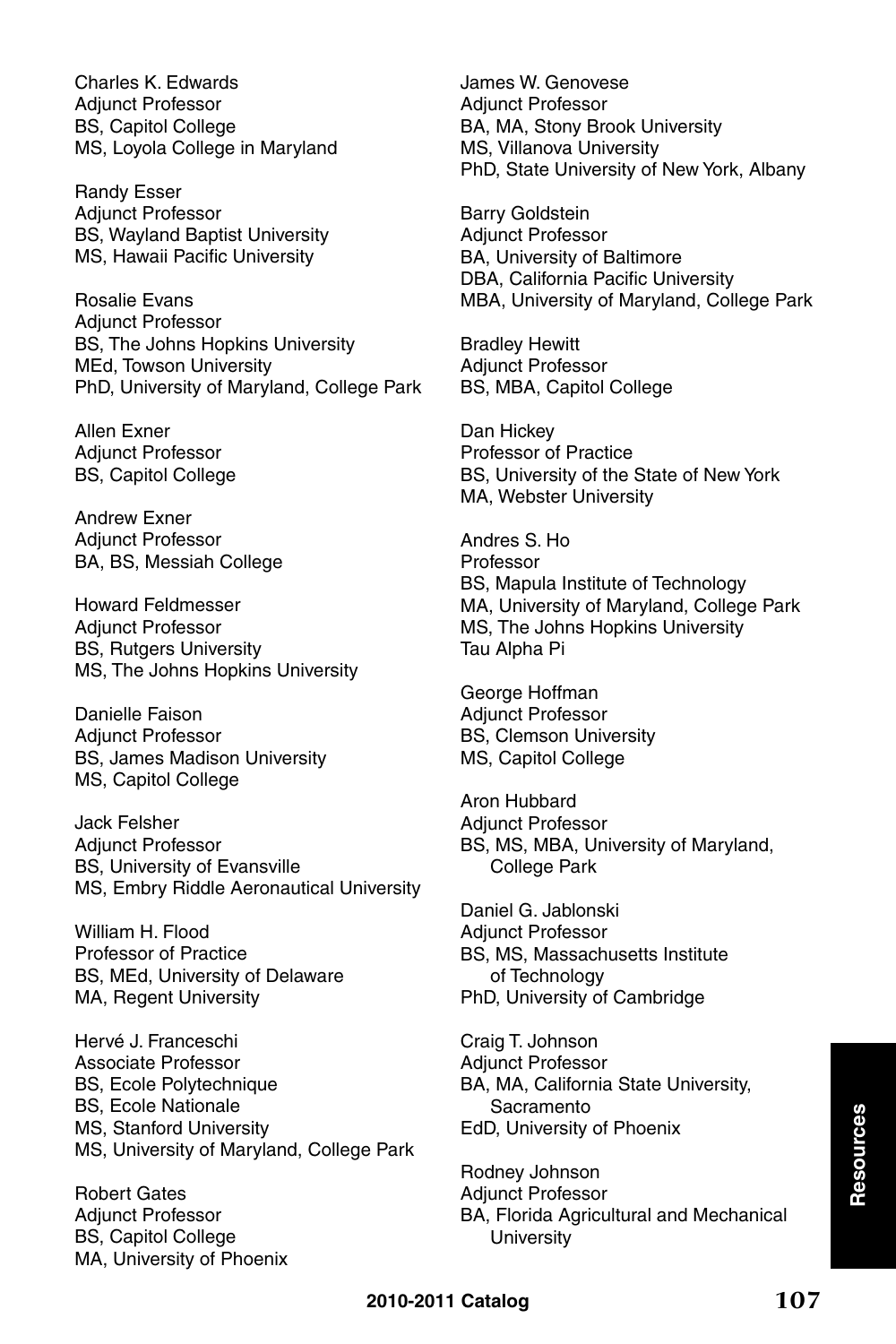Bruce Jones Adjunct Professor BA, University of Texas MS, Capitol College

Ilya Kerzhner Adjunct Professor MS, PhD, Ural State University

Jamy Klein Adjunct Professor BS, University of Phoenix MS, Capitol College

Margaret Leary Adjunct Professor BS, MBA, University of Phoenix PhD, Capella University

William Littleton Adjunct Professor BS, Capitol College

Andrew A. Mehri Chair, Information Assurance, Associate Professor AAS, Montgomery County Community College BS, MS, Capitol College

Anthony Miller Adjunct Professor BS, Clarion University of Pennsylvania MBA, Capitol College

Veronica Moldoveanu Adjunct Professor BS, University of Bucharest MS, University of Maryland, College Park

David Monahan Adjunct Professor BS, North Carolina State University MS, Capitol College

Michael Monahan Adjunct Professor BA, College of William and Mary MaEd, The George Washington University

Edward J. Moulis Adjunct Professor BA, Harvard University MA, PhD, University of Delaware

Vincent J. Nestler Professor of Practice BA, State University of New York College at New Paltz MA, Columbia University

Charles Pak Adjunct Professor BS, Pennsylvania State University MS, Capitol College

Jason Park Adjunct Professor BS, University of Maryland, College Park MBA, University of Baltimore

Charles R. Parsons Adjunct Professor PhD, University of Texas, Austin

Sharon C. Parsons Adjunct Professor BA, MA, University of Maryland, College Park

Lauren Player Adjunct Professor BA, Radford University MA, Towson University

Claude A. Rankin Professor of Practice BA, George Washington University MA, University of Maryland, College Park

Gordon C. Rollins Adjunct Professor BA, Norwich University MS, University of Southern California DBA, Virginia Polytechnic Institute and State University

John M. Ryan Professor BS, Capitol College MS, The Johns Hopkins University Tau Alpha Pi

Rick Sample Adjunct Professor BA, MLS, University of Maryland, College Park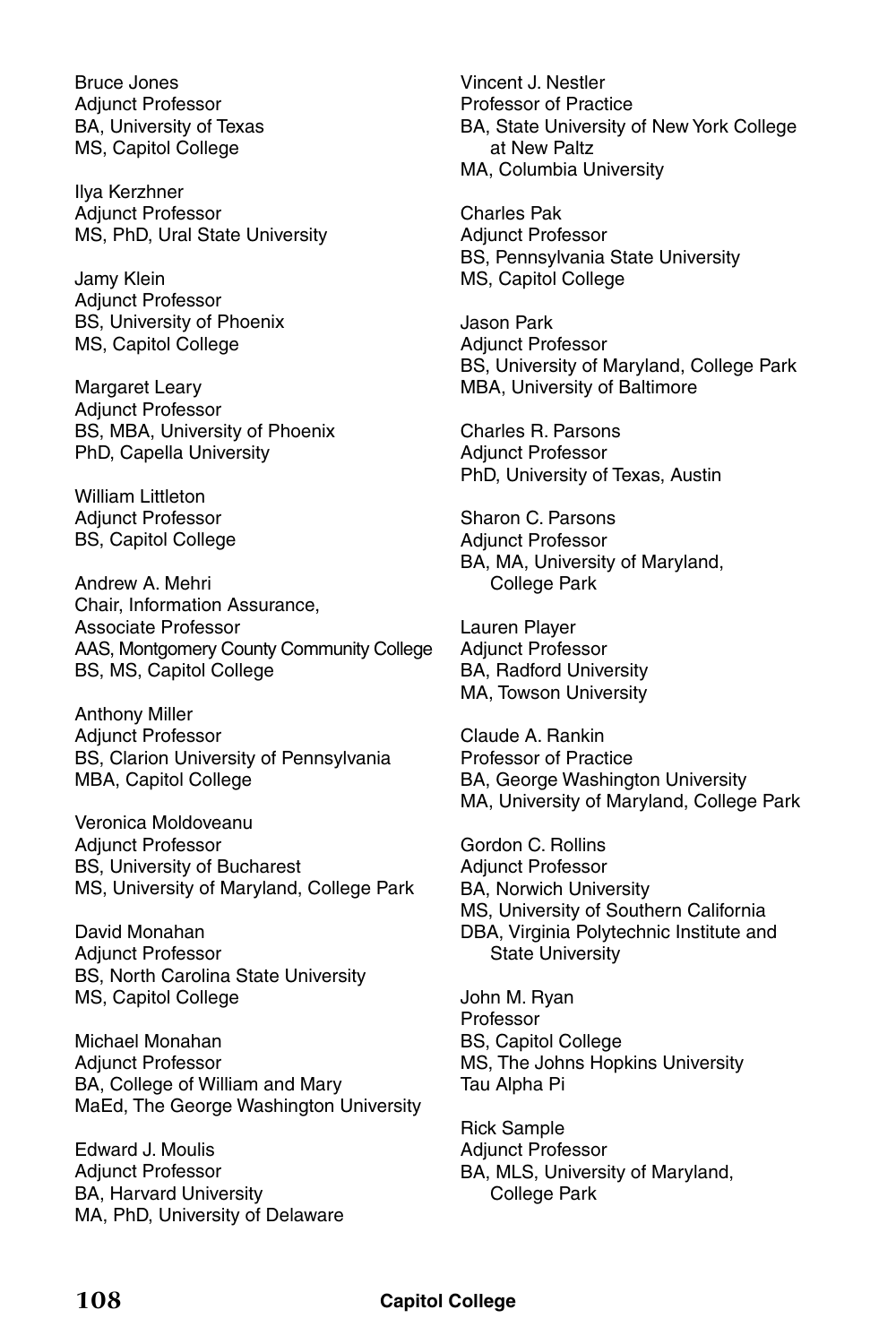Ashit Sanyal Associate Professor BS, MS, Foreign College PhD, University of Texas at Dallas

David A. Schug Adjunct Professor BS, MS, University of Maryland, College Park

Keith Sewell Adjunct Professor BS, MS, University of Maryland, Eastern Shore

George H. Stauffer Adjunct Professor MS, The Johns Hopkins University

Edward J. Stoker Adjunct Professor BA, MA, MBA, University of Pittsburgh PhD, University of Virginia

Durai Swami Adjunct Professor BS, Madurai University MS, Capitol College

Gene Townsend Adjunct Professor AA, Chowan College BS, Virginia Polytechnic Institute and State **University** MBA, MS, Florida Institute of Technology

Mitchell Tropin Adjunct Professor BS, University of Maryland, College Park MA, The Johns Hopkins University

Howard H. Van Horn Adjunct Professor BS, St. Francis College, New York MS, Capitol College MS, Western Connecticut State College PhD, Union Institute

Charles A. Vergers Professor AAS, BS, Capitol College MS, The Johns Hopkins University Jeffrey Volosin Adjunct Professor BS, Florida Institute of Technology

David Waller Adjunct Professor BS, Park University MS, Capitol College

Angela M. Walters Chair, Astronautical Engineering, Associate Professor BS, Arcadia University MS, Drexel University

David O. Ward Professor of Practice BA, Queens College MS, Pepperdine University JD, Pace University, Pleasantville

Robert Weiler Dean, Engineering and Computer **Technology** BS, MS, PhD, University of Maryland, College Park Eta Kappa Nu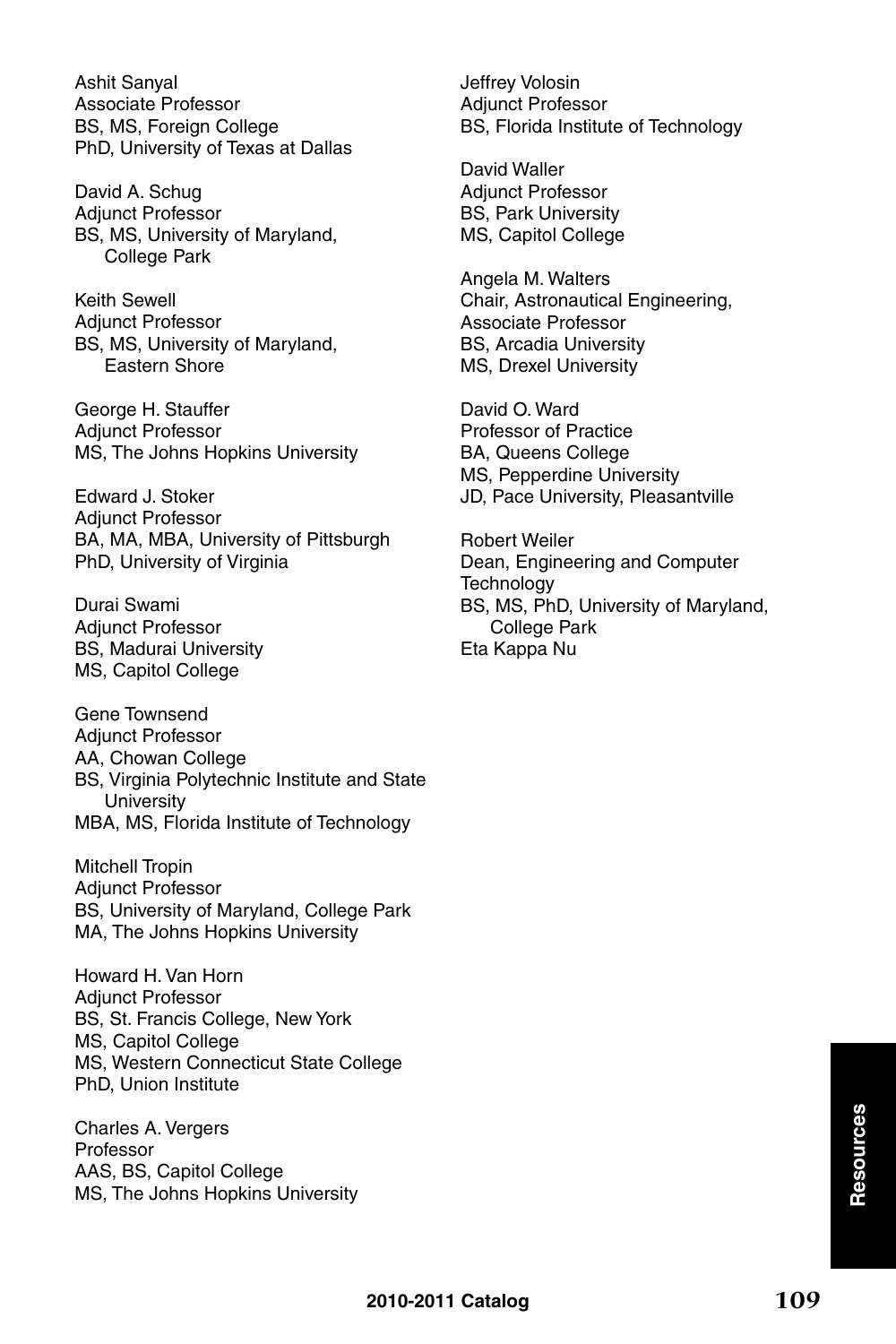# **Calendar**

# **Fall Semester 2010**

#### **Undergraduate Classes**

#### *Semester-long Classes*

|          | Aug. 16-20 Registration for part-time students                  |
|----------|-----------------------------------------------------------------|
|          | Aug. 18-20 Orientation, registration and                        |
|          | residence hall check-in for new                                 |
|          | students                                                        |
| Aug. 20  | Final day of registration                                       |
|          | December graduates notify Office<br>of Registration and Records |
| Aug. 21  | Residence hall check-in for                                     |
|          | returning students                                              |
| Aug. 23  | Classes begin                                                   |
|          | Last day for 100% refund                                        |
|          | First tuition installment due                                   |
|          | Library opens                                                   |
|          | Cooperative education work<br>period begins                     |
| Aug. 30  | Electronics, physics/chemistry                                  |
|          | and computer labs open                                          |
|          | <b>Tutoring Resource Center opens</b>                           |
| Sept. 6  | Labor Day - college closed                                      |
| Sept. 7  | Last day for 75% refund                                         |
|          | Last day to add a course                                        |
|          | Last day to drop without a W                                    |
| Sept. 13 | Last day for 50% refund                                         |
| Sept. 20 | Last day for 25% refund                                         |
|          | Second tuition installment due                                  |
|          | Sept. 20-24 Financial Aid Disbursement Week/<br>Pell Census     |
| Sept. 28 | Career Day - no classes                                         |
|          | Colloquium                                                      |

Oct. 18 Final tuition installment due

| Oct. 27        | Last day to drop course with W or<br>audit course                  |
|----------------|--------------------------------------------------------------------|
|                | Registration for spring semester<br>begins for continuing students |
| Nov. 24        | Classes canceled - college<br>closes at 5 p.m.                     |
|                | Nov. 25-28 Thanksgiving recess – college<br>closed                 |
| Dec. 10        | Classes end                                                        |
|                | Electronics, physics/chemistry<br>and computer labs close          |
|                | <b>Tutoring Resource Center closes</b>                             |
|                | All library materials are due                                      |
|                | Last day for cooperative education<br>work                         |
|                | Last day to withdraw                                               |
|                | Dec. 13-17 Final examinations                                      |
| Dec. 17        | Library closes                                                     |
|                | Residence halls close at 5 p.m.                                    |
| Dec. 22        | College closes at 5 p.m. for recess                                |
| Dec. 23-Jan. 3 |                                                                    |
|                | Winter recess - college closed                                     |

*Calendars for undergraduate terms, not running on a 16-week schedule, are available online.*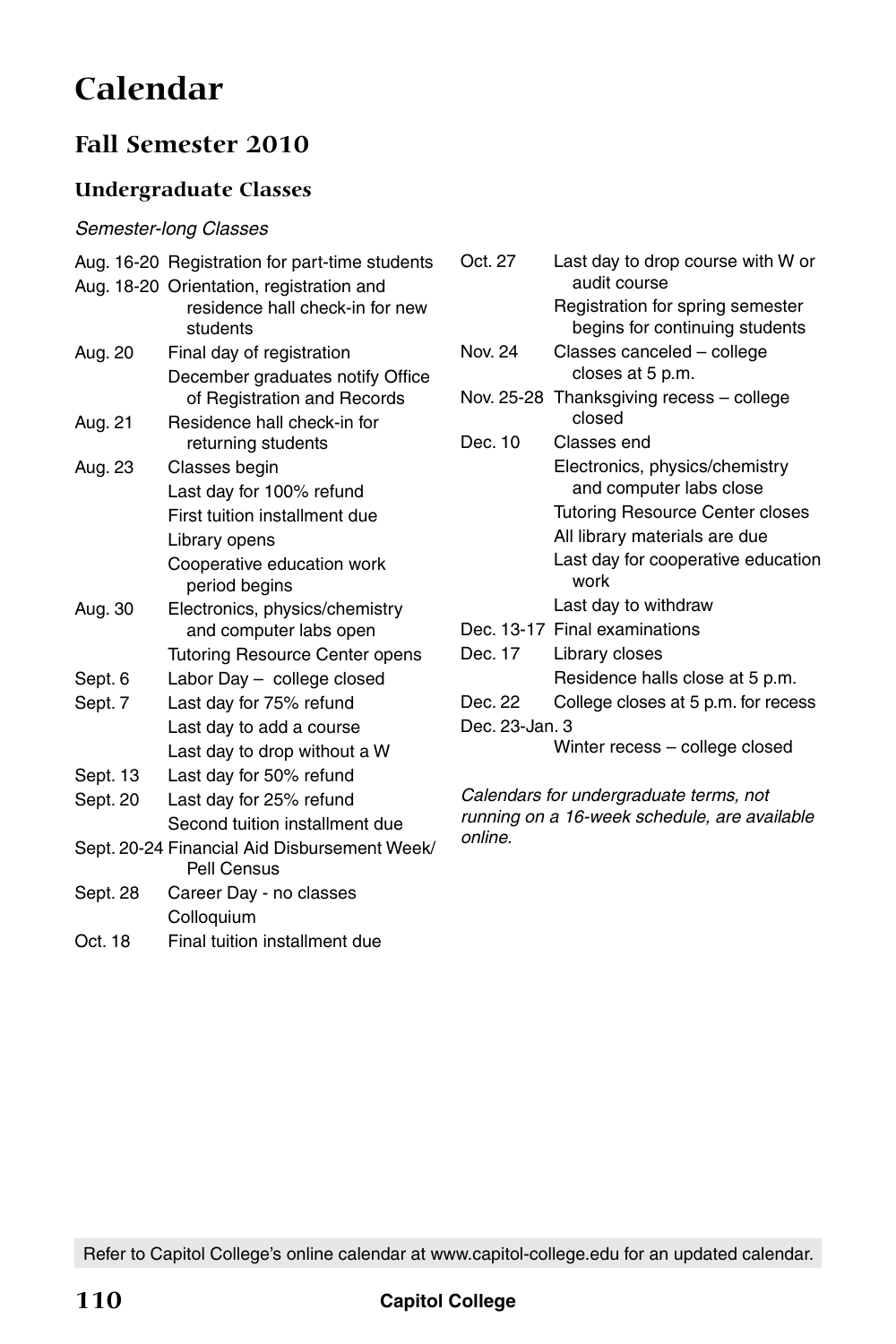#### *Semester-long Classes*

| Aug. 27        | Final day of registration                                                      |
|----------------|--------------------------------------------------------------------------------|
| Aug. 30        | Classes begin                                                                  |
|                | Last day for 100% refund                                                       |
|                | First 50% tuition installment due                                              |
| Sept. 6        | Labor Day - college closed<br>(Online classes will meet<br>asynchronously.)    |
| Sept. 10       | Last day for 75% refund                                                        |
| Sept. 13       | Last day to add a course                                                       |
|                | Last day to drop course without W                                              |
| Sept. 17       | Last day for 50% refund                                                        |
| Sept. 24       | Last day for 25% refund                                                        |
|                | Final 50% tuition installment due                                              |
| Nov. 3         | Registration for spring semester<br>begins                                     |
| Nov. 8         | Last day to drop course with W or<br>audit course                              |
| Nov. 24        | College closes at 5 p.m.<br>(Online classes will meet<br>asynchronously.)      |
| Nov. 25-28     | Thanksgiving - college closed<br>(Online classes will meet<br>asynchronously.) |
| Dec. 10        | Last day to withdraw                                                           |
| Dec. 17        | Classes end                                                                    |
| Dec. 22        | College closes at 5 p.m. for recess                                            |
| Dec. 23-Jan. 3 |                                                                                |
|                | Winter recess - college closed                                                 |
| Fall – Term I  |                                                                                |
| Aug. 27        | Final day of registration                                                      |
| Aug. 30        | Classes begin                                                                  |
|                | Last day for 100% refund                                                       |
|                | First 50% tuition installment due                                              |
| Sept. 3        | Last day for 75% refund                                                        |
| Sept. 6        | Labor Day - college closed<br>(Online classes will meet<br>asynchronously.)    |
|                | Last day to add a course                                                       |
|                | Last day to drop course without W                                              |
| Sept. 10       | Last day for 50% refund                                                        |

Sept. 17 Last day for 25% refund

| Sept. 20       | Last day to drop course with W or<br>audit course                                         |
|----------------|-------------------------------------------------------------------------------------------|
| Sept. 24       | Final 50% tuition installment due                                                         |
| Oct. 15        | Last day to withdraw                                                                      |
| Oct. 22        | Classes end                                                                               |
| Fall - Term II |                                                                                           |
| Oct. 22        | Final day of registration                                                                 |
| Oct. 25        | Classes begin                                                                             |
|                | Last day for 100% refund                                                                  |
|                | First 50% tuition installment due                                                         |
| Oct. 29        | Last day for 75% refund                                                                   |
| Nov. 1         | Last day to add a course                                                                  |
|                | Last day to drop course without W                                                         |
| Nov. 3         | Registration for spring semester<br>begins                                                |
| Nov. 5         | Last day for 50% refund                                                                   |
| Nov. 12        | Last day for 25% refund                                                                   |
| Nov. 15        | Last day to drop course with W or<br>audit course                                         |
| Nov. 19        | Final 50% tuition installment due                                                         |
| Nov. 24        | College closes at 5 p.m.<br>(Online classes will meet<br>asynchronously.)                 |
|                | Nov. 25-28 Thanksgiving - college closed<br>(Online classes will meet<br>asynchronously.) |
| Dec. 10        | Last day to withdraw                                                                      |
| Dec. 17        | Classes end                                                                               |
| Dec. 22        | College closes at 5 p.m. for recess                                                       |
| Dec. 23-Jan. 3 |                                                                                           |
|                | Winter recess - college closed                                                            |

**Resources Resources**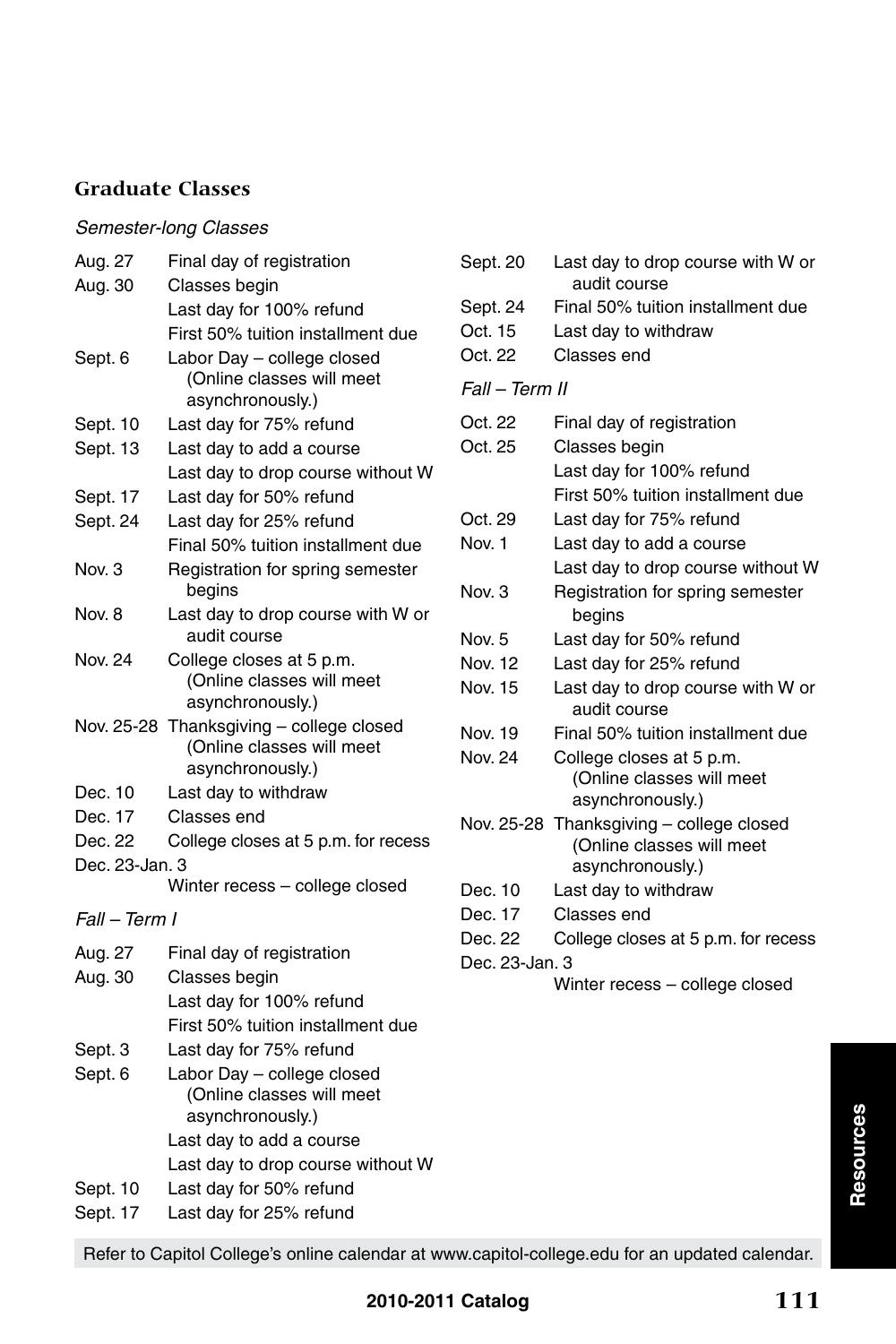# **Spring Semester 2011**

### **Undergraduate Classes**

#### *Semester-long Classes*

| Jan. 4    | College opens                                            |
|-----------|----------------------------------------------------------|
| Jan. 3-7  | Registration for part-time students                      |
| Jan. 6    | Residence hall check-in for new<br>students              |
| Jan. 7    | Final day of registration                                |
|           | Graduation applications due for<br>Class of 2011         |
|           | Orientation and registration for<br>new students         |
| Jan. 8    | Residence hall check-in for<br>returning students        |
| Jan. 10   | Classes begin                                            |
|           | Last day for 100% refund                                 |
|           | First tuition installment due                            |
|           | Library opens                                            |
|           | Co-op work period begins                                 |
| Jan. 17   | Martin Luther King Jr. Day -<br>college closed           |
| Jan. 18   | Electronics, physics/chemistry<br>and computer labs open |
|           | <b>Tutoring Resource Center opens</b>                    |
| Jan. 24   | Last day for 75% refund                                  |
| Jan. 25   | Last day to add a course                                 |
|           | Last day to drop course without W                        |
| Jan. 31   | Last day for 50% refund                                  |
| Feb. 7    | Last day for 25% refund                                  |
|           | Second tuition installment due                           |
| Feb. 8-14 | Financial Aid Disbursement Week/<br>Pell Census          |
| Mar. 7    | Final tuition installment due                            |

|         | Mar. 14-18 Spring recess (service offices<br>open)                   |
|---------|----------------------------------------------------------------------|
| Mar. 21 | Classes resume                                                       |
| Mar. 22 | Last day to drop course with W or<br>audit course                    |
| Mar. 24 | <b>Honors Convocation</b>                                            |
| Mar. 30 | Registration for summer semester<br>begins for continuing students   |
| Apr. 6  | Pre-registration for fall semester<br>begins for continuing students |
| May 2   | Classes end                                                          |
|         | Last day to withdraw                                                 |
|         | Electronics, physics/chemistry<br>and computer labs close            |
|         | <b>Tutoring Resource Center closes</b>                               |
|         | All library materials are due                                        |
|         | Last day for cooperative education<br>work                           |
| May 3-9 | Final examinations                                                   |
| May 9   | Library closes                                                       |
|         | Residence halls close at 5 p.m.                                      |
| May 14  | Commencement                                                         |

*Calendars for undergraduate terms, not running on a 16-week schedule, are available online.*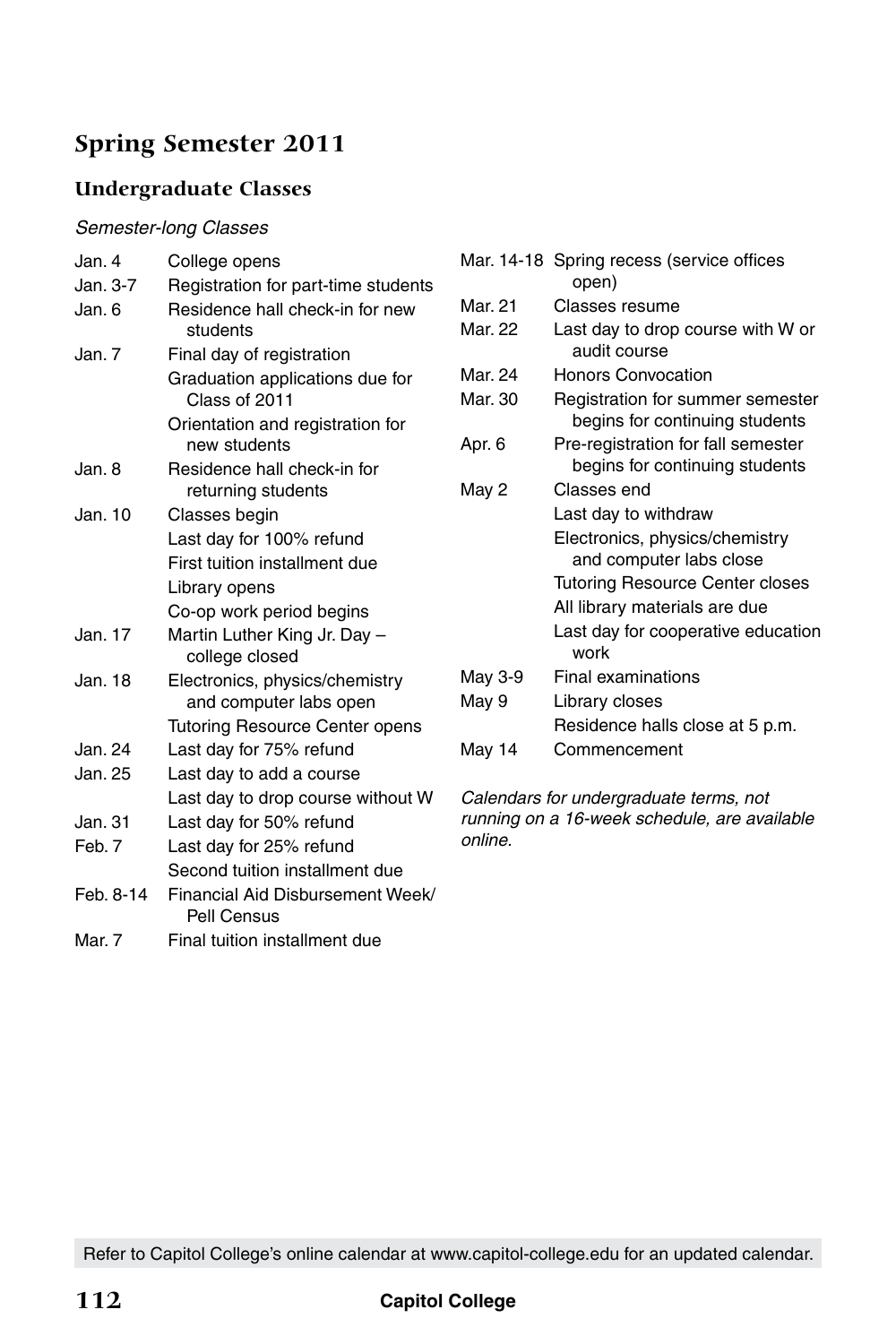#### *Semester-long Classes*

| Jan. 3  | Final day of registration                                                                    |
|---------|----------------------------------------------------------------------------------------------|
| Jan. 4  | College opens                                                                                |
|         | Classes begin                                                                                |
|         | Last day for 100% refund                                                                     |
|         | First 50% tuition installment due                                                            |
|         | Graduation applications due for<br>Class of 2011.                                            |
| Jan. 17 | Martin Luther King Jr. Day -<br>college closed (Online classes<br>will meet asynchronously.) |
|         | Last day for 75% refund                                                                      |
| Jan. 18 | Last day to add a course                                                                     |
|         | Last day to drop course without W                                                            |
| Jan. 24 | Last day for 50% refund                                                                      |
| Jan. 31 | Last day for 25% refund                                                                      |
|         | Final 50% tuition installment due                                                            |
| Mar. 9  | Registration for summer session<br>begins                                                    |
| Mar. 15 | Last day to drop course with W or<br>audit course                                            |
| Apr. 8  | Pre-registration for fall semester<br>begins                                                 |
| Apr. 18 | Last day to withdraw                                                                         |
| Apr. 25 | Classes end                                                                                  |
| May 14  | Commencement                                                                                 |
|         |                                                                                              |

#### *Spring – Term I*

| Jan. 3           | Final day of registration         |
|------------------|-----------------------------------|
| Jan. 4           | College opens                     |
|                  | Classes begin                     |
|                  | Last day for 100% refund          |
|                  | First 50% tuition installment due |
| Jan. 10          | Last day for 75% refund           |
| $\frac{1}{2}$ 11 | $l$ act dou to add a course       |

Jan. 11 Last day to add a course

| lan 17.  | Last day to drop without a W<br>Martin Luther King Jr. Day -<br>college closed (Online classes<br>will meet asynchronously.) |
|----------|------------------------------------------------------------------------------------------------------------------------------|
|          | Last day for 50% refund                                                                                                      |
| lan 24.  | Last day for 25% refund                                                                                                      |
| Jan. 25  | Last day to drop course with W or<br>audit course                                                                            |
| Jan. 31. | Final 50% tuition installment due                                                                                            |
| Feb. 21  | Last day to withdraw                                                                                                         |
| Feb. 28  | Classes end                                                                                                                  |

#### *Spring – Term II*

| Feb. 28 | Final day of registration                         |
|---------|---------------------------------------------------|
| Mar. 1  | Classes begin                                     |
|         | Last day for 100% refund                          |
|         | First 50% tuition installment due                 |
| Mar. 7  | Last day for 75% refund                           |
| Mar. 8  | Last day to add a course                          |
|         | Last day to drop course without W                 |
| Mar. 9  | Registration for summer semester<br>begins        |
| Mar. 14 | Last day for 50% refund                           |
| Mar. 21 | Last day for 25% refund                           |
| Mar. 22 | Last day to drop course with W or<br>audit course |
|         | Registration for summer semester<br>begins        |
| Mar. 28 | Final 50% tuition installment due                 |
| Apr. 8  | Pre-registration for fall semester<br>begins      |
| Apr. 18 | Last day to withdraw                              |
| Apr. 25 | Classes end                                       |
| May 14  | Commencement                                      |

# **Resources Resources**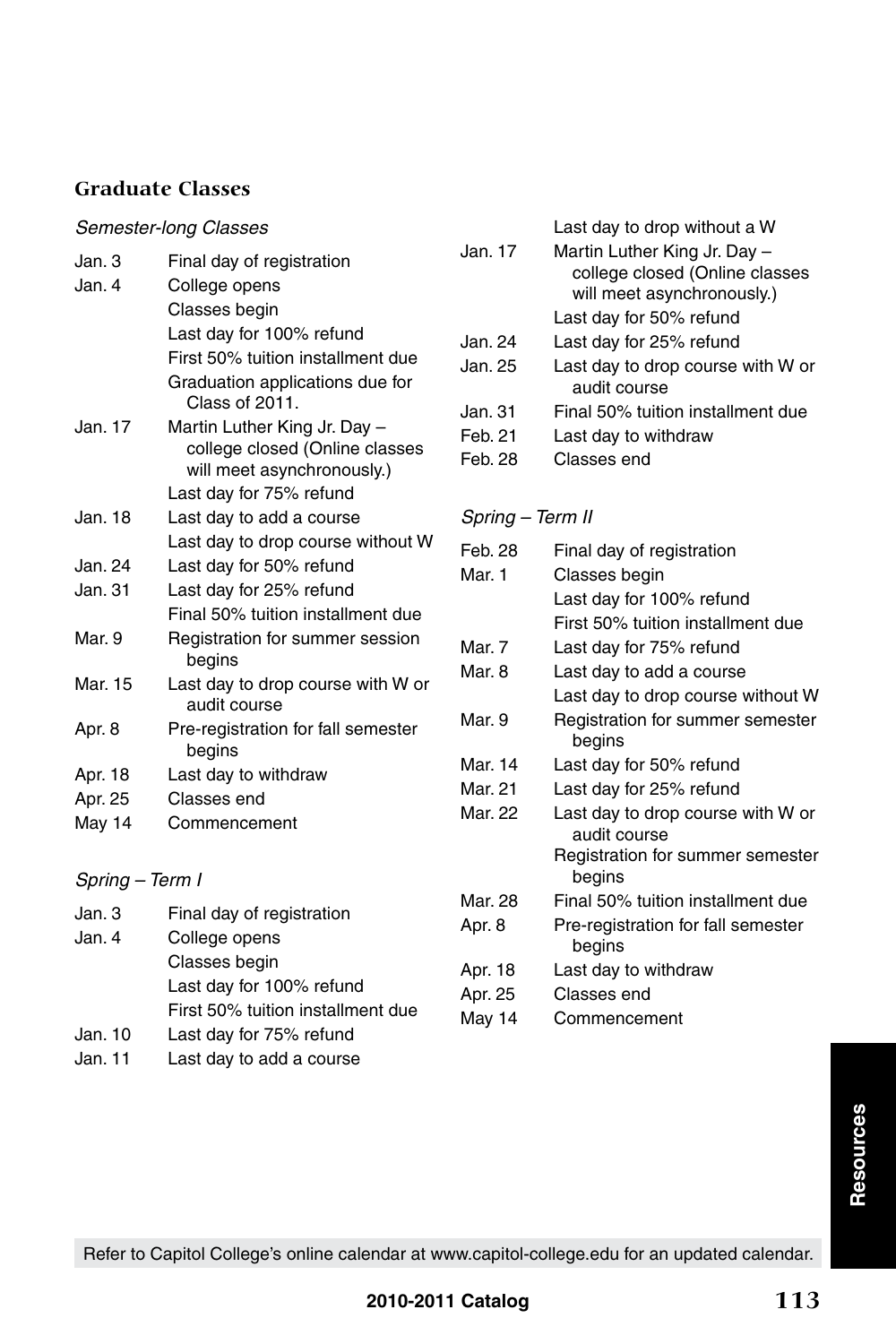# **Summer Session 2011**

#### **Undergraduate Classes**

#### *Session-long Classes*

| May 20  | Final day of registration         |   |
|---------|-----------------------------------|---|
|         | August graduates notify Office    |   |
|         | of Registration and Records       |   |
|         | Cooperative education work        |   |
|         | period begins                     |   |
| May 23  | Classes begin                     |   |
|         | Last day for 100% refund for      |   |
|         | 8- and 11-week courses            |   |
|         | First tuition installment due     |   |
|         | Library opens                     |   |
| May 27  | Last day for 75% refund for       |   |
|         | 8-week courses                    |   |
| May 30  | Memorial Day - college closed     |   |
| May 31  | Electronics, physics/chemistry    |   |
|         | and computer labs open            |   |
|         | Last day to add a course          |   |
|         | Last day to drop course without W |   |
| June 6  | Second tuition installment due    |   |
|         | for 8-week courses                | ŀ |
|         | Last day for 50% refund for       |   |
|         | 8-week courses                    |   |
|         | Last day for 75% refund for       |   |
|         | 11-week courses                   |   |
| June 13 | Last day for 25% refund for       |   |
|         | 8-week courses                    | ŀ |
|         | Last day for 50% refund for       |   |
|         | 11-week courses                   |   |

| June 14    | Last day to drop 8-week course<br>with W or audit 8-week course   |
|------------|-------------------------------------------------------------------|
| June 20    | Last day for 25% refund for<br>11-week courses                    |
|            | Second tuition installment due for<br>11-week courses             |
|            | June 21-27 Financial Aid Disbursement Week/<br>Pell Census        |
| July 4     | Independence Day - college<br>closed                              |
| July 5     | Final tuition installment due for<br>8-week courses               |
| July 11    | Last day to withdraw from 8-week<br><b>COULSES</b>                |
|            | Last day to drop 11-week course<br>with W or audit 11-week course |
| July 12-18 | Final exams for 8-week courses                                    |
| July 18    | Final tuition installment due for<br>11-week courses              |
| Aug. 2     | Classes end                                                       |
|            | Electronics, physics/chemistry<br>and computer labs close         |
|            | All library materials are due                                     |
|            | Last day to withdraw from 11-week<br>courses                      |
| Aug 3-9    | Final exams for 11-week courses                                   |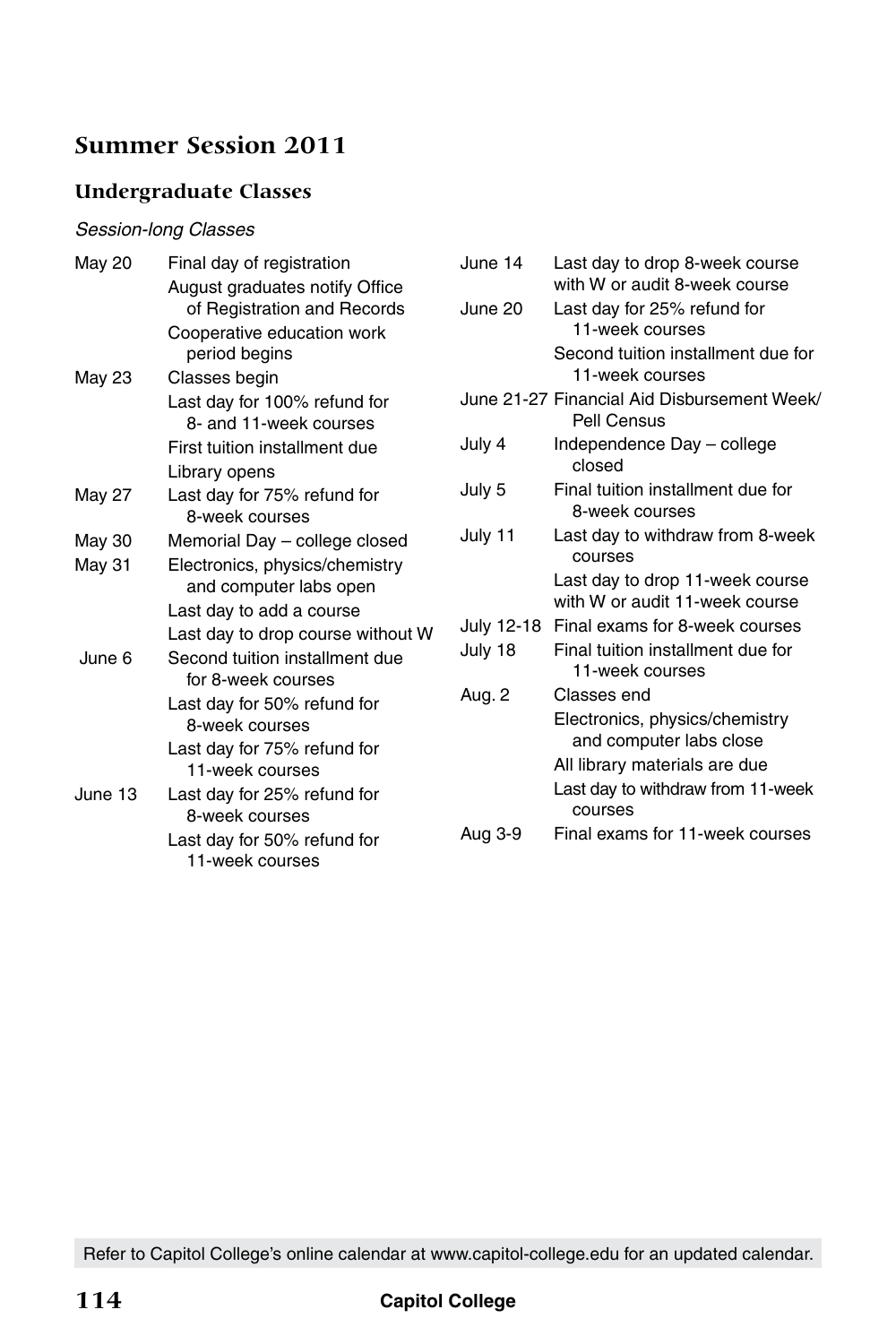#### *Semester-long Classes*

| Apr. 29<br>May 2 | Final day of registration<br>Classes begin                                         |
|------------------|------------------------------------------------------------------------------------|
|                  | Last day for 100% refund<br>First 50% tuition installment                          |
| May 13           | Last day for 75% refund                                                            |
| May 14           | Commencement                                                                       |
| May 16           | Last day to add a course                                                           |
|                  | Last day to drop course without W                                                  |
| May 20           | Last day for 50% refund                                                            |
| May 27           | Last day for 25% refund                                                            |
|                  | Final 50% tuition installment                                                      |
| May 30           | Memorial Day - college closed<br>(Online classes will meet<br>asynchronously.)     |
| July 4           | Independence Day - college<br>closed (Online classes will<br>meet asynchronously.) |
| July 11          | Last day to drop course with W or<br>audit course                                  |
| Aug. 12          | Last day to withdraw                                                               |
| Aug. 19          | Classes end                                                                        |
|                  |                                                                                    |

*Summer – Term I*

| Apr. 29          | Final day of registration                                                          |
|------------------|------------------------------------------------------------------------------------|
| May 2            | Classes begin                                                                      |
|                  | Last day for 100% refund                                                           |
|                  | First 50% tuition installment                                                      |
| May 6            | Last day for 75% refund                                                            |
| May 9            | Last day to add a course                                                           |
|                  | Last day to drop course without W                                                  |
| May 13           | Last day for 50% refund                                                            |
| May 14           | Commencement                                                                       |
| <b>May 20</b>    | Last day for 25% refund                                                            |
| <b>May 23</b>    | Last day to drop course with W or<br>audit course                                  |
| May 27           | Final 50% fuition installment                                                      |
| <b>May 30</b>    | Memorial Day - college closed<br>(Online classes will meet<br>asynchronously.)     |
| June 17          | Last day to withdraw                                                               |
| June 24          | Classes end                                                                        |
|                  |                                                                                    |
| Summer – Term II |                                                                                    |
| June 24          | Final day of registration                                                          |
| June 27          | Classes begin                                                                      |
|                  | Last day for 100% refund                                                           |
|                  | First 50% tuition installment                                                      |
| July 1           | Last day for 75% refund                                                            |
| July 4           | Independence Day - college<br>closed (Online classes will<br>meet asynchronously.) |

Last day to add a course

July 18 Last day to drop course with W or audit course July 22 Final 50% tuition installment Aug. 12 Last day to withdraw Aug. 19 Classes end

July 8 Last day for 50% refund July 15 Last day for 25% refund

Last day to drop course without W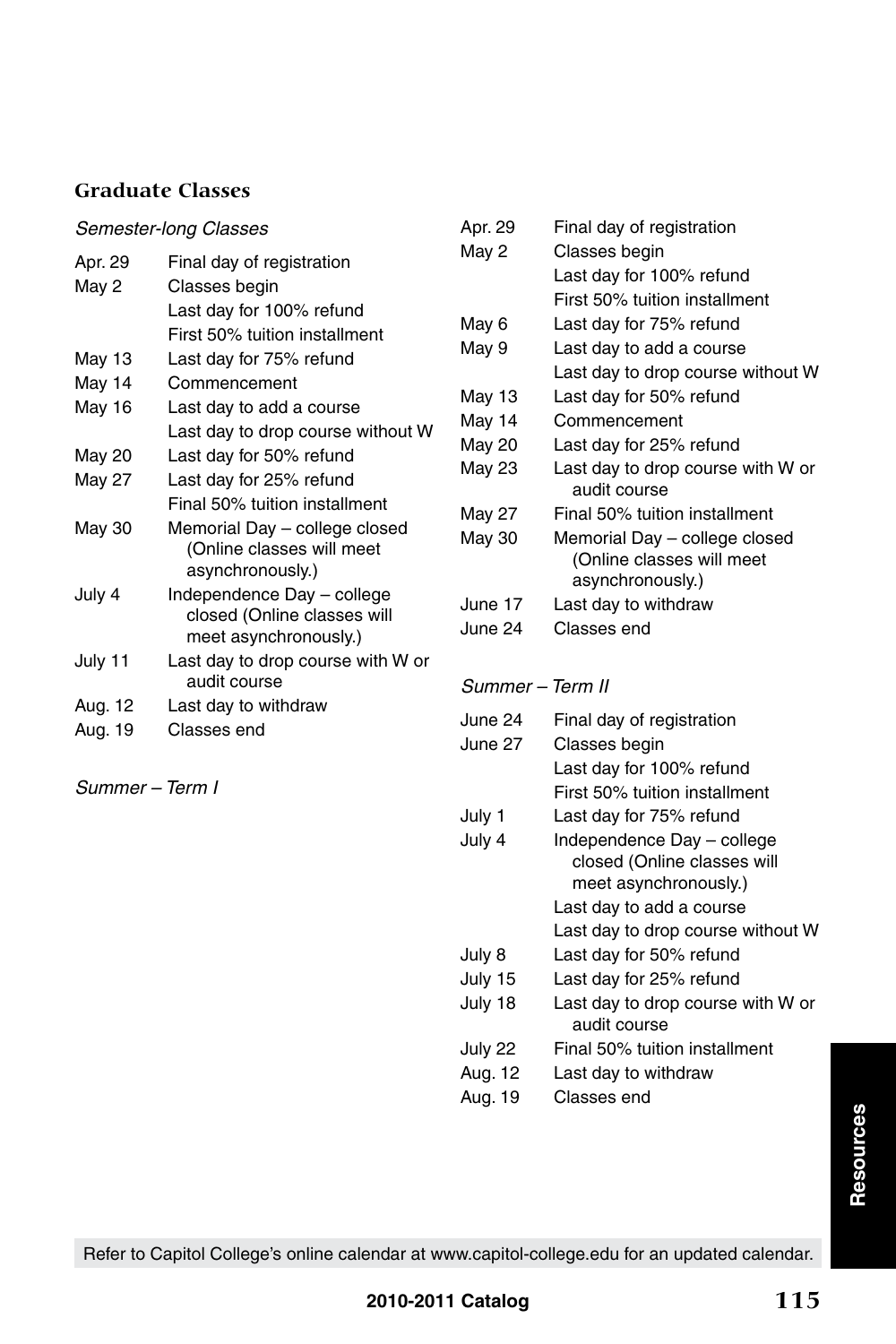# **Fall Semester 2011**

#### **Undergraduate Classes**

#### *Semester-long Classes*

|          | Aug. 15-19 Registration for part-time students              |        |
|----------|-------------------------------------------------------------|--------|
|          | Aug. 17-19 Orientation, registration and                    | C      |
|          | residence hall check-in for                                 | (      |
|          | new students                                                |        |
| Aug. 19  | Final day of registration                                   |        |
|          | December graduates notify Office                            |        |
|          | of Registration and Records                                 | ľ      |
| Aug. 20  | Residence hall check-in for                                 |        |
|          | returning students                                          | ľ      |
| Aug. 22  | Classes begin                                               |        |
|          | Last day for 100% refund                                    | I      |
|          | First tuition installment due                               |        |
|          | Library opens                                               |        |
|          | Cooperative education work<br>period begins                 |        |
| Aug. 29  | Electronics, physics/chemistry<br>and computer labs open    |        |
|          | <b>Tutoring Resource Center opens</b>                       |        |
| Sept. 5  | Labor Day - college closed                                  | ſ      |
| Sept. 6  | Last day for 75% refund                                     | D      |
|          | Last day to add a course                                    |        |
|          | Last day to drop course without W                           | D      |
| Sept. 12 | Last day for 50% refund                                     | D      |
| Sept. 19 | Last day for 25% refund                                     |        |
|          | Second tuition installment due                              |        |
|          | Sept. 20-26 Financial Aid Disbursement Week/<br>Pell Census | (<br>ı |

Sept. 27 Career Day - no classes

**Colloquium** 

- Oct. 17 Final tuition installment due
- Oct. 26 Last day to drop course with W or audit course

Registration for spring semester begins for continuing students

- Nov. 23 Classes canceled college closes at 5 p.m.
- Nov. 24-27 Thanksgiving recess college closed
- Dec. 9 Classes end Electronics, physics/chemistry and computer labs close Tutoring Resource Center closes All library materials are due Last day for cooperative education work Last day to withdraw
- Dec. 12-16 Final examinations
- Dec. 16 Library closes Residence halls close at 5 p.m.
- Dec. 21 College closes at 5 p.m. for recess Dec. 22-Jan. 2

Winter recess – college closed

*Calendars for undergraduate terms, not running on a 16-week schedule, are available online.*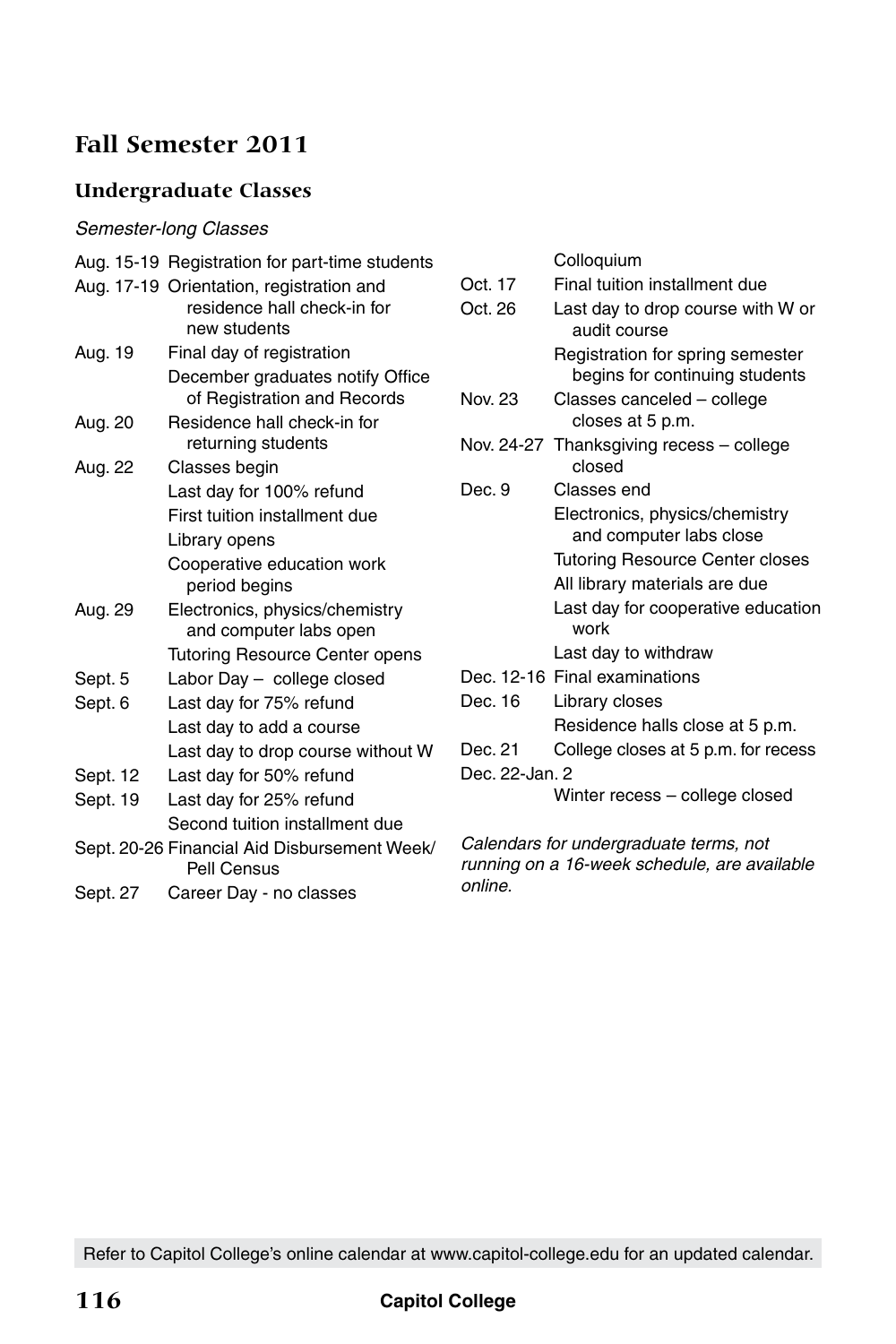#### *Semester-long Classes*

| Aug. 26        | Final day of registration                         |
|----------------|---------------------------------------------------|
| Aug. 29        | Classes begin                                     |
|                | Last day for 100% refund                          |
|                | First 50% tuition installment due                 |
| Sept. 5        | Labor Day - college closed                        |
|                | (Online classes will meet                         |
|                | asynchronously.)                                  |
| Sept. 9        | Last day for 75% refund                           |
| Sept. 12       | Last day to add a course                          |
|                | Last day to drop course without W                 |
| Sept. 16       | Last day for 50% refund                           |
| Sept. 23       | Last day for 25% refund                           |
|                | Final 50% tuition installment due                 |
| Nov. 2         | Registration for spring semester<br>begins        |
| Nov. 7         | Last day to drop course with W or<br>audit course |
| Nov. 23        | College closes at 5 p.m.                          |
|                | (Online classes will meet<br>asynchronously.)     |
|                | Nov. 24-27 Thanksgiving - college closed          |
|                | (Online classes will meet                         |
|                | asynchronously.)                                  |
| Dec. 9         | Last day to withdraw                              |
| Dec. 16        | Classes end                                       |
| Dec. 21        | College closes at 5 p.m. for recess               |
| Dec. 22-Jan. 2 |                                                   |
|                | Winter recess - college closed                    |
|                |                                                   |
|                |                                                   |

#### *Fall – Term I*

| Aug. 26 | Final day of registration         |
|---------|-----------------------------------|
| Aug. 29 | Classes begin                     |
|         | Last day for 100% refund          |
|         | First 50% tuition installment due |
| .       | . <i>. ==</i> ~ <i>. .</i> .      |

Sept. 2 Last day for 75% refund

| Sept. 5  | Labor Day - college closed        |
|----------|-----------------------------------|
|          | (Online classes will meet         |
|          | asynchronously.)                  |
|          | Last day to add a course          |
|          | Last day to drop course without W |
| Sept. 9  | Last day for 50% refund           |
| Sept. 16 | Last day for 25% refund           |
| Sept. 19 | Last day to drop course with W or |
|          | audit course                      |
| Sept. 23 | Final 50% tuition installment due |
| Oct. 14  | Last day to withdraw              |
| Oct. 21  | Classes end                       |

#### *Fall – Term II*

| Oct. 21        | Final day of registration                     |
|----------------|-----------------------------------------------|
| Oct. 24        | Classes begin                                 |
|                | Last day for 100% refund                      |
|                | First 50% tuition installment due             |
| Oct. 28        | Last day for 75% refund                       |
| Oct. 31        | Last day to add a course                      |
|                | Last day to drop course without W             |
| Nov. 2         | Registration for spring semester              |
|                | begins                                        |
| Nov. 4         | Last day for 50% refund                       |
| Nov. 11        | Last day for 25% refund                       |
| Nov. 14        | Last day to drop course with W or             |
|                | audit course                                  |
| Nov. 18        | Final 50% tuition installment due             |
| Nov. 23        | College closes at 5 p.m.                      |
|                | (Online classes will meet                     |
|                | asynchronously.)                              |
|                | Nov. 24-27 Thanksgiving - college closed      |
|                | (Online classes will meet<br>asynchronously.) |
| Dec. 9         | Last day to withdraw                          |
| Dec. 16        | Classes end                                   |
| Dec. 21        | College closes at 5 p.m. for recess           |
| Dec. 22-Jan. 2 |                                               |

Winter recess – college closed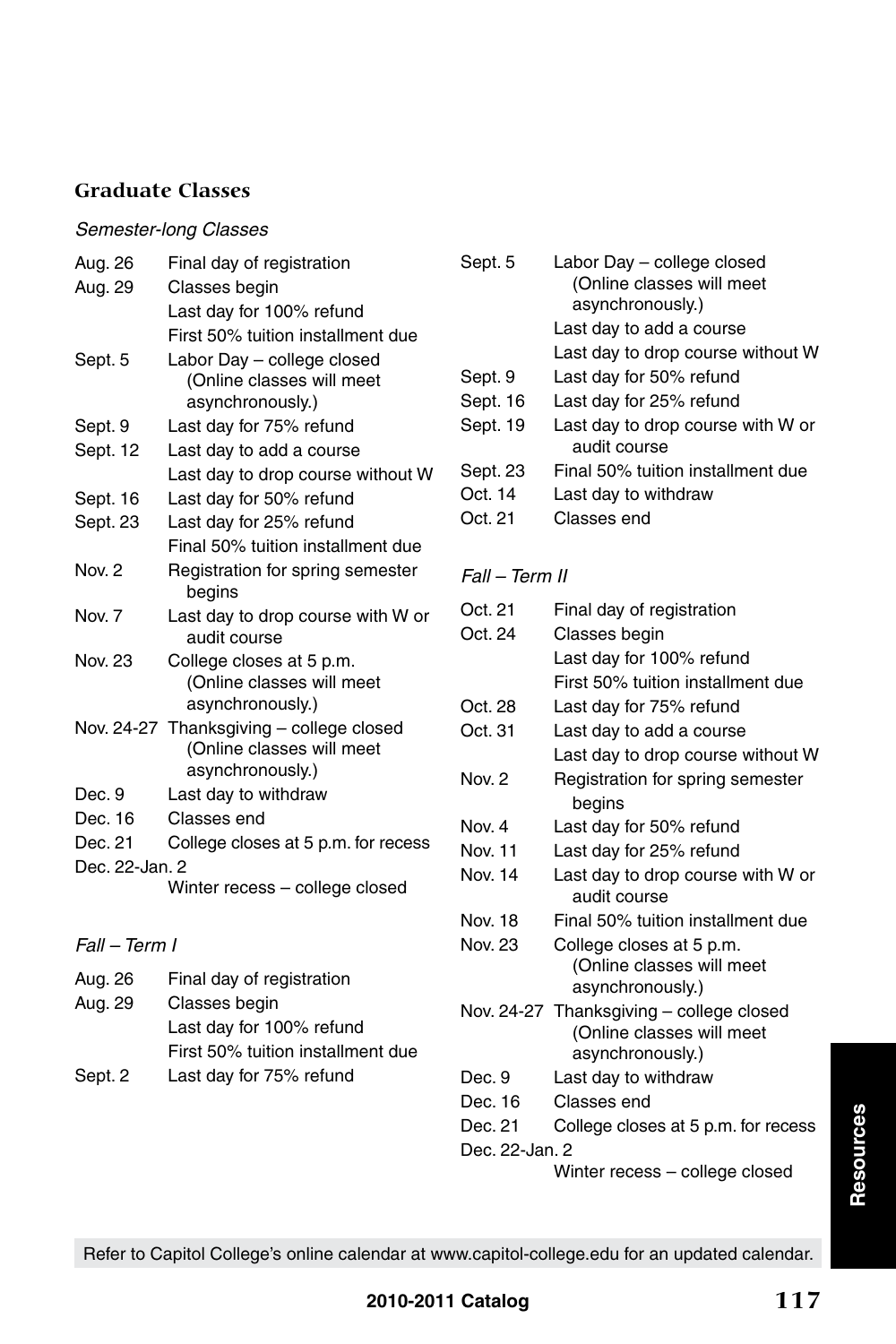# **Spring Semester 2012**

#### **Undergraduate Classes**

#### *Semester-long Classes*

| Jan. 3   | College opens                                            |
|----------|----------------------------------------------------------|
| Jan. 2-6 | Registration for part-time students                      |
| Jan. 5   | Residence hall check-in for new<br>students              |
| Jan. 6   | Final day of registration                                |
|          | Graduation applications due for<br>Class of 2012         |
|          | Orientation and registration for<br>new students         |
| Jan. 7   | Residence hall check-in for<br>returning students        |
| Jan. 9   | Classes begin                                            |
|          | Last day for 100% refund                                 |
|          | First tuition installment due                            |
|          | Library opens                                            |
|          | Co-op work period begins                                 |
| Jan. 16  | Martin Luther King Jr. Day -<br>college closed           |
| Jan. 17  | Electronics, physics/chemistry<br>and computer labs open |
|          | <b>Tutoring Resource Center opens</b>                    |
| Jan. 23  | Last day for 75% refund                                  |
| Jan. 24  | Last day to add a course                                 |
|          | Last day to drop course without W                        |
| Jan. 30  | Last day for 50% refund                                  |
| Feb. 6   | Last day for 25% refund                                  |

|            | Second tuition installment due                                       |
|------------|----------------------------------------------------------------------|
| Feb. 7-13  | Financial Aid Disbursement Week/<br>Pell Census                      |
| Mar. 5     | Final fuition installment due                                        |
| Mar. 12-16 | Spring recess (service offices<br>open)                              |
| Mar. 19    | Classes resume                                                       |
| Mar. 20    | Last day to drop course with W or<br>audit course                    |
| Mar. 28    | Registration for summer semester<br>begins for continuing students   |
| Apr. 4     | Pre-registration for fall semester<br>begins for continuing students |
| Apr. 30    | Classes end                                                          |
|            | Last day to withdraw                                                 |
|            | Electronics, physics/chemistry<br>and computer labs close            |
|            | <b>Tutoring Resource Center closes</b>                               |
|            | All library materials are due                                        |
|            | Last day for cooperative education<br>work                           |
| May 1-7    | Final examinations                                                   |
| May 7      | Library closes                                                       |
|            | Residence halls close at 5 p.m.                                      |
| May 12     | Commencement                                                         |

*Calendars for undergraduate terms, not running on a 16-week schedule, are available online.*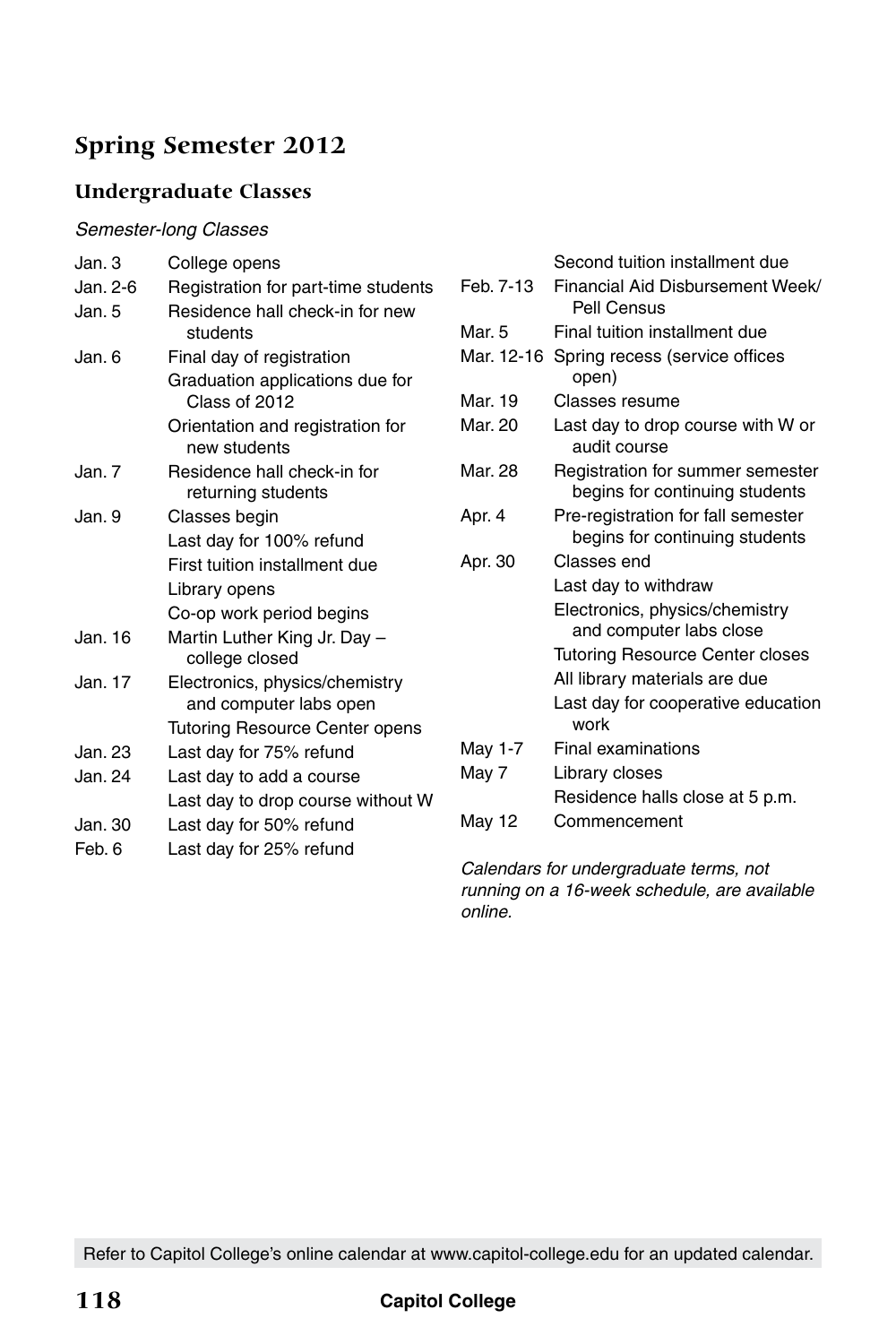| Semester-long Classes |                                                                                              |  |
|-----------------------|----------------------------------------------------------------------------------------------|--|
| Jan. 2                | Final day of registration                                                                    |  |
| Jan. 3                | College opens                                                                                |  |
|                       | Classes begin                                                                                |  |
|                       | Last day for 100% refund                                                                     |  |
|                       | First 50% tuition installment due                                                            |  |
|                       | Graduation applications due for<br>Class of 2012.                                            |  |
| Jan. 16               | Martin Luther King Jr. Day -<br>college closed (Online classes<br>will meet asynchronously.) |  |
|                       | Last day for 75% refund                                                                      |  |
| Jan. 17               | Last day to add a course                                                                     |  |
|                       | Last day to drop course without W                                                            |  |
| Jan. 23               | Last day for 50% refund                                                                      |  |
| Jan. 30               | Last day for 25% refund                                                                      |  |
|                       | Final 50% tuition installment due                                                            |  |
| Mar. 7                | Registration for summer session<br>begins                                                    |  |
| Mar. 13               | Last day to drop course with W or<br>audit course                                            |  |
| Apr. 11               | Pre-registration for fall semester<br>begins                                                 |  |
| Apr. 16               | Last day to withdraw                                                                         |  |
| Apr. 23               | Classes end                                                                                  |  |
| <b>May 12</b>         | Commencement                                                                                 |  |
| Spring – Term I       |                                                                                              |  |

| Jan. 2  | Final day of registration                                                                    |
|---------|----------------------------------------------------------------------------------------------|
| Jan. 3  | College opens                                                                                |
|         | Classes begin                                                                                |
|         | Last day for 100% refund                                                                     |
|         | First 50% tuition installment due                                                            |
| Jan. 9  | Last day for 75% refund                                                                      |
| Jan. 10 | Last day to add a course                                                                     |
|         | Last day to drop course without W                                                            |
| Jan. 16 | Martin Luther King Jr. Day -<br>college closed (Online classes<br>will meet asynchronously.) |
|         | Last day for 50% refund                                                                      |

| Jan. 23 | Last day for 25% refund           |
|---------|-----------------------------------|
| Jan. 24 | Last day to drop course with W or |
|         | audit course                      |
| Jan. 30 | Final 50% tuition installment due |
| Feb. 20 | Last day to withdraw              |
| Feb. 27 | Classes end                       |

#### *Spring – Term II*

| Feb. 27 | Final day of registration                         |
|---------|---------------------------------------------------|
| Feb. 28 | Classes begin                                     |
|         | Last day for 100% refund                          |
|         | First 50% tuition installment due                 |
| Mar. 5  | Last day for 75% refund                           |
| Mar. 6  | Last day to add a course                          |
|         | Last day to drop course without W                 |
| Mar. 7  | Registration for summer semester<br>begins        |
| Mar. 12 | Last day for 50% refund                           |
| Mar. 19 | Last day for 25% refund                           |
| Mar. 20 | Last day to drop course with W or<br>audit course |
|         | Registration for summer semester<br>begins        |
| Mar. 26 | Final 50% tuition installment due                 |
| Apr. 11 | Pre-registration for fall semester<br>begins      |
| Apr. 16 | Last day to withdraw                              |
| Apr. 23 | Classes end                                       |
| May 12  | Commencement                                      |

**Resources Resources**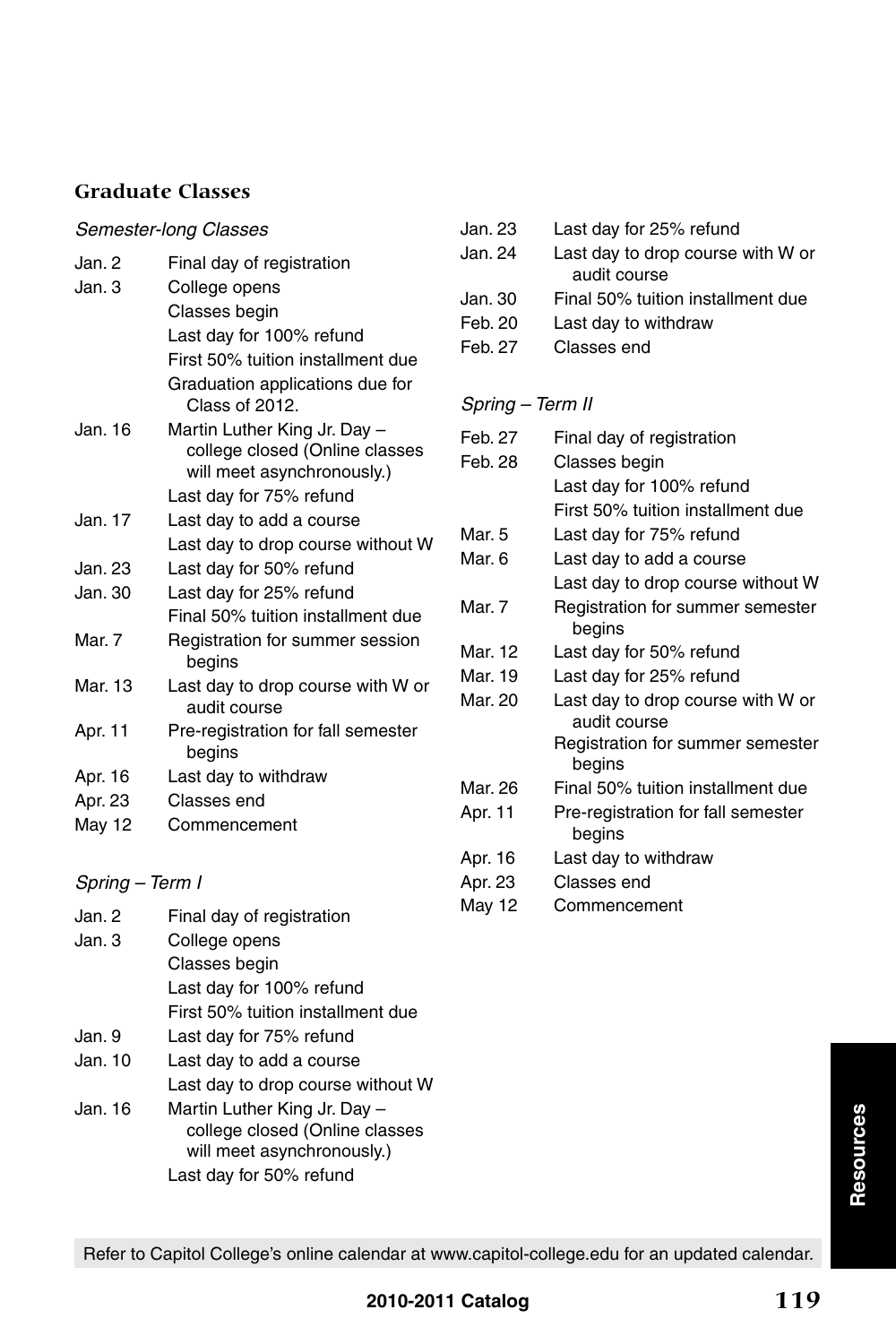# **Summer Session 2012**

#### **Undergraduate Classes**

#### *Session-long Classes*

| May 18        | Final day of registration                                     | June 12   |
|---------------|---------------------------------------------------------------|-----------|
|               | August graduates notify Office<br>of Registration and Records | June 18   |
|               | Cooperative education work<br>period begins                   |           |
| May 21        | Classes begin                                                 |           |
|               | Last day for 100% refund for<br>8- and 11-week courses        | June 19   |
|               | First tuition installment due                                 | July 3    |
|               | Library opens                                                 |           |
| May 25        | Last day for 75% refund for<br>8-week courses                 | July 4    |
| May 28        | Memorial Day - college closed                                 | July 9    |
| <b>May 29</b> | Electronics, physics/chemistry<br>and computer labs open      |           |
|               | Last day to add a course                                      |           |
|               | Last day to drop course without W                             | July 10-1 |
| June 4        | Second tuition installment due<br>for 8-week courses          | July 16   |
|               | Last day for 50% refund for<br>8-week courses                 | July 31   |
|               | Last day for 75% refund for<br>11-week courses                |           |
| June 11       | Last day for 25% refund for<br>8-week courses                 |           |
|               | Last day for 50% refund for<br>11-week courses                | Aug 1-7   |

Last day to drop 8-week course with W or audit 8-week course Last day for 25% refund for 11-week courses Second tuition installment due for 11-week courses -25 Financial Aid Disbursement Week/ Pell Census Final tuition installment due for 8-week courses Independence Day – college closed Last day to withdraw from 8-week courses Last day to drop 11-week course with W or audit 11-week course 16 Final exams for 8-week courses Final tuition installment due for 11-week courses Classes end Electronics, physics/chemistry and computer labs close All library materials are due Last day to withdraw from 11-week courses Final exams for 11-week courses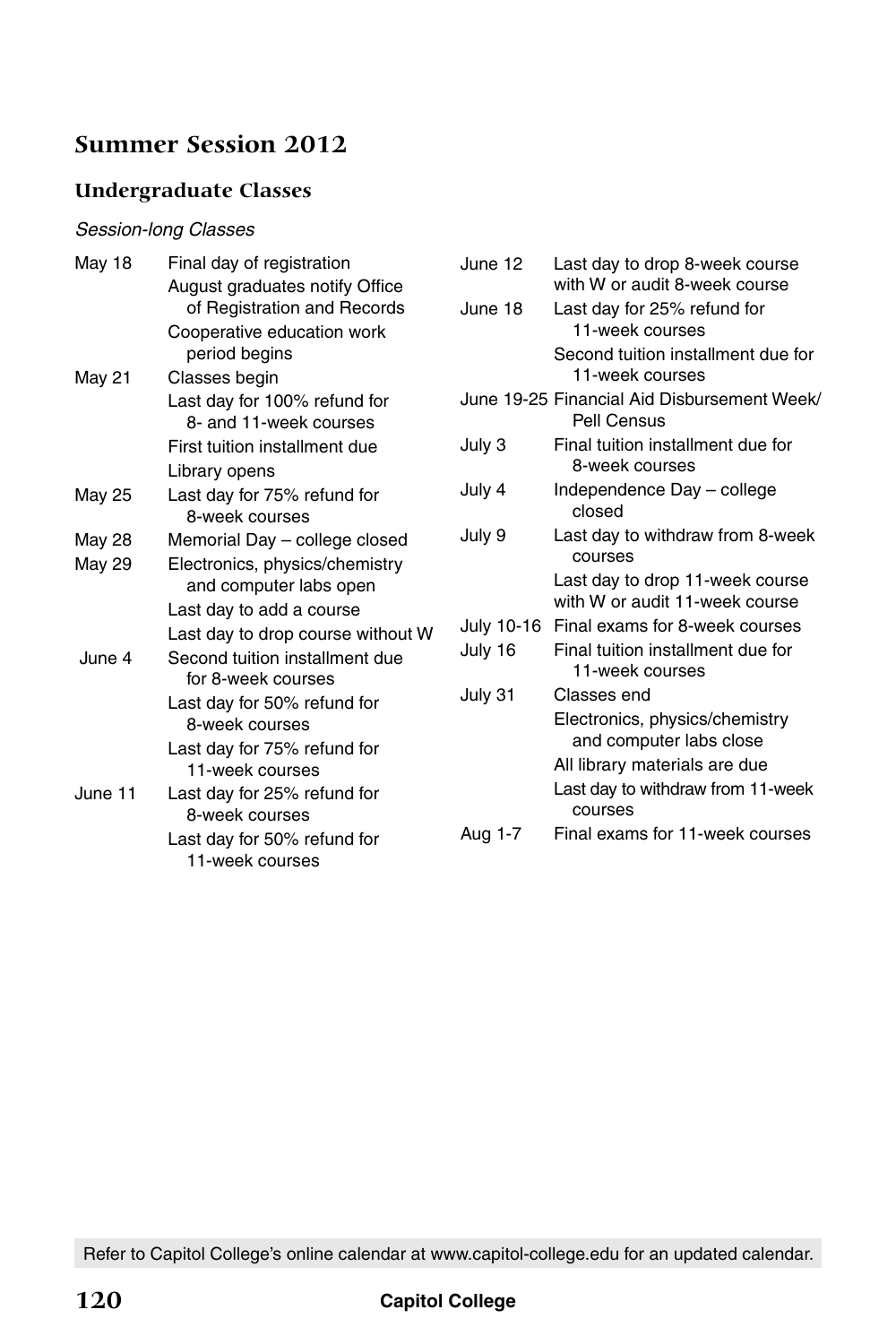#### *Semester-long Classes*

| Apr. 27 | Final day of registration                         |
|---------|---------------------------------------------------|
| Apr. 30 | Classes begin                                     |
|         | Last day for 100% refund                          |
|         | First 50% tuition installment                     |
| May 11  | Last day for 75% refund                           |
| May 12  | Commencement                                      |
| May 14  | Last day to add a course                          |
|         | Last day to drop course without W                 |
| May 18  | Last day for 50% refund                           |
| May 25  | Last day for 25% refund                           |
|         | Final 50% tuition installment                     |
| May 28  | Memorial Day - college closed                     |
|         | (Online classes will meet                         |
|         | asynchronously.)                                  |
| July 4  | Independence Day - college                        |
|         | closed (Online classes will                       |
|         | meet asynchronously.)                             |
| July 9  | Last day to drop course with W or<br>audit course |
| Aug. 10 | Last day to withdraw                              |
| Aug. 17 | Classes end                                       |

#### *Summer – Term I*

| Apr. 27 | Final day of registration         |
|---------|-----------------------------------|
| Apr. 30 | Classes begin                     |
|         | Last day for 100% refund          |
|         | First 50% tuition installment     |
| May 4   | Last day for 75% refund           |
| May 7   | Last day to add a course          |
|         | Last day to drop course without W |
| May 11  | Last day for 50% refund           |
| May 12  | Commencement                      |
| May 18  | Last day for 25% refund           |
| May 21  | Last day to drop course with W or |
|         | audit course                      |
| May 25  | Final 50% tuition installment     |
| May 28  | Memorial Day - college closed     |
|         | (Online classes will meet         |
|         | asynchronously.)                  |
| June 15 | Last day to withdraw              |
| June 22 | Classes end                       |

#### *Summer – Term II*

| June 22 | Final day of registration                                                          |
|---------|------------------------------------------------------------------------------------|
| June 25 | Classes begin                                                                      |
|         | Last day for 100% refund                                                           |
|         | First 50% tuition installment                                                      |
| June 29 | Last day for 75% refund                                                            |
| July 2  | Last day to add a course                                                           |
|         | Last day to drop course without W                                                  |
| July 4  | Independence Day - college<br>closed (Online classes will<br>meet asynchronously.) |
| July 6  | Last day for 50% refund                                                            |
| July 13 | Last day for 25% refund                                                            |
| July 16 | Last day to drop course with W or<br>audit course                                  |
| July 20 | Final 50% tuition installment                                                      |
| Aug. 10 | Last day to withdraw                                                               |
| Aug. 17 | Classes end                                                                        |
|         |                                                                                    |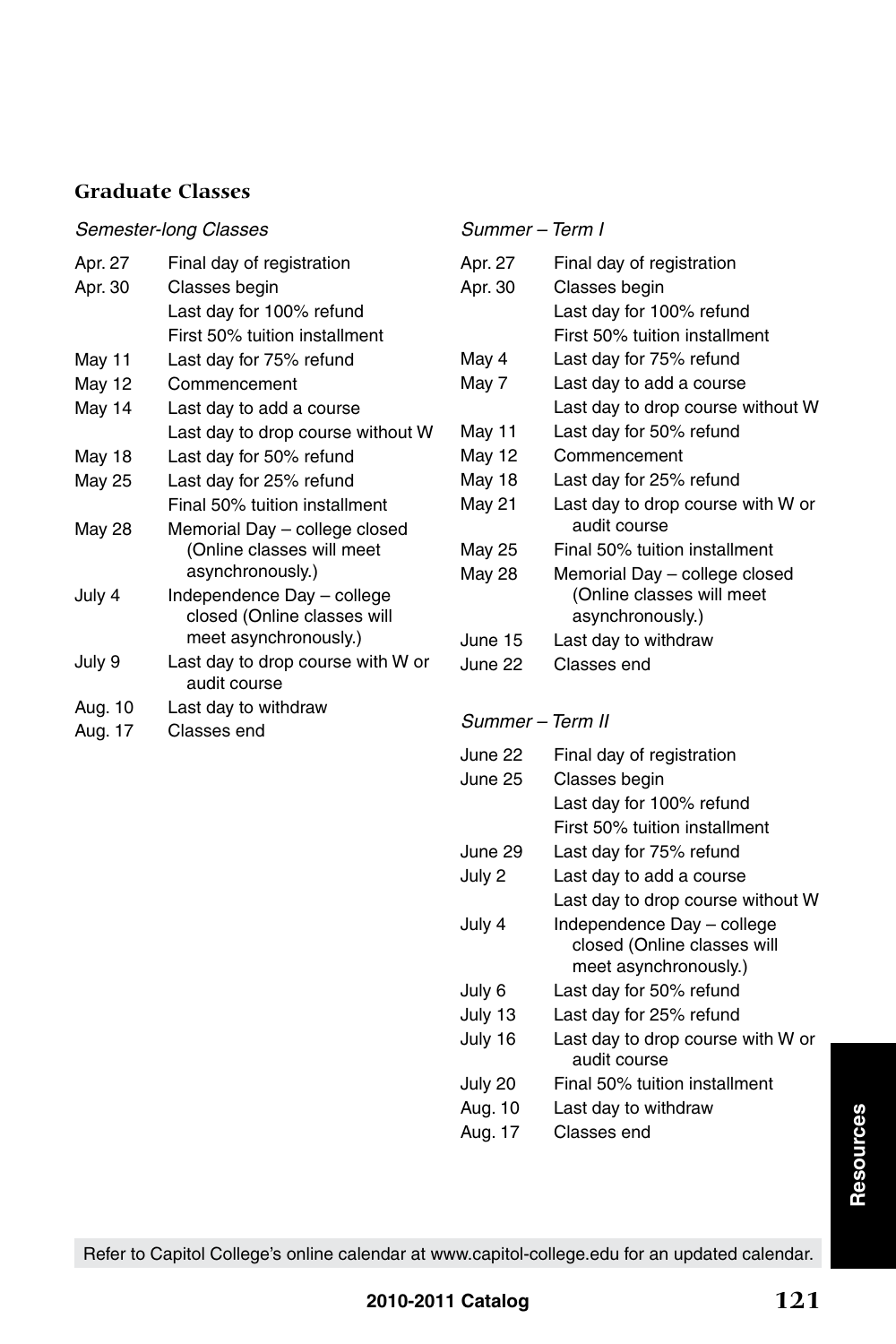# **Index**

# **A**

| Academic                                                |
|---------------------------------------------------------|
| Calendar 110-121                                        |
|                                                         |
|                                                         |
| Performance  14-16                                      |
| Policies and Procedures  11-13                          |
|                                                         |
| Programs 29, 34-49, 55-62                               |
|                                                         |
| Suspension 15-16                                        |
|                                                         |
| Administration 103-105                                  |
| Admissions                                              |
| Graduate 55-56                                          |
| Undergraduate30-33                                      |
| also see Transfer Credits                               |
|                                                         |
| Advisory Boards 101-102                                 |
|                                                         |
|                                                         |
| Anti-Terrorism Advisory Council 7<br>Appeal a Grade  14 |
| Associate in Applied Science Degrees . 30               |
| Astronautical Engineering 35                            |
| Attendance 13                                           |
| Audited Courses 11, 28                                  |
|                                                         |

# **B**

| Bachelor of Science Degrees 30                                     |  |
|--------------------------------------------------------------------|--|
| Board of Trustees. $\ldots$ , $\ldots$ , $\ldots$ , $\ldots$ , 100 |  |
| Business Administration 36, 57                                     |  |

# **C**

| Cancellation of Classes, Emergency1                      |
|----------------------------------------------------------|
| Capitol College Commitment  3                            |
| Certificates                                             |
| Post-baccalaureate  63-64                                |
| Undergraduate49-53                                       |
| Change of Degree Program  11                             |
| Change of Grade  14                                      |
| Changes in Catalog Information 2                         |
| Cisco Certification Programs 54                          |
| Class Attendance 13                                      |
| Class, Repeating $a \ldots \ldots \ldots \ldots 15$ , 28 |
|                                                          |
| Computer Engineering. 37                                 |
| Computer Engineering Technology<br>38                    |
| Computer Science40, 58                                   |
| Commencement 16                                          |
| also see Calendar                                        |

| Course                             |
|------------------------------------|
|                                    |
| Cancellation 12                    |
| Descriptions 65-98                 |
| Drop12, 23                         |
| Online  10                         |
|                                    |
| Repeat 15, 28                      |
| Transfer Credit 18-20              |
|                                    |
| Critical Infrastructures and Cyber |
| Protection Center (CICPC) 7        |
| CyberWATCH 8                       |

# **D**

| Deferred Payment Plan 22             |
|--------------------------------------|
| Degree, Change of 11                 |
| Degree Programs 29, 34-48, 55, 57-62 |
| Department of Homeland Security 8-9  |
|                                      |
|                                      |
|                                      |
|                                      |
| Double Degree Requirements 11-12     |
| Drop a Course12                      |

### **E**

| Electrical Engineering 41, 59             |  |
|-------------------------------------------|--|
|                                           |  |
| Electronics Engineering Technology. 42-43 |  |
| Emergency Closing1                        |  |
| Employment on Campus27                    |  |
| English Course Completion13               |  |
| Enrollment Status 17, 30-33, 54-55        |  |
| Equal Opportunities 2                     |  |
|                                           |  |

# **F**

| Financial Aid 24-28 |  |  |  |  |  |  |  |  |  |  |
|---------------------|--|--|--|--|--|--|--|--|--|--|

# **G**

| Grading System  13-14         |  |
|-------------------------------|--|
| Graduate Programs 54, 57-64   |  |
| Graduation Requirements 17    |  |
| Grade Point Average (GPA). 14 |  |
|                               |  |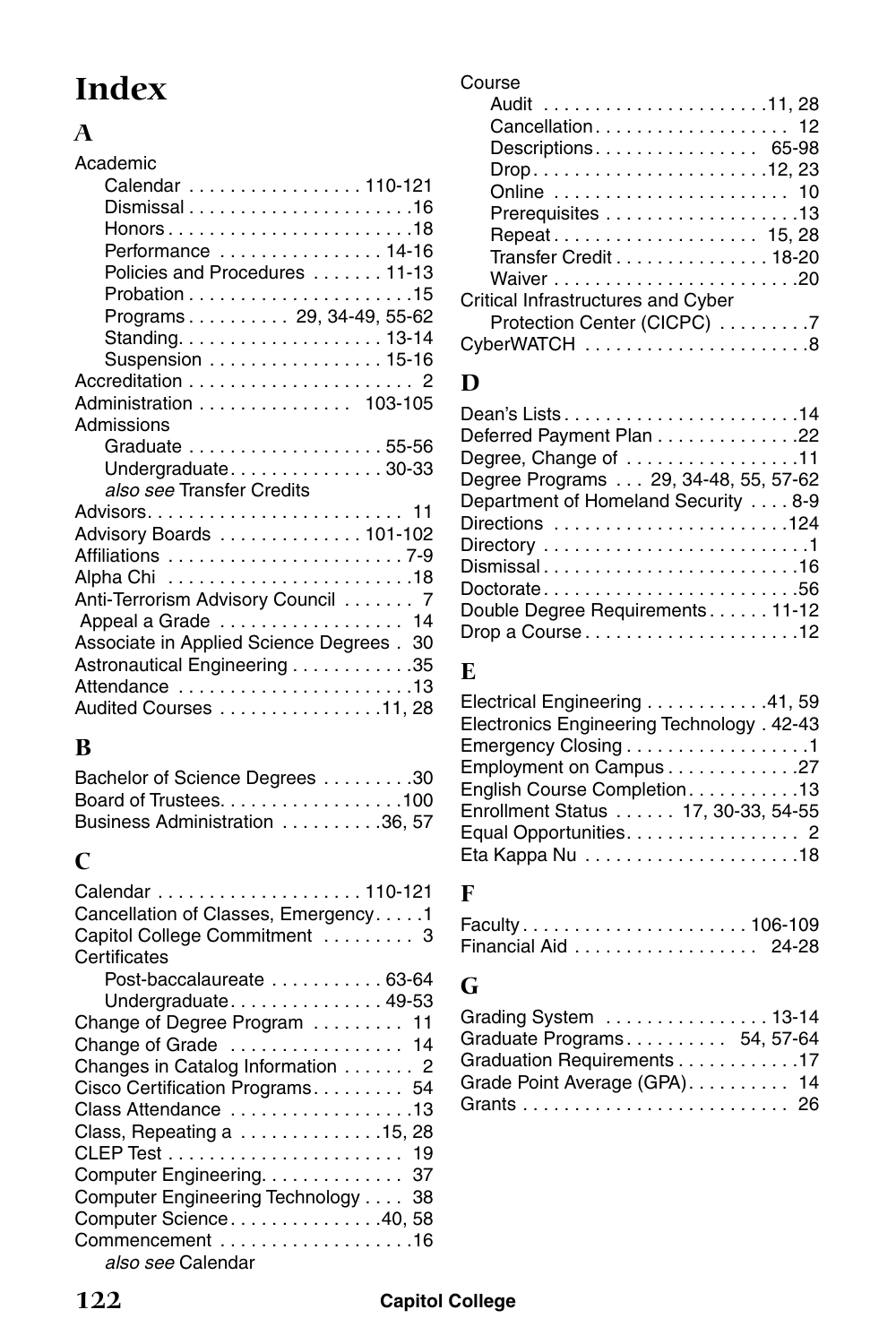# **H**

| History of Capitol College  6  |  |
|--------------------------------|--|
| Homeland Security Department 9 |  |
| Honors, Academic 17            |  |
| Honor Societies 18             |  |
|                                |  |
|                                |  |

# **I**

| Identification Cards 13                      |
|----------------------------------------------|
| Institute of Electrical and Electronics      |
| Engineers (IEEE)  8                          |
| Incomplete Grades 14, 28                     |
| Independent Study 11                         |
| Information Assurance. 44, 56, 60            |
| Information and Telecommunications           |
| Systems Management 61                        |
|                                              |
|                                              |
| Innovation and Leadership Institute (ILI). 8 |
| International Students 33-34                 |
| Internet Classes                             |
| see Online Learning                          |
| Internet Engineering  62                     |

# **L**

| Locations 4 |  |  |  |  |  |  |  |  |  |  |  |  |  |
|-------------|--|--|--|--|--|--|--|--|--|--|--|--|--|
| Loans  27   |  |  |  |  |  |  |  |  |  |  |  |  |  |

# **M**

| Management of Information Technology .45 |
|------------------------------------------|
|                                          |
| Master of Business Administration        |
| Degree  57                               |
| Master of Science Degrees 54             |
| Matriculation  16-17                     |
| Military Credits  19                     |
| Mission  4                               |

# **N**

| National Aeronautics and Space      |  |
|-------------------------------------|--|
| Administration (NASA)  9, 35        |  |
| National Defense University (NDU) 8 |  |
| National Security Agency (NSA) 9    |  |
| Non-degree Certification Programs53 |  |

# **O**

# **P**

| Partnerships  7-9                            |
|----------------------------------------------|
| Payment Options 22                           |
| Post-baccalaureate Certificates. . 54, 63-64 |
| Prerequisites 13, 65                         |
| Probation, Academic 15                       |
| Programs                                     |
| Graduate 54, 57-62                           |
| Undergraduate 29, 30-53                      |

# **R**

| Readmission 12, 32         |
|----------------------------|
| Records, Student  3        |
|                            |
|                            |
| Registration Procedures 11 |
| Repeating a Class15, 28    |
| Residency Requirements 16  |
|                            |

# **S**

| Satisfactory Academic Progress 15, 28 |  |
|---------------------------------------|--|
| Scholarships 26                       |  |
| Scholastic Standing13-14              |  |
| Software Engineering  46              |  |
| Software and Internet Applications 47 |  |
| Space Operations Institute (SOI). 9   |  |
| Suspension, Academic  15              |  |
| Summer Session 13                     |  |

# **T**

| <b>Telecommunications Engineering</b> |  |
|---------------------------------------|--|
| Technology. 48-49                     |  |
| Transcripts 13                        |  |
| Transfer Credits 18-20                |  |
|                                       |  |
| Trustees 100                          |  |
| Tuition and Fees  21                  |  |
|                                       |  |

# **U**

| Undergraduate Programs 29, 35-53 |  |  |  |  |  |
|----------------------------------|--|--|--|--|--|
| USDA Graduate School. 8          |  |  |  |  |  |

# **V**

| Veterans' Benefits 28 |  |  |  |  |  |  |  |  |  |  |  |  |  |  |  |  |  |
|-----------------------|--|--|--|--|--|--|--|--|--|--|--|--|--|--|--|--|--|
|-----------------------|--|--|--|--|--|--|--|--|--|--|--|--|--|--|--|--|--|

# **W**

| Work-Study Employment  27 |
|---------------------------|